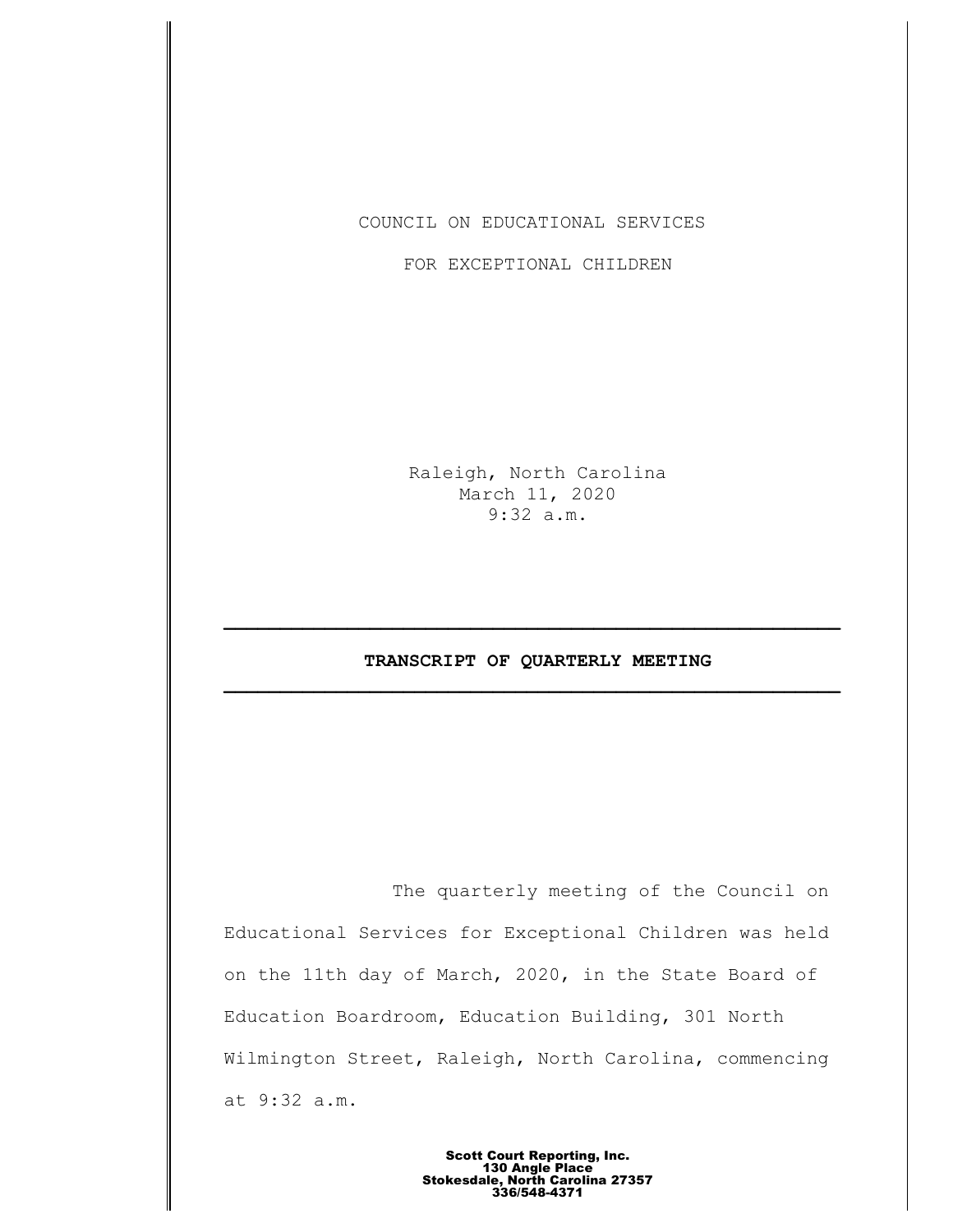## Quarterly Meeting and the state of the 3/11/20 and the state of the Page 2

# APPEARANCES

COUNCIL ON EDUCATIONAL SERVICES FOR EXCEPTIONAL CHILDREN BOARD MEMBERS PRESENT:

Cynthia Daniels-Hall, Chairperson Christy Hutchinson, Vice Chairperson

Anthony Baker (via Webinar) Diane Coffey (via Webinar) Jennifer Degen (via Webinar) Cameron Edsall (via Webinar) Leanna George (via Webinar) Christy Grant (via Webinar) Kristen Hodges (via Webinar) Adam Johnson (via Webinar) Cache Owens (via Webinar) Lisa Phillips (via Webinar)

STAFF:

Carol Ann Hudgens Danyelle Sanders Sherry Thomas Alexis Utz

VISITORS:

Public Speaker 1

COURT REPORTER:

Rebecca P. Scott (via Webinar)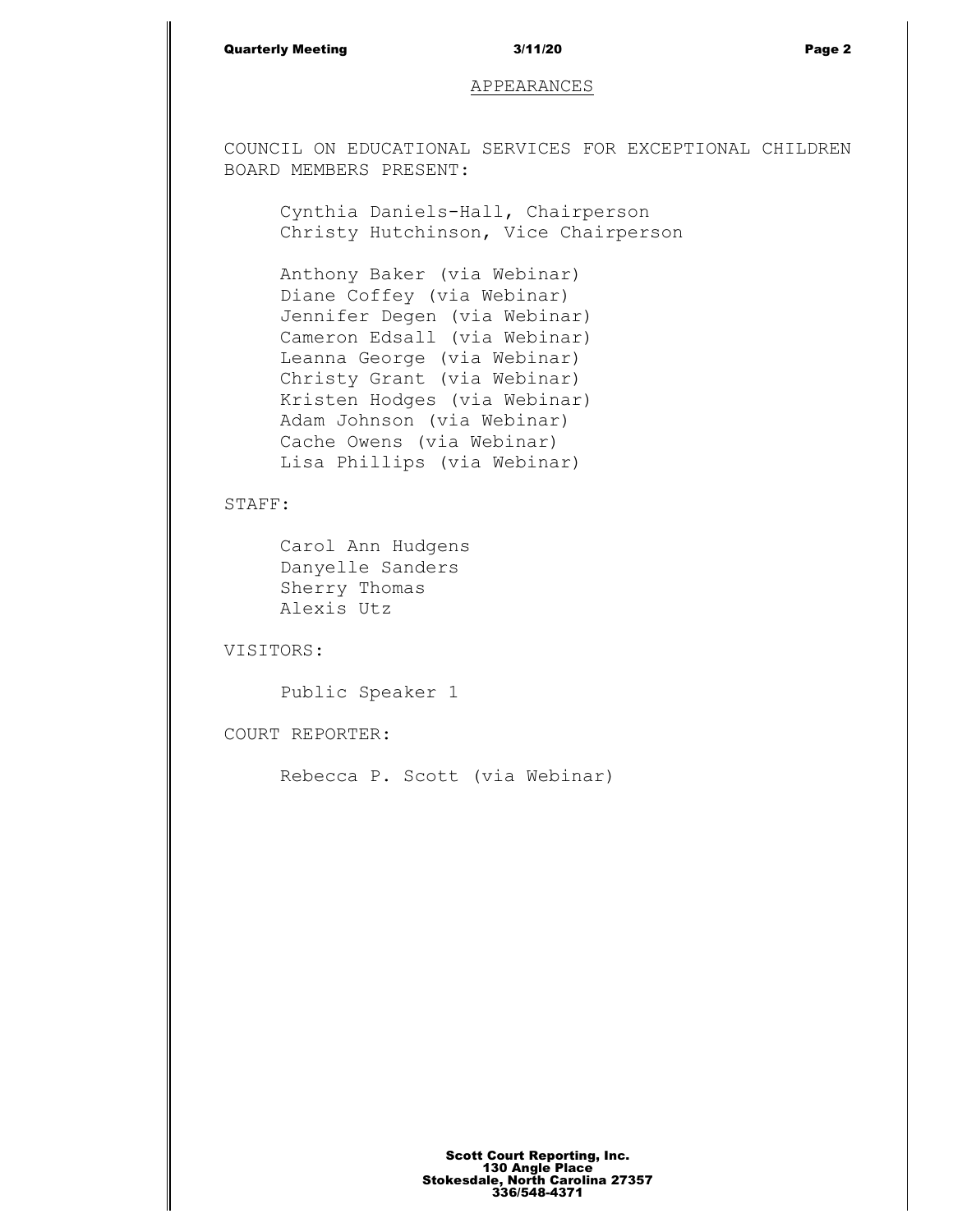|                         | <b>Quarterly Meeting</b><br>3/11/20                                                                       | Page 3   |
|-------------------------|-----------------------------------------------------------------------------------------------------------|----------|
| 1                       | TABLE OF CONTENTS                                                                                         |          |
| $\mathbf{2}$            |                                                                                                           | PAGE NO. |
| 3                       | Call to Order and Introductions                                                                           | 4        |
| 4                       | Review of Agenda                                                                                          | 9        |
| 5                       | Review and Approval of December 2019 Summary                                                              |          |
| 6                       | of Actions                                                                                                | 10       |
| $\overline{\mathbf{r}}$ | OSEP Visit Debrief by Carol Ann Hudgens                                                                   | 14       |
| 8                       | AU Policy Changes presentation by Carol Ann                                                               |          |
| 9                       |                                                                                                           | 25       |
| 10                      | Public Comments                                                                                           |          |
| 11                      | Public Speaker 1                                                                                          | 54       |
| 12                      | SLD/Agency Updates presentation by Sherry H.                                                              |          |
| 13                      |                                                                                                           | 56       |
| 14                      |                                                                                                           | 88       |
| 15                      | Meeting Adjournment                                                                                       | 90       |
| 16                      | Certificate of Reporter                                                                                   | 91       |
| 17                      |                                                                                                           |          |
| 18                      |                                                                                                           |          |
| 19                      |                                                                                                           |          |
| 20                      |                                                                                                           |          |
| 21                      |                                                                                                           |          |
| 22                      |                                                                                                           |          |
| 23                      |                                                                                                           |          |
| 24                      |                                                                                                           |          |
| 25                      |                                                                                                           |          |
|                         | <b>Scott Court Reporting, Inc.</b><br>130 Angle Place<br>Stokesdale, North Carolina 27357<br>336/548-4371 |          |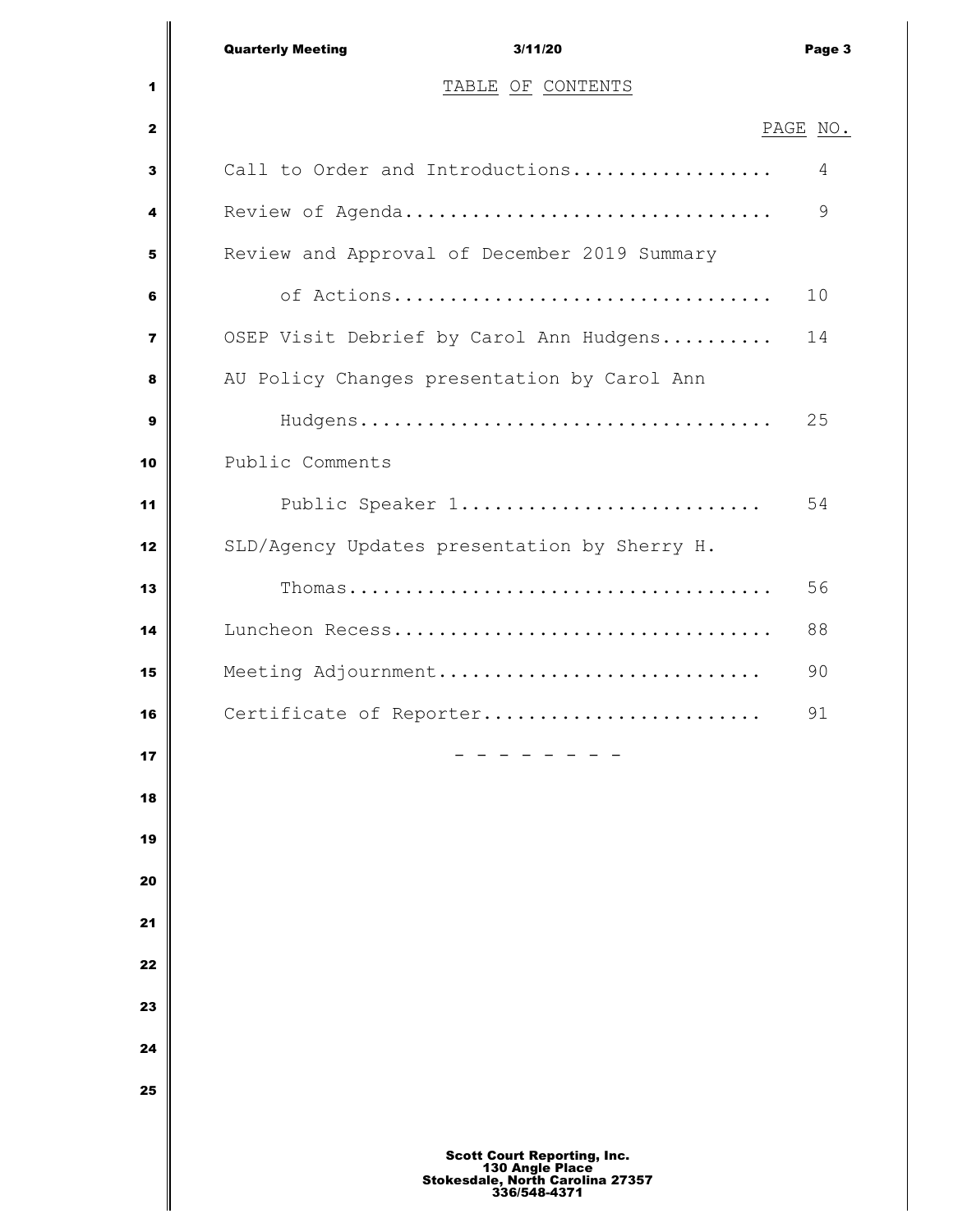|                         | <b>Quarterly Meeting</b><br>3/11/20<br>Page 4      |
|-------------------------|----------------------------------------------------|
| 1                       | Thereupon, the following proceeding was held:      |
| $\mathbf{2}$            | THE CHAIRPERSON: So good morning,                  |
| 3                       | everyone who's joining us in the room and also     |
| 4                       | who's joining us virtually. We're going to call    |
| 5                       | to order now, and we're going to do introductions. |
| 6                       | I'm Cynthia Daniels-Hall. I'm an                   |
| $\overline{\mathbf{z}}$ | advocate out of Wake County, and I have children   |
| 8                       | with autism.                                       |
| $\mathbf{9}$            | MS. HUTCHINSON: Christy Hutchinson,                |
| 10                      | EC Director at Lincoln Charter School.             |
| 11                      | MS. HUDGENS: Good morning. This is                 |
| 12                      | Carol Ann Hudgens. I'm the Section Chief for       |
| 13                      | Policy Monitoring and Audit, and I have the        |
| 14                      | privilege of supporting the Council in its work    |
| 15                      | through my role as EC Division staff.              |
| 16                      | MS. UTZ: I am Alexis Utz, the Parent               |
| 17                      | Liaison and hopefully running this smoothly.       |
| 18                      | MS. HUDGENS: So for our attendees                  |
| 19                      | that are joining virtually, we're going to call on |
| 20                      | you one-by-one and unmute your mike so that you    |
| 21                      | can introduce yourself, and we're going to start   |
| 22                      | going down the attendee box in order, and our      |
| 23                      | first participate is Adam Johnson.                 |
| 24                      | Adam, I'm unmating your phone. Good                |
| 25                      | morning, Adam. Adam, we're having a little         |
|                         |                                                    |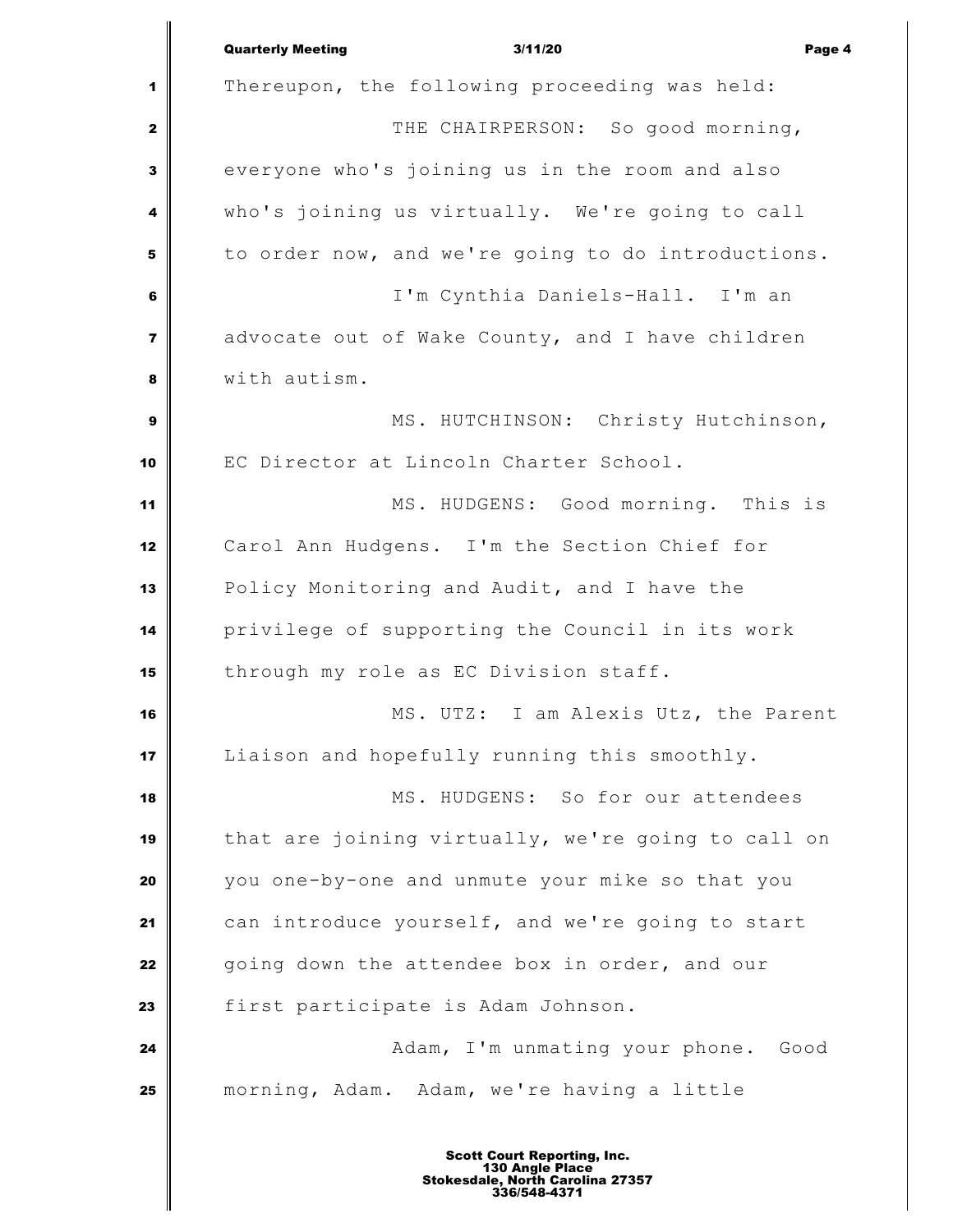|                         | <b>Quarterly Meeting</b><br>3/11/20<br>Page 5      |
|-------------------------|----------------------------------------------------|
| 1                       | difficulty hearing you. And so, Adam, I'm going    |
| 2                       | to get you to pause for a minute.                  |
| 3                       | And for those of you who are                       |
| 4                       | participating by webinar, if you will look at the  |
| 5                       | audio tab on your communication screen, you might  |
| 6                       | want to check to see how you are participating,    |
| $\overline{\mathbf{z}}$ | either by computer audio, phone audio, or no       |
| 8                       | audio. And if you are using your phone, there      |
| 9                       | will be a call-in number and a PIN that will give  |
| 10                      | you access to the voice control, and that way you  |
| 11                      | will be able to speak when promoted and when your  |
| 12                      | mike is unmuted.                                   |
| 13                      | So it will be really important that                |
| 14                      | while you're participating online that you have    |
| 15                      | your phone muted or we'll get to hear an echo      |
| 16                      | across the state from everybody's mike. And so I   |
| 17                      | know that this is a bit awkward since we have more |
| 18                      | than usual participating virtually, but I feel     |
| 19                      | certain we'll all get the hang of it very shortly. |
| 20                      | And so, hopefully, I've spoken long                |
| 21                      | enough for Adam to check out his audio control and |
| 22                      | he is able to introduce himself now.               |
| 23                      | MR. JOHNSON: Good morning. Can                     |
| 24                      | you-all hear me now?                               |
| 25                      | MS. HUDGENS: We can.<br>Thank you,                 |
|                         | <b>Scott Court Reporting, Inc.</b>                 |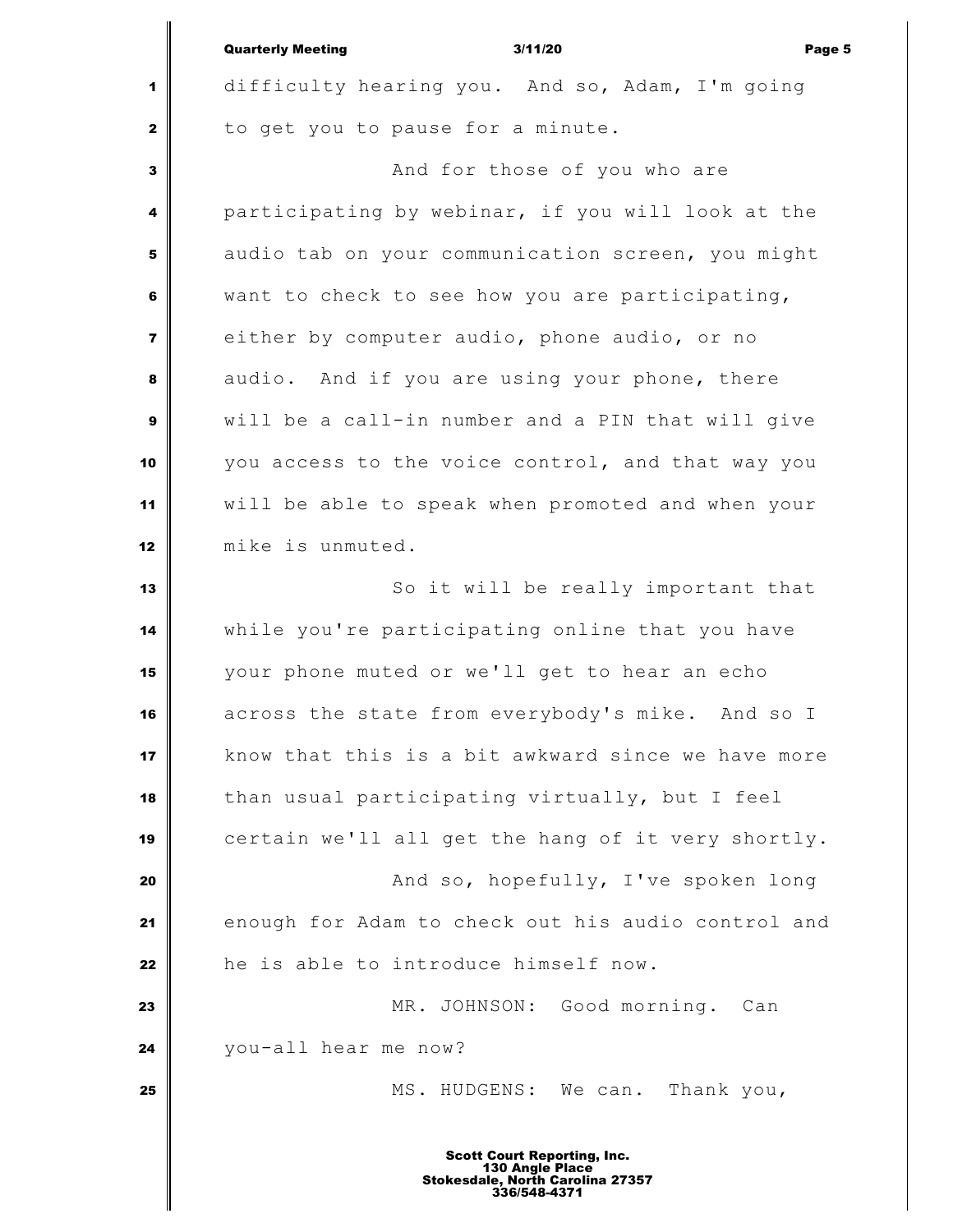|                         | <b>Quarterly Meeting</b><br>3/11/20<br>Page 6     |
|-------------------------|---------------------------------------------------|
| 1                       | Adam.                                             |
| $\mathbf{z}$            | MR. JOHNSON: Okay. All right. And                 |
| 3                       | just as luck would have it, we're apparently      |
| 4                       | testing fire alarms this morning. So sorry. My    |
| 5                       | name's Adam Johnson. I'm the Director of          |
| 6                       | Educational Services with Juvenile Justice.       |
| $\overline{\mathbf{z}}$ | MS. HUDGENS: Welcome, Adam. Thank                 |
| 8                       | you.                                              |
| 9                       | MR. JOHNSON: Thank you.                           |
| 10                      | MS. UTZ: Anthony Baker, we see you,               |
| 11                      | but -- Anthony we see that you are online, but it |
| 12                      | doesn't look like you have audio. So welcome.     |
| 13                      | And we'll just go to the next one,                |
| 14                      | which is Becky Scott. All right. Good morning,    |
| 15                      | Becky. All right.                                 |
| 16                      | MS. HUDGENS: Becky, we're having a                |
| 17                      | little bit of difficulty with your audio. So      |
| 18                      | we'll come back around.                           |
| 19                      | Cache Owens, if you will introduce                |
| 20                      | yourself.                                         |
| 21                      | MS. OWENS: Hi there. Good morning,                |
| 22                      | everyone. My name is Cache Owens. I'm the Parent  |
| 23                      | Training and Information Center Director at the   |
| 24                      | Exceptional Children's Assistance Center also     |
| 25                      | known as ECAC. Hope everyone's doing well today.  |
|                         |                                                   |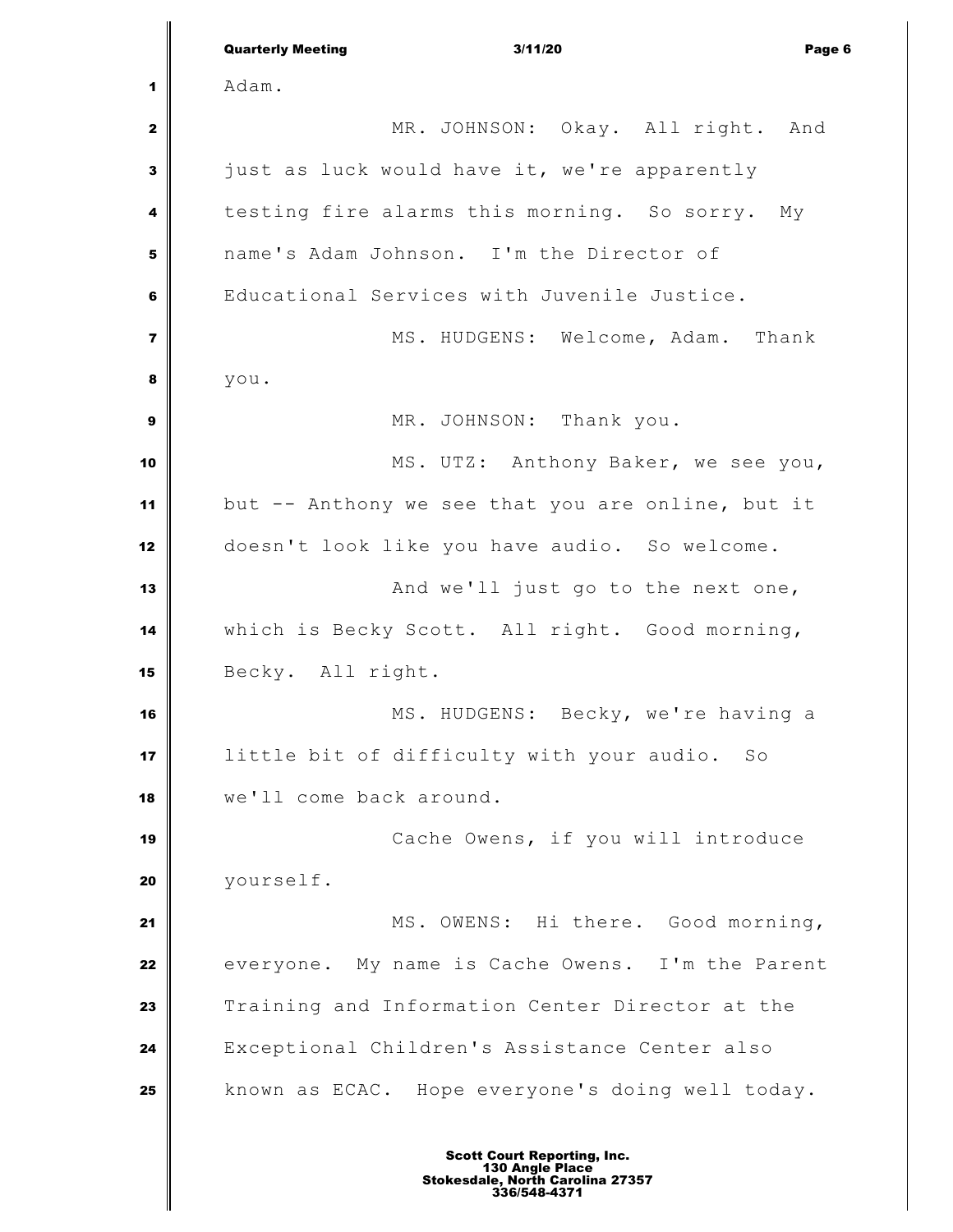Quarterly Meeting 3/11/20 Page 7 MS. HUDGENS: Thank you, Cache. Cameron? MS. UTZ: All right. Cameron, you're on. MR. EDSALL: Hi. My name is Cameron Edsall. I am a research assistant for Representative Blackwell in the General Assembly. **8** MS. UTZ: All right. Welcome. MR. EDSALL: Thank you. MS. UTZ: All right. Diana or Diane, you're unmuted. She might not have her audio. All right. Diane, we'll come back to you. Jennifer, I'm unmating you. Go ahead. MS. DEGEN: Hi there. Can you quys hear me? MS. UTZ: Yes, we can. MS. DEGEN: Okay. Good morning. I'm Jennifer Degen. I'm a facilitator at East Mecklenburg High School in Charlotte-Mecklenburg 21 Schools. MS. UTZ: Good morning. Welcome. 23 | All right. Kristen, you are unmuted. MS. HODGES: Hi. Thank you. I'm happy to be here.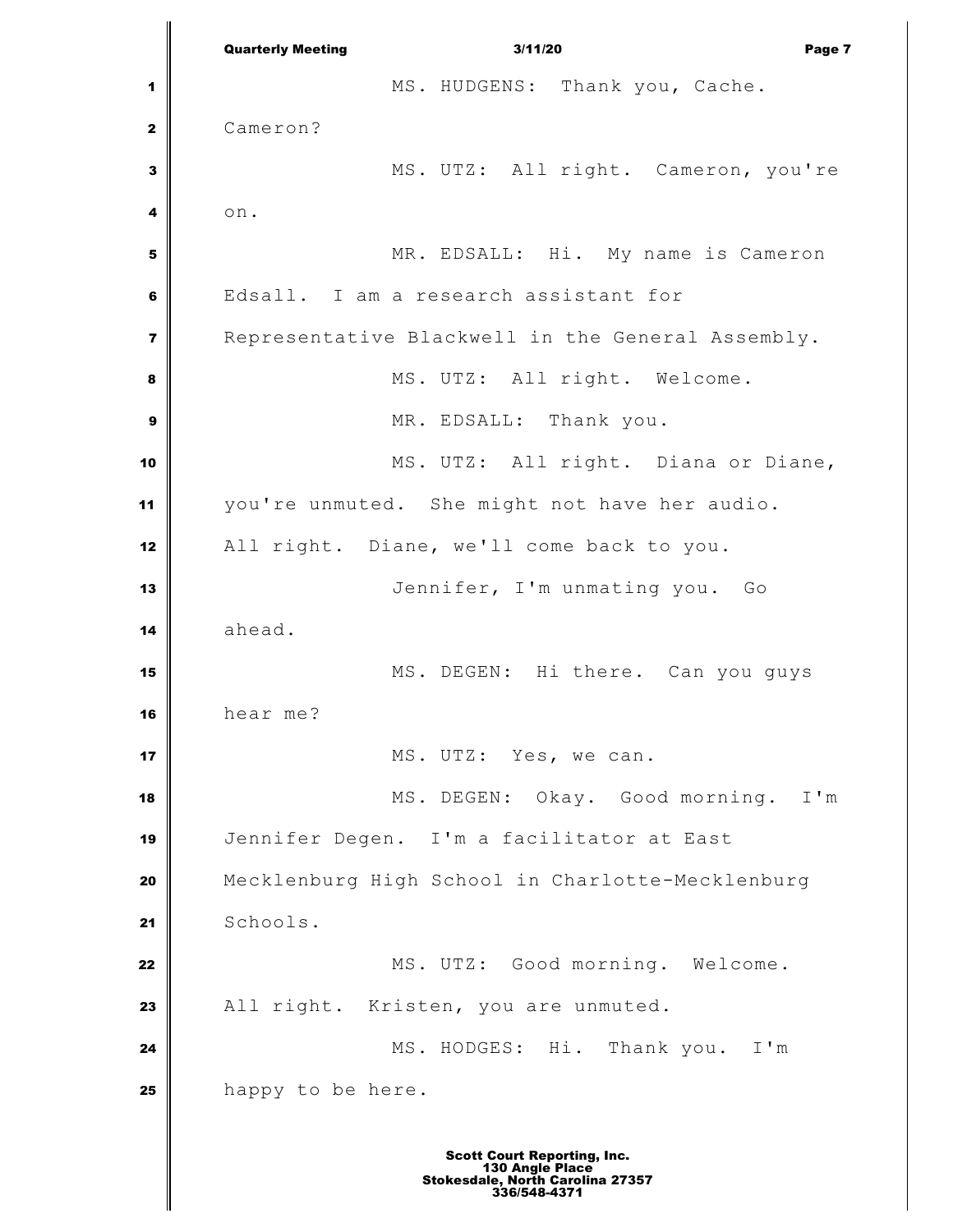Quarterly Meeting 3/11/20 Page 8 MS. UTZ: Good morning. Welcome. MS. HODGES: Thank you. MS. UTZ: All right. It looks like, Leanna, you are -- Leanna, can you hear us? MS. GEORGE: Okay. I think I was muting myself or I was muted on my end as well. I'm Leanna. I'm from Johnston County. I have two wonderful children on the autism spectrum. And I **look** forward to participating today. 10 | MS. UTZ: Good morning. Welcome. All right. Next we have Lisa Phillips. MS. PHILLIPS: Good morning. This is Lisa Phillips, the State Coordinator for the Homeless Education Program under Federal Program Monitoring and Support at DPI. MS. UTZ: Welcome. MS. PHILLIPS: Thank you. MS. UTZ: All right. Next we have Christy Grant. MS. GRANT: Good morning. This is Christy Grant, EC Director with Nash-Rocky Mount Schools, and I am the traditional LEA representative. MS. UTZ: Good morning. All right. And it looks like last on our list is -- is it Scott Court Reporting, Inc. 130 Angle Place Stokesdale, North Carolina 27357 336/548-4371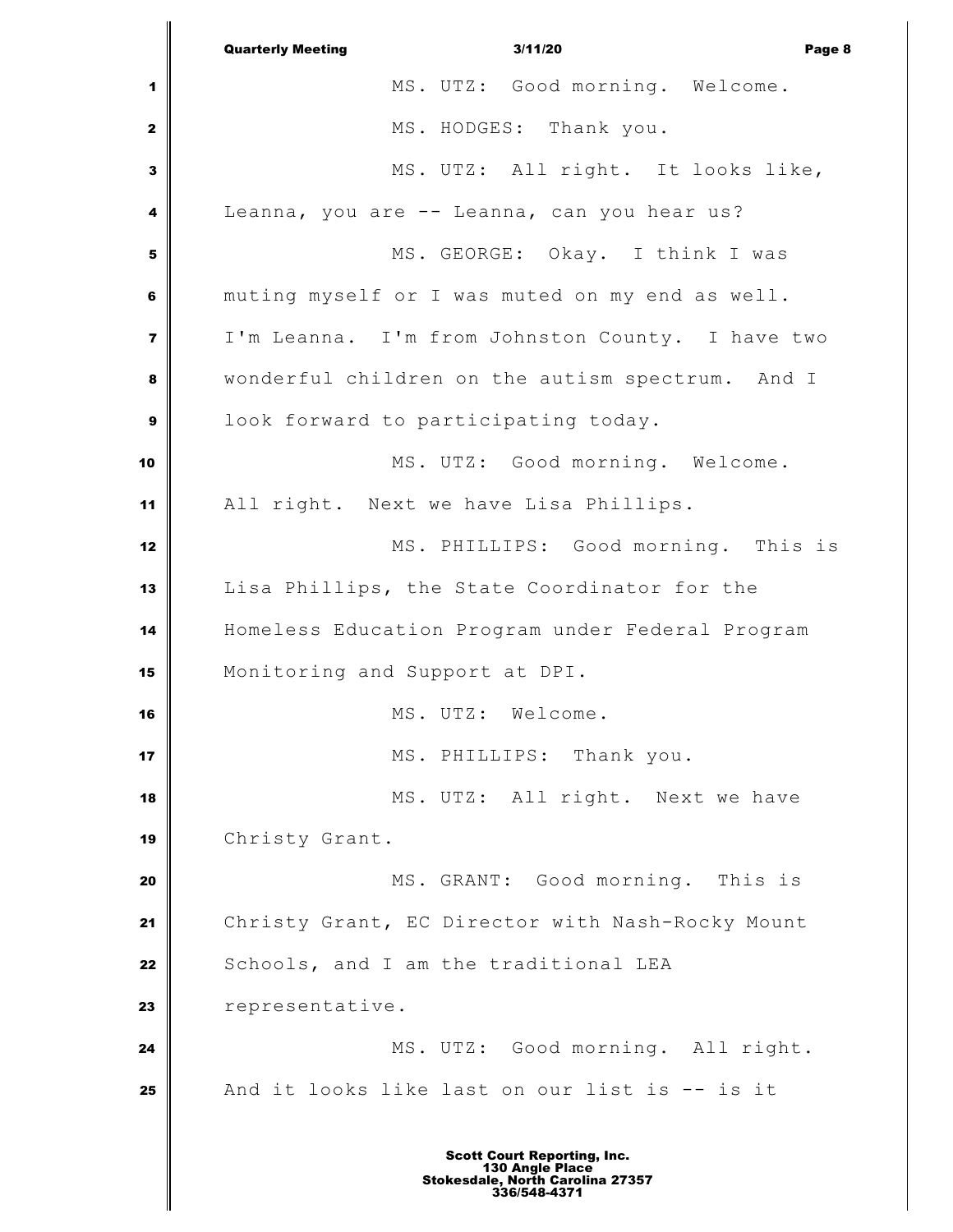|                | <b>Quarterly Meeting</b><br>3/11/20<br>Page 9      |
|----------------|----------------------------------------------------|
| 1              | Sherita?                                           |
| $\mathbf{z}$   | MS. HUDGENS: Sherita, your mike is                 |
| 3              | open if you're ready to introduce yourself.        |
| 4              | MS. UTZ: All right. Well, we'll try                |
| 5              | later. Let me just scroll through really quick to  |
| 6              | see if anyone else has joined us. It does not      |
| $\overline{7}$ | look like it, so it looks like everyone has been   |
| 8              | introduced. So, Cynthia, I think we're good to     |
| 9              | $g \circ$ .                                        |
| 10             | THE CHAIRPERSON: So I think we're                  |
| 11             | going to do a quick review of the agenda --        |
| 12             | today's agenda. We have several items that were    |
| 13             | group activities. I don't know how we are going    |
| 14             | to do that. I'm suggesting just moving that to     |
| 15             | our next meeting in June. I will have a copy -- a  |
| 16             | draft of the actual report for the Board available |
| 17             | probably by the end of this week, if not, early    |
| 18             | next week. So I can send that out to all the       |
| 19             | chairs of the committees.                          |
| 20             | MS. HUTCHINSON: I think the                        |
| 21             | committee time is not going to be effective---     |
| 22             | THE CHAIRPERSON: Yeah.                             |
| 23             | MS. HUTCHINSON: ---because we don't                |
| 24             | have control over [inaudible] people that are      |
| 25             | chairs of committees can't control [inaudible]. I  |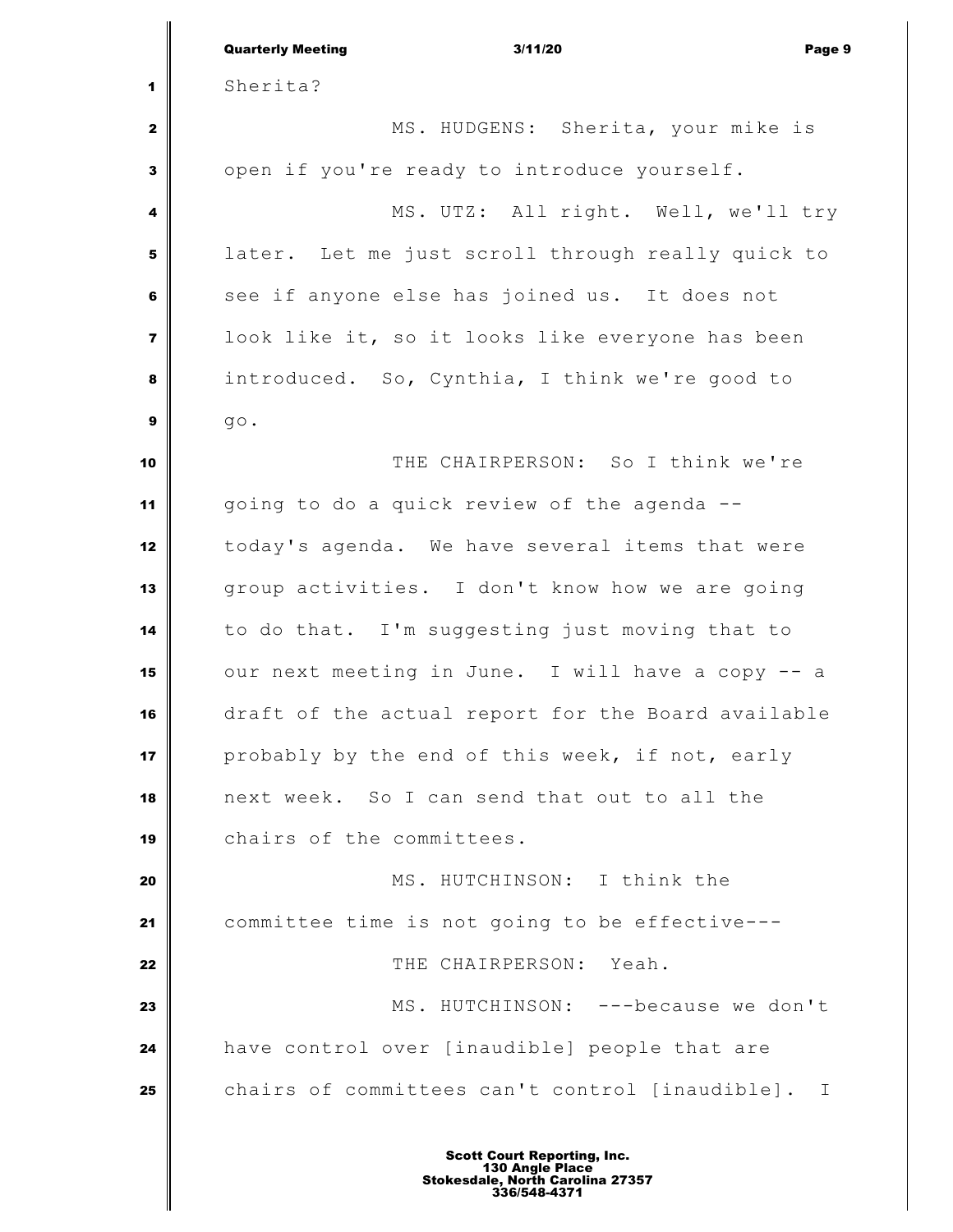|                         | <b>Quarterly Meeting</b><br>3/11/20<br>Page 10     |
|-------------------------|----------------------------------------------------|
| 1                       | sort of think [inaudible]. I don't know what       |
| $\mathbf{z}$            | Sherry Thomas's personal schedule looks like       |
| 3                       | [inaudible].                                       |
| 4                       | MS. HUDGENS: Yeah. I will be                       |
| 5                       | communicating with her to see if she can join us   |
| 6                       | sooner rather than later. And I'm just going to    |
| $\overline{\mathbf{z}}$ | repeat, for those of us online. We're having a     |
| 8                       | brief discussion here regarding the committee work |
| 9                       | that is planned in the agenda, and because of the  |
| 10                      | virtual visit and the anticipated difficulties     |
| 11                      | with breaking out in groups, it is looking like    |
| 12                      | there is a recommendation from the Chair that we   |
| 13                      | reconsider those group activities for our next     |
| 14                      | in-person meeting.                                 |
| 15                      | If there are concerns or feedback                  |
| 16                      | from the participants virtually, feel free to let  |
| 17                      | us know through the question or chat box. I'm      |
| 18                      | going to go back to our chair at this time.        |
| 19                      | THE CHAIRPERSON: So---                             |
| 20                      | MS. UTZ: Can you get closer to your                |
| 21                      | mike?                                              |
| 22                      | THE CHAIRPERSON: So a review of the                |
| 23                      | December meeting minutes. Has everyone had a       |
| 24                      | chance to see the December meeting minutes and     |
| 25                      | review them?                                       |
|                         |                                                    |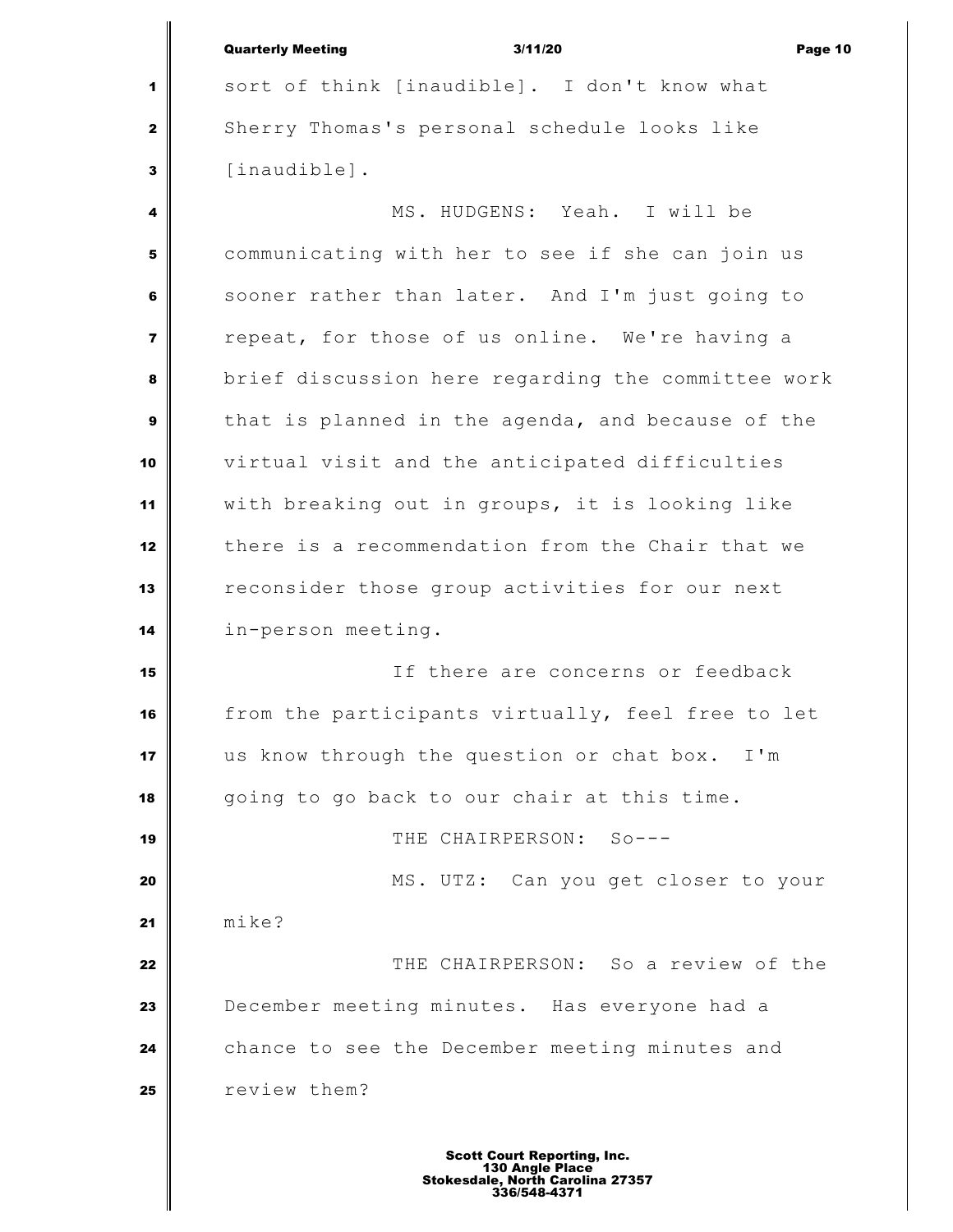|                | 3/11/20<br><b>Quarterly Meeting</b><br>Page 11     |
|----------------|----------------------------------------------------|
| 1              | MS. HUDGENS: So the question, for                  |
| $\mathbf{2}$   | those participating virtually, is, have you had an |
| 3              | opportunity to review the minutes online. I see    |
| 4              | that Alexis has brought them up for your review    |
| 5              | right now. We're making a correction on the date   |
| 6              | for that document.                                 |
| $\overline{7}$ | It's now displayed on your screen,                 |
| 8              | and so we will gradually scroll upward so that you |
| 9              | can see it, and while we're doing that, we'll see  |
| 10             | if staff can go ahead and attach that to the email |
| 11             | that I just sent so you could have a copy at your  |
| 12             | desk. So we're going to go quiet for just a        |
| 13             | moment and try to get this document emailed to you |
| 14             | while positioning some of it on your screen so you |
| 15             | can participate right now while that email is on   |
| 16             | its way.                                           |
| 17             | (Pause.)                                           |
| 18             | THE CHAIRPERSON: Can we ask if                     |
| 19             | online they have any corrections, additions, or    |
| 20             | changes for the December meeting minutes?          |
| 21             | (Pause.)                                           |
| 22             | MS. UTZ: And, Cynthia, just so you                 |
| 23             | know, I pulled up the comments, and Kristen Hodges |
| 24             | and Lisa Phillips also agree to table the          |
| 25             | committee work.                                    |
|                |                                                    |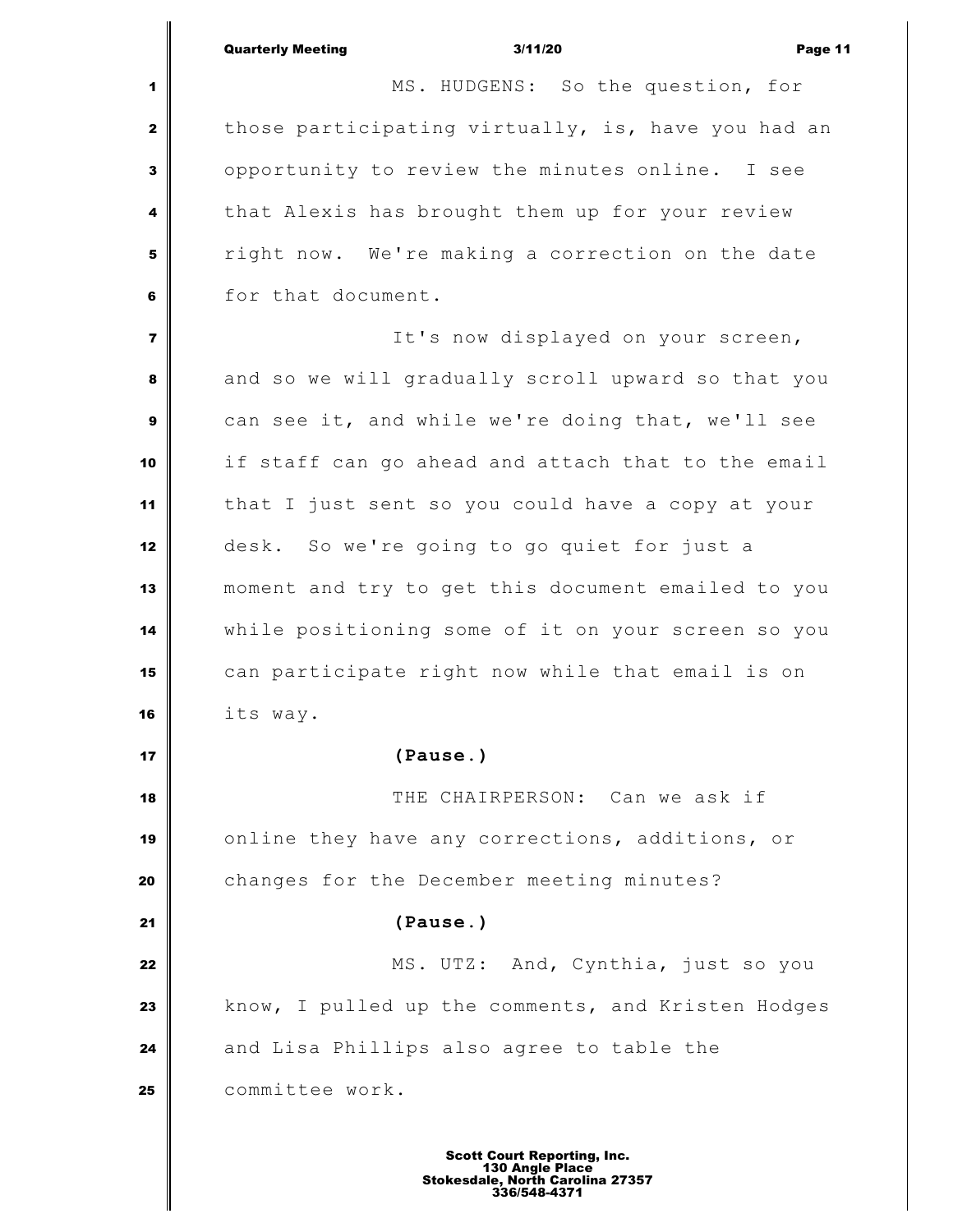Quarterly Meeting 3/11/20 Page 12 So we have scrolled through -- I have scrolled through the summary of actions. We are in the process of getting it emailed individually, but it has been scrolled through. So, hopefully, everyone was able to at least skim it, as I had it up on screen. MS. HUDGENS: All right. So Cynthia has asked us if committee members have either had an opportunity to review the minutes online or now as we've been displaying it on the screen and then also in your inbox is another copy of that that I just sent to the council membership. **And so in looking at the question-** and-answer box, I see that one of our members Christy is making a recommendation that if these minutes align with the online copy of the **i** transcript that she has no further concerns.  $\parallel$  **THE CHAIRPERSON:** Is there a motion? Is there a motion? MS. HUTCHINSON: I don't know if hers was a motion, but I'm happy [inaudible], I would second it. MS. HUDGENS: I just offered that as a comment. I'm going to ask Christy if you're making a donation that we accept these minutes,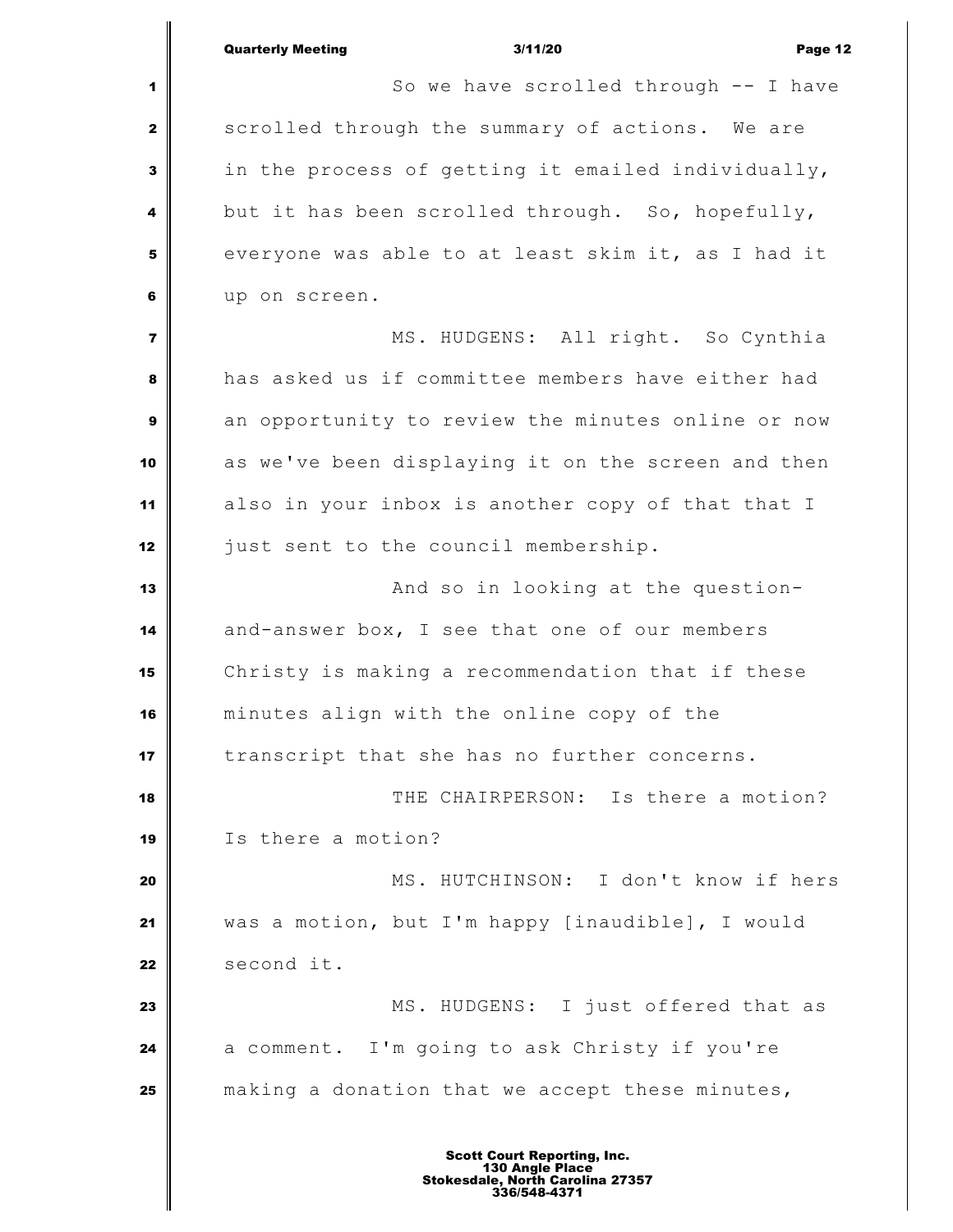|                         | <b>Quarterly Meeting</b><br>3/11/20<br>Page 13     |
|-------------------------|----------------------------------------------------|
| 1                       | and I'm going to repeat that for the group, if so. |
| $\mathbf{2}$            | MS. UTZ: Leanna George is in                       |
| 3                       | approval of the minutes.                           |
| 4                       | MS. HUDGENS: Okay. So we have a                    |
| 5                       | motion to accept the minutes as written from       |
| 6                       | Leanna George. Do we have a second?                |
| $\overline{\mathbf{z}}$ | MS. HUTCHINSON: Second.                            |
| 8                       | MS. HUDGENS: We have a second from                 |
| $\boldsymbol{9}$        | Christy Hutchinson here in the room, and so for us |
| 10                      | to verify by membership, if you could just type    |
| 11                      | "yes" in the question box that you agree, and any  |
| 12                      | concerns, please indicate such and we will address |
| 13                      | them.                                              |
| 14                      | So we have a yes from Christy, a yes               |
| 15                      | from Adam, a yes from Jennifer, a yes from Diane.  |
| 16                      | MS. UTZ: And a yes from Kristen.                   |
| 17                      | MS. HUDGENS: And a yes from Kristen.               |
| 18                      | I'm not seeing any in opposition. I see a yes      |
| 19                      | from Leanna. And a reminder from our court         |
| 20                      | reporter to please use the microphones. You may    |
| 21                      | hear me repeat things for folks, and that's to the |
| 22                      | benefit our court reporter Becky Scott.            |
| 23                      | She is transcribing this by virtual                |
| 24                      | participation, and we will also be giving her the  |
| 25                      | transcript of this meeting so that she can cross-  |
|                         |                                                    |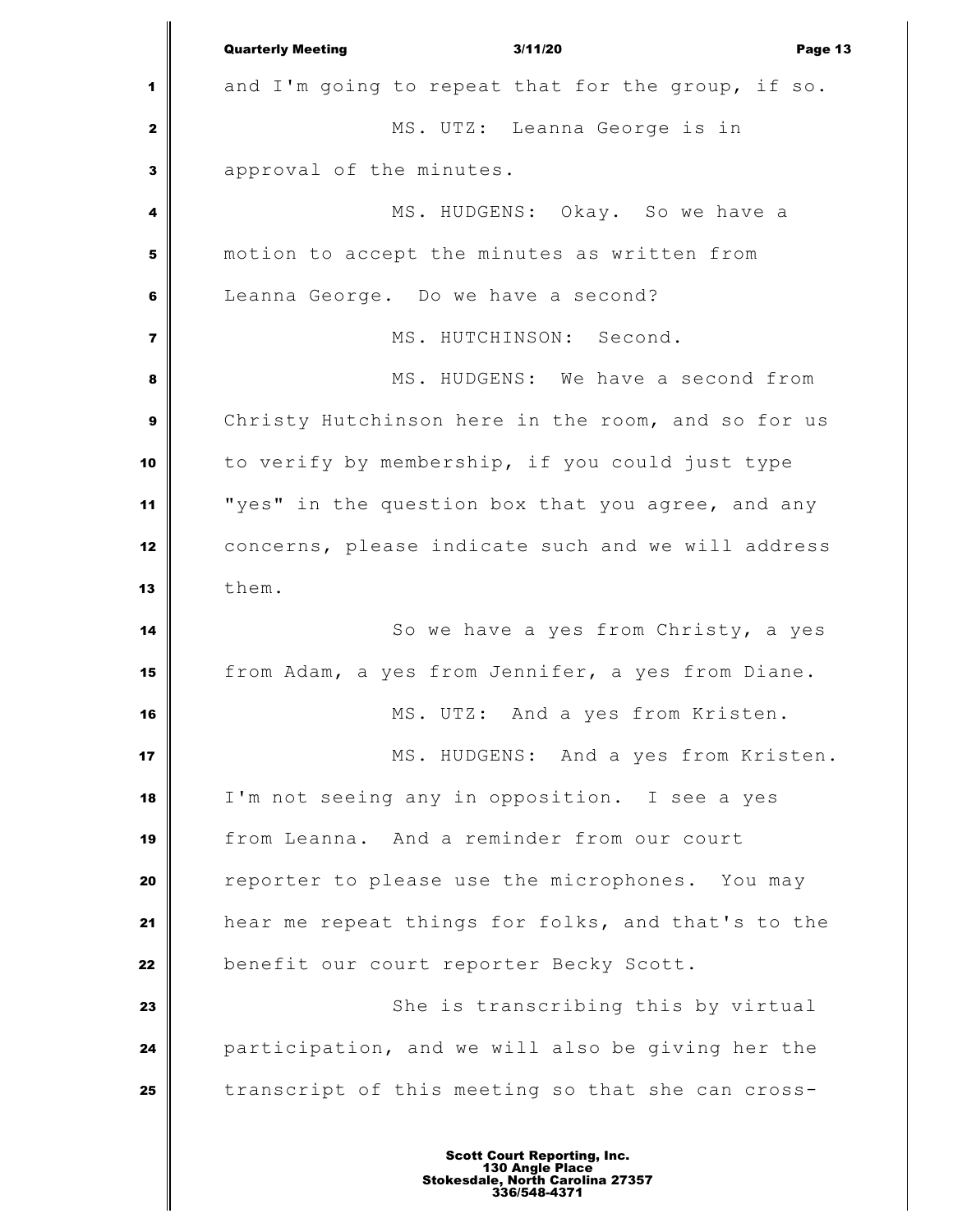|                         | <b>Quarterly Meeting</b><br>3/11/20<br>Page 14     |
|-------------------------|----------------------------------------------------|
| 1                       | reference her notes. But oftentimes you're going   |
| $\mathbf{2}$            | to hear me repeat just to be sure our online       |
| 3                       | participants can hear.                             |
| 4                       | We also have a yes from Lisa and                   |
| 5                       | Cache. It looks like we have significant           |
| 6                       | representation here to accept the minutes, so I'm  |
| $\overline{\mathbf{z}}$ | going to ask the Chair and the Vice Chair if they  |
| 8                       | would like to go ahead and accept the motion and   |
| 9                       | finalize the minutes.                              |
| 10                      | THE CHAIRPERSON: Yes.                              |
| 11                      | MS. HUDGENS: Okay. So both our                     |
| 12                      | Chair and Co-chair are indicating yes, and so I    |
| 13                      | believe that concludes our review of the minutes.  |
| 14                      | And so I will defer back to our Chair for any next |
| 15                      | items on the agenda.                               |
| 16                      | THE CHAIRPERSON: So our next item on               |
| 17                      | the agenda is an OSEP visit debrief.               |
| 18                      | MS. HUDGENS: Okay. So I am just                    |
| 19                      | going to start the conversation, but I know that   |
| 20                      | we had -- many of our council members were present |
| 21                      | during that opportunity that we had with OSEP, and |
| 22                      | so I am more than happy to share my perspective    |
| 23                      | from our visit and what they shared with us on an  |
| 24                      | anecdotal basis after -- both during and after the |
| 25                      | visit.                                             |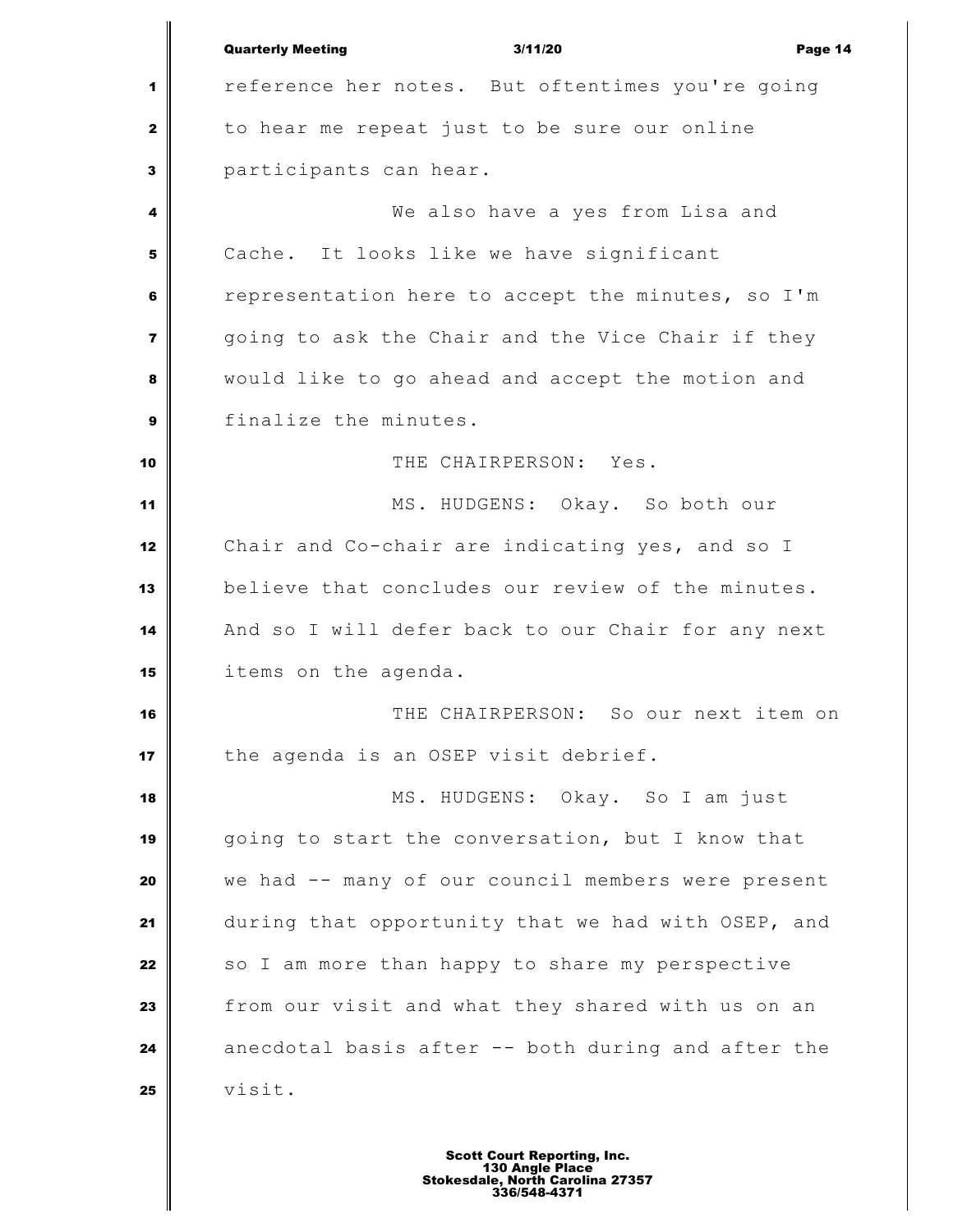|                | <b>Quarterly Meeting</b> | 3/11/20                                           | Page 15 |
|----------------|--------------------------|---------------------------------------------------|---------|
|                |                          | Just as a means of introduction, we               |         |
| 2 <sup>1</sup> |                          | had our visit from the Office of Special Ed       |         |
| 3 <sup>1</sup> |                          | Programs the last week in January. They initiated |         |

 this visit as a part of their differentiated monitoring and support model, and there were a variety of reasons that North Carolina was Selected. I'm not sure if you recall, but it was 2011 since we had our last visit. It's not unusual for a state to have visits from OSEP just as the State, in turn, monitors local education agencies. They determine, through a variety of criteria, what would constitute a need to come visit.

 **And so a couple of things factored**  into that. One, we have a new director, so that comes in. Another element is that North Carolina, given its size and its number of individuals with disabilities, we have a large IDEA grant, which also factors in. They want to be certain that we are allocating that grant and monitoring that those funds are being used appropriately on behalf **o**f individuals with disabilities.

 We also had a number of concerns that have been expressed by some families over the course of the last few years regarding the SLD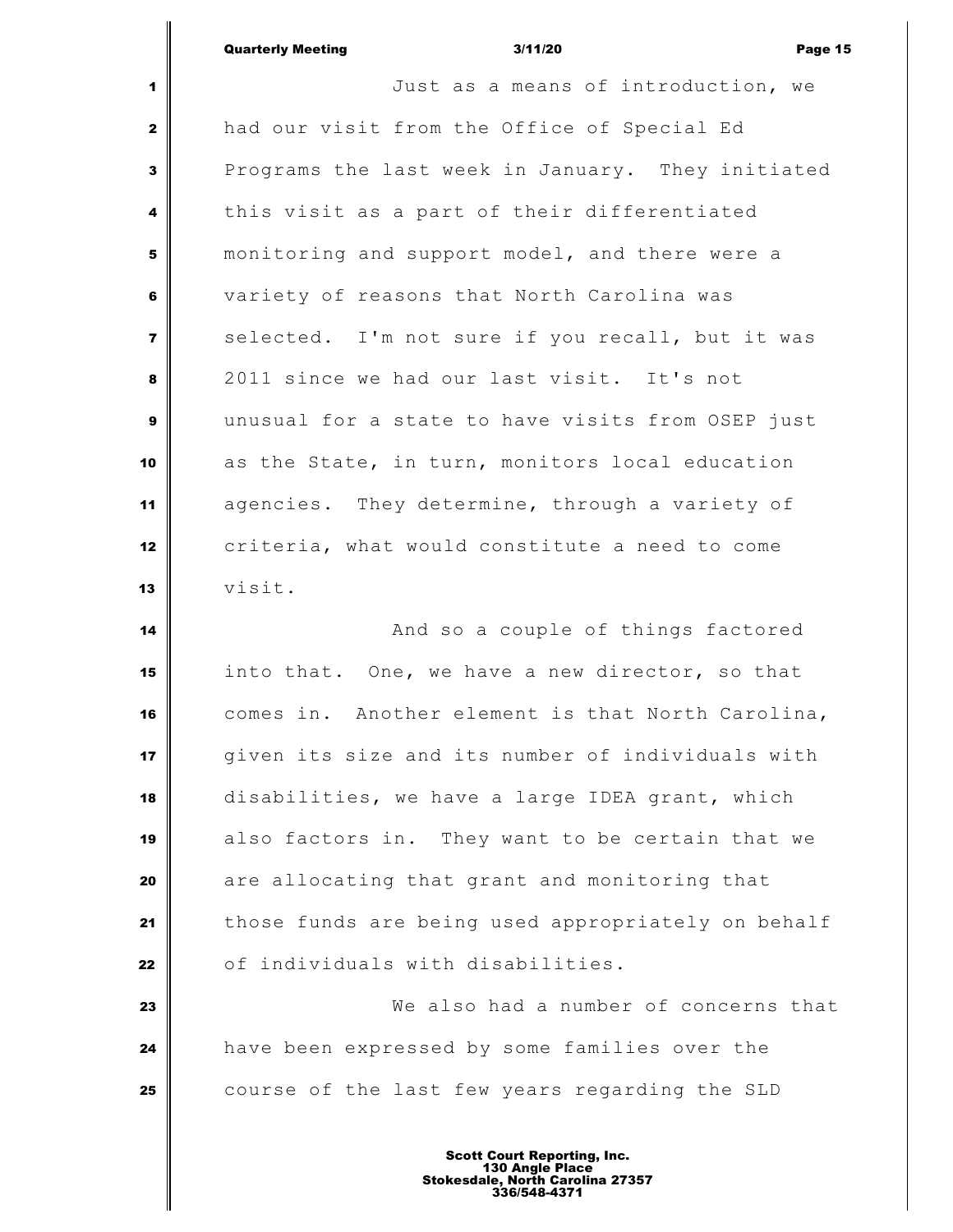### Quarterly Meeting 3/11/20 Page 16

 policy that would be starting in 2020, and so some of the school visits were geared toward asking about the Multi-Tiered System of Support and ensuring that there were no unintended barriers to children being identified -- located, identified, and, if eligible, served under the category of learning disabilities.

 So there were a number of factors. There were just a few more kind of less noteworthy that prompted their visit. And so they came and we had three days of interviews with them here at NC DPI, and then the remaining days, they visited schools. They visited Charlotte, Wake -- a charter school in Wake. They also visited Wake County Schools, Wilson Schools, and Wilson -- Wilson.

 So they randomly selected the locations that they would like to visit. They 19 spoke with both instructional staff at schools, School leadership, district leadership, and DPI's role in those visits were simply just to introduce the school to the OSEP members, and then those conversations were held independent of DPI because we wanted to preserve the opportunity for those individuals to speak to and answer any questions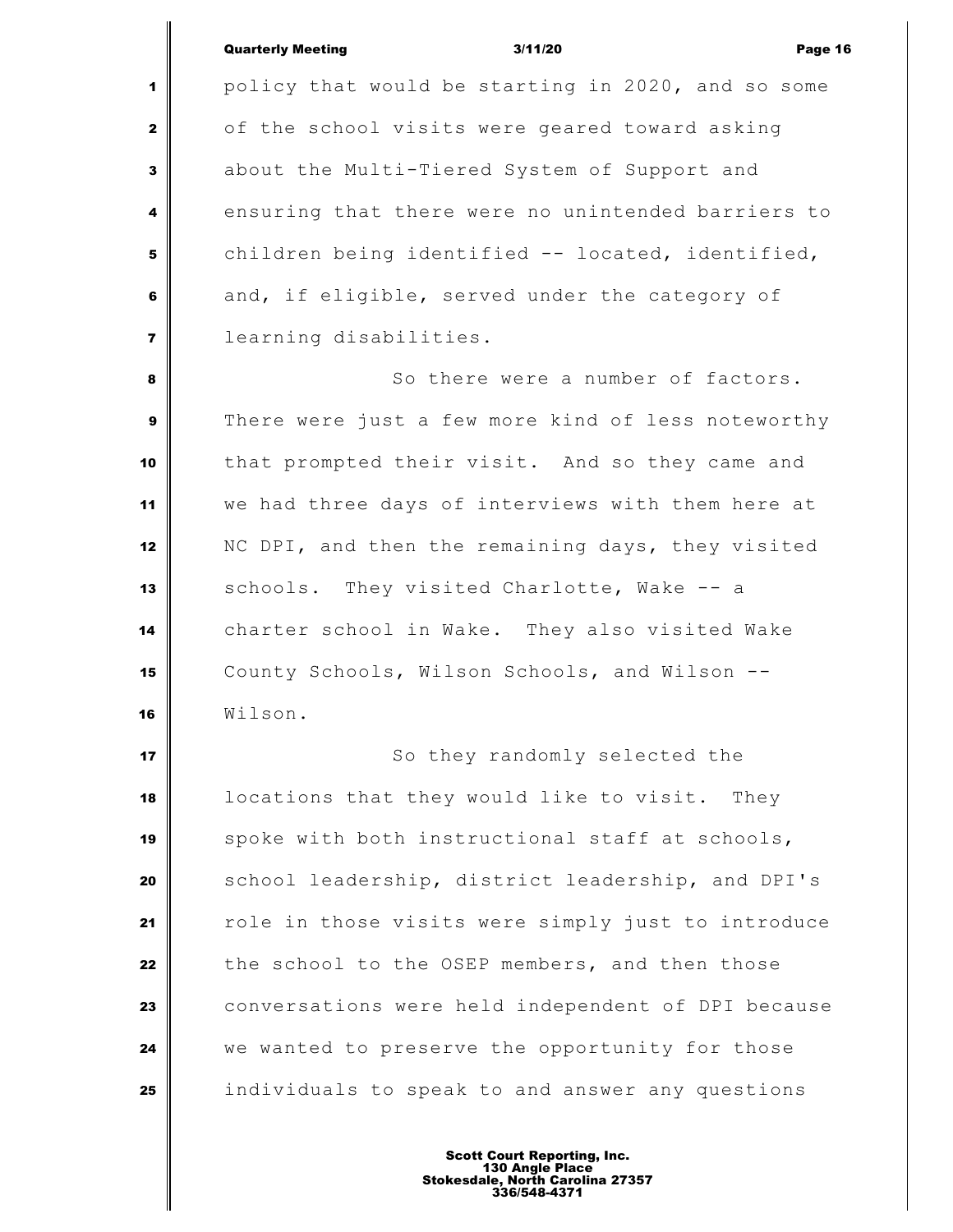|                | <b>Quarterly Meeting</b><br>3/11/20<br>Page 17     |
|----------------|----------------------------------------------------|
| 1              | or express any concerns to OSEP in a very candid   |
| 2              | manner, and if there were anything that we needed  |
| 3              | to look at with regard to how we operate, we       |
| 4              | certainly wanted that feedback from that           |
| 5              | experience.                                        |
| 6              | So during the first couple of days                 |
| $\overline{7}$ | during the interview, we had some guests from our  |
| 8              | council membership here, and I know that Christy   |
| 9              | participated. I know that Cynthia participated on  |
| 10             | some days, and I'm going to just pause and look to |
| 11             | Cynthia to see if she has any comments or          |
| 12             | observations about that experience that she'd like |
| 13             | to share.                                          |
| 14             | THE CHAIRPERSON: So I had never                    |
| 15             | participated in a visit from OSEP [inaudible] to   |
| 16             | North Carolina. It was very impressive to see the  |
| 17             | actual EC Division and all the different pieces    |
| 18             | and sections come together and answer the          |
| 19             | questions and provide information to OSEP. That    |
| 20             | was just amazing for me to see what the work of    |
| 21             | the EC Division is and to see the people that do   |
| 22             | the work.                                          |
| 23             | Sometimes we only see those people as              |
| 24             | names or as presenters here in the room for the    |
| 25             | Council, but to see them come together, their      |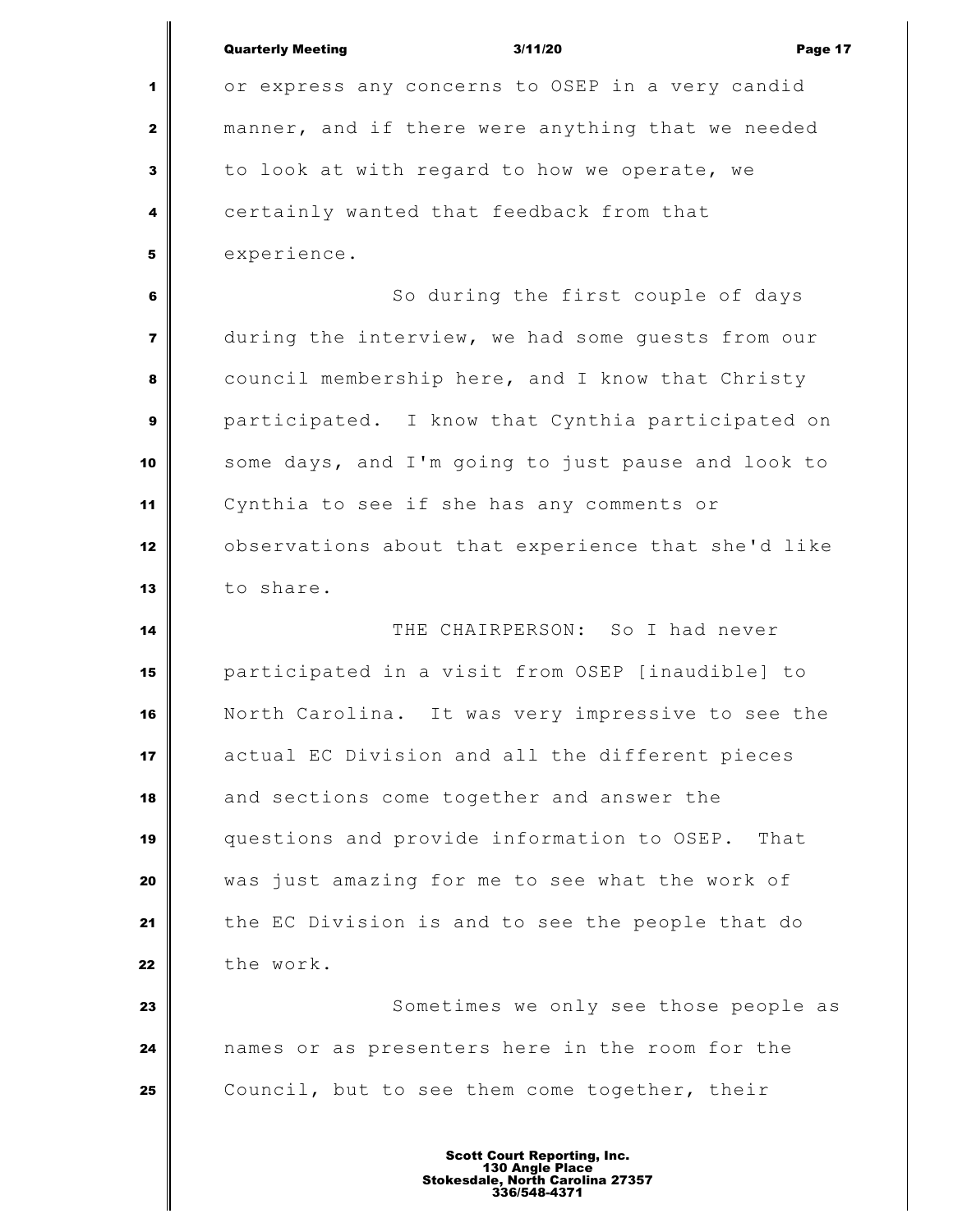|                         | <b>Quarterly Meeting</b><br>3/11/20<br>Page 18                                                            |
|-------------------------|-----------------------------------------------------------------------------------------------------------|
| 1                       | teams all together, to answer the questions -- and                                                        |
| $\mathbf{2}$            | some of the questions were extremely challenging                                                          |
| 3                       | from OSEP. That was my impression. Diane Coffey                                                           |
| 4                       | was there. Does she want to make any comments?                                                            |
| 5                       | And Cache.                                                                                                |
| 6                       | MS. COFFEY: This is Diane. I echo                                                                         |
| $\overline{\mathbf{z}}$ | what you said. It was very impressive seeing---                                                           |
| 8                       | Can you hear me?                                                                                          |
| 9                       | MS. UTZ: Yes.                                                                                             |
| 10                      | MS. COFFEY: Sorry. Can you hear me?                                                                       |
| 11                      | MS. UTZ: Yes.                                                                                             |
| 12                      | MS. HUDGENS: Yes, Diane, we can hear                                                                      |
| 13                      | you.                                                                                                      |
| 14                      | MS. COFFEY: Sorry. Yeah, I couldn't                                                                       |
| 15                      | tell. Anyway, it was very impressive seeing that,                                                         |
| 16                      | and it was -- also, I was very impressed with how                                                         |
| 17                      | well DPI handled the days. I know it was tough                                                            |
| 18                      | for all the staff that was answering the                                                                  |
| 19                      | questions, but I was very impressed with the level                                                        |
| 20                      | of respect that you gave to OSEP. So it was a                                                             |
| 21                      | very interesting three days.                                                                              |
| 22                      | MS. HUDGENS: Thanks, Diane. I'm                                                                           |
| 23                      | going look to Cache to see if she has any                                                                 |
| 24                      | observations or contribution she'd like to offer.                                                         |
| 25                      | MS. OWENS: Yeah. I think that                                                                             |
|                         | <b>Scott Court Reporting, Inc.</b><br>130 Angle Place<br>Stokesdale, North Carolina 27357<br>336/548-4371 |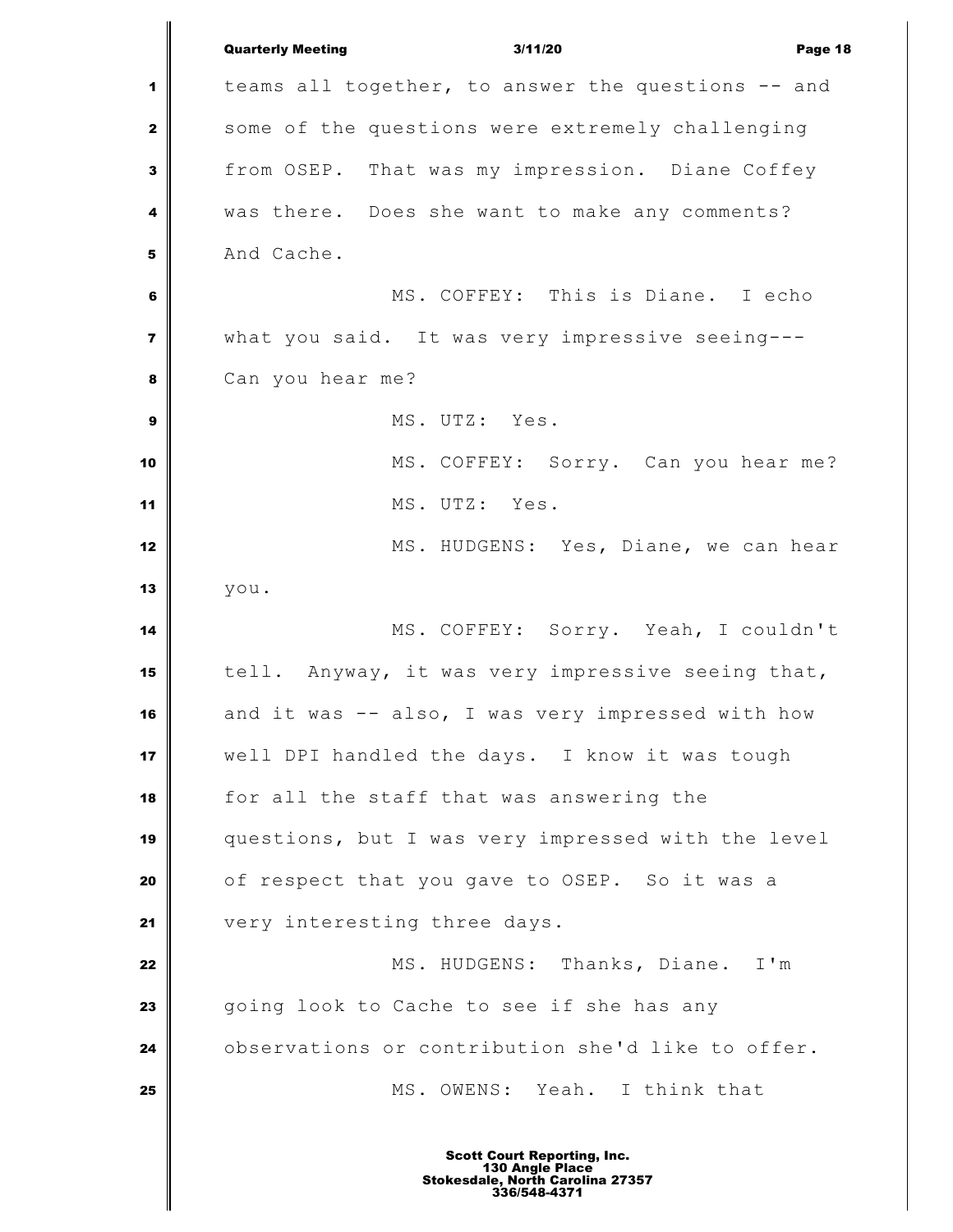|                | <b>Quarterly Meeting</b>                         | 3/11/20 |  | Page 19 |
|----------------|--------------------------------------------------|---------|--|---------|
| 1 <sup>1</sup> | pretty much covered it. I know that here at ECAC |         |  |         |

 we had spoken to the OSEP folks before the meeting, and I think that they did a really good job of balancing parent concerns that they had heard about and then also, you know, highlighting the things that we're doing really well here in North Carolina. So I thought it was a productive meeting, from what I saw, and I'm excited to see what happens next.

 MS. HUDGENS: All right. And then I will acknowledge Christy Grant and see if you'd like to offer any comments.

 MS. GRANT: Thank you. I just echo what everybody said. I think I, like I think Cynthia in the room, had never been a part of an OSEP visit before. So we were able to kind of -- the EC directors that were there were able to see a lot of the why behind some of the stuff that is funneled down to us in the policies and procedures that DPI has. So I think it was just an incredible experience, and I just learned a lot **just from being there.** 

 MS. HUDGENS: Thank you, Christy. And if I've overlooked a participant that was actually able to attend, please let me know and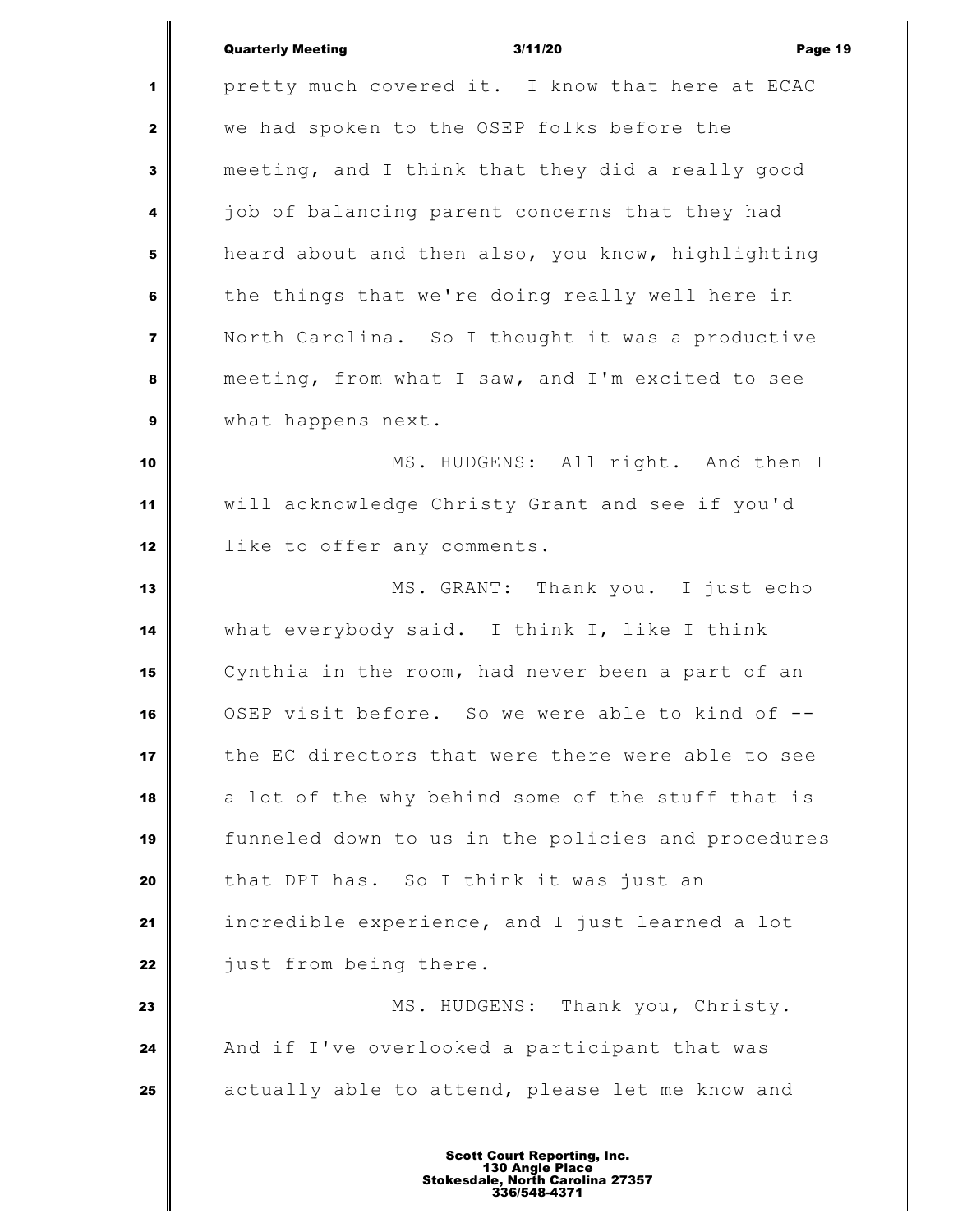| acknowledged everybody both in the room and online<br>MS. UTZ: Kristen Hodges said she |
|----------------------------------------------------------------------------------------|
|                                                                                        |
|                                                                                        |
|                                                                                        |
|                                                                                        |
|                                                                                        |
|                                                                                        |
|                                                                                        |
|                                                                                        |
|                                                                                        |
| MS. UTZ: All right. Kristen, you're                                                    |
|                                                                                        |
| MS. HODGES: Yes. I was only able to                                                    |
| attend one day, but the day that I attended, I was                                     |
|                                                                                        |
| questions that were asked, the information that                                        |
| was provided, the level of respect given to North                                      |
| Carolina. It didn't feel like they were trying to                                      |
| catch them making mistakes. It felt like they                                          |
|                                                                                        |
| And I also was interested in the                                                       |
| level of autonomy in some ways that North Carolina                                     |
|                                                                                        |
| particular, the discussion about the timeline and                                      |
| how North Carolina does it in comparison to other                                      |
| states -- the timeline in relationship to when a                                       |
|                                                                                        |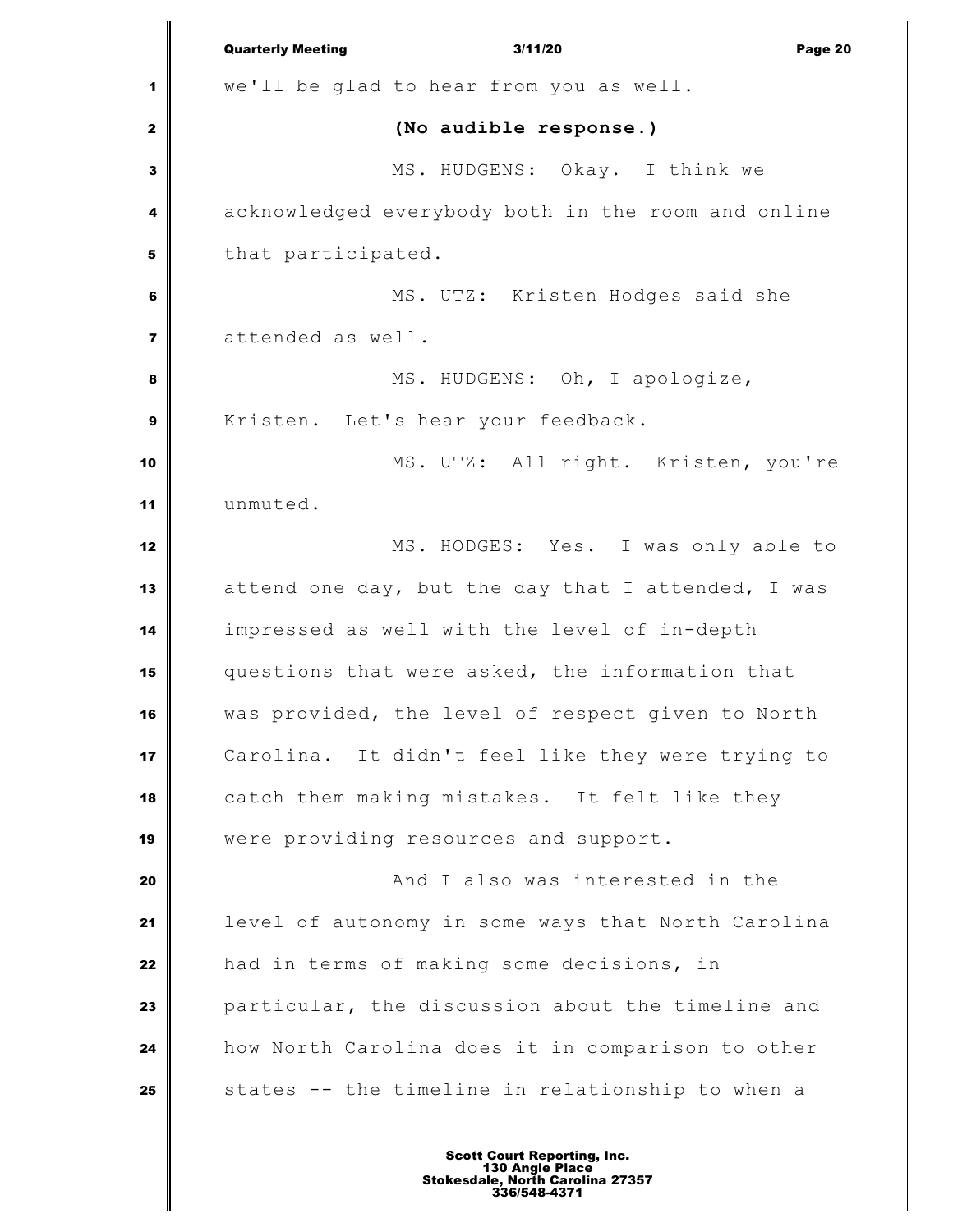|                | <b>Quarterly Meeting</b><br>3/11/20<br>Page 21     |
|----------------|----------------------------------------------------|
| 1              | request for testing is made. So I found it         |
| $\mathbf{2}$   | fascinating and wished I could have stayed for     |
| 3              | more days. Thank you.                              |
| 4              | MS. HUDGENS: Thanks, Kristen, and I                |
| 5              | apologize for overlooking your participation. For  |
| 6              | all of our council members, thank you for making   |
| $\overline{7}$ | the time to come and support us and learn more     |
| 8              | about that process. I will have to echo that       |
| 9              | that's the first opportunity that I've had on a    |
| 10             | OSEP visit, and from the perspective of sharing    |
| 11             | the work that we do in North Carolina, I was       |
| 12             | appreciative of the format in which they allowed   |
| 13             | us to do that.                                     |
| 14             | I also appreciated that while we were              |
| 15             | responding to their questions that there was an    |
| 16             | opportunity for discussion from both the           |
| 17             | participants that attended and were more           |
| 18             | audience-like to those of us that were required to |
| 19             | provide responses. I think where it was            |
| 20             | appropriate to have Council and LEA feedback, we   |
| 21             | deferred to them and invited our guests to offer   |
| 22             | any comments that they had.                        |
| 23             | I think overall it was an unusual                  |
| 24             | experience because we had probably a membership of |
| 25             | about six to eight OSEP individuals that either    |
|                |                                                    |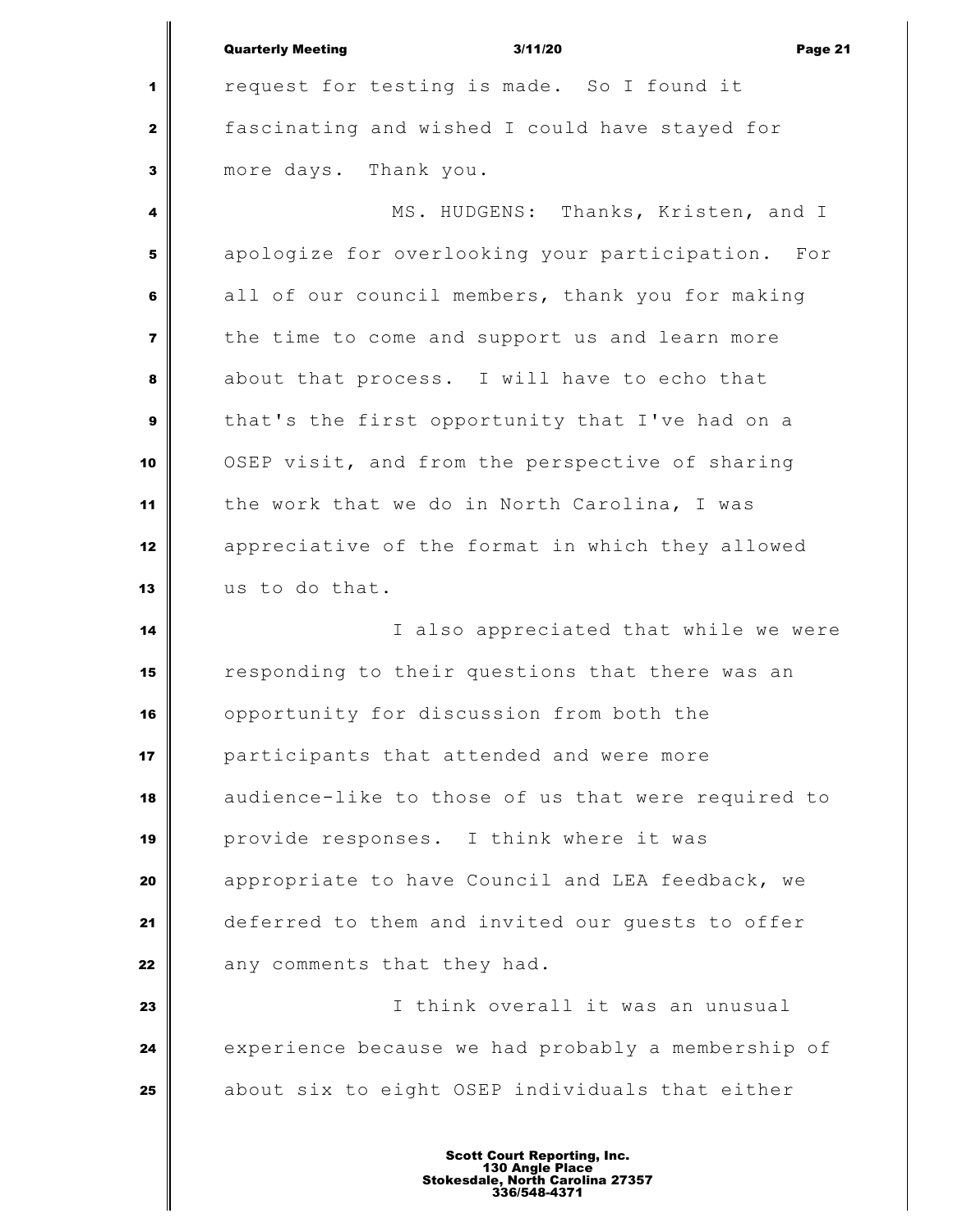### Quarterly Meeting 3/11/20 Page 22

 participated virtually or in-person, and then we had all of the division attend the first day, in particular, because we wanted to show our investment in the work and in the feedback that we were hoping to get through this process so that we can reflect upon those things that we might want to do better.

 I think that Sherry is likely to share more details about the outcome of the OSEP visit. I know that we have had -- we have had the opportunity just to have an informal debriefing with them by phone after their school visit, and it was nice to be affirmed in that our school visit shared their knowledge of how processes should work and were able to answer questions provided by OSEP.

 I think there was some time for good dialogue in terms of always looking to improve our communication not only from the Department to the EC directors but our partners in general education as well. I think that was a consistent thing that we all got to improve upon. The schools and the LEAs that participated, again, put out the North Carolina welcome and created a space for good dialogue, and our anecdotal feedback from staff is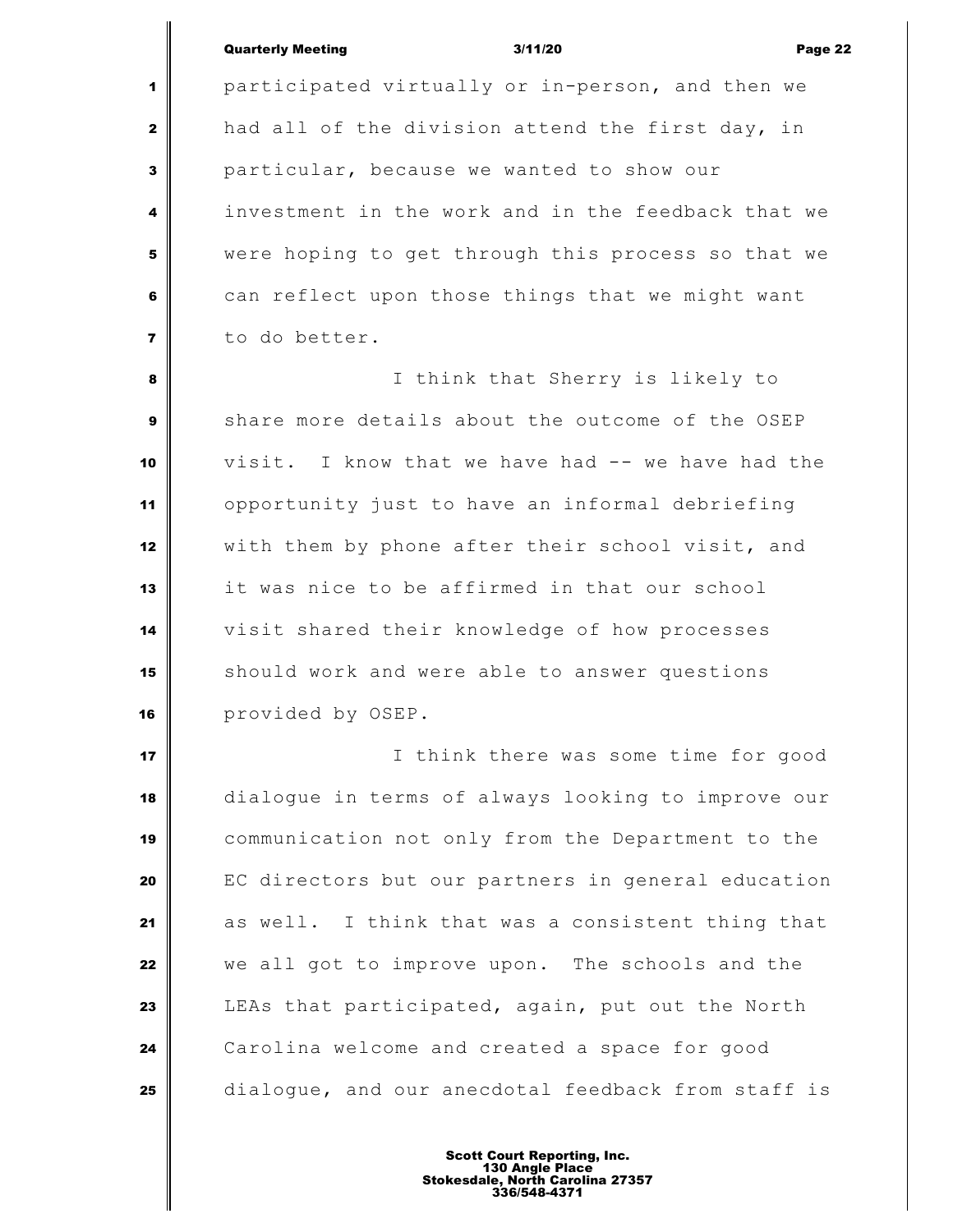|                         | <b>Quarterly Meeting</b><br>3/11/20<br>Page 23     |
|-------------------------|----------------------------------------------------|
| 1                       | that they enjoyed the opportunity to participate   |
| $\mathbf{2}$            | and, from their perspective, that they think that  |
| 3                       | it went well.                                      |
| 4                       | And so I'm going to kind of pause and              |
| 5                       | leave some time for Sherry to add any additional   |
| 6                       | comments to that this afternoon, and then defer    |
| $\overline{\mathbf{z}}$ | back to Cynthia for any items next on the agenda   |
| 8                       | or any questions from the audience that we may not |
| $\mathbf{9}$            | have addressed.                                    |
| 10                      | MS. HUTCHINSON: Carol Ann, we're not               |
| 11                      | expecting a formal report for like six months to a |
| 12                      | year?                                              |
| 13                      | MS. HUDGENS: That is correct. And                  |
| 14                      | so for the audience, Christy had asked a question  |
| 15                      | about when we get a formal report, and they        |
| 16                      | indicated to us it would be 120 days after their   |
| 17                      | visit completed, and so that's going to be a       |
| 18                      | little bit of time for us.                         |
| 19                      | I will say that -- not to steal any                |
| 20                      | of Sherry's thunder, but they indicated on our     |
| 21                      | informal call that while, of course, any findings  |
| 22                      | are pending their completed activities, they did   |
| 23                      | not immediately see any red flags that would be of |
| 24                      | great concern requiring immediate intervention.    |
| 25                      | So that was affirming. We do expect that we will   |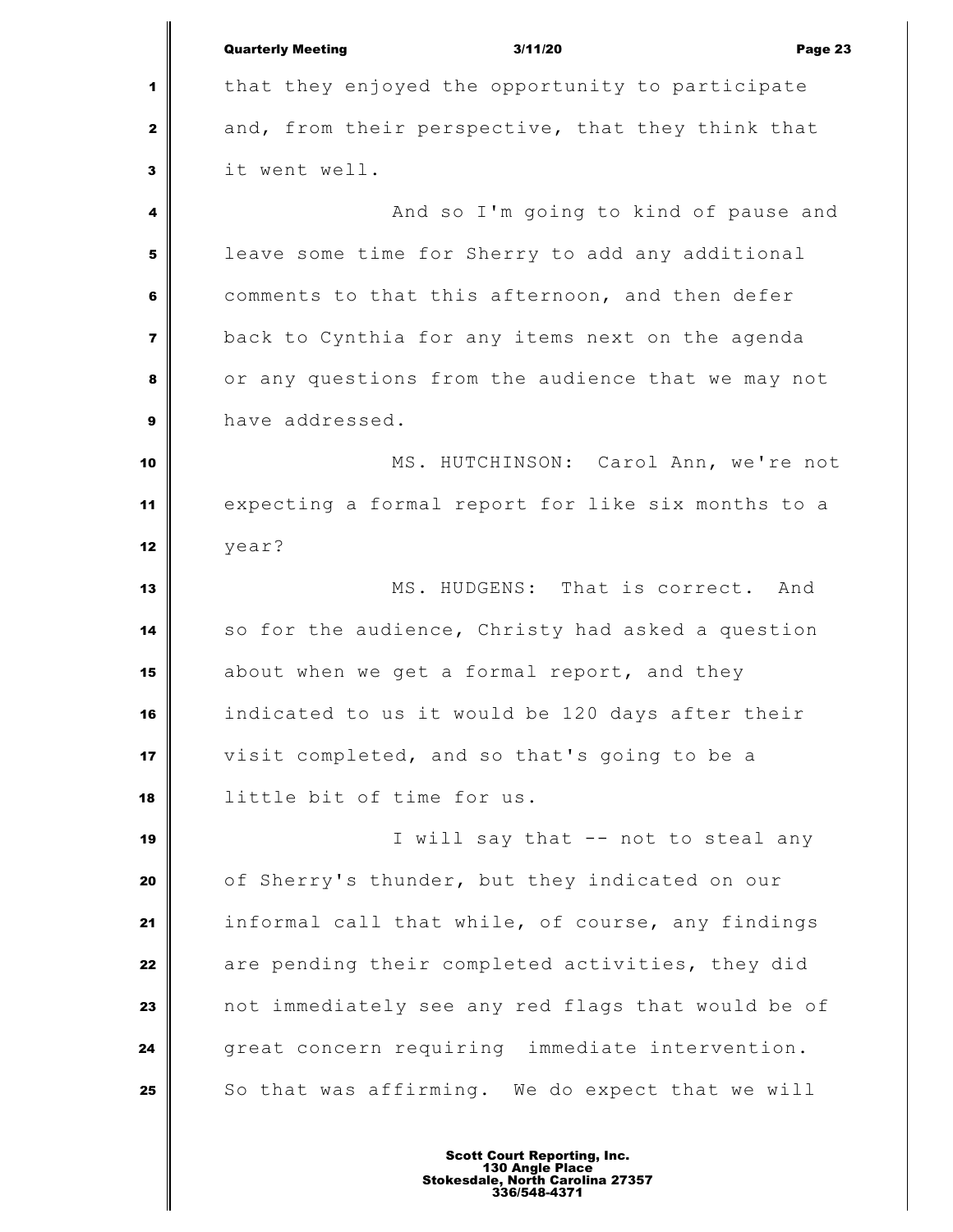|                         | <b>Quarterly Meeting</b><br>3/11/20<br>Page 24     |
|-------------------------|----------------------------------------------------|
| 1                       | have things that we would want to improve upon,    |
| $\mathbf{2}$            | and we are welcoming that feedback.                |
| $\mathbf{3}$            | MS. HUTCHINSON: And how is that                    |
| 4                       | report -- once it's received, how is that put out  |
| 5                       | to the public or parents or the schools or---      |
| 6                       | MS. HUDGENS: Sure.                                 |
| $\overline{\mathbf{z}}$ | MS. HUTCHINSON: --- or parts of it?                |
| 8                       | MS. HUDGENS: Sure. I imagine that                  |
| 9                       | that report will have a public posting requirement |
| 10                      | along with it. So I anticipate, one, first and     |
| 11                      | foremost, that we would deliver a copy directly to |
| 12                      | the Council, and then, second of all, I anticipate |
| 13                      | in some fashion that it will be posted to our      |
| 14                      | website and will be communicated out, you know,    |
| 15                      | with others to be transparent in what those        |
| 16                      | results were.                                      |
| 17                      | All right. I'm checking the question               |
| 18                      | box. It doesn't look like we have any other        |
| 19                      | questions or comments right now. Cynthia, I think  |
| 20                      | if you're ready to move forward---                 |
| 21                      | THE CHAIRPERSON: Next is a break.                  |
| 22                      | MS. HUDGENS: Okay. So we have the                  |
| 23                      | opportunity for a quick break. Would you like to   |
| 24                      | go ahead and take maybe a ten- or 15-minute break, |
| 25                      | and I will have a text with Sherry to let her know |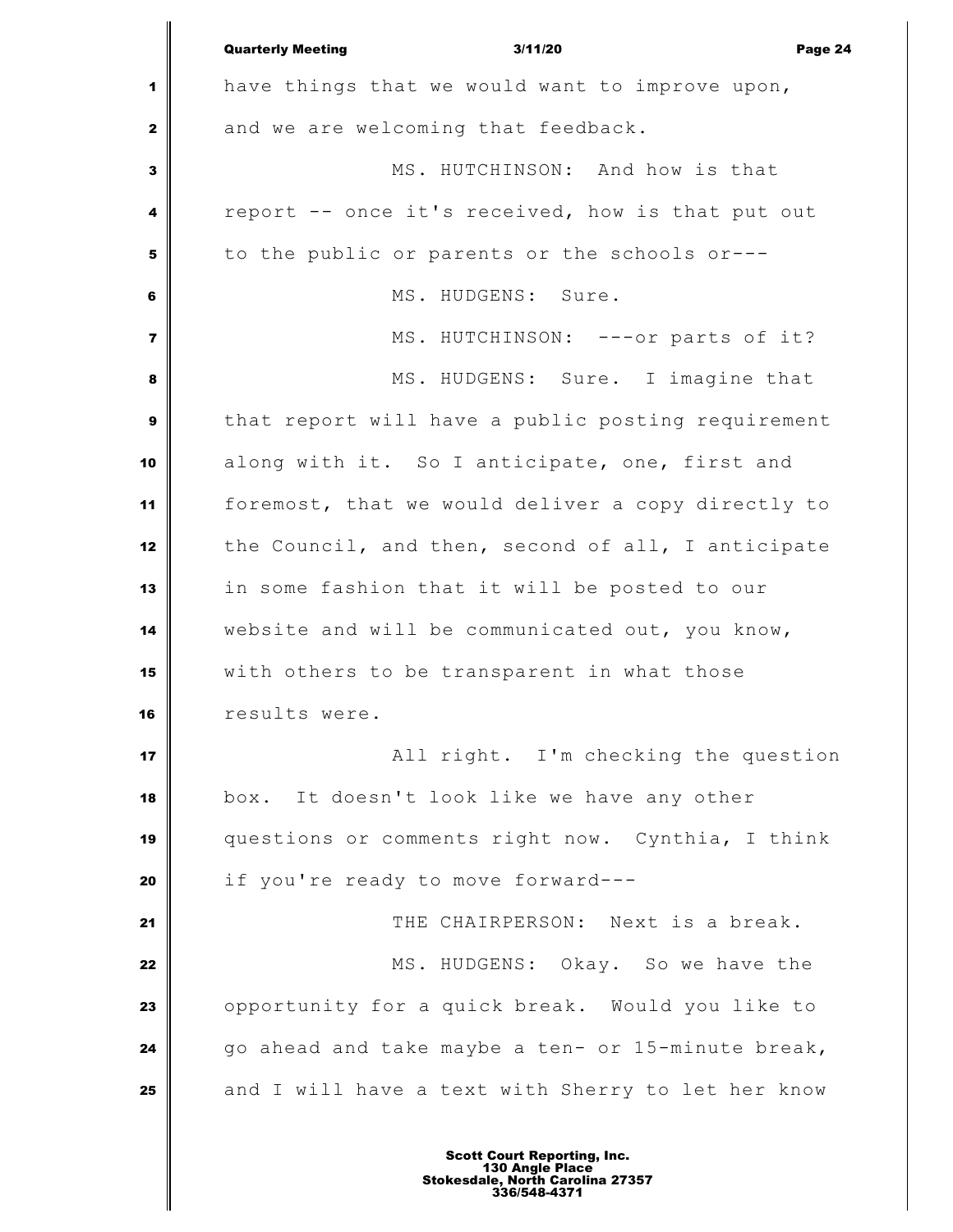|                         | <b>Quarterly Meeting</b><br>3/11/20<br>Page 25     |
|-------------------------|----------------------------------------------------|
| 1                       | we're kind of moving through the agenda pretty     |
| $\mathbf{z}$            | quickly.                                           |
| 3                       | THE CHAIRPERSON: We'll take a                      |
| 4                       | 15-minute break.                                   |
| 5                       | MS. HUDGENS: Okay. So for those of                 |
| 6                       | you participating virtually, we're going to take a |
| $\overline{\mathbf{z}}$ | 15-minute break, and so we will be muted here in   |
| 8                       | the room. We have 10:06. So we'll look to come     |
| 9                       | back at 10:21.                                     |
| 10                      | (A brief recess was taken from 10:06               |
| 11                      | a.m. to 10:22 a.m.)                                |
| 12                      | MS. UTZ: All right. Back on the                    |
| 13                      | agenda.                                            |
| 14                      | THE CHAIRPERSON: AU policy with                    |
| 15                      | Carol Ann.                                         |
| 16                      | MS.<br>HUDGENS: All right.<br>Good                 |
| 17                      | morning, everyone. We are coming back into our     |
| 18                      | meeting. We did a microphone test, and we're       |
| 19                      | hopeful that you are able to hear us again.        |
| 20                      | I have been given an opportunity to                |
| 21                      | share with the Council or otherwise provide an     |
| 22                      | additional clarification around the AU policy just |
| 23                      | to be certain that our council and families and    |
| 24                      | anyone who is participating understands the        |
| 25                      | requirements and when the requirements go into     |
|                         |                                                    |
|                         | <b>Scott Court Reporting, Inc.</b>                 |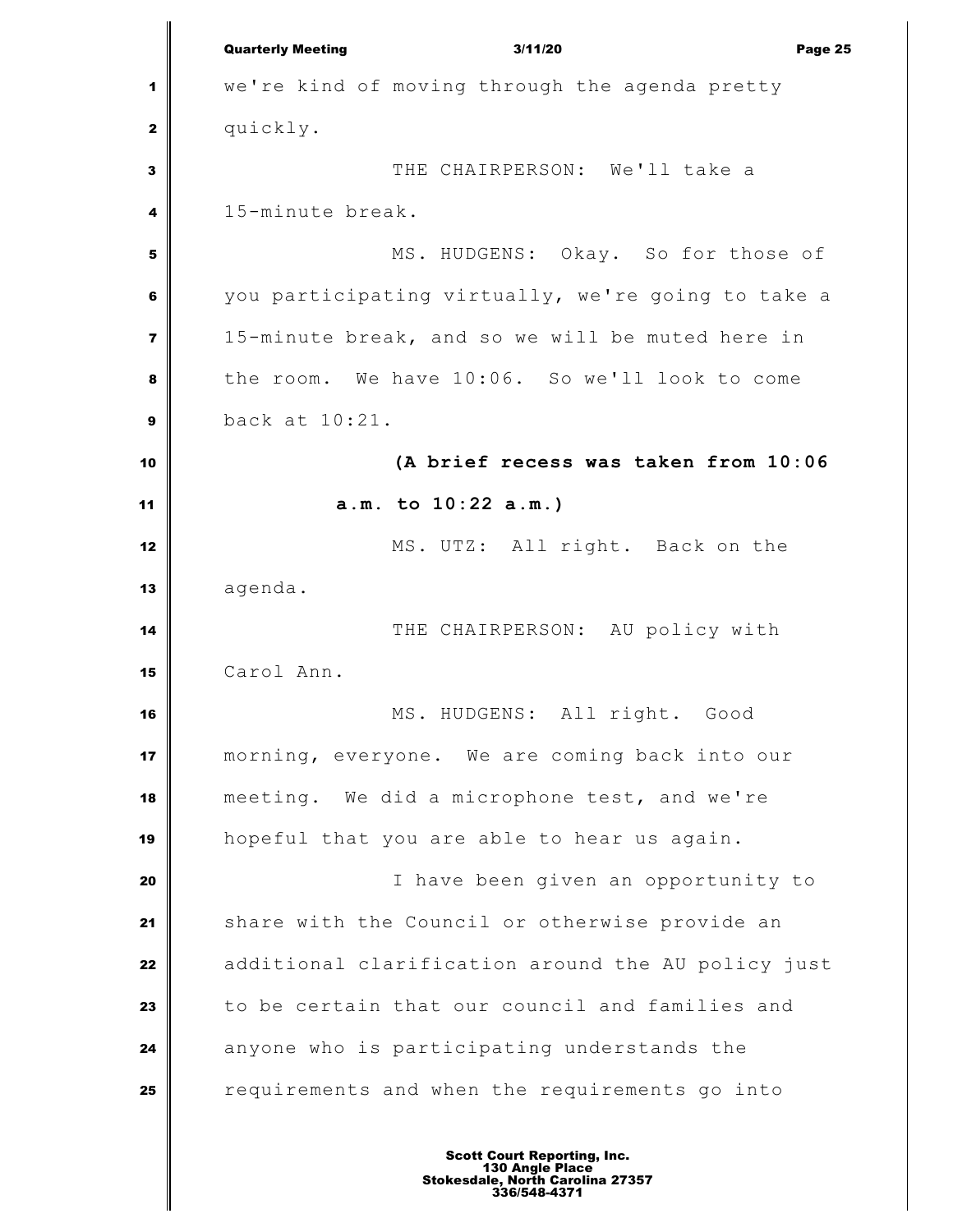|                | <b>Quarterly Meeting</b><br>3/11/20<br>Page 26     |
|----------------|----------------------------------------------------|
| 1              | effect for individuals who are suspected of having |
| $\mathbf{2}$   | autism as a disability or individuals that may be  |
| 3              | entering into the reevaluation process since the   |
| 4              | new policies went into effect.                     |
| 5              | And so one of the things that I                    |
| 6              | wanted to share with you-all is that this          |
| $\overline{7}$ | opportunity to look at the policies -- it is an    |
| 8              | opportunity that keeps giving, and we want to make |
| 9              | sure that we are clear in what our expectations    |
| 10             | are and that we are providing folks the details    |
| 11             | that they need to continue to handle this with     |
| 12             | care.                                              |
| 13             | One of the key points that we have                 |
| 14             | been clarifying from the tip sheet is number 5,    |
| 15             | "The scheduling of the reevaluation of children    |
| 16             | with autism should occur well in advance of        |
| 17             | eligibility due date to ensure that the parental   |
| 18             | consent for motor screening and sensory process    |
| 19             | evaluation, absent existing data, is obtained and  |
| 20             | evaluations are conducted to ensure the timely     |
| 21             | reevaluation of children with autism."             |
| 22             | And so the questions that we received              |
| 23             | from the field was essentially categorized in two  |
| 24             | ways based on this key point: One, LEAs asked for  |
| 25             | clarification about whether this meant that if a   |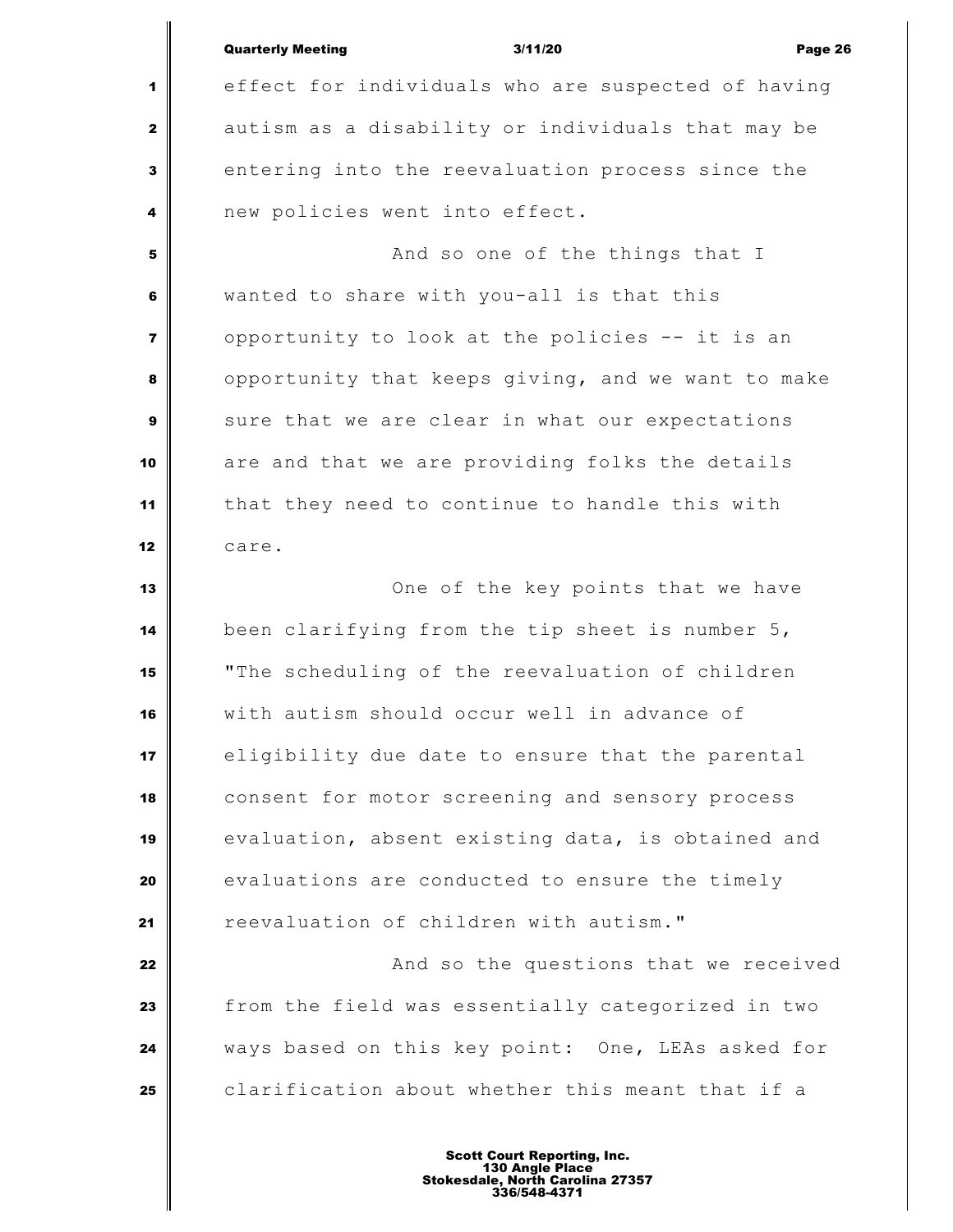### Quarterly Meeting 3/11/20 Page 27

 child had been previously identified as an individual with autism prior to January 1, 2020, did that mean, then, that they had to immediately initiate a reevaluation and obtain the two new evaluations that have been included in the policy. **And the answer to that is no, that**  individuals with autism who are on their reevaluation cycle, which we also call the triennial, which means that we have to review the eligibility and make sure that we have adequate information for programming, that must occur once every three years unless a parent and the school district believe that they need to initiate a reevaluation sooner. **And so one of the things that we**  wanted to clarify with the field is that just because the policy changed in January did not mean now that all individuals with autism had to be retested. That is not accurate. And so those reevaluation decisions and whether or not to conduct additional testing need to come along the natural timeline progression for students who have to be reevaluated. I have some more slides on this a little further along with the slide deck,

So I will repeat this multiple times.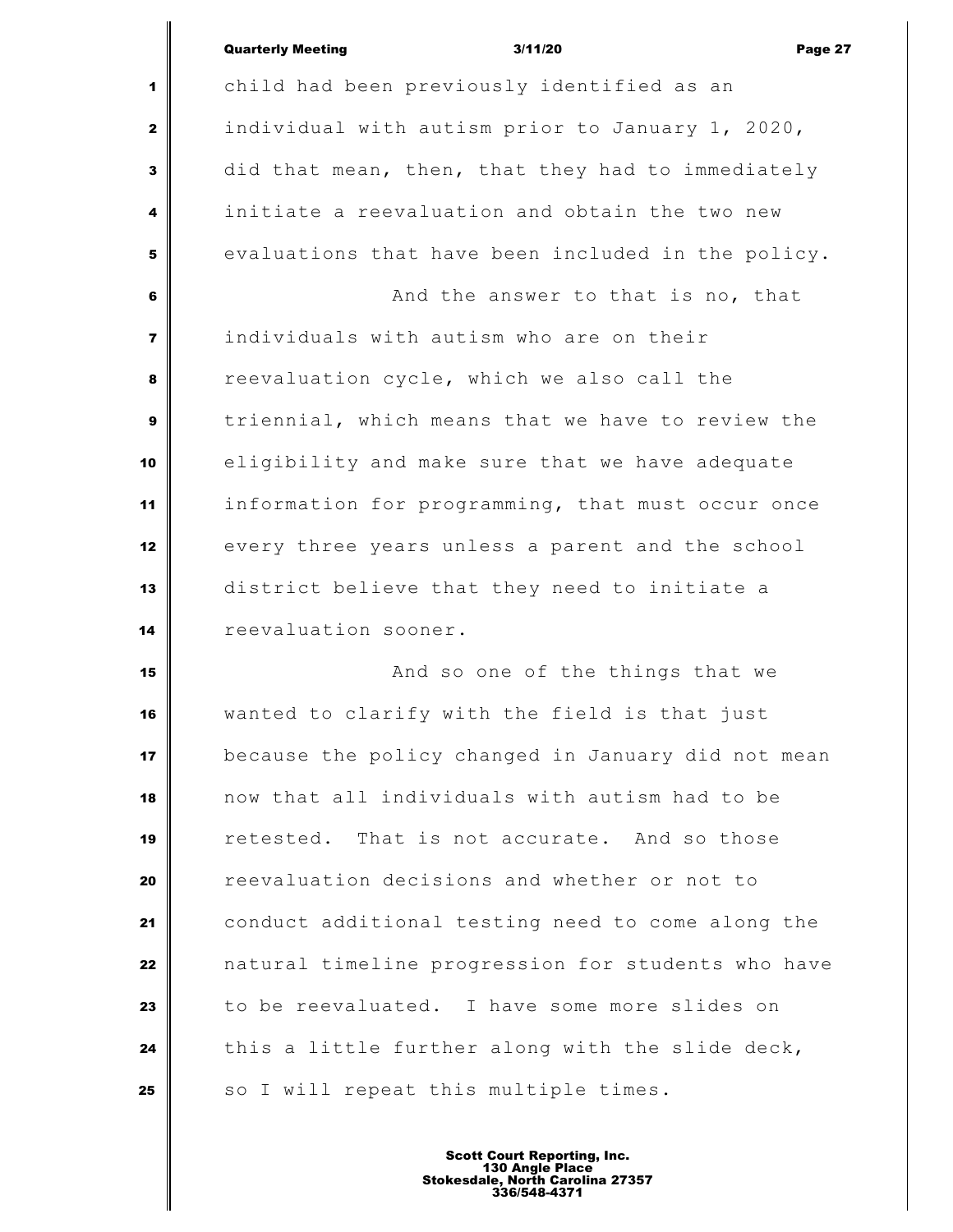## Quarterly Meeting 3/11/20 Page 28

 So one thing we just wanted to make sure is that families understand that this is not intended to create statewide retesting of individuals with autism, but that should just occur with our natural course of business. And this statement in particular for our children that may have already had an identification of autism, when it is time for their three-year triennial, that we want to make sure that IEP teams are not waiting too close to the due date to have their reevaluation meeting. And we're encouraging this planning early ahead of IEP team meetings to be certain that if a parent requests or a school district believes that they need additional evaluation, meaning the motor screening and sensory processing evaluation was not already a part of that child's record, that they had time to talk through what those evaluations would mean with parents, obtain their written permission to conduct those evaluations, then have time to conduct the evaluations, and come back as a team to discuss how that new information could potentially provide more information about how to review and revise an IEP to make sure that all of a child's unique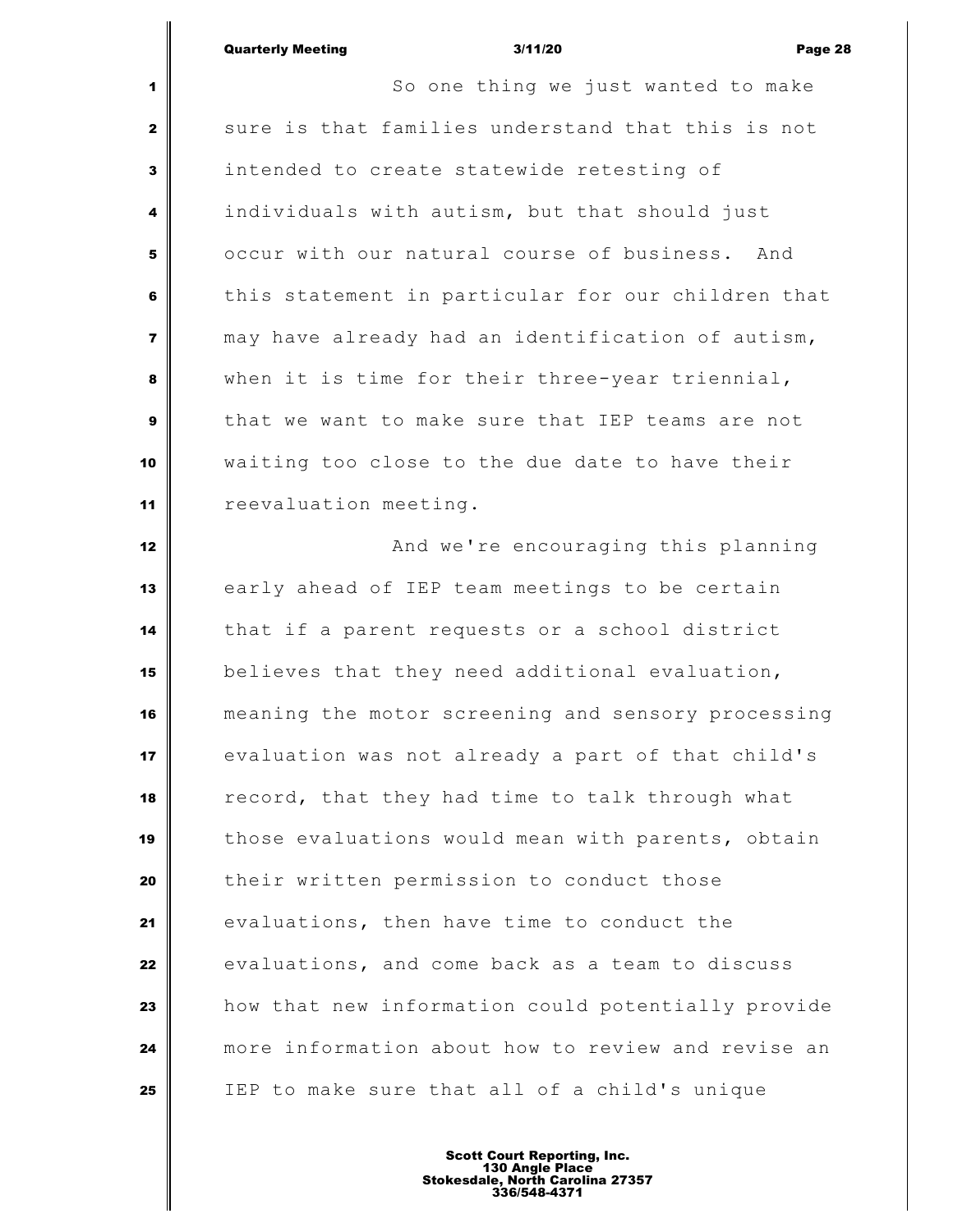Quarterly Meeting 3/11/20 Page 29 needs were addressed, particularly those through sensory needs and motor needs, in addition to affirming that the child continues to be a child with a disability. And so this statement only meant plan ahead, parents are likely to have questions, School teams are likely to have questions, and you don't want to run the risk of trying to have a reevaluation meeting the day before eligibility expires in the event that you need to do something more. **And so this recommendation would be**  consistent regardless of what disability category is being revisited at reevaluation, whether autism, traumatic brain injury, specific learning disability, and so forth. Teams should plan in advance of those eligibility due dates to make sure that if tested is needed, it can be conducted and returned to the team before that eligibility 20 expires. **All right.** So if you'll move ahead, Alexis, for me. So this is just kind of to give some additional written quidance to the things that I have already touched on. And so, as you are aware through other council meetings and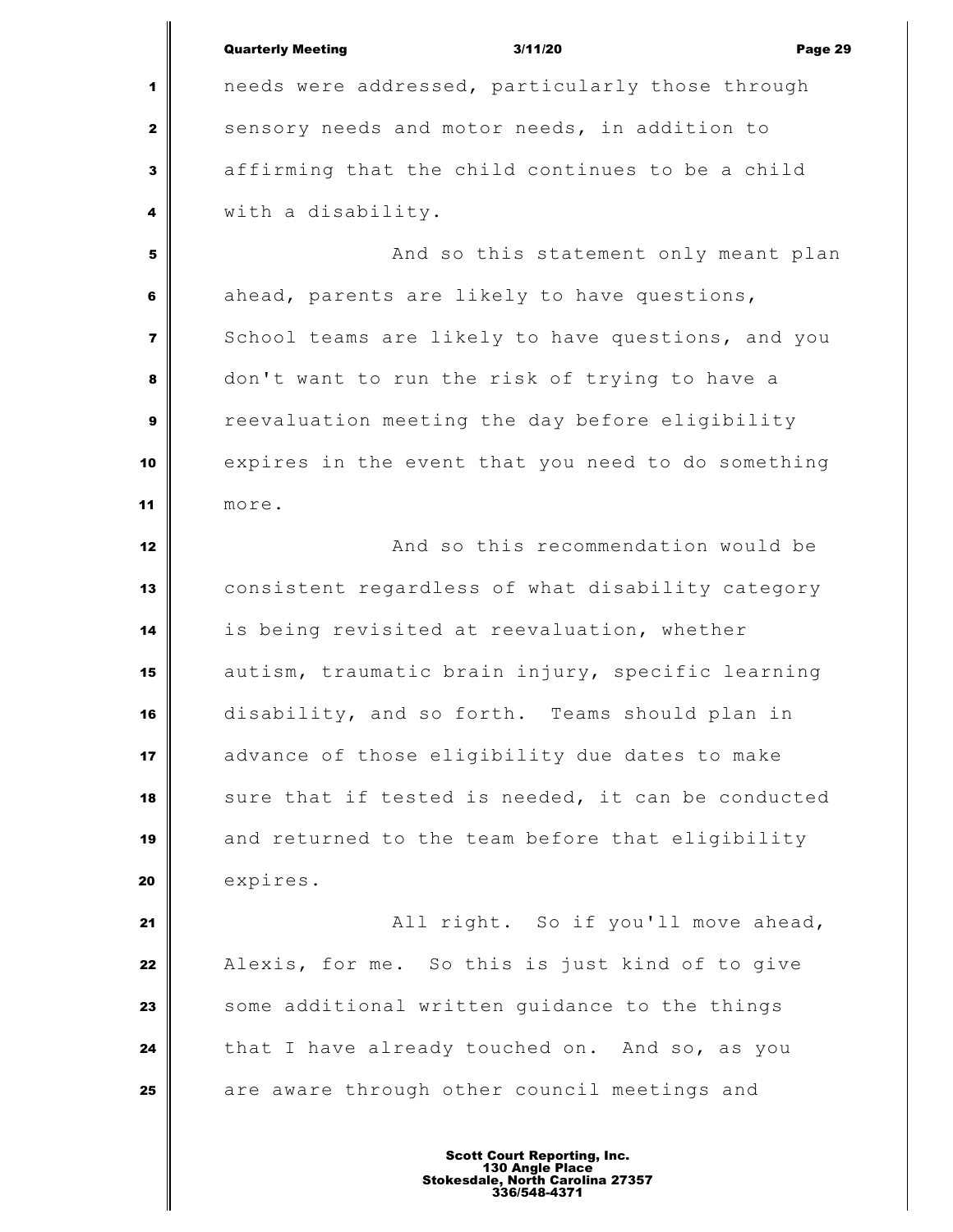|                         | <b>Quarterly Meeting</b>                      | 3/11/20                                           | Page 30 |
|-------------------------|-----------------------------------------------|---------------------------------------------------|---------|
| 1                       | communications that we have provided from the |                                                   |         |
| 2                       |                                               | Division, on January 1st, 2020, our autism policy |         |
| 3                       |                                               | was revised to include two new evaluations, that  |         |
| 4                       | is, sensory processing and motor screening.   |                                                   |         |
| 5                       |                                               | And so what we wanted to remind LEAs              |         |
| 6                       | about and all of our teachers and service     |                                                   |         |
| $\overline{\mathbf{r}}$ |                                               | providers is that after January 1 if a child was  |         |
| 8                       |                                               | referred for the very first time and autism was   |         |
| 9                       |                                               | suspected as a disability, then they needed to    |         |
| 10                      |                                               | adhere to the new policy, and I think that most   |         |
| 11                      | LEAs and most service providers and families  |                                                   |         |
| 12                      | understand this for new business. And, as I   |                                                   |         |
| 13                      |                                               | alluded to on the previous slide, it's when we    |         |
| 14                      |                                               | have children who have already been identified    |         |
| 15                      | that the questions become a little bit more   |                                                   |         |
| 16                      | extensive.                                    |                                                   |         |
| 17                      |                                               | So, again, to reiterate this slide,               |         |

 it is indicating that if a child is suspected of autism for the very first time after January 1 that they need to go ahead and use the new AU policy. Now it doing so, as with any disability category, an IEP team is required to review any existing data. So a parent may have a medical or a private evaluation that they have had conducted independent of the school district. That would be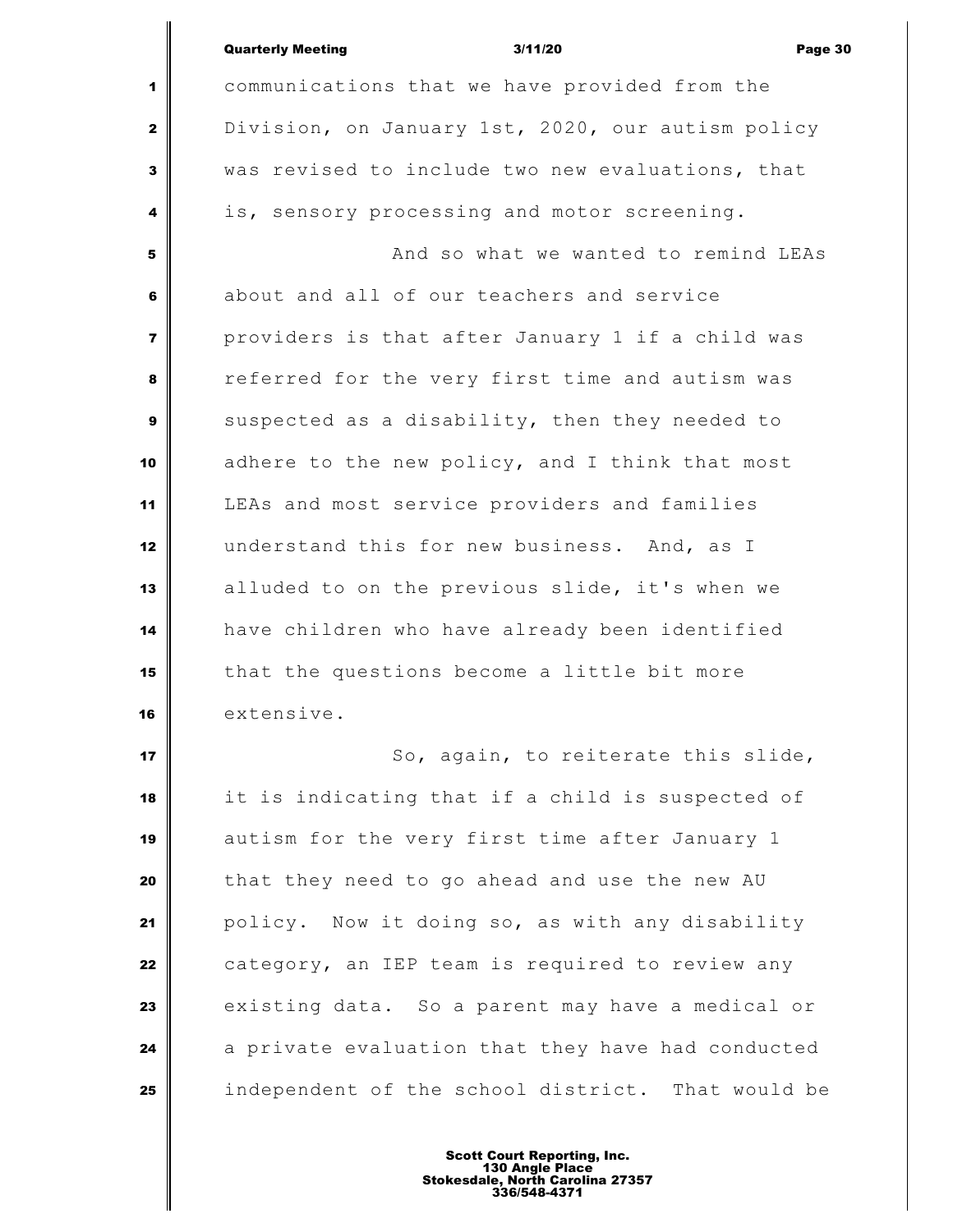|                | <b>Quarterly Meeting</b><br>3/11/20<br>Page 31     |
|----------------|----------------------------------------------------|
| 1              | a piece of existing data that we would want the    |
| $\mathbf{2}$   | IEP team to consider.                              |
| 3              | There could be other existing data                 |
| 4              | that is present for the child that meets the       |
| 5              | definition of sensory processing evaluation or     |
| 6              | motor screening. And so if there is existing data  |
| $\overline{7}$ | and it meets the definition of what those two      |
| 8              | evaluations require -- the motor screening and the |
| 9              | sensory processing evaluation -- it has been       |
| 10             | reviewed by the appropriate personnel including    |
| 11             | the occupational therapist and so forth, then that |
| 12             | existing data can be reviewed by the IEP team.     |
| 13             | And if it's determined that is                     |
| 14             | current and relevant, it can be used for           |
| 15             | consideration in eligibility determinations.<br>Ιf |
| 16             | it's not considered current and relevant, then the |
| 17             | IEP team will need to make a recommendation that   |
| 18             | those evaluations are conducted, explain the       |
| 19             | evaluation to the parent, and make sure that the   |
| 20             | parent is able to provide informed consent about   |
| 21             | those evaluations.                                 |
| 22             | So we'll go on to the next slide, and              |
| 23             | you can go one more slide. So the tricky part, as  |
| 24             | I mentioned, is what happens to children who have  |
| 25             | had an eligibility as autism and have been         |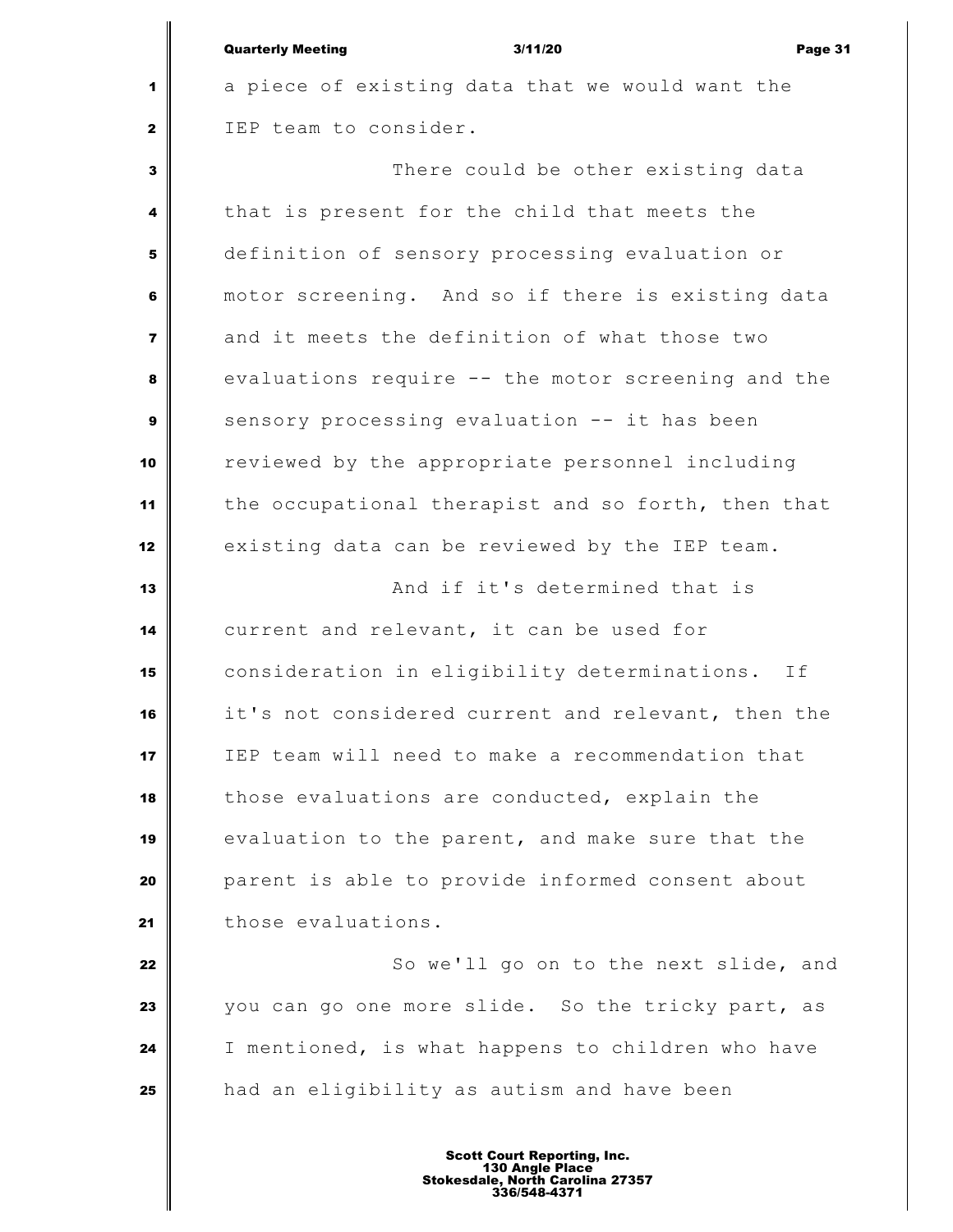# Quarterly Meeting **Contract Contract Contract Contract Contract Contract Contract Contract Contract Contract Contract Contract Contract Contract Contract Contract Contract Contract Contract Contract Contract Contract Contr**

 $\mathsf I$ 

| 1              | identified with autism for quite some time. And     |
|----------------|-----------------------------------------------------|
| $\mathbf{2}$   | so for those individual, as I mentioned to you      |
| 3              | earlier in the presentation, we have to review      |
| 4              | this every three years to make sure that we have    |
| 5              | the information necessary to determine that the     |
| 6              | child continues to be a child with a disability,    |
| $\overline{7}$ | that we have adequate information to make sure      |
| 8              | that their individual and unique needs are          |
| 9              | identified, and that we have developed and/or       |
| 10             | reviewed and revised the IEP to make sure that the  |
| 11             | programming is appropriate for their needs.         |
| 12             | So in moving to the next slide, there               |
| 13             | are several additional reasons that we might        |
| 14             | conduct a reevaluation. The previous slide was      |
| 15             | just the overall definition of reevaluation.<br>And |
| 16             | so if you can see on the screen, I have put some    |
| 17             | notes in here in red regarding programming or       |
| 18             | eligibility, and just in a brief description,       |
| 19             | there are times, for example, that the IEP team     |
| 20             | may initiate a reevaluation that has nothing to do  |
| 21             | with the child's eligibility category. It may be    |
| 22             | that the child's unique needs have changed and one  |
| 23             | formal evaluation might be necessary.               |
| 24             | An example I use often is a                         |
| 25             | functional behavior assessment. A functional        |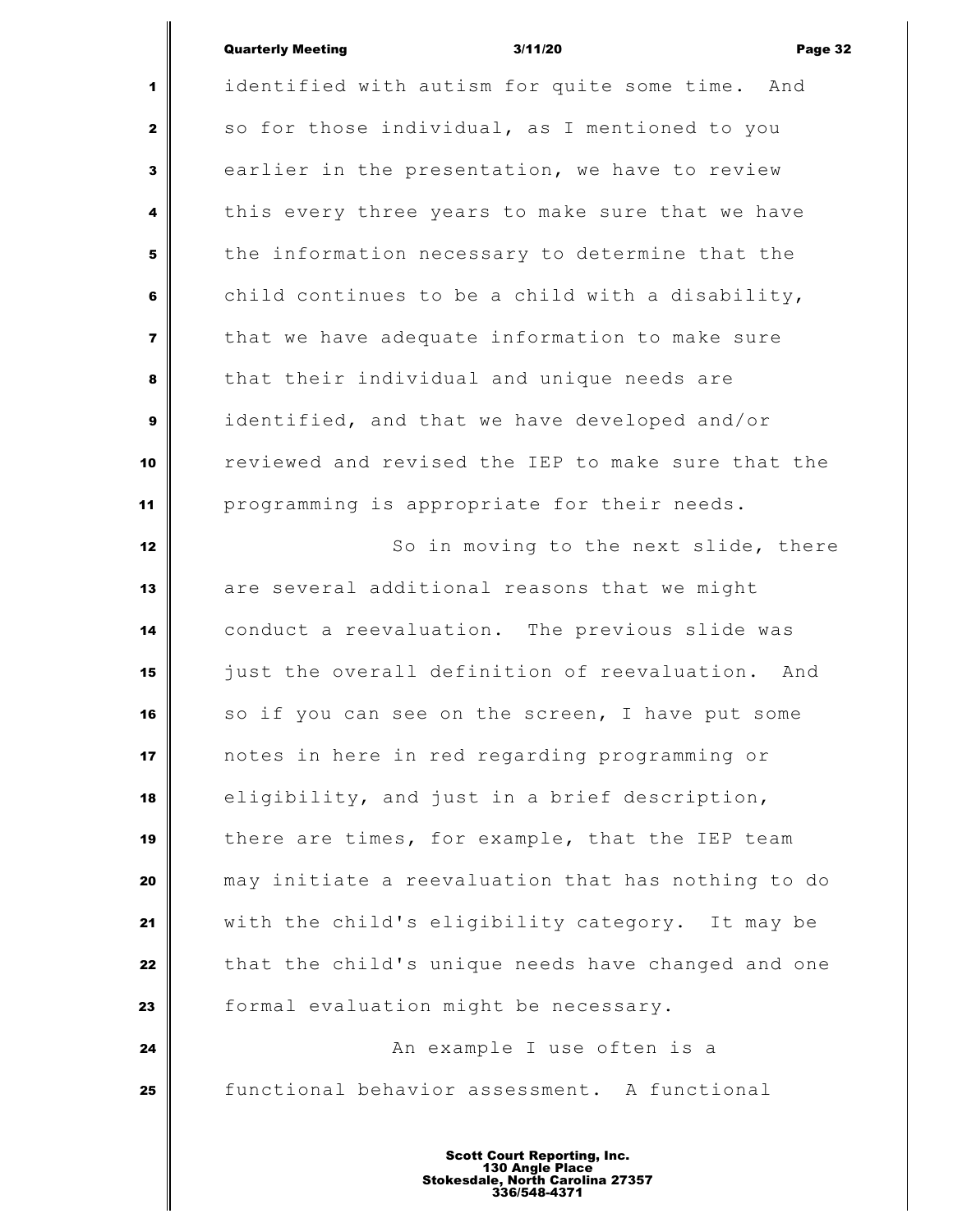Quarterly Meeting 3/11/20 Page 33

 behavior assessment is not a required screening or evaluation for any disability category. However, it is a very important evaluation that sometimes is needed for working with children who have challenging behaviors.

 **6 And so if a functional behavior 6**  assessment was necessary, then a reevaluation would be initiated to obtain the parent's consent to conduct the functional behavior assessment because that information is needed for what we call programming, which is ensuring that the IEP is reviewed and revised, a behavior intervention plan is developed, if appropriate, and the child's unique needs regarding -- regarding behavior are addressed.

 So you will see here under the reasons for conducting, that I have noted by the policy citation when it could be programming and when it could be eligibility, and I note this because anytime a reevaluation includes an eligibility decision, the team must be sure that they have all the required evaluations and Screenings for that eligibility type. That ensures that we have, one, adequate information for determining that there is a disability, and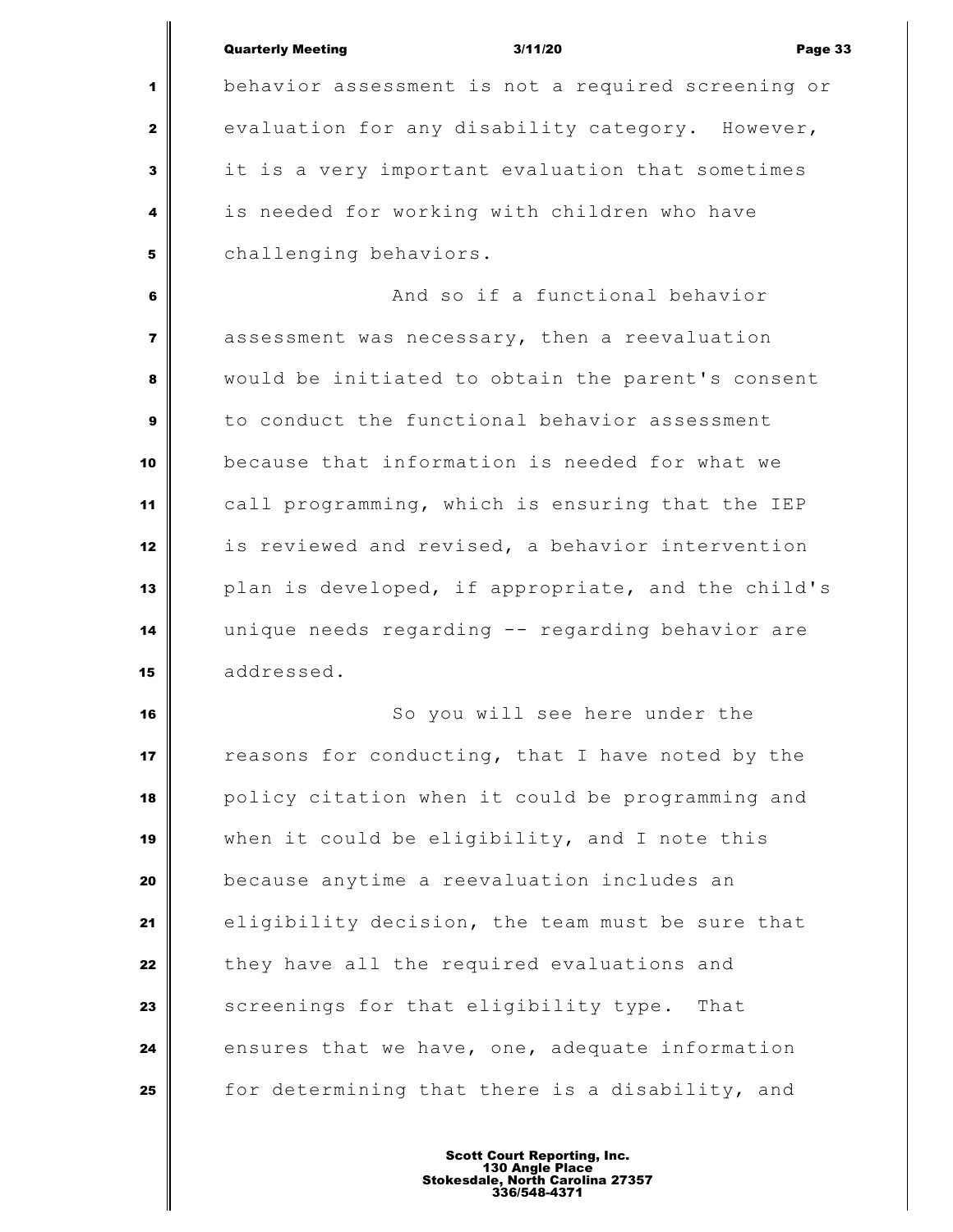|                         | <b>Quarterly Meeting</b><br>3/11/20<br>Page 34     |
|-------------------------|----------------------------------------------------|
| 1                       | two, as a result of those unique needs associated  |
| $\mathbf{2}$            | with that disability, the IEP team can develop an  |
| 3                       | appropriate IEP for the student.                   |
| 4                       | And so some of the reasons for                     |
| 5                       | conducting that are included in policy is that     |
| 6                       | anytime a parent requests an additional            |
| $\overline{\mathbf{z}}$ | evaluation, which you see in (a) (2), or if at any |
| 8                       | time the LEA believes that they need more          |
| 9                       | evaluation to develop the IEP, they can request an |
| 10                      | evaluation, and that's what I was describing with  |
| 11                      | the functional behavior assessment.                |
| 12                      | And so when we go a little further                 |
| 13                      | under the limitations, it says that we cannot do a |
| 14                      | reevaluation more than once a year or more often   |
| 15                      | really than the three years unless the parent and  |
| 16                      | the LEA agree otherwise. And most often, if we're  |
| 17                      | doing it sooner than the three-year evaluation, it |
| 18                      | is because we need an additional assessment to     |
| 19                      | develop the IEP with.                              |
| 20                      | So you'll see here that at any time a              |
| 21                      | child or a teacher could request additional        |
| 22                      | evaluation data if they feel like they need        |
| 23                      | something more to develop the IEP or if they       |
| 24                      | suspect that the eligibility category has changed. |
| 25                      | For example, we're all familiar with the category  |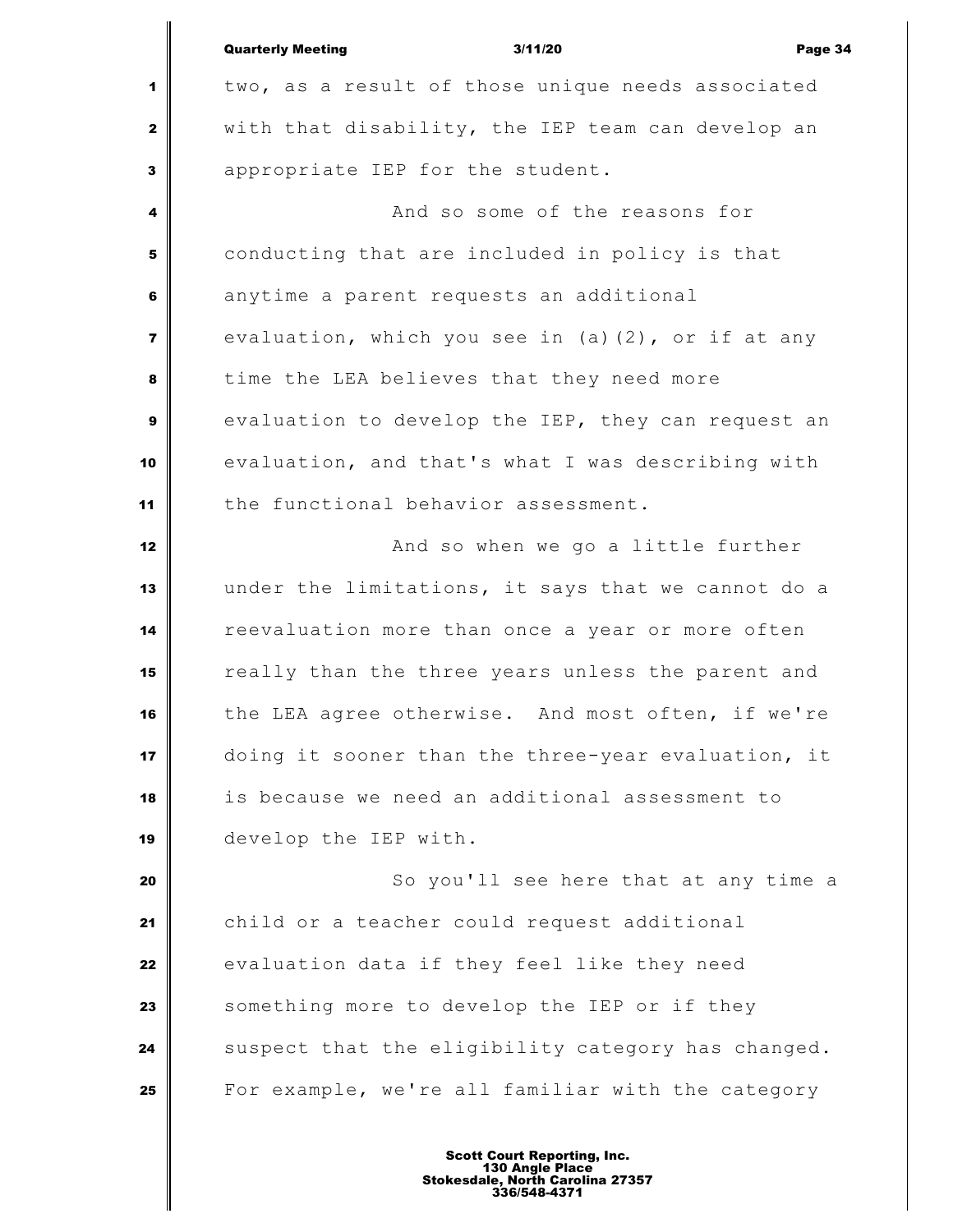Quarterly Meeting 3/11/20 Page 35

 of developmentally delayed. That eligibility category is only reserved for our very young children, and it has to be considered before the child turns eight or goes into the third grade. So that would be an occasion in which the IEP team would initiate a reevaluation for both eligibility and programming because the eligibility category is subject to change.

 Okay. So if we look at "Must occur at least once every three years," that is our responsibility to look at both the programming and the eligibility, and as the definition stated on the previous slide, we're looking to make sure that the child is still a child with a disability and that we are, in fact, programming appropriately for that student by their IEP.

 **I** Other reasons that we might have to conduct a reevaluation is that if we suspect that the child may no longer be a child with a disability. We have to go through the evaluation process -- the reevaluation process to determine that because that would be a change. Not only is it a change for if there is no longer a suspected disability, but as in the previous example, if that disability is suspected to have changed.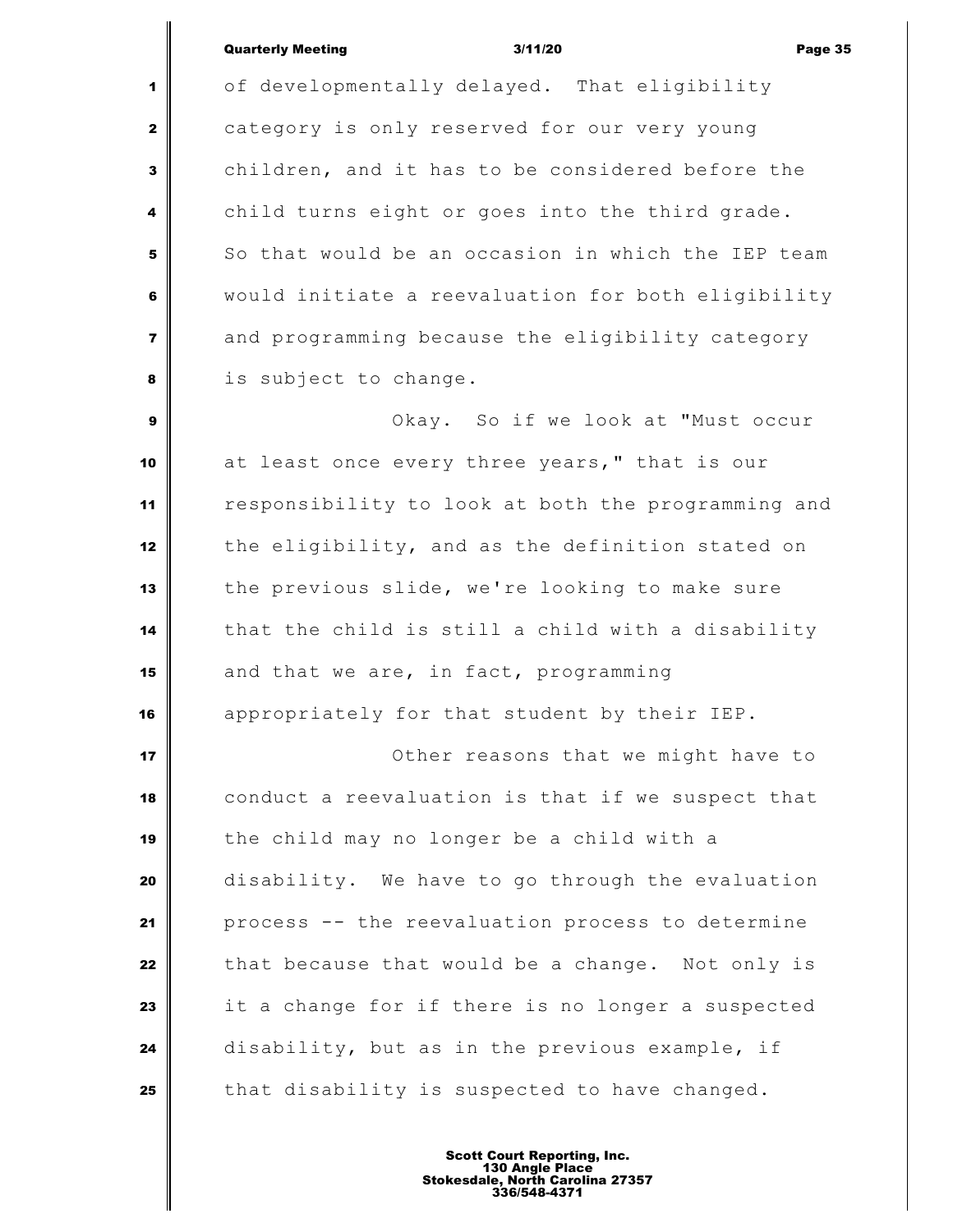Paragraph (2) and (3) talk about when children exit from high school either by graduating with a regular diploma or students that have aged out. You don't have to conduct a reevaluation at those points in time. However, again, be mindful of the team's right to initiate that if there are other reasons that they deem appropriate.

 And then paragraph (e) (3) here simply says that if children are aging out or graduating, we have to do the summary of performance for that child because that summary of performance is a document that enables the child to advocate for himself or herself if they are seeking some accommodations either in the workplace or in secondary, college, university, or otherwise. That summary of performance shares the child's educational background, the accommodations and supports that were necessary to help them access **their** programs in school.

 **All right.** We can move ahead. I am Scanning from time to time the question box, and it sounds like folks are following with me along in the question box, and I'm kind of looking at our participants here in case there are questions.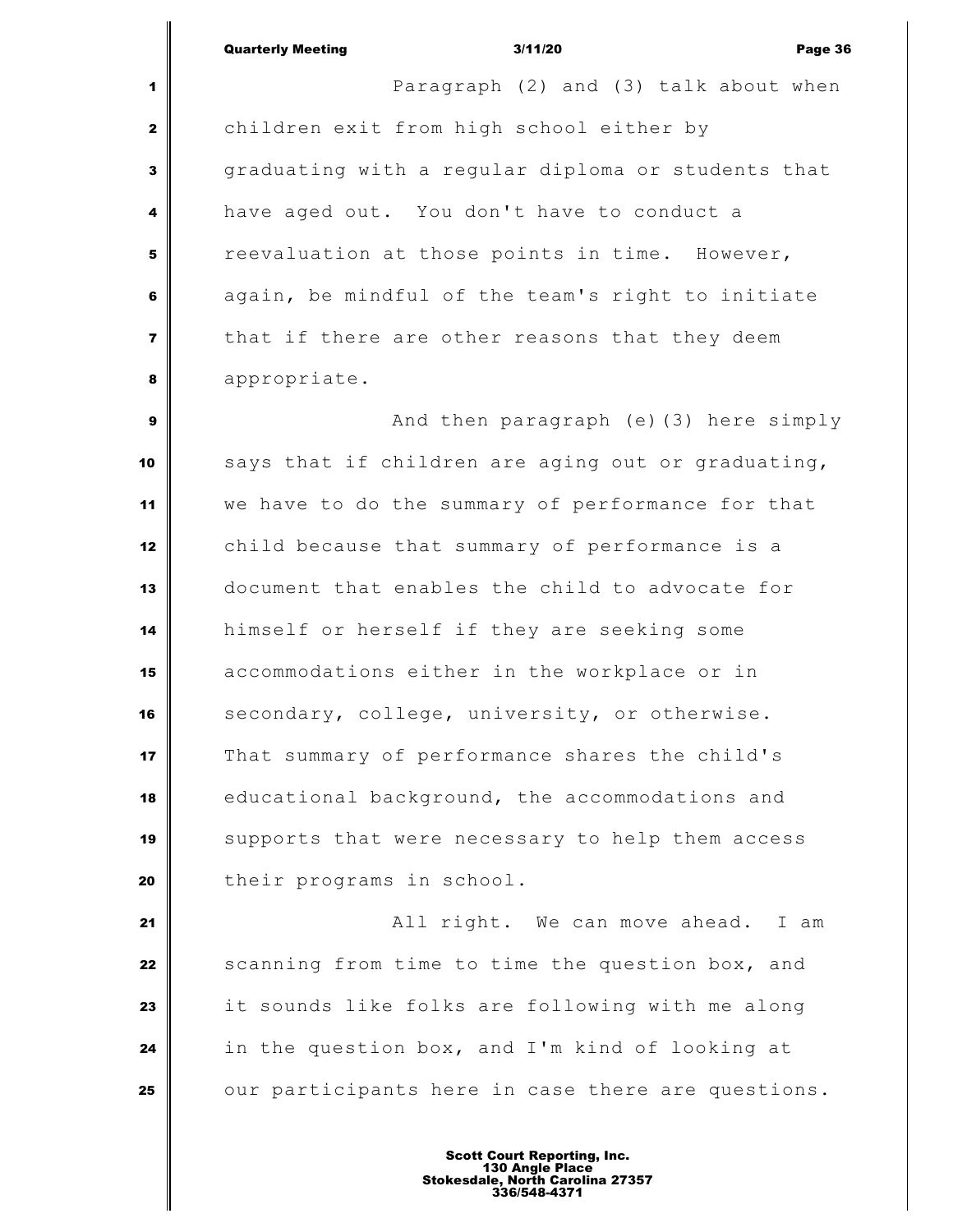Quarterly Meeting 3/11/20 Page 37 So this slide just emphasizes the things that I've already spoken to. Anytime eligibility is a part of a reason why a reevaluation is necessary, we have to be sure that we are reviewing all the data associated with that eligibility category. So, Alexis, if you can move to the next slide. One of the questions we have received is related to when a reevaluation is conducted and perhaps the child has an extensive history of requiring special education and related services, and there is all the information necessary to continue to support that, that is often called a no test reevaluation in which the IEP team, in consultation with a parent, agrees that all the required evaluations are there for the child's disability, and the team believes that they have all the information necessary to develop a good IEP for the student, the IEP team can then decide that they don't wish to test any further. But if you recall, again, a couple of Slides back, if there is that decision not to test, the parent still has the right to request an evaluation. And if you move on, Alexis, I believe I've attended to that in the next couple of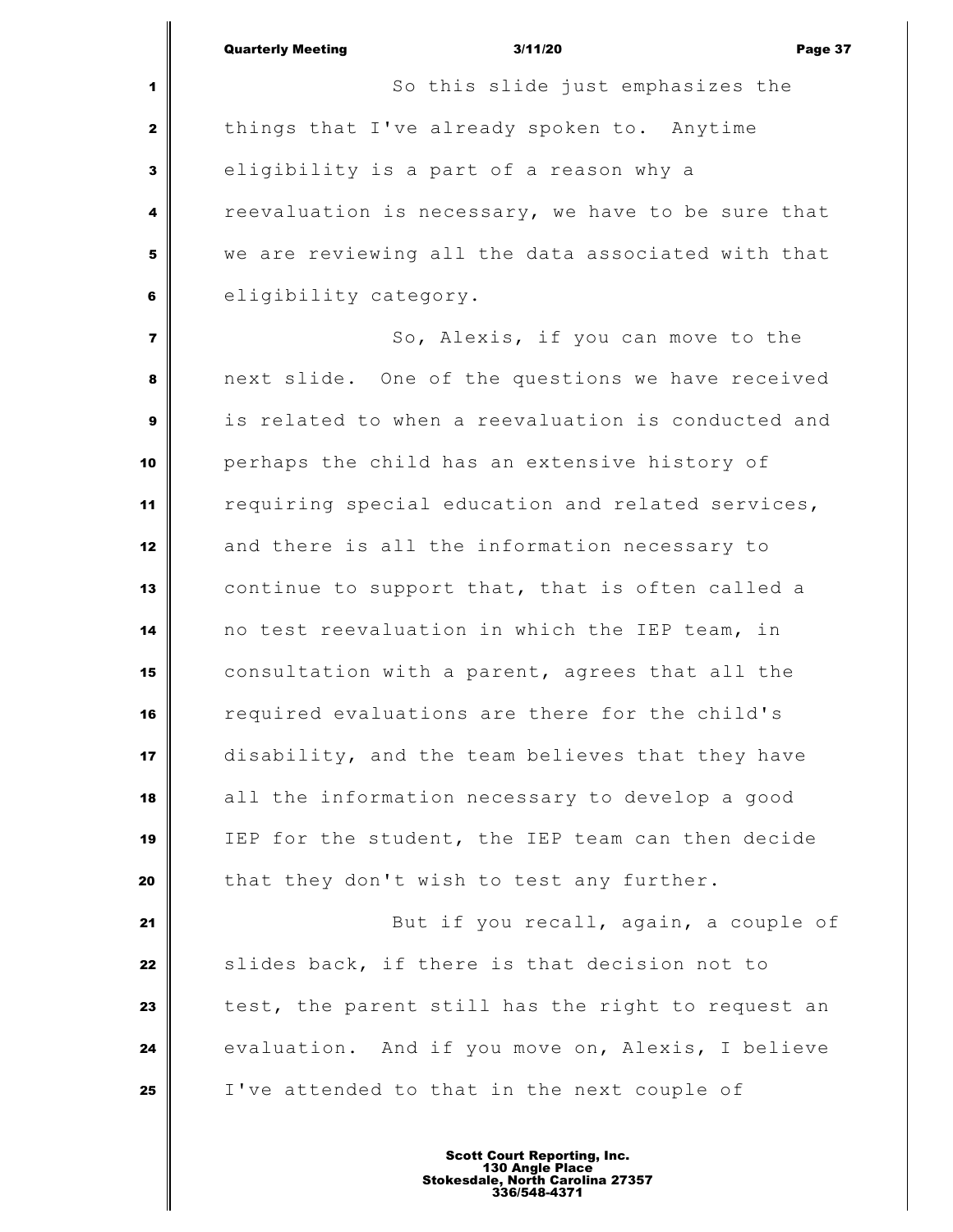|                         | <b>Quarterly Meeting</b><br>3/11/20<br>Page 38      |  |  |
|-------------------------|-----------------------------------------------------|--|--|
| 1                       | slides. Actually, if you'll go back for me. I've    |  |  |
| $\mathbf{z}$            | had several iterations of this presentation, so I   |  |  |
| 3                       | apologize. So forward one more. There you go.       |  |  |
| 4                       | And so one of the things that I did                 |  |  |
| 5                       | really want to point out is that at the no test     |  |  |
| 6                       | evaluation that, again, the parent has the right    |  |  |
| $\overline{\mathbf{z}}$ | to request an evaluation if they disagree with the  |  |  |
| 8                       | IEP team's decision that no testing is necessary.   |  |  |
| 9                       | So at that point, there will be an opportunity for  |  |  |
| 10                      | the IEP team to discuss the parent's request for    |  |  |
| 11                      | an evaluation whether it is the request for         |  |  |
| 12                      | updated information on one of their particular      |  |  |
| 13                      | assessments.                                        |  |  |
| 14                      | For example, maybe a speech and                     |  |  |
| 15                      | language evaluation was done some time ago and the  |  |  |
| 16                      | parent requests an updated one. They can            |  |  |
| 17                      | certainly request that. Or if a parent has a        |  |  |
| 18                      | concern about the eligibility category and          |  |  |
| 19                      | believes the eligibility category is different or   |  |  |
| 20                      | has changed or is not present, any of those         |  |  |
| 21                      | reasons can be addressed through the parent's       |  |  |
| 22                      | right to continue to ask for an evaluation.<br>Even |  |  |
| 23                      | though the district may not -- may not be           |  |  |
| 24                      | recommending that one is necessary, the parents do  |  |  |
| 25                      | have the right.                                     |  |  |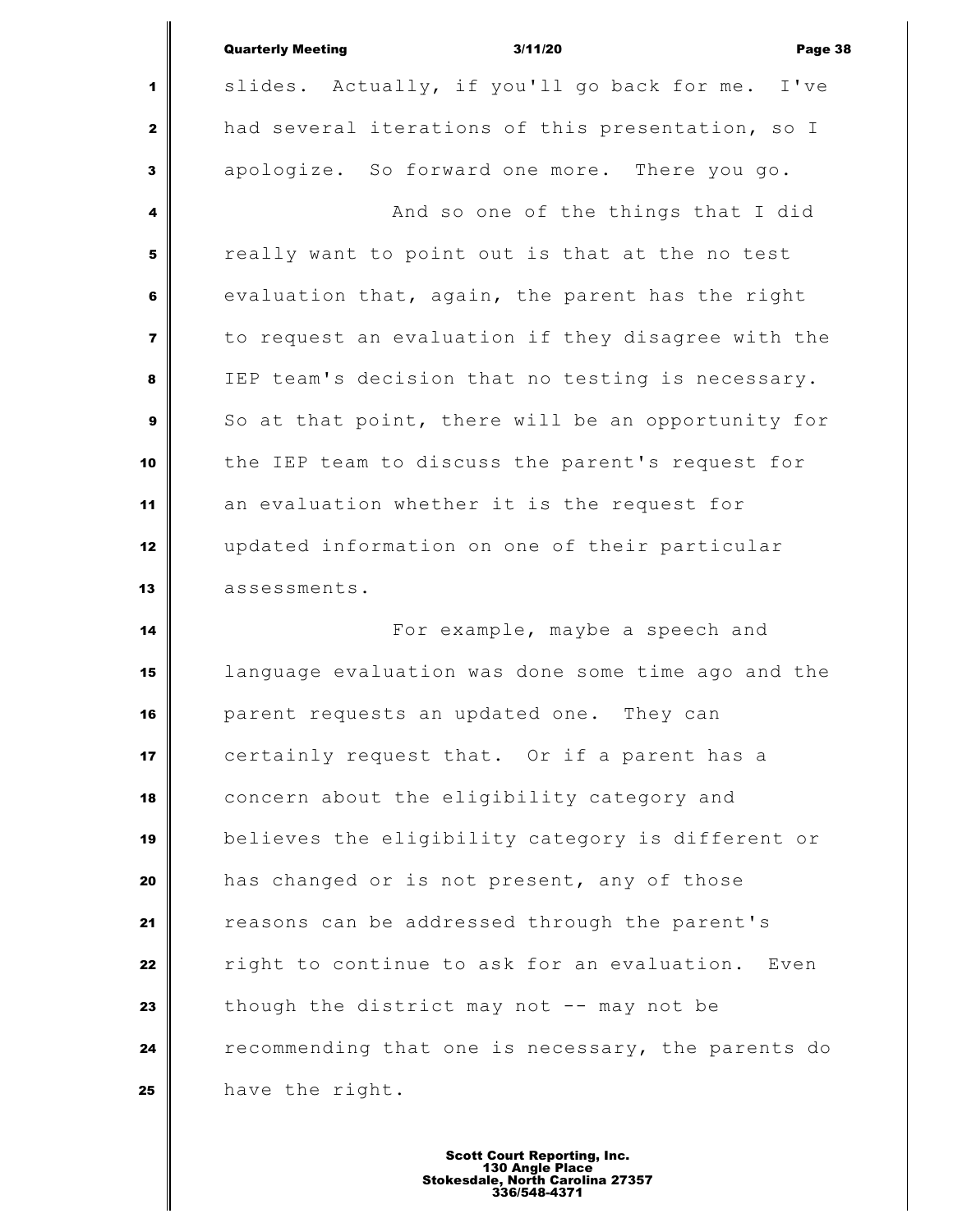|                         | <b>Quarterly Meeting</b><br>3/11/20<br>Page 39     |  |  |
|-------------------------|----------------------------------------------------|--|--|
| 1                       | I'm going to pause right there in                  |  |  |
| $\mathbf{2}$            | case there are questions from the audience around  |  |  |
| 3                       | the parent rights around evaluation and            |  |  |
| 4                       | reevaluation. That was a lot of information just   |  |  |
| 5                       | kind of front-loaded right there. We have          |  |  |
| 6                       | definitely provided this clarification opportunity |  |  |
| $\overline{\mathbf{z}}$ | in multiple formats. We reviewed it again at       |  |  |
| 8                       | March Institute. These particular slides were      |  |  |
| 9                       | shared during the Director's webinar, and I've     |  |  |
| 10                      | just repurposed them for our meeting today so the  |  |  |
| 11                      | messaging is consistent.                           |  |  |
| 12                      | MS. UTZ: We do have a question.                    |  |  |
| 13                      | MS. HUDGENS: I've got it. And so we                |  |  |
| 14                      | have a question from the audience: If a            |  |  |
| 15                      | reevaluation is requested, is there a time frame   |  |  |
| 16                      | that the reevaluation should be completed by? And  |  |  |
| 17                      | so this is an excellent question, and I'm going to |  |  |
| 18                      | give you a lot of information in answering the     |  |  |
| 19                      | question.                                          |  |  |
| 20                      | First, I will kind of orient us back               |  |  |
| 21                      | to what the regulations and the policies require.  |  |  |
| 22                      | So the regulations and the policy require, for an  |  |  |
| 23                      | initial evaluation, meaning the first time that a  |  |  |
| 24                      | child is ever suspected of a disability, that      |  |  |
| 25                      | there is a 90-day timeline in North Carolina in    |  |  |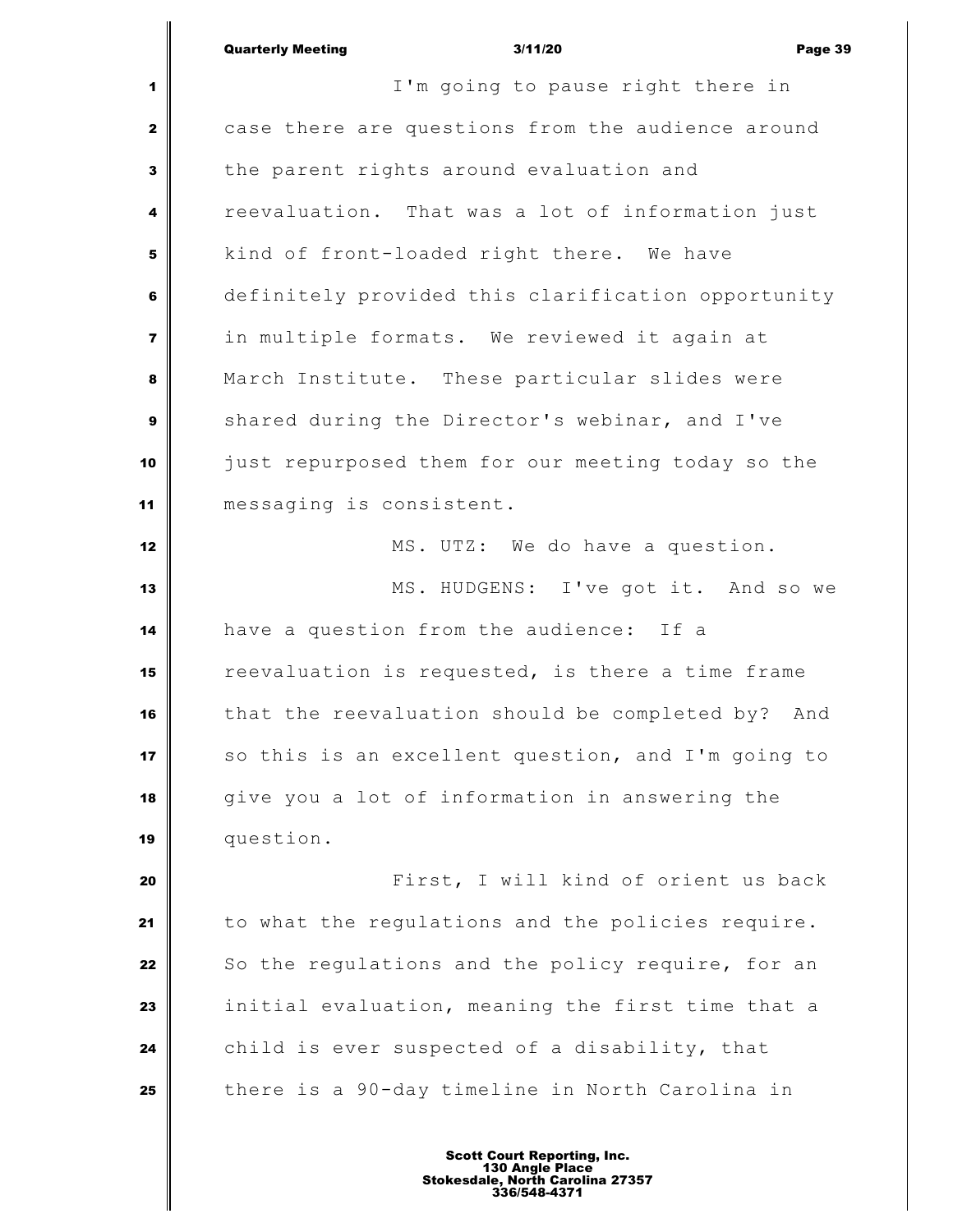Quarterly Meeting 3/11/20 Page 40

 order to make that decision. That is the initial evaluation.

 So as we come to the question about a reevaluation timeline, the reevaluation, as you know from our previous conversation on this topic, is not the first time that a child has been evaluated. It will be the first time that they are reevaluated after the initial. And so the question here is, is there a timeline for that, and the response is the regulations say reasonable. They don't provide us a specific timeline in which that reevaluation is to occur. Now I believe I understand why this question is so important, is that there have been times where reevaluations have been initiated and families have experienced a prolonged amount of time before they have received the results, and that is not what DPI would be considering as reasonable. And so while each situation is unique in and of itself, one of the things that I will just kind of comment, generally speaking -- generally speaking--- We had a little bit of extra noise here, so I paused. So when we're considering a reevaluation and the timeline associated with it,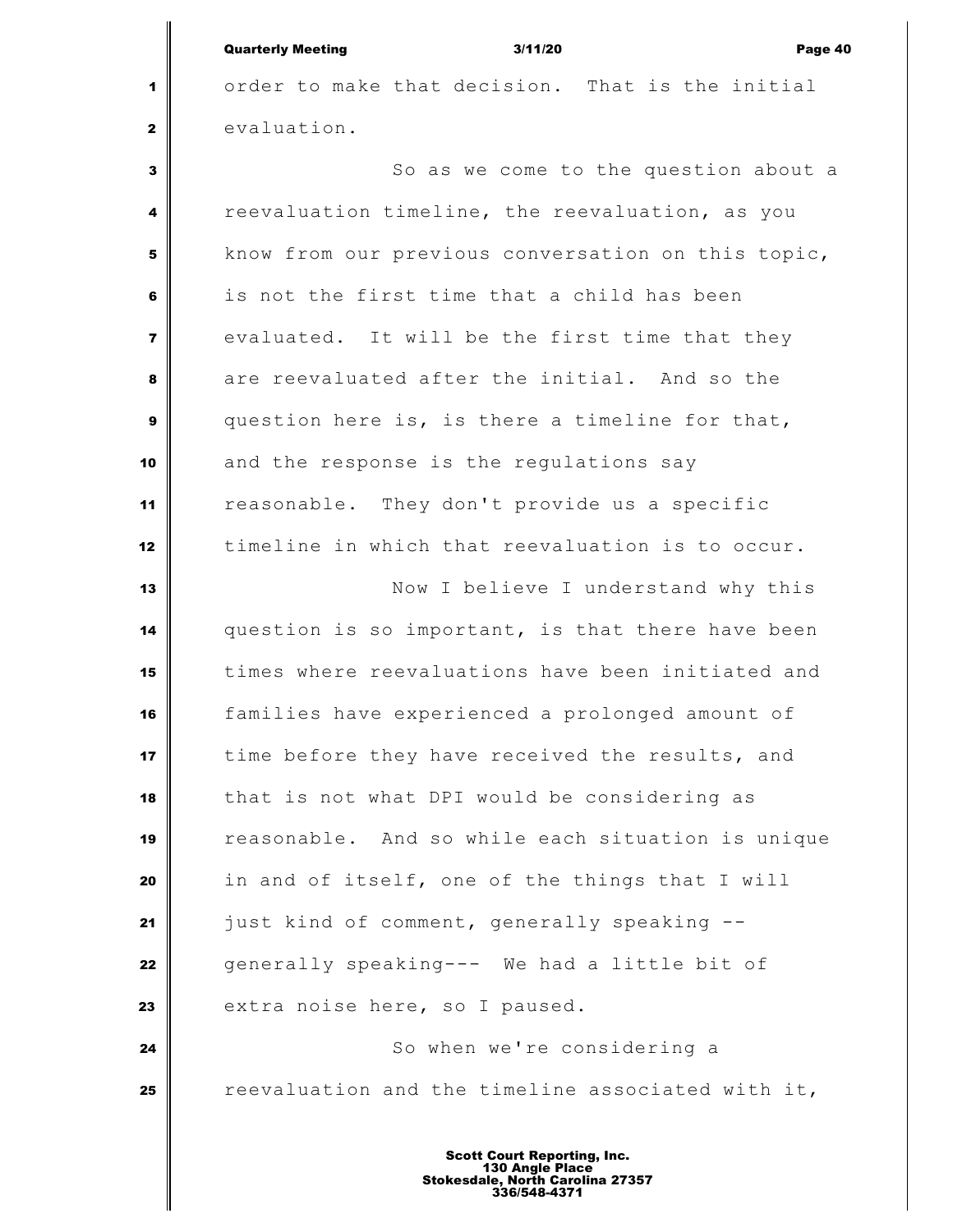Quarterly Meeting 3/11/20 Page 41

 a couple of things come to mind for me in terms of what technical assistance I would offer for most families and districts. For example, if that reevaluation was initiated for programming, it would certainly make sense that we would consider when that next annual IEP would be due and would we have the results in time to add that to the present levels of performance to make sure that our programing is appropriate. Because if a team is initiating a

 reevaluation sooner than the three years, clearly, it has a concern for new data. And so the level of concern for that new data should be -- should be balanced across when the IEP is due to be revised or when it should be revised. So in the example of a functional behavior assessment, unless we start evaluating and intervening on problematic behavior, things could get a whole lot worse. So there are a lot of reasons that a reevaluation should be expedited and attended to in a timely fashion.

 **For those reevaluations that involve**  eligibility, any reevaluation, including testing to consider the disability category, it should be done before that eligibility due date expires. In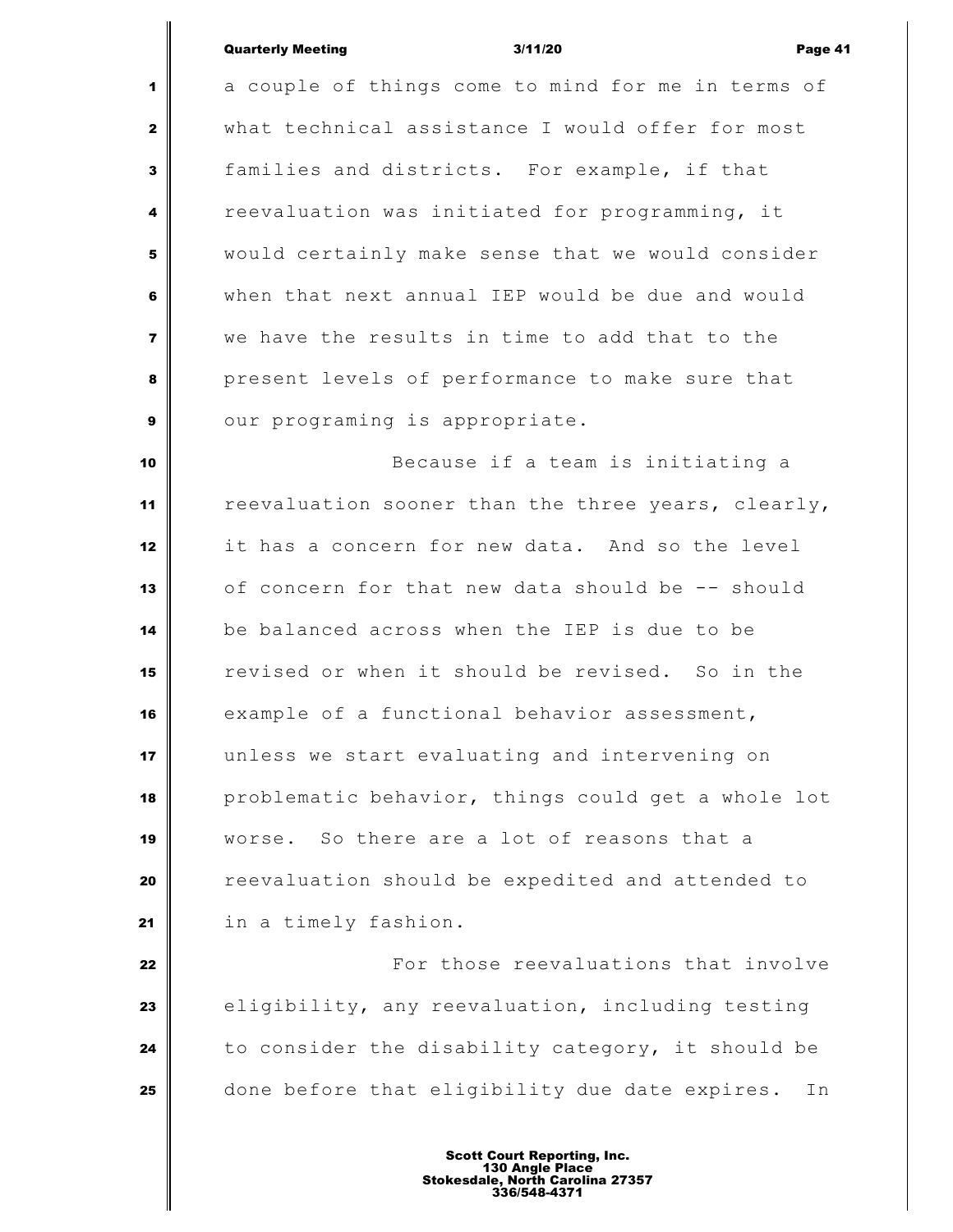|                         | <b>Quarterly Meeting</b><br>3/11/20<br>Page 42    |  |  |
|-------------------------|---------------------------------------------------|--|--|
| 1                       | other words, IEP teams should come together in    |  |  |
| $\mathbf{2}$            | advance of a meeting, proving the point again at  |  |  |
| 3                       | the beginning that I offered about planning in    |  |  |
| 4                       | advance.                                          |  |  |
| 5                       | So if my reevaluation due date $--$ my            |  |  |
| 6                       | eligibility due date was May 1st, it might be     |  |  |
| $\overline{\mathbf{z}}$ | reasonable that I have a meeting about now to     |  |  |
| 8                       | understand if we have what we need, and if we     |  |  |
| 9                       | don't, we have time to get what we need in terms  |  |  |
| 10                      | of evaluations and come back together before that |  |  |
| 11                      | eligibility expires on May 1st.                   |  |  |
| 12                      | So, Diane, I took a long winding road             |  |  |
| 13                      | to answer your question. Just to kind of          |  |  |
| 14                      | summarize, there is no regulatory timeline for    |  |  |
| 15                      | when reevaluations must be completed, with the    |  |  |
| 16                      | exception that we have to do it once every three  |  |  |
| 17                      | years. And so after it's been initiated, there is |  |  |
| 18                      | no timeline for that, but all the extra           |  |  |
| 19                      | information that I gave you in my response are    |  |  |
| 20                      | things that I would hope that IEP teams would     |  |  |
| 21                      | consider when addressing the timely results that  |  |  |
| 22                      | reevaluation may be initiated for.                |  |  |
| 23                      | So I'm going to pause right there and             |  |  |
| 24                      | see if there's any follow-up questions to that.   |  |  |
| 25                      | (Pause.)                                          |  |  |
|                         |                                                   |  |  |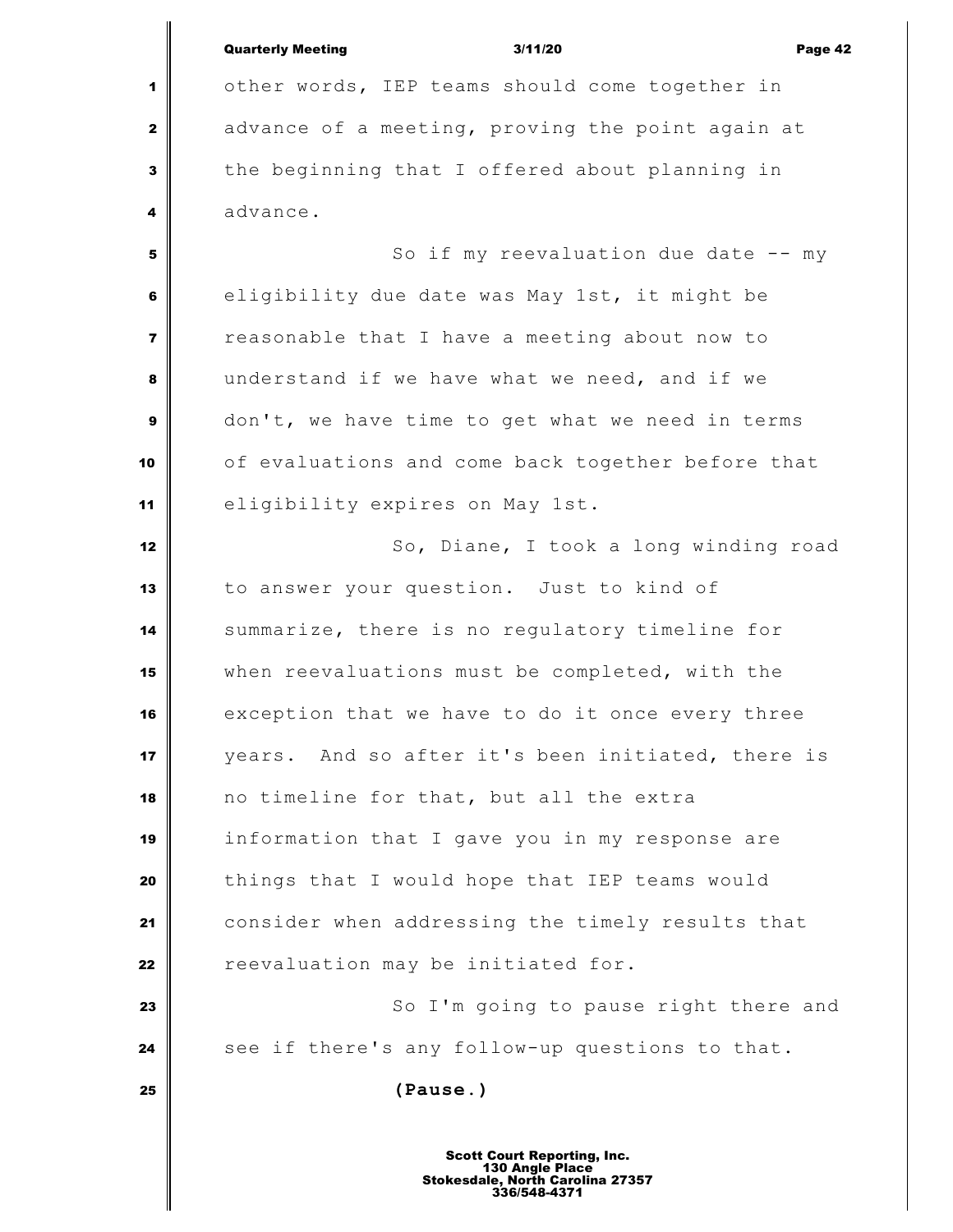|                         | <b>Quarterly Meeting</b><br>3/11/20<br>Page 43     |
|-------------------------|----------------------------------------------------|
| 1                       | MS. HUDGENS: All right. So we will                 |
| $\mathbf{2}$            | just continue to move on. So now I'm going         |
| $\mathbf{3}$            | specifically back to individuals suspected of      |
| 4                       | autism because this is where we were asked for     |
| 5                       | clarity regarding the reevaluation.                |
| 6                       | So if a student has a disability of                |
| $\overline{\mathbf{z}}$ | autism and comes to you anytime now after January  |
| 8                       | 1st, you have to look for the review of existing   |
| $\boldsymbol{9}$        | data, as we always would, but this time, in        |
| 10                      | addition to the normal review of existing data, we |
| 11                      | have to make sure that we have the sensory         |
| 12                      | processing information and the motor screening.    |
| 13                      | If we don't, we have to get consent from the       |
| 14                      | parents to have that, and we have to conduct it    |
| 15                      | and come back to the table before the child's      |
| 16                      | eligibility expires.                               |
| 17                      | These are just some reminders that I               |
| 18                      | have included here about the three-year clock, the |
| 19                      | triennial date when we'd have to consider these    |
| 20                      | things. One of the things that I also wanted to    |
| 21                      | draw emphasis to is that we've had questions from  |
| 22                      | families and school districts about the two new    |
| 23                      | evaluations and would those two new evaluations    |
| 24                      | potentially render an individual with autism as    |
| 25                      | someone that could not qualify for services any    |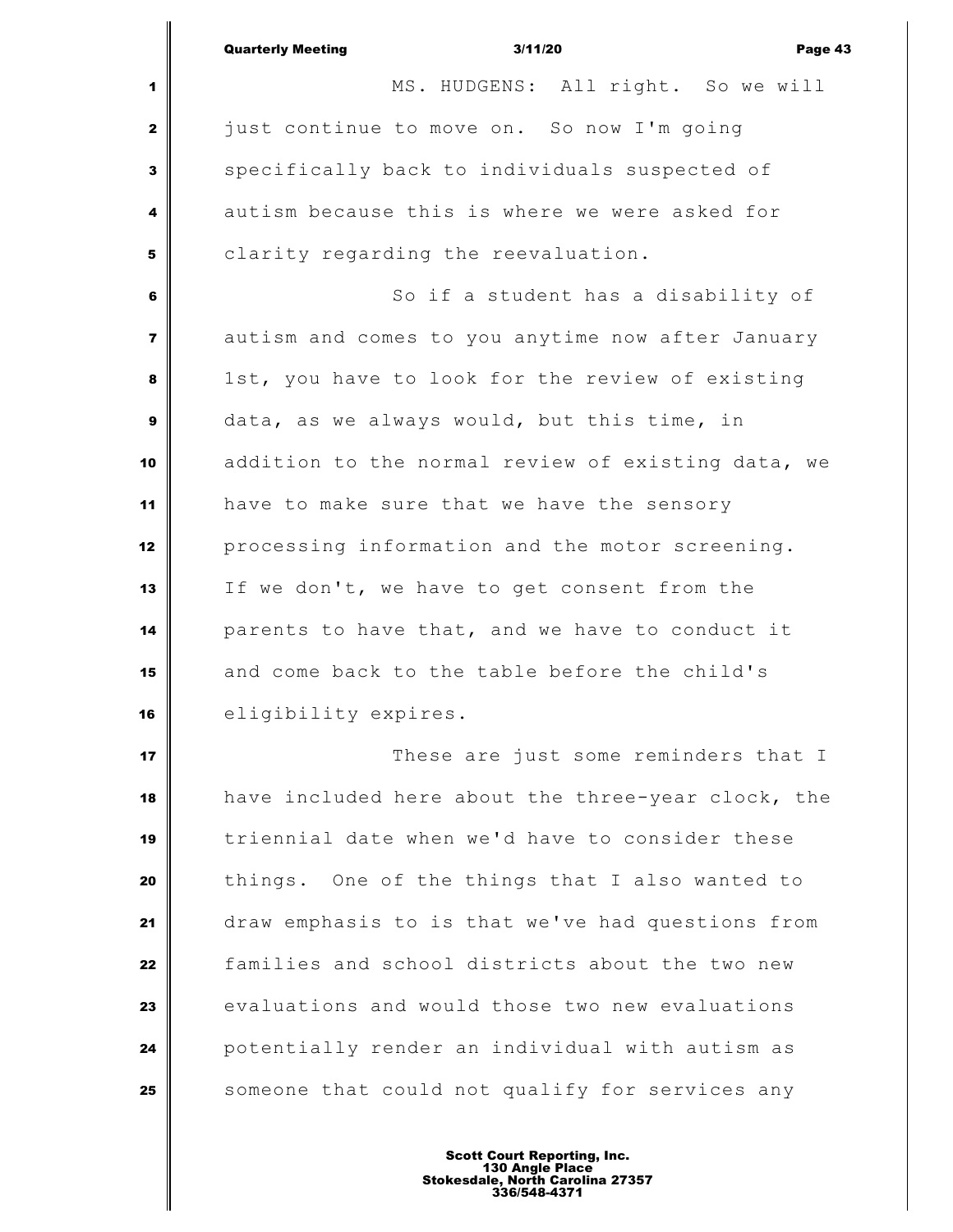|                         | <b>Quarterly Meeting</b><br>3/11/20<br>Page 44     |
|-------------------------|----------------------------------------------------|
| 1                       | longer.                                            |
| $\mathbf{2}$            | And my response to that is this:                   |
| 3                       | Those two new evaluations not only contribute to   |
| 4                       | the eligibility determination, but if you recall,  |
| 5                       | they also can contribute to having an adequate IEP |
| 6                       | in place for the child. And, as we know, with any  |
| $\overline{\mathbf{z}}$ | process that we engage in, in EC, we have to       |
| 8                       | consider multiple courses of data and we have to   |
| 9                       | look at the whole picture together.                |
| 10                      | I would be concerned if all of a                   |
| 11                      | sudden children who have had a history and         |
| 12                      | well-documented evaluation results as an           |
| 13                      | individual with autism all of a sudden became      |
| 14                      | ineligible as a result of the two new evaluations. |
| 15                      | I would have concerns in two directions:<br>One,   |
| 16                      | would there have been an overemphasis on the two   |
| 17                      | new evaluations to the exclusion of historical     |
| 18                      | information that is necessary to also consider the |
| 19                      | eligibility; and, two, was the identification      |
| 20                      | conducted properly in the first place, and if it   |
| 21                      | did not have a proper analysis, should the team be |
| 22                      | suspecting something in addition to or in place of |
| 23                      | autism.                                            |
| 24                      | So what I'm trying to kind of allude               |
| 25                      | to here is that there is a fear in the field that  |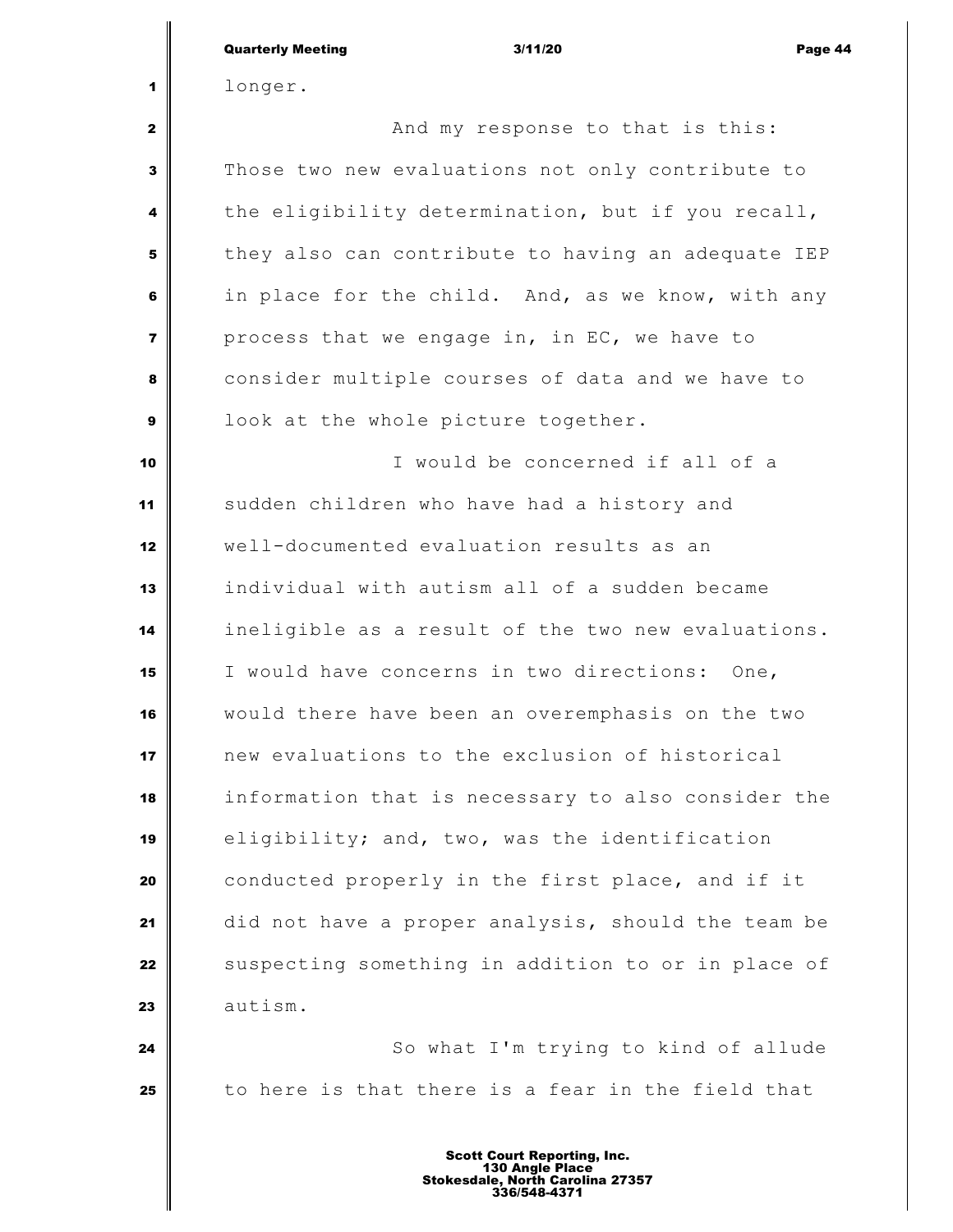| <b>Quarterly Meeting</b> | 3/11/20 | Page 45 |
|--------------------------|---------|---------|
|                          |         |         |

|                         | <b>Quarterly Meeting</b><br>3/11/20<br>Page 4!     |  |  |  |
|-------------------------|----------------------------------------------------|--|--|--|
| 1                       | all of a sudden children will not become eligible  |  |  |  |
| $\mathbf 2$             | for AU any longer that were previously eligible,   |  |  |  |
| $\mathbf{3}$            | and I think that would be extremely rare. There    |  |  |  |
| 4                       | certainly is the possibility out there, but in     |  |  |  |
| 5                       | knowing what we know about autism and our previous |  |  |  |
| 6                       | required assessments, they were pretty substantial |  |  |  |
| $\overline{\mathbf{z}}$ | and those decisions have to be carefully made, and |  |  |  |
| 8                       | so it would be unlikely and unusual and in the     |  |  |  |
| 9                       | extreme for these -- these two new evaluations to  |  |  |  |
| 10                      | adversely impact the child's continued eligibility |  |  |  |
| 11                      | in the category of autism.                         |  |  |  |
| 12                      | MS. HUTCHINSON: I don't want to                    |  |  |  |
| 13                      | [inaudible], but from somebody who [inaudible]     |  |  |  |
| 14                      | more than anybody because [inaudible] but I just   |  |  |  |
| 15                      | think it gives you more information to set those   |  |  |  |
| 16                      | [inaudible] service plan or whatever it is, it     |  |  |  |
| 17                      | gives you more information to develop a            |  |  |  |
| 18                      | well-developed IEP.                                |  |  |  |
| 19                      | MS. HUDGENS: Thank you, Christy. I                 |  |  |  |
| 20                      | appreciate that. Are there any other comments      |  |  |  |
| 21                      | kind of on this slide? I'll give a minute in the   |  |  |  |
| 22                      | question box and see if anyone types in anything,  |  |  |  |
| 23                      | either a comment or add-to.                        |  |  |  |
| 24                      | (Pause.)                                           |  |  |  |
| 25                      | MS. HUDGENS: All right. Well, we'll                |  |  |  |
|                         |                                                    |  |  |  |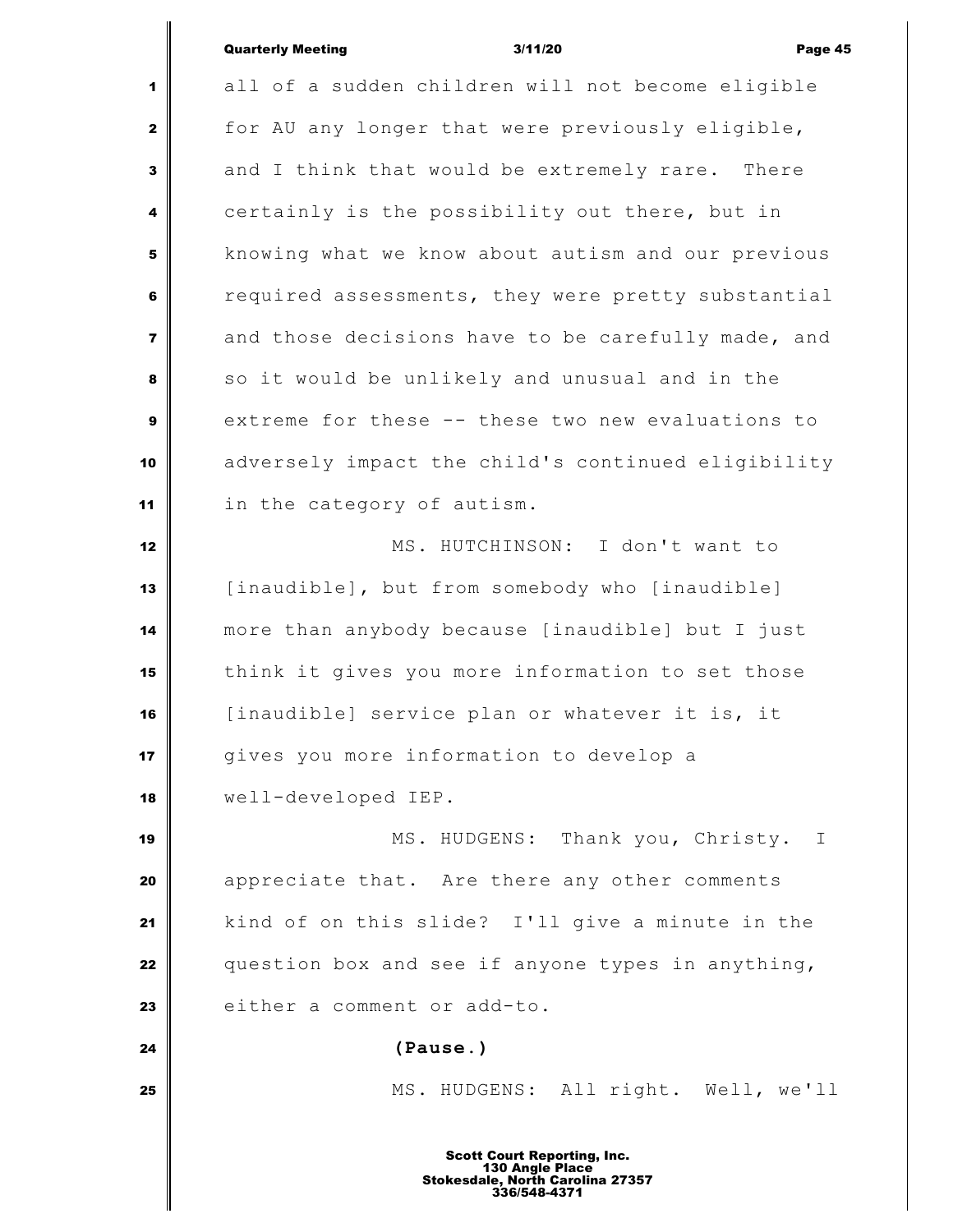| <b>Quarterly Meeting</b> |  |
|--------------------------|--|

Quarterly Meeting 3/11/20 Page 46 move on to the next slide. And, again, if the reason involves a reevaluation, this slide is very similar to the last slide. Anything that involves an eligibility decision, you have to look at all of the paperwork and eligibility worksheet for the **f** required evaluations. **For the purposes of the different**  audiences I work with, this is why we went very specific in these slides. I think for the purposes of this group, I think we've kind of reiterated again the differences between children with existing eligibility and children who might be referred for the very first time. So you certainly have these slides in your slide deck that I provided to you by email. If you'll click on through. The difference with this slide is that, as I mentioned earlier in the example of functional behavior assessments, if we're not dealing with eligibility

 for a child with autism and you're only looking at programming, maybe it's not the three-year date, maybe I just need a functional behavior assessment, then you don't have to also get the Sensory processing and motor screening because that's not really your purpose that you're coming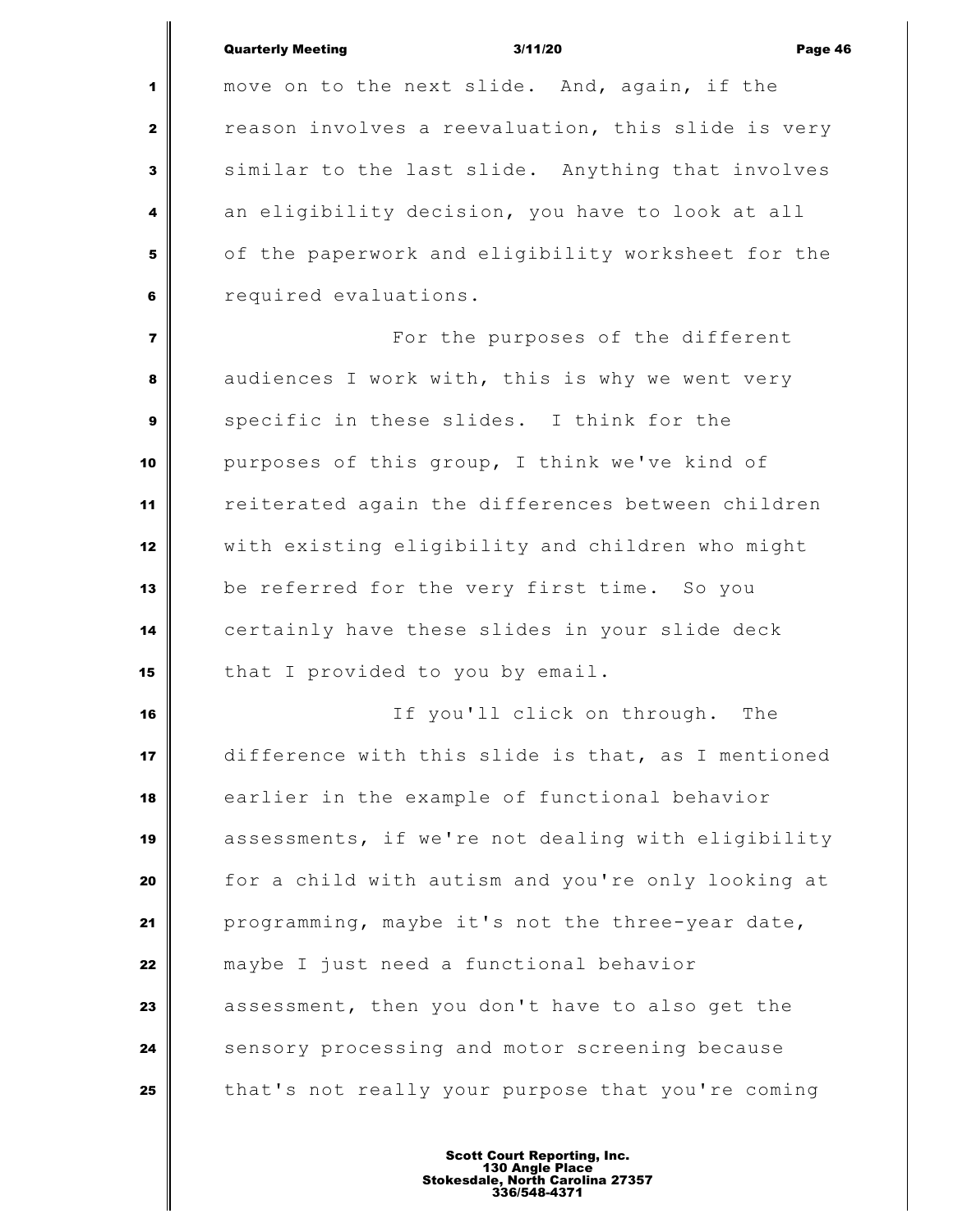|    | <b>Quarterly Meeting</b><br>3/11/20<br>Page 47     |  |  |
|----|----------------------------------------------------|--|--|
| 1  | to the table for.                                  |  |  |
| 2  | However, this slide says that you                  |  |  |
| 3  | can. If you're getting a functional behavior       |  |  |
| 4  | assessment and you just want to go ahead and       |  |  |
| 5  | collect the sensory processing and motor screening |  |  |
| 6  | to develop a really good IEP, the IEP team can do  |  |  |
| 7  | They still have to deal with eligibility<br>that.  |  |  |
| 8  | when the triennial comes, but of course, according |  |  |
| 9  | to the policy, if a parent or teacher asks for a   |  |  |
| 10 | reevaluation ahead of that time, they can do so.   |  |  |
| 11 | And one more going forward. And so                 |  |  |
| 12 | this is just a slide left over from March          |  |  |
| 13 | Institute where I asked them if they wanted to     |  |  |
| 14 | have more information after the webinar, and they  |  |  |
| 15 | did and so I presented at March Institute last     |  |  |
| 16 | week on the topic again just to be certain         |  |  |
| 17 | everyone has a clear idea.                         |  |  |
| 18 | And that kind of brings us to the                  |  |  |
| 19 | close of my clarification around AU policies, and  |  |  |
| 20 | I'm going to look to Cynthia and Christy. In our   |  |  |
| 21 | planning meeting, I know this was a topic that you |  |  |
| 22 | guys wanted me to address to make sure our council |  |  |
| 23 | had a good understanding and had the opportunity   |  |  |
| 24 | to ask any additional questions. I'm going to see  |  |  |
| 25 | if there's anything you want me to highlight or    |  |  |
|    |                                                    |  |  |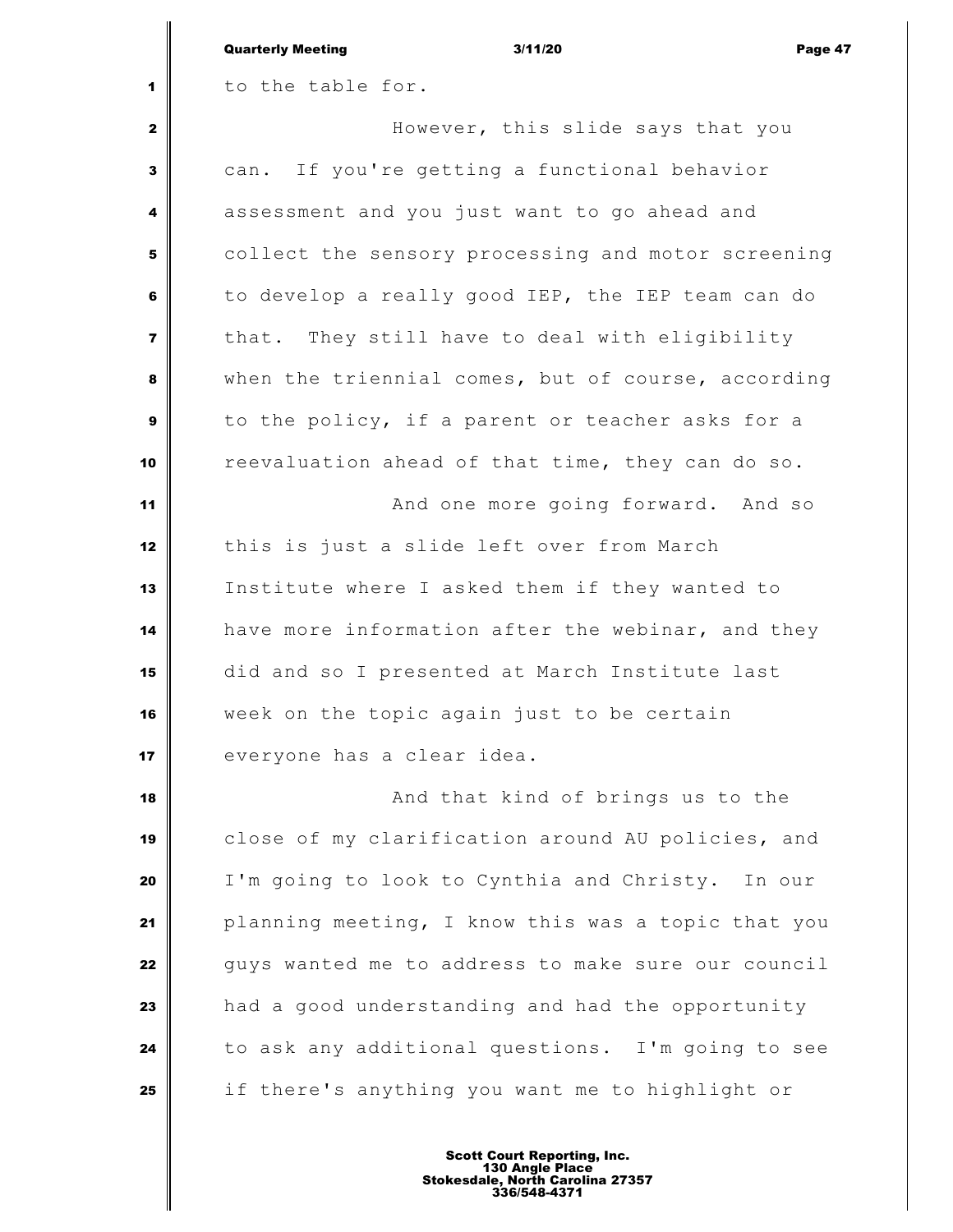|                         | <b>Quarterly Meeting</b><br>3/11/20<br>Page 48     |  |  |
|-------------------------|----------------------------------------------------|--|--|
| 1                       | emphasize differently, and I'm going to be taking  |  |  |
| $\mathbf{2}$            | a peek in the question box also. Now is a good     |  |  |
| 3                       | time.                                              |  |  |
| 4                       | MS. HUTCHINSON: [Inaudible].                       |  |  |
| 5                       | MS. HUDGENS: Katie Holler? She's                   |  |  |
| 6                       | not able to continue with the Council at this      |  |  |
| $\overline{\mathbf{z}}$ | time, so she's not participating.                  |  |  |
| 8                       | MS. HUTCHINSON: [Inaudible].                       |  |  |
| 9                       | MS. HUDGENS: Oh, sure. Sure. We                    |  |  |
| 10                      | have different individuals. So I have a question   |  |  |
| 11                      | from Cameron here. And so, yes, PLAFP does         |  |  |
| 12                      | indicate the present level of academic achievement |  |  |
| 13                      | and functional performance. So thank you for       |  |  |
| 14                      | calling me out on our acronyms.                    |  |  |
| 15                      | And have the AU quidance documents                 |  |  |
| 16                      | been completed and published. I believe that I     |  |  |
| 17                      | have previewed those materials and provided any    |  |  |
| 18                      | feedback and comments to those. I believe that     |  |  |
| 19                      | our parent communication has gone out. I'm kind    |  |  |
| 20                      | of looking across at Sherry to help me recall      |  |  |
| 21                      | about our AU guidance documents. I believe our     |  |  |
| 22                      | parent information---                              |  |  |
| 23                      | MS. THOMAS: They're both online.                   |  |  |
| 24                      | MS. HUDGENS: ---has been translated                |  |  |
| 25                      | and provided online, and our other documents have  |  |  |
|                         |                                                    |  |  |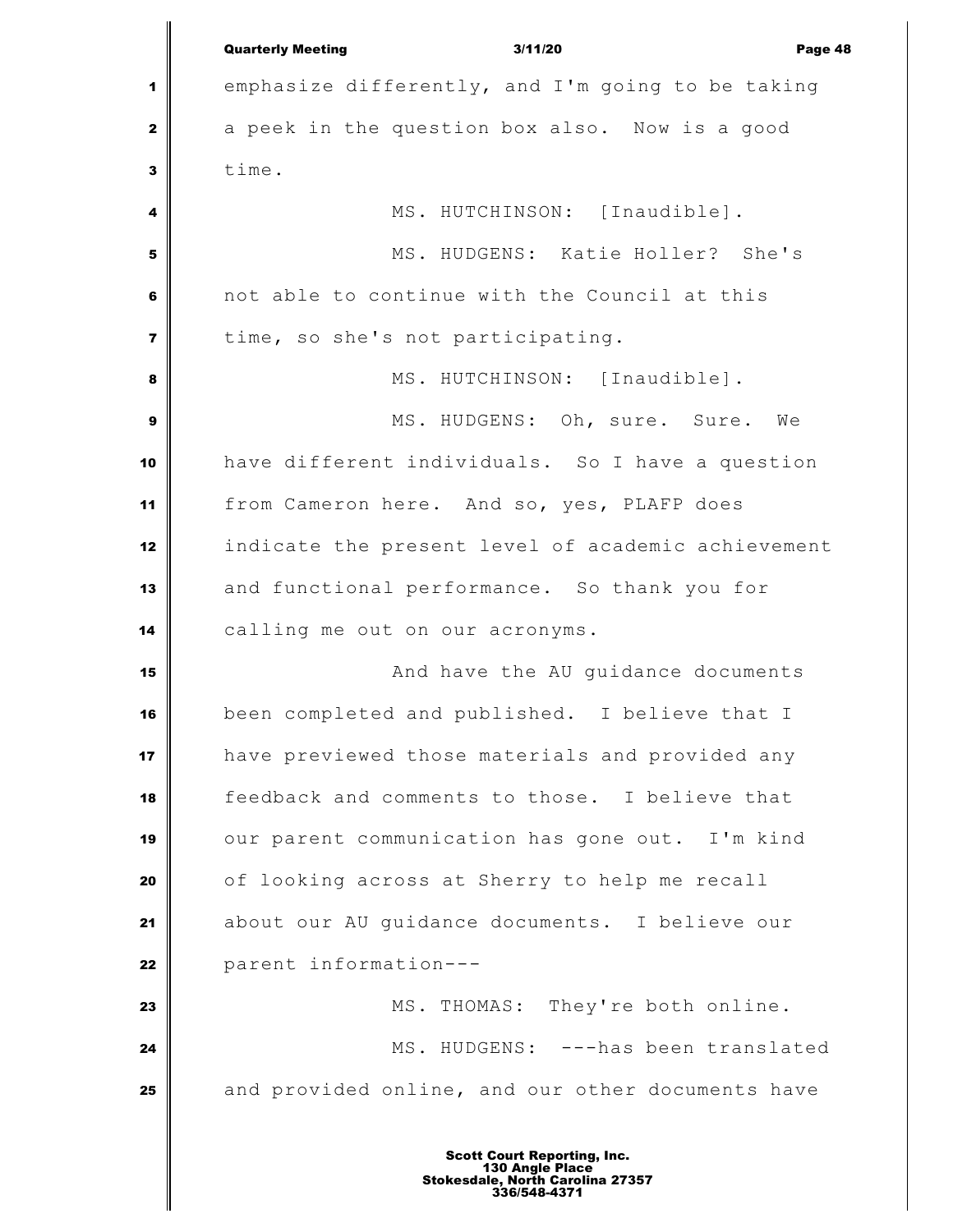|                         | <b>Quarterly Meeting</b><br>3/11/20<br>Page 49     |  |  |
|-------------------------|----------------------------------------------------|--|--|
| 1                       | been as well.                                      |  |  |
| $\mathbf{2}$            | And thank you, Alexis, for navigating              |  |  |
| 3                       | there. That's our homepage of the EC Division      |  |  |
| 4                       | website, and that's where you can find some        |  |  |
| 5                       | supplemental materials there.                      |  |  |
| 6                       | MS. UTZ: For anyone that wanted to                 |  |  |
| $\overline{\mathbf{z}}$ | see it.                                            |  |  |
| 8                       | THE CHAIRPERSON: Carol Ann, I think                |  |  |
| 9                       | Cameron was asking for an explanation of what      |  |  |
| 10                      | PLAFP stands for.                                  |  |  |
| 11                      | MS. HUDGENS: Yes. And I'm affirming                |  |  |
| 12                      | that he -- his clarification is correct. It is     |  |  |
| 13                      | the present level of academic achievement and      |  |  |
| 14                      | functional performance.                            |  |  |
| 15                      | All right. I'm more than happy to                  |  |  |
| 16                      | address any questions. You are very welcome to     |  |  |
| 17                      | email me afterward if something occurs to you when |  |  |
| 18                      | you're reviewing the slide deck or something has   |  |  |
| 19                      | occurred to you after we meet. I'm happy to        |  |  |
| 20                      | respond to any questions.                          |  |  |
| 21                      | I'll just also offer that we do have               |  |  |
| 22                      | consultants for the area of autism here at the     |  |  |
| 23                      | Department, and if you are on our web page and you |  |  |
| 24                      | navigate to the "Division Staff" tab, you can see  |  |  |
| 25                      | how our consultants are divided across the state,  |  |  |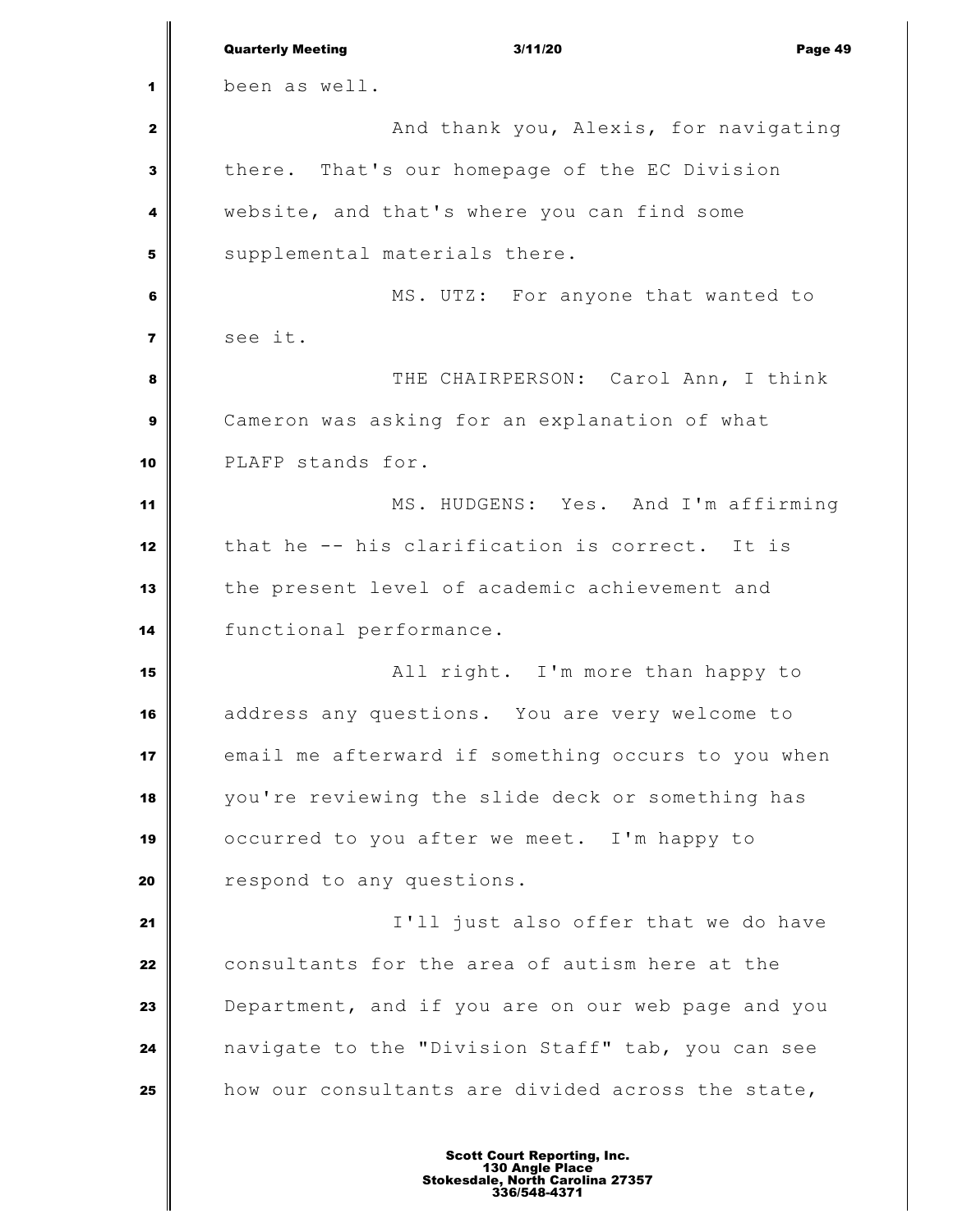Quarterly Meeting 3/11/20 Page 50 and so we have a consultant for the area of autism identified for each part of the state. I'm not exactly sure how they have that broken up, but we have several consultants that are able to assist if you have additional questions. And Alexis is taking you there to the directory, and you can see there how they are divided up, and their area of expertise is right there up at the top. Okay. That's all I have. Thank you. THE CHAIRPERSON: Thank you, Carol  $\Box$  Ann. MS. HUTCHINSON: Do you want to go ahead and change our agenda [inaudible]? THE CHAIRPERSON: I wanted to make sure that Sherry had time. MS. HUDGENS: Yes. She just had to step out for a phone call, and so if we--- Pardon me?  $\parallel$  **THE CHAIRPERSON:** We can do public comment. MS. HUTCHINSON: We can do public comment first. **MS. HUDGENS:** I'm comfortable with that, if that's how you guys want to proceed. I Scott Court Reporting, Inc. 130 Angle Place Stokesdale, North Carolina 27357 336/548-4371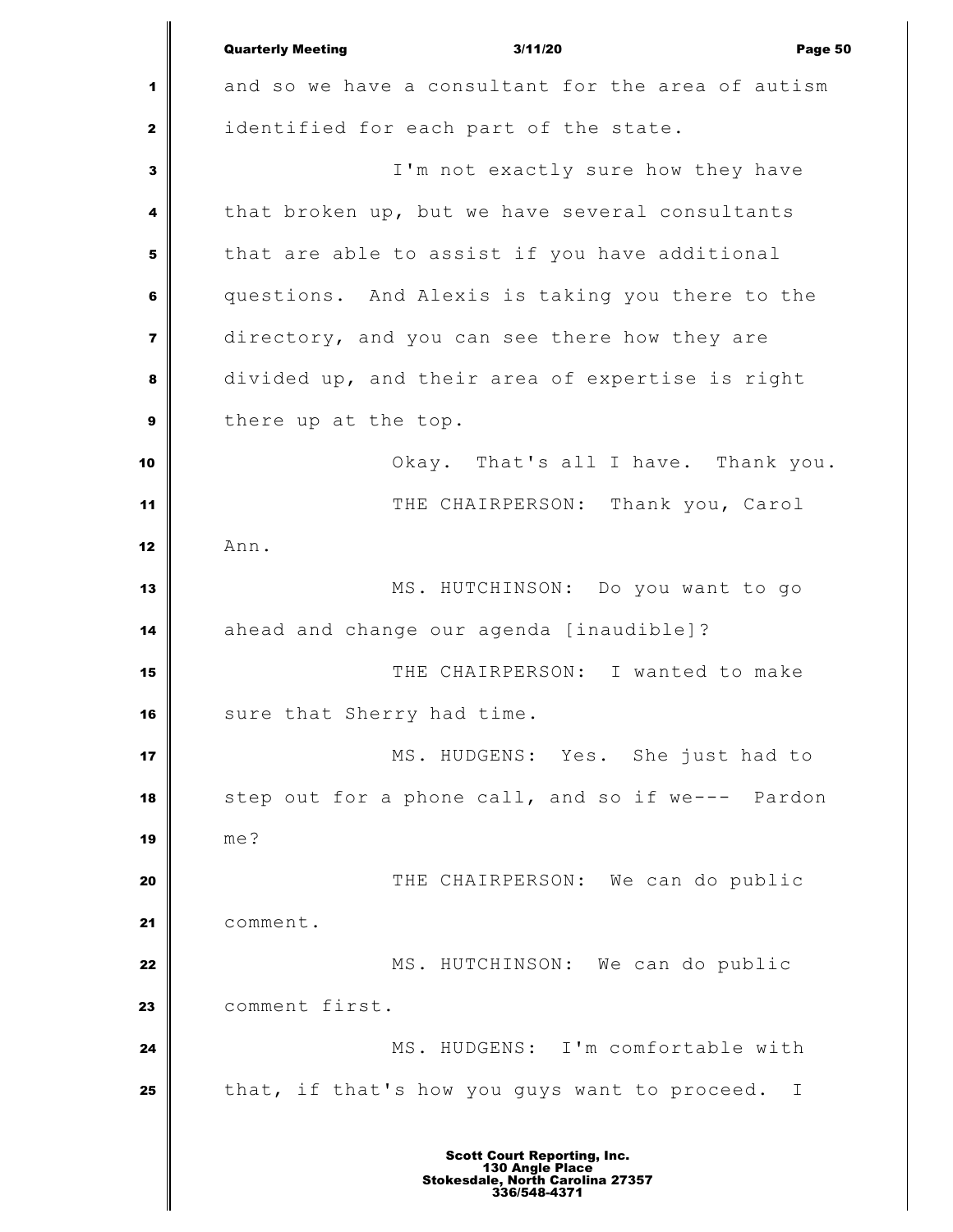Quarterly Meeting 3/11/20 Page 51 don't want us to overlook the opportunity if Someone else comes in at 12:30, but if you are ready to have that part of the agenda, I don't see it as a problem. MS. HUTCHINSON: There's no public comments [inaudible]? MS. HUDGENS: None that am aware of, no. MS. HUTCHINSON: [Inaudible]. MS. HUDGENS: I'm not aware of any. MS. HUTCHINSON: Alexis is saying no  $\mathbf{12}$  as well. **MS.** UTZ: No, not to me. MS. HUDGENS: I'm looking to the Chair. Would you like me to review the guidelines for our public comment portion? THE CHAIRPERSON: Yes. MS. HUDGENS: Okay. Just as a reminder to our council and any guests that we have in the audience today, our guidelines for public comments or public input are -- just the following reminders: Public comments can be made in person or in written form. Priority will be given to in-person comments. Written comments will be read by the Chairperson in the order that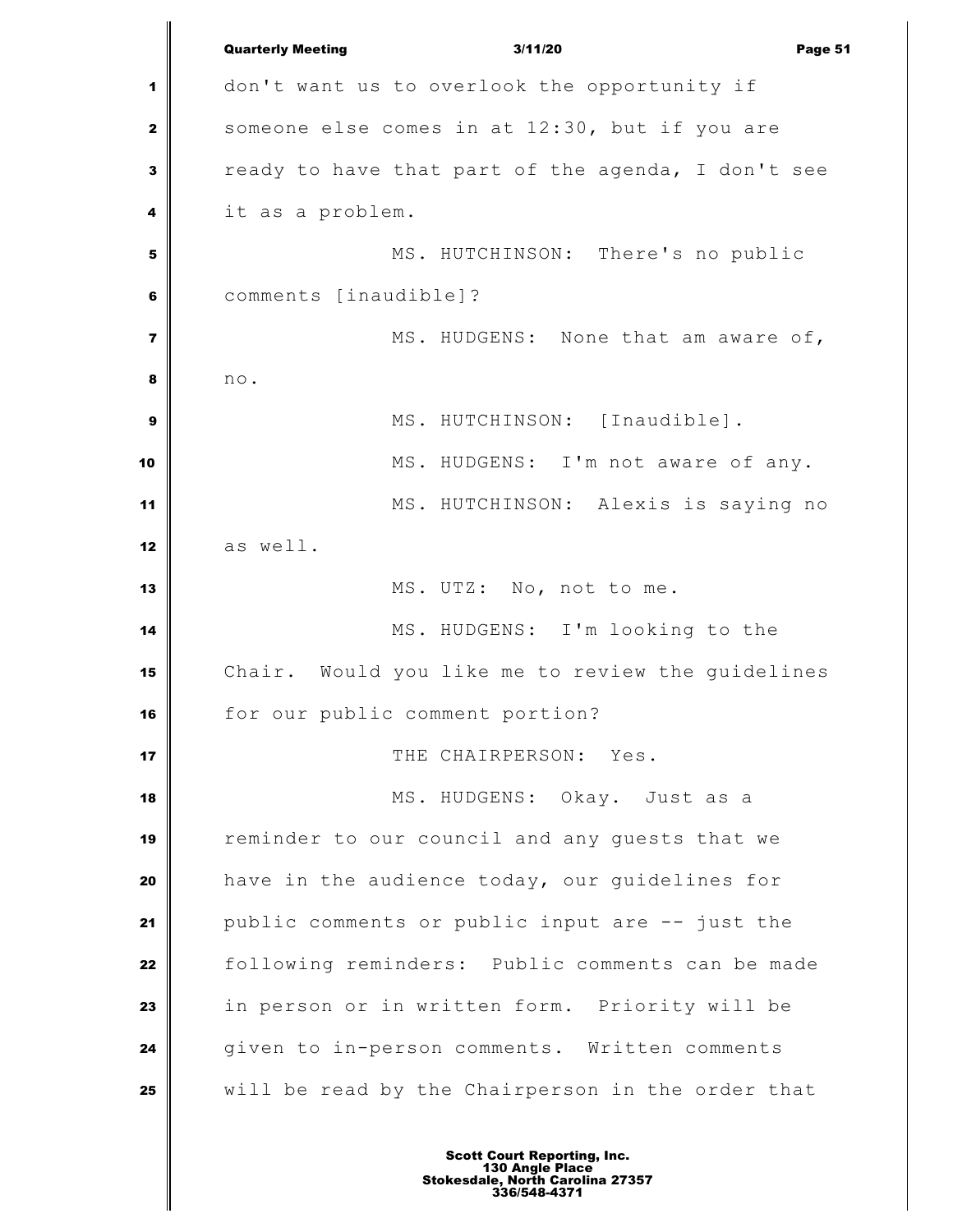| <b>Quarterly Meeting</b> | 3/11/20 | Page 52 |
|--------------------------|---------|---------|
|                          |         |         |

 they are received and all written comments will be documented.

 As you recall, we just verified that there were no written comments vetted by the Council email, and so we have an in-person quest that we'll acknowledge in a moment. Our public comment is limited to no more than five minutes per person in the first 30 minutes of the afternoon session, and sign-in must occur by 12:30. Written comments should be emailed, and we have that information here on our handout, and comments should be focused on relevant topics to 13 the mission of the Council.

 No solicitation is allowed. The public comment opportunity is not a forum for vendors to market goods or services. It is for individuals to share concerns and successes that can help shape future direction in the accomplishment of the Council's mission, which is 20 stated below.

 **Also, as a reminder to all participants online, all public comments will be**  taken under advisement by the Council but will not receive verbal or written response either during the public comment or after. Public comments will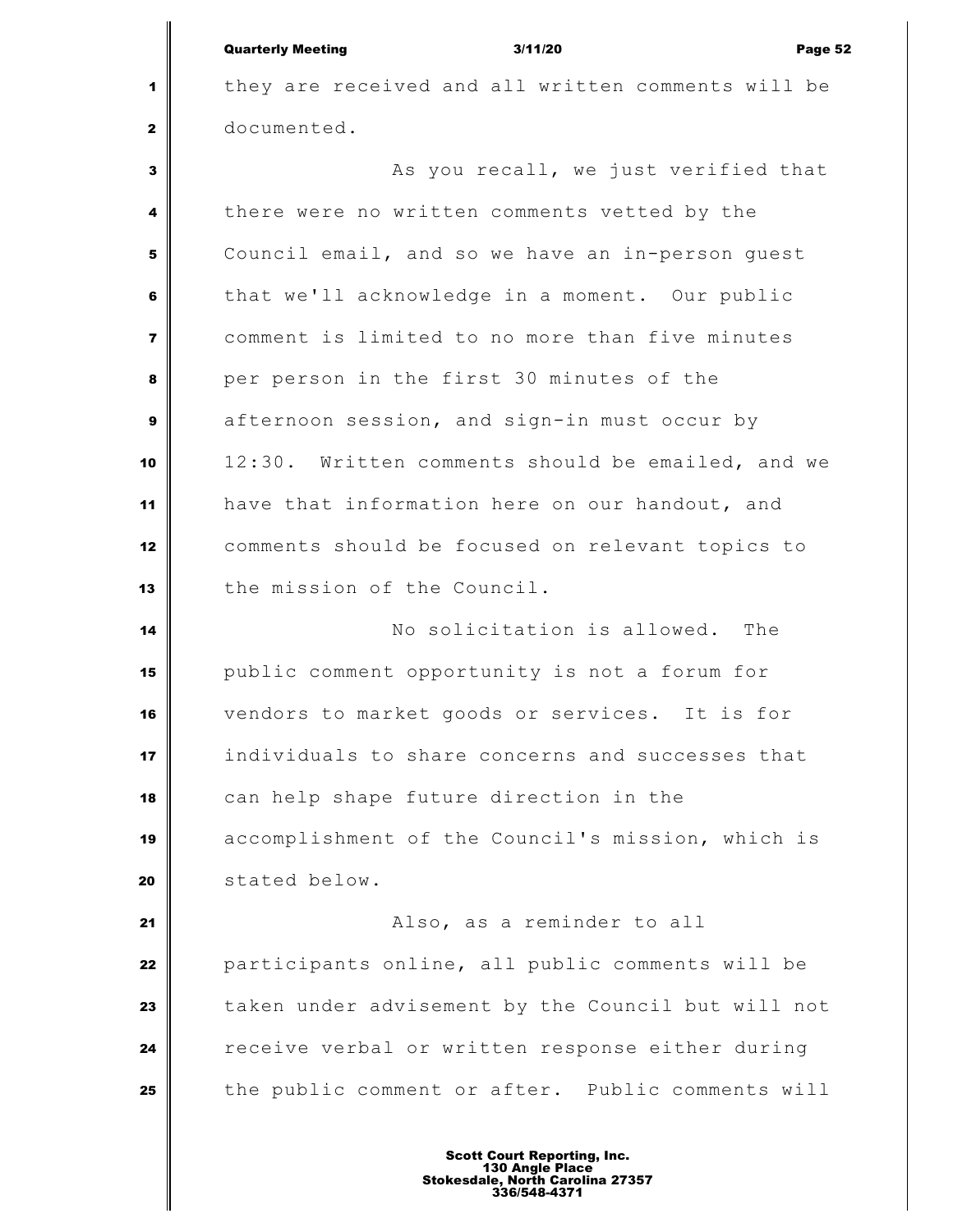|              | 3/11/20<br><b>Quarterly Meeting</b><br>Page 53     |
|--------------|----------------------------------------------------|
| 1            | be summarized in the meeting of the $-$ in the     |
| $\mathbf{z}$ | meeting minutes, and the Council will review       |
| 3            | public comments and decide on appropriate action,  |
| 4            | if any, according to the Council's mission.        |
| 5            | And so when making a comment in                    |
| 6            | person, we have the sign-in. When we invite the    |
| 7            | individual making public comment, if you would,    |
| 8            | please give us your name, your county of           |
| 9            | residence, and the subject matter of your public   |
| 10           | comment. And then comments should be factual,      |
| 11           | objective, and related to the mission of the       |
| 12           | Council. We request that confidentiality and       |
| 13           | privacy standards are maintained and that personal |
| 14           | names of students or school staff are not          |
| 15           | mentioned.                                         |
| 16           | Members of the Council will not                    |
| 17           | interrupt the speaker during the allotted five     |
| 18           | minutes of time. The Chairperson may interrupt     |
| 19           | the speaker if there is a concern that public      |
| 20           | comment procedure and/or privacy or other laws are |
| 21           | being violated. And so that is just our general    |
| 22           | reminders around public comment. A copy of these   |
| 23           | guidelines are provided to those seeking public    |
| 24           | comment when they sign in.                         |
| 25           | And so at this time, I'll ask our                  |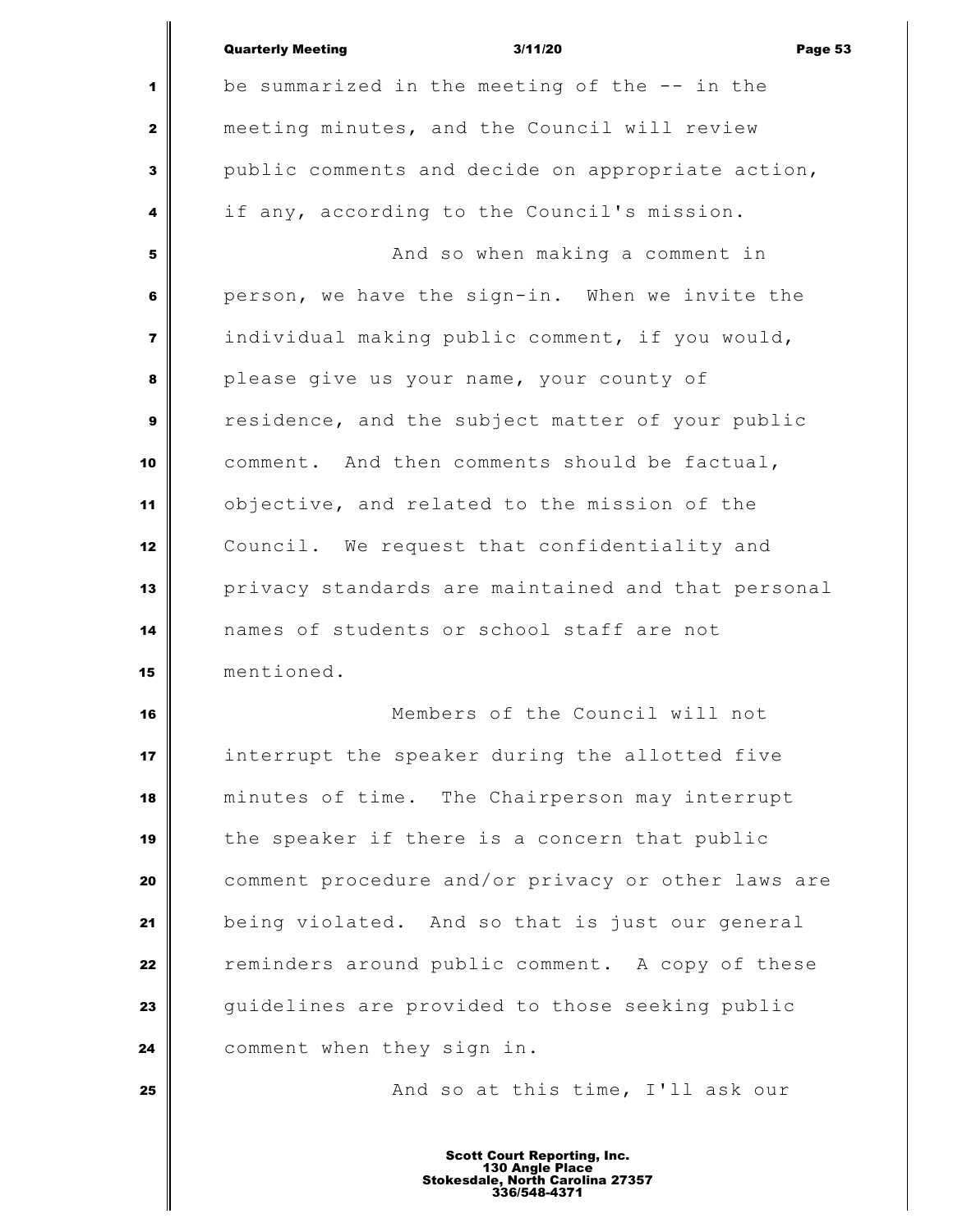|                         | <b>Quarterly Meeting</b><br>3/11/20<br>Page 54     |
|-------------------------|----------------------------------------------------|
| 1                       | chairperson if she's ready to acknowledge our      |
| $\mathbf{z}$            | public commenter.                                  |
| $\mathbf{3}$            | THE CHAIRPERSON: I am ready to                     |
| 4                       | acknowledge, absolutely.                           |
| 5                       | MS. HUDGENS: Okay.                                 |
| 6                       | PUBLIC SPEAKER 1: Good morning. I'm                |
| $\overline{\mathbf{z}}$ | [name redacted] and I'm from Wake County. I am     |
| 8                       | also a member of the Triangle Area Dyslexic        |
| 9                       | Advocacy Group. I'm also a parent of a child with  |
| 10                      | dyslexia and dysgraphia. We had to remove him      |
| 11                      | from the Wake County Public School System after we |
| 12                      | were refused an evaluation for testing for a       |
| 13                      | suspected learning difference.                     |
| 14                      | I wanted to come here today to give                |
| 15                      | feedback from a growing number of parents who are  |
| 16                      | telling us that their children are being placed    |
| 17                      | onto an IEP under a category that they feel is     |
| 18                      | inappropriate. Many children who have been         |
| 19                      | formally diagnosed with a specific learning        |
| 20                      | difference, for example, dyslexia or dysgraphia,   |
| 21                      | are then being given eligibility under other       |
| 22                      | health impairment. OHI is usually the primary      |
| 23                      | with SLD [inaudible].                              |
| 24                      | Parents are advising this is                       |
| 25                      | generally against their wishes, and more often     |
|                         |                                                    |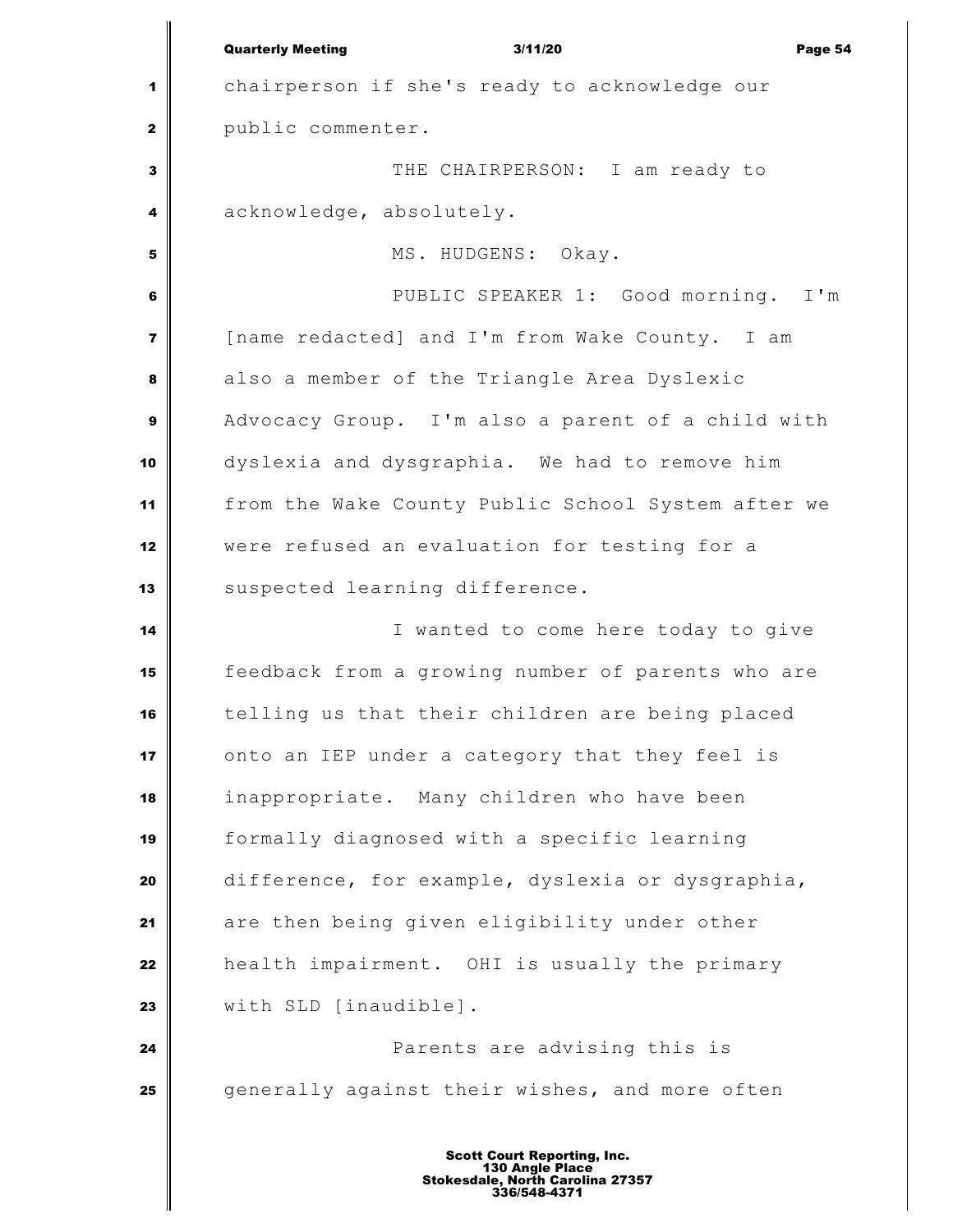## Quarterly Meeting 3/11/20 Page 55

 than not, they feel they have not been allowed meaningful participation during the IEP meeting and definitely not an equal member of the decision-making process. It appears children's unique needs -- excuse me -- unique and specific needs are not being met and an appropriate IEP is not being developed. Parents are very frustrated with the process and feel there is little oversight of the LEAs making these decisions. One particular [inaudible] other health impairment eligibility as the primary category has recently been invited to a reading camp. This child has a formal diagnosis of dyslexia or dysgraphia and is on an IEP. His parents fought hard not to have OHI as the primary category. However, they were told during the eligibility process that the particular label would not matter. The parents feel their child's needs are not being met appropriately, and now to be invited to a reading camp as a struggling **Particularly frustrating.**  We are unsure why this is happening to so many people. A very simple question posted **within our group asked how many parents had received an IEP for OHI as the primary category**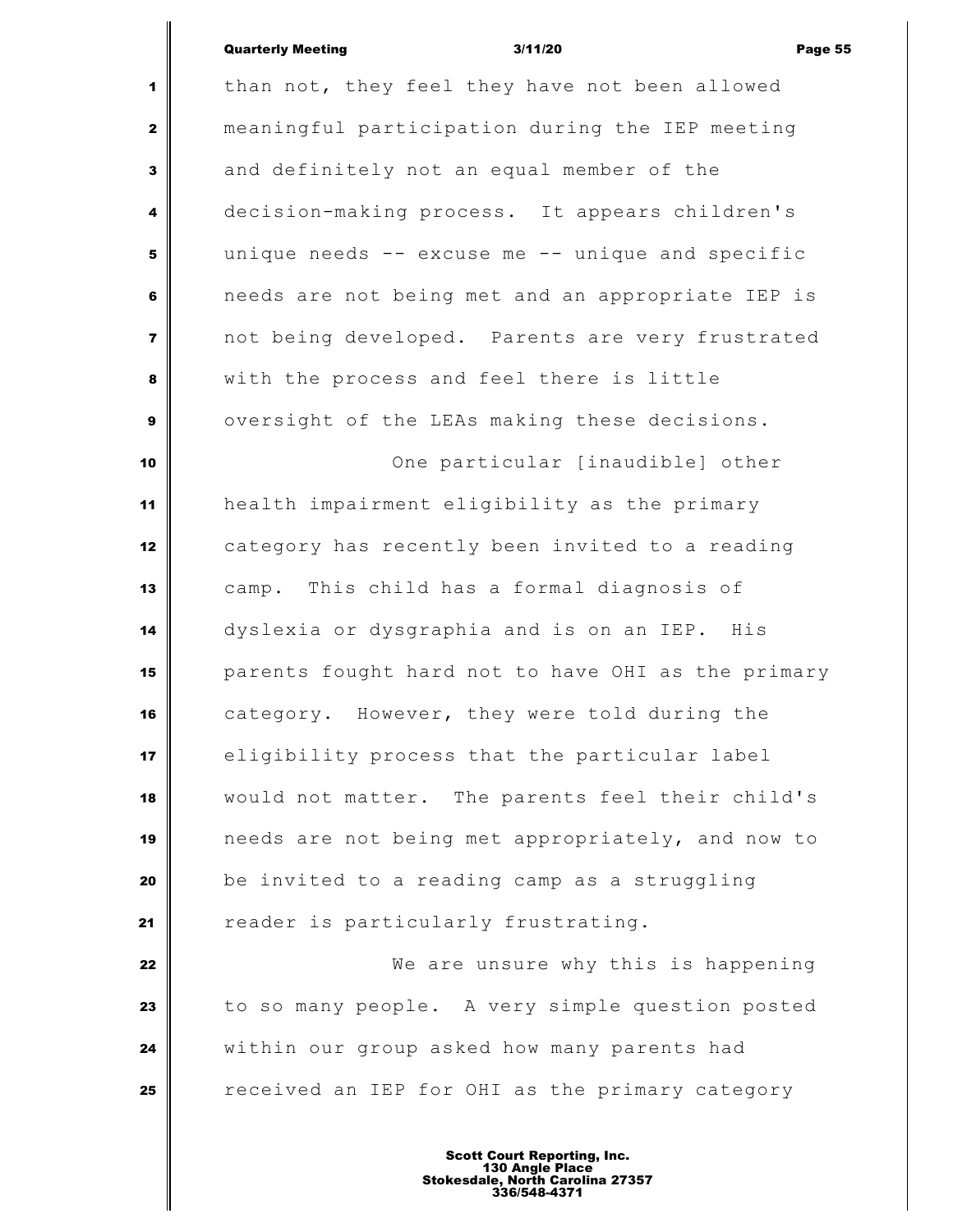|                | <b>Quarterly Meeting</b><br>3/11/20<br>Page 56     |
|----------------|----------------------------------------------------|
| 1              | and felt it was inappropriate -- excuse me -- felt |
| 2              | it was appropriate. 14 responses were received     |
| 3              | within two hours of posting the question from      |
| 4              | families who said that this had been their         |
| 5              | experience.                                        |
| 6              | It's a disturbing trend that is                    |
| $\overline{7}$ | wholly inappropriate. It fails to meet the         |
| 8              | child's unique needs. We should always be at the   |
| 9              | forefront of the decision-makers on the IEP team.  |
| 10             | It also defeats the purpose of serving a child     |
| 11             | with learning differences if those interventions   |
| 12             | are not going to be appropriate. Thank you.        |
| 13             | THE CHAIRPERSON: Do we want to move                |
| 14             | up Sherry?                                         |
| 15             | MS. THOMAS: I'll do whatever you                   |
| 16             | need me to do today.                               |
| 17             | THE CHAIRPERSON: Well, we'd like                   |
| 18             | move your comments and your updates up to now.     |
| 19             | MS. THOMAS: Okay. Sure.<br>Good                    |
| 20             | morning. This is Sherry Thomas, Director of the    |
| 21             | Exceptional Children Division, and I'm delighted   |
| 22             | to be with you today. And are you going to be my   |
| 23             | driver?                                            |
| 24             | MS. UTZ: Yep.                                      |
| 25             | MS. THOMAS: All right. Alexis is                   |
|                |                                                    |
|                |                                                    |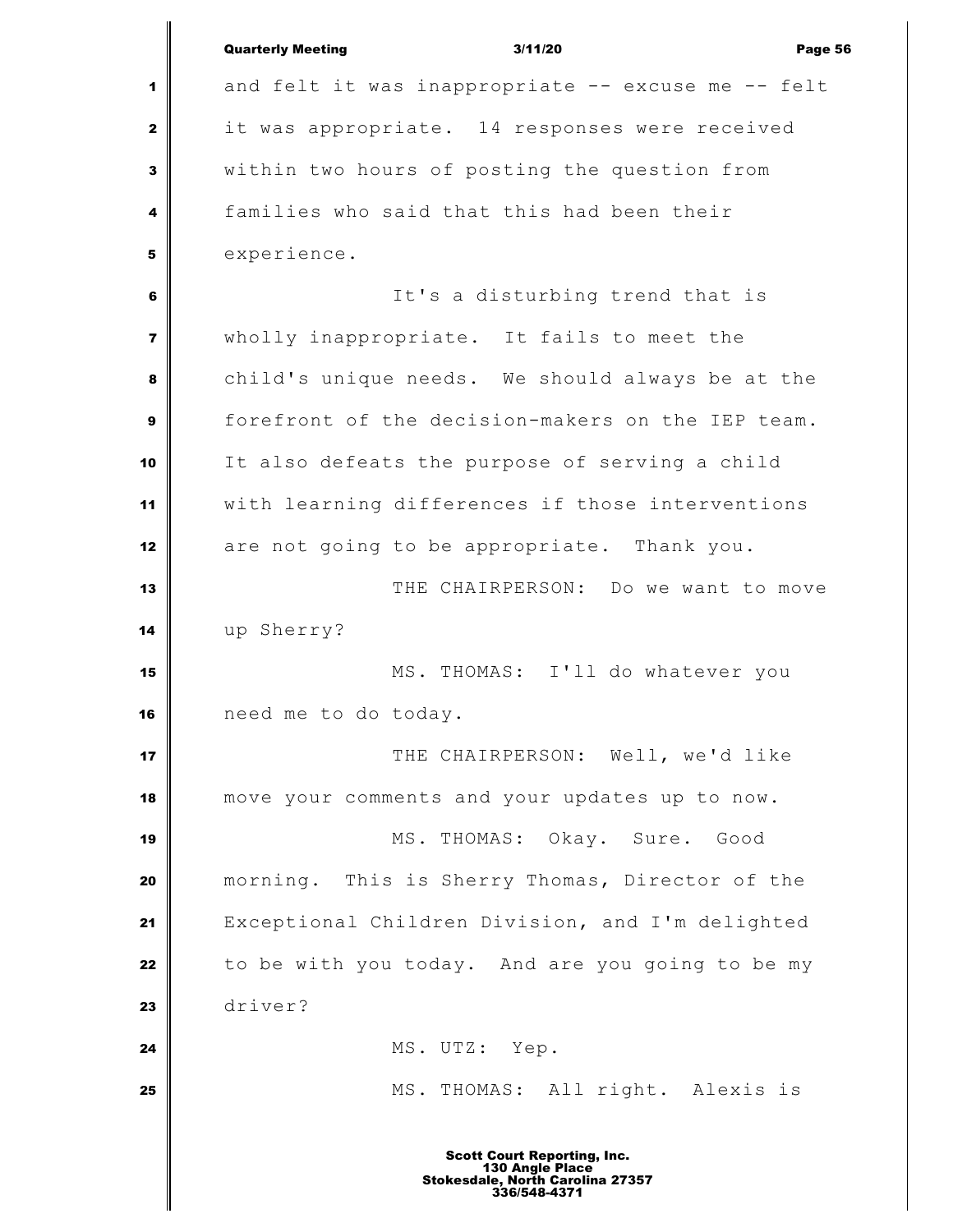|                         | <b>Quarterly Meeting</b><br>3/11/20<br>Page 57      |
|-------------------------|-----------------------------------------------------|
| 1                       | going to drive. So I do have some updates. I        |
| $\mathbf{2}$            | have some slides, and I apologize. I was working    |
| $\overline{\mathbf{3}}$ | late into the night last night trying to make sure  |
| $\overline{\mathbf{4}}$ | we had staff protocols in place and some            |
| 5                       | cancellations that we needed to cancel because of   |
| 6                       | the state of emergency that's now been imposed on   |
| $\overline{\mathbf{z}}$ | And so I didn't get this to Carol Ann till<br>us.   |
| 8                       | this morning, but I'm sure we'll send it out. So    |
| $\boldsymbol{9}$        | thank you for your patient. If you're online, you   |
| 10                      | should be able to see it.                           |
| 11                      | Some exciting news, and Christy, I                  |
| 12                      | apologize because you were at March Institute, and  |
| 13                      | some of this is going to look like old hat to you   |
| 14                      | because these were some of the updates I shared     |
| 15                      | with directors last week. But I also thought they   |
| 16                      | were pertinent to share with Council as well. So    |
| 17                      | we have some new staff in place.                    |
| 18                      | Carol Ann is, I think, now fully                    |
| 19                      | staffed. We say that quietly because somebody       |
| 20                      | will leave or retire or find a new opportunity.     |
| 21                      | So for now, Libby Loring has just joined us.<br>She |
| 22                      | comes from Winston-Salem where she was in a         |
| 23                      | monitor role there, and she's the program monitor   |
| 24                      | for our North Central region and supporting         |
| 25                      | charters. So we're delighted to have her.<br>She    |
|                         |                                                     |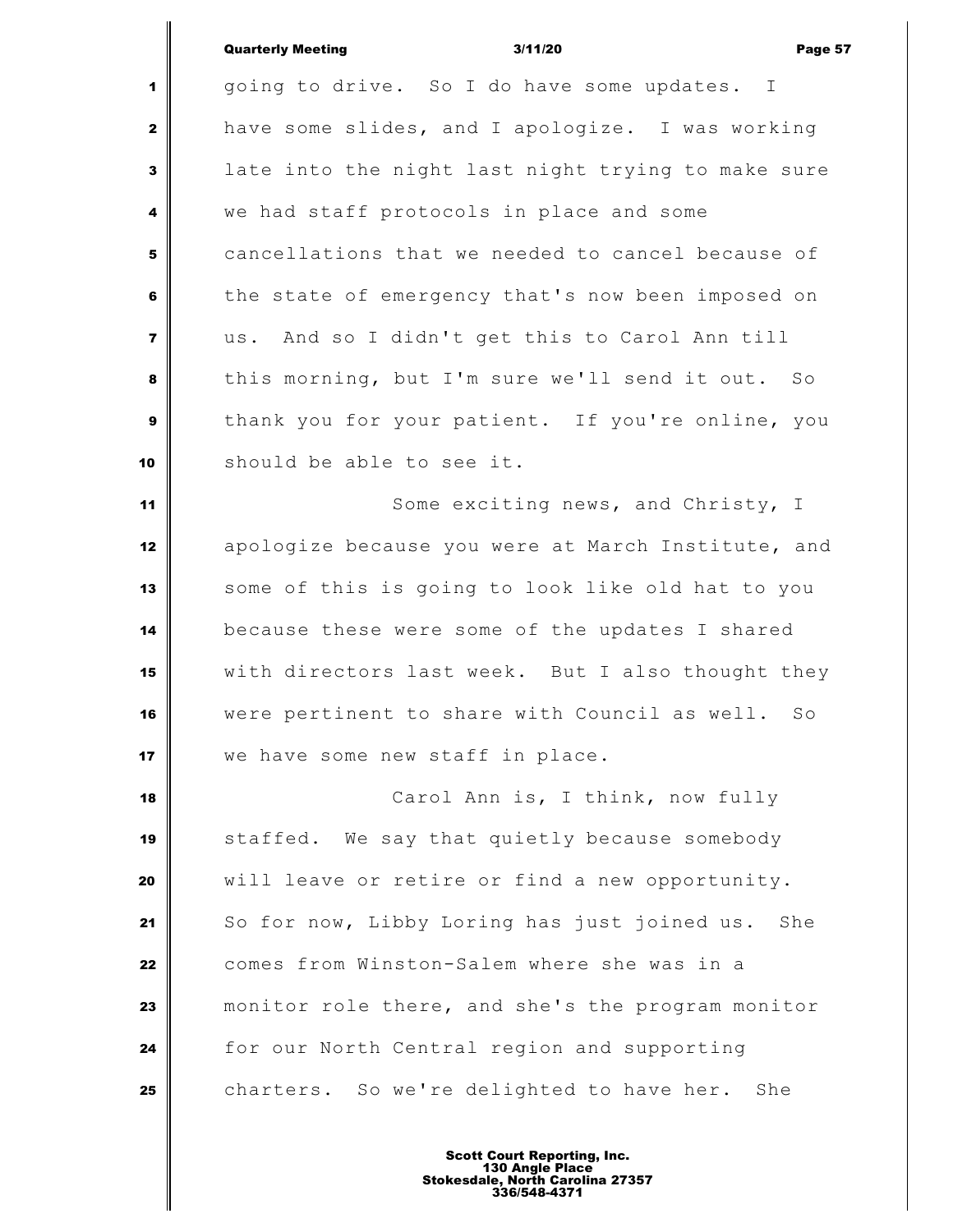|                         | <b>Quarterly Meeting</b><br>3/11/20<br>Page 58     |
|-------------------------|----------------------------------------------------|
| 1                       | started about a month ago, close to that, right,   |
| 2                       | Carol Ann? About a month ago?                      |
| 3                       | MS. HUDGENS: Yes.                                  |
| 4                       | MS. THOMAS: Adam Parent has joined                 |
| 5                       | us as an IDEA fiscal monitor. He was previously    |
| 6                       | the assistant director in Henderson County -- the  |
| $\overline{\mathbf{z}}$ | assistant EC director there. I don't dare go back  |
| 8                       | into that county anytime soon because we yanked    |
| 9                       | two really good people out of that district, and   |
| 10                      | now they're now state employees. But we're         |
| 11                      | thrilled to have him, and he will be serving the   |
| 12                      | northwest and the western part of our state doing  |
| 13                      | fiscal monitoring, supporting the grant            |
| 14                      | application from our districts, and he'll be       |
| 15                      | working with both traditional and charter schools  |
| 16                      | in those two areas.                                |
| 17                      | And then we have Bridgette LeCompte,               |
| 18                      | and Bridgette is our brand-new occupational        |
| 19                      | therapy consultant. She was in North Carolina,     |
| 20                      | did some work here with the schools here, moved to |
| 21                      | Virginia, and so we got her back in North Carolina |
| 22                      | to work with us, and she started about a month ago |
| 23                      | as well.                                           |
| 24                      | And then two shifts that we've had,                |
| 25                      | Jennifer Sims and Khaliliah O'Farrow-Boulware have |
|                         |                                                    |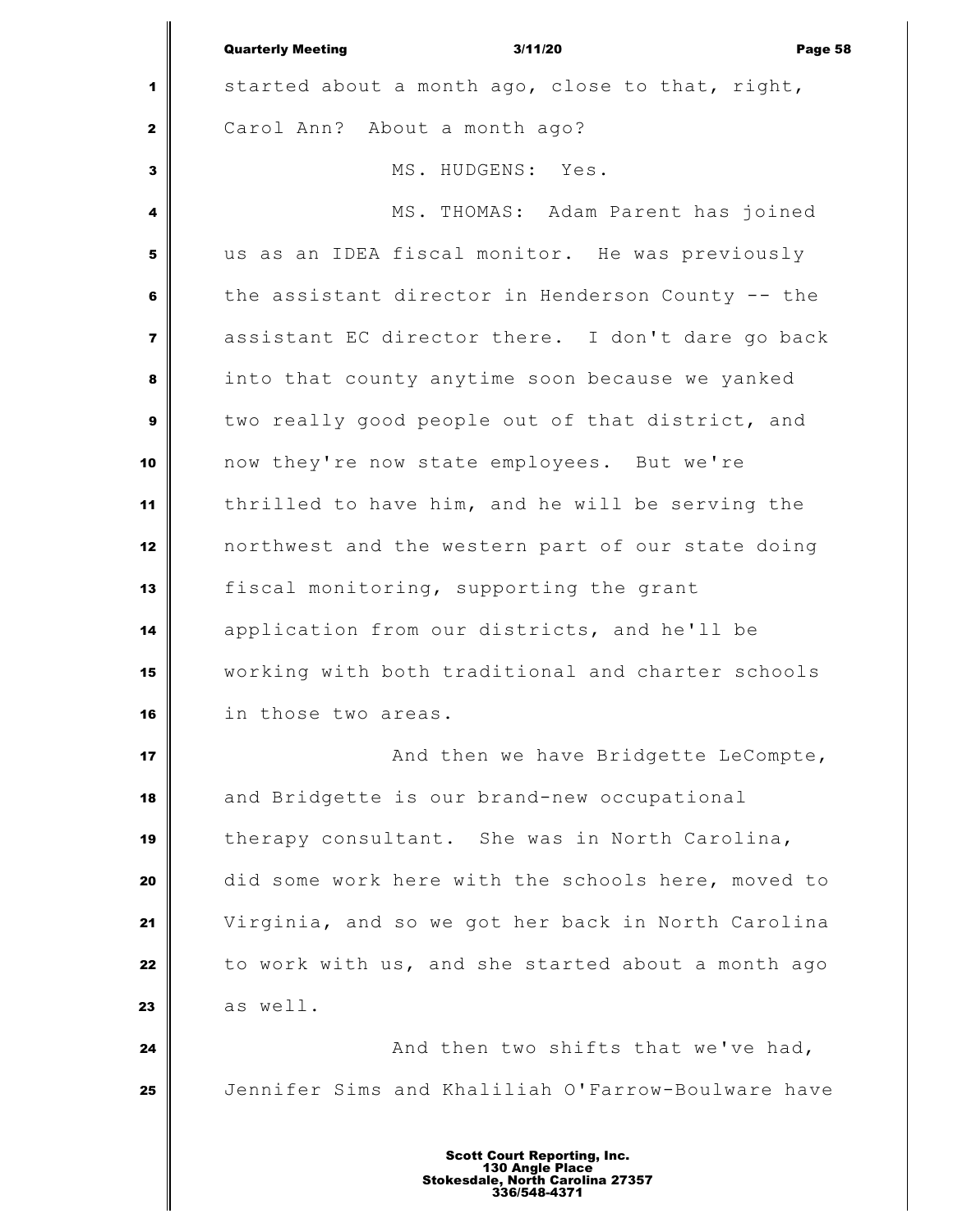|                         | <b>Quarterly Meeting</b><br>3/11/20<br>Page 59     |
|-------------------------|----------------------------------------------------|
| 1                       | been in our ECATS delivery team and now -- excuse  |
| $\mathbf{2}$            | me -- our CECAS delivery team and now our ECATS    |
| $\mathbf{3}$            | support team, and they worked previously           |
| 4                       | supporting CECAS and doing training, and they have |
| 5                       | now shifted over and they are going to be in our   |
| $\bf 6$                 | Special Programs and Data Section, which is under  |
| $\overline{\mathbf{z}}$ | Amanda Byrd as the section chief, but they will    |
| 8                       | still continue to be doing support.                |
| 9                       | Their titles are user support                      |
| 10                      | specialists, and they will continue to be          |
| 11                      | supporting local directors and their teams around  |
| 12                      | ECATS and the implementation of ECATS including    |
| 13                      | training and problem-solving. They will also work  |
| 14                      | with grant support and probably be involved in     |
| 15                      | some of our monitoring activities. Some we're      |
| 16                      | thrilled to have them there.                       |
| 17                      | As some of you are aware because you               |
| 18                      | attended with us -- and I was very grateful to     |
| 19                      | have the two representatives from Council with us  |
| 20                      | during our OSEP visit -- we had a five-day visit   |
| 21                      | from OSEP. Three of those days were in our         |
| 22                      | building and two days were out in districts. They  |
| 23                      | visited Charlotte-Meck, East Wake Charter, Wake    |
| 24                      | County, and Wilson County Schools. And in          |
| 25                      | Charlotte and Wake, they visited either a pre-K or |
|                         |                                                    |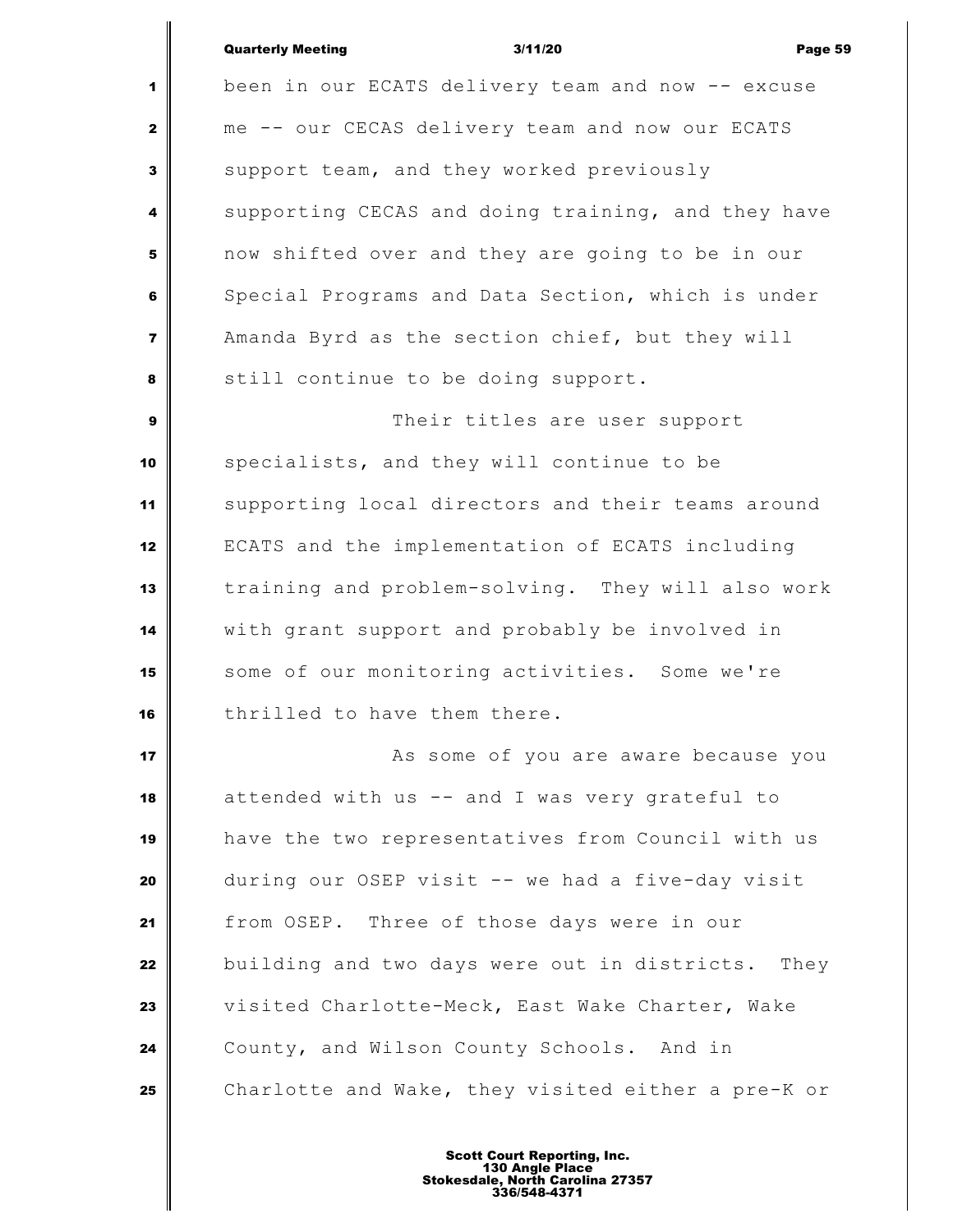|                         | 3/11/20<br><b>Quarterly Meeting</b><br>Page 60     |
|-------------------------|----------------------------------------------------|
| 1                       | an elementary and then a middle and a high school. |
| 2                       | In Wilson County, they visited, I believe, an      |
| $\mathbf{3}$            | elementary or a K-8 school. And then they had      |
| 4                       | conversation with the central office of those      |
| 5                       | districts as well.                                 |
| 6                       | Particularly in the district visits,               |
| $\overline{\mathbf{z}}$ | OSEP was looking at learning disabilities and, in  |
| 8                       | particular, has there been a delay of referral or  |
| 9                       | eligibility determination due to a Multi-Tiered    |
| 10                      | System of Support or an intervention process that  |
| 11                      | was delaying those referrals to happen as well as  |
| 12                      | looking at private psychiatric residential         |
| 13                      | treatment facility placement, if schools have been |
| 14                      | engaged in that process, if they've had any        |
| 15                      | interaction with those areas.                      |
| 16                      | With our visit here in the building,               |
| 17                      | the focus was, again, on our SLD policy and the    |
| 18                      | Multi-Tiered System of Support framework that we   |
| 19                      | have in place across the state, whether there had  |
| 20                      | been Child Find delays due to MTSS or the          |
| 21                      | intervention process, again PRTF. They also        |
| 22                      | looked at our subrecipient monitoring. So this is  |
| 23                      | when we get the IDEA grant from the federal        |
| 24                      | government and then districts complete their grant |
| 25                      | application, and we fund the state aid from a PRC  |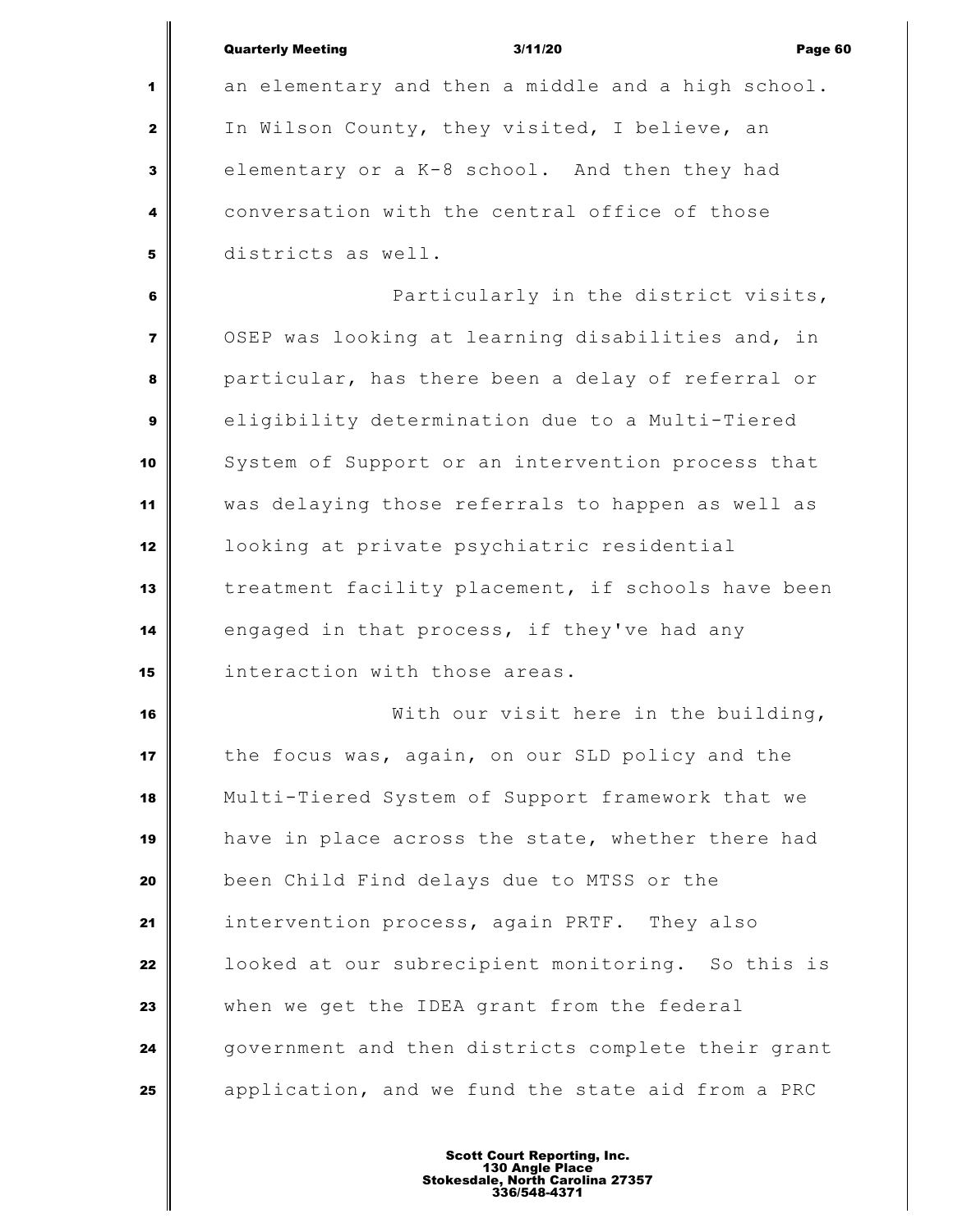|                         | <b>Quarterly Meeting</b><br>3/11/20<br>Page 61     |
|-------------------------|----------------------------------------------------|
| 1                       | code back out to the districts as their federal    |
| $\mathbf{2}$            | dollars to support special education.              |
| 3                       | It looked at how we notify them, how               |
| 4                       | we -- what the review process is like, and then    |
| 5                       | how we monitor the use of those federal funds.     |
| 6                       | They also looked at how we do our program          |
| $\overline{\mathbf{z}}$ | monitoring, how we're looking at compliance. We    |
| 8                       | talked about state complaints and, in particular,  |
| 9                       | any state complaints around Child Find, due        |
| 10                      | process corrective actions, how we follow up not   |
| 11                      | only our state complaints, but if we do follow up  |
| 12                      | on due process, how that is occurring.             |
| 13                      | We did have a debrief with OSEP                    |
| 14                      | representatives last week regarding just the visit |
| 15                      | to LEAs. I am happy to report that at this time    |
| 16                      | they reported no red flags to us in those          |
| 17                      | conversations with the district, which was around  |
| 18                      | the SLD policy or MTSS. So that was good to hear.  |
| 19                      | They have told us we will have a report within 120 |
| 20                      | days from their visit. I'm not going to commit     |
| 21                      | that we will have that because other states -- one |
| 22                      | state, in particular, I know had a visit in May    |
| 23                      | and they still don't have their report, and this   |
| 24                      | is March.                                          |
| 25                      | So we're expecting at some point we                |
|                         |                                                    |

I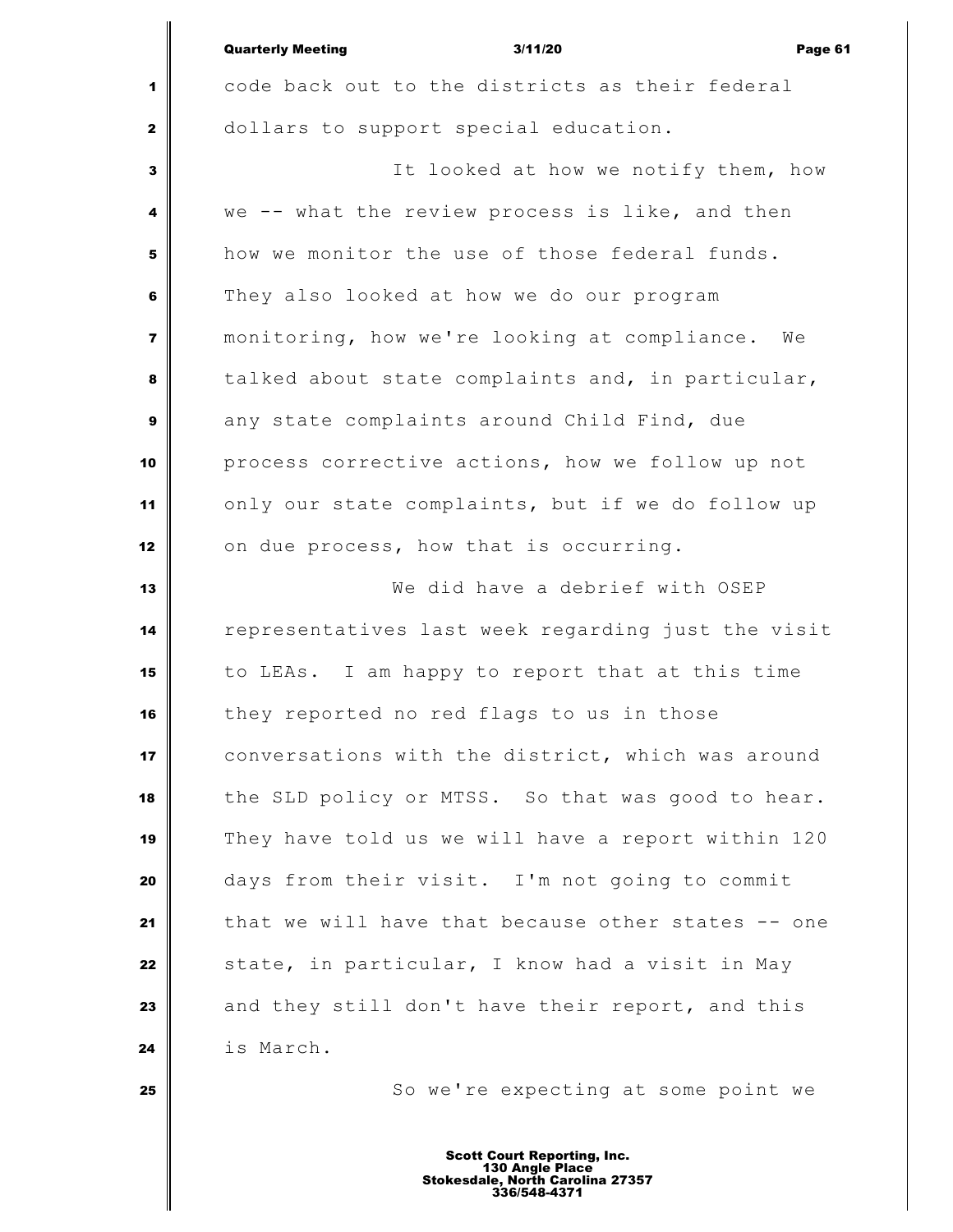|              | <b>Quarterly Meeting</b><br>3/11/20<br>Page 62      |
|--------------|-----------------------------------------------------|
| 1            | will have a report, and we will be following up on  |
| $\mathbf{z}$ | actions, but true to discuss with OSEP over those   |
| 3            | three days, we also came to the determination,      |
| 4            | based on some of the questions they asked, that     |
| 5            | there are some areas that we can go ahead and       |
| 6            | start enhancing, tweaking, doing maybe a little     |
| 7            | better or a more thorough piece of work around.     |
| 8            | For example, with due process,                      |
| 9            | there's no requirement that we do that actually,    |
| 10           | but we want to be good faith partners and ensure    |
| 11           | that we are supporting districts and parents in a   |
| 12           | due process complaint to ensure that corrective     |
| 13           | action is in place. So Carol Ann and her section    |
| 14           | and I are going to be working together to create    |
| 15           | something we're to go ahead and put in place.<br>It |
| 16           | would be nice for them to come back with a report   |
| 17           | and us already have all those things in place.      |
| 18           | MS. HUTCHINSON: That's the due                      |
| 19           | $process - -$                                       |
| 20           | MS. THOMAS: That's the due process.                 |
| 21           | MS. HUTCHINSON: ---already requested                |
| 22           | it and following up with a monitoring visit after   |
| 23           | the due process?                                    |
| 24           | MS. THOMAS: What I'm saying is, we                  |
| 25           | are going to come together to create a structured   |
|              |                                                     |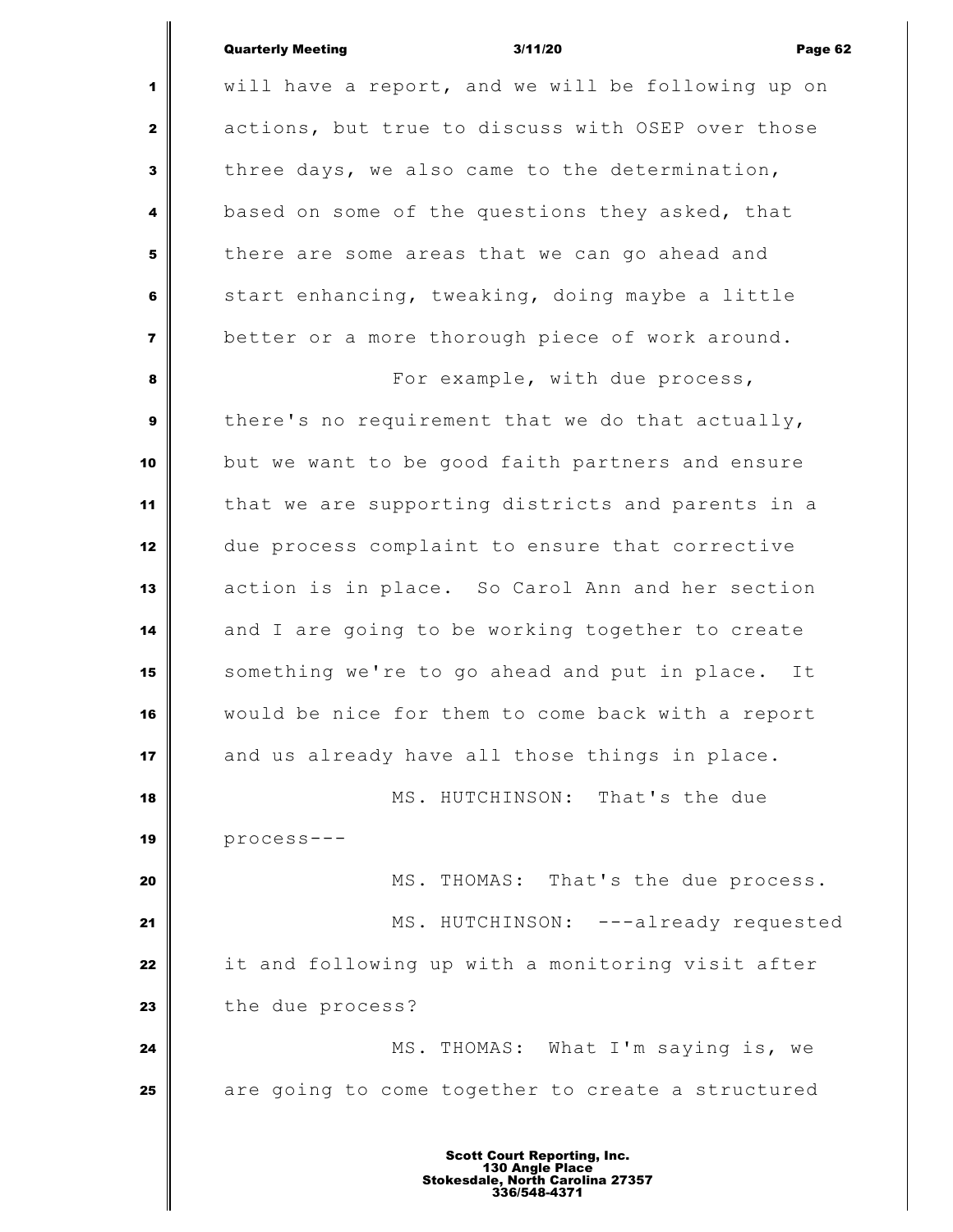# Quarterly Meeting 3/11/20 Page 63

 follow-up process. It doesn't mean we'll do a state complaint after that, but currently, the guidelines do not require us to do any direct follow-up. Although we communicate with the districts and we get the communication from the hearing officer, there's nothing that at this point requires us to do a formal follow-up like a letter. Like when there's a state complaint, we must follow up with a letter, and then we close that out when we know all the compliance has been met. We've been removed because we believe that system removes us, but we also got the impression that OSEP feels like we need to be a little more engaged to ensure that districts are following up on their due process corrective actions. So even though we haven't leveraged the action, they're wanting us to oversee it. So we're going to come up with a way that we hope will be palatable to all entities and be able to 21 check that off the list immediately. **Let's** go back just for a minute and See if I missed anything. No. I think I got all that. So we've had some heavy traffic to **c**onsultants and to both Matt Hoskins, Assistant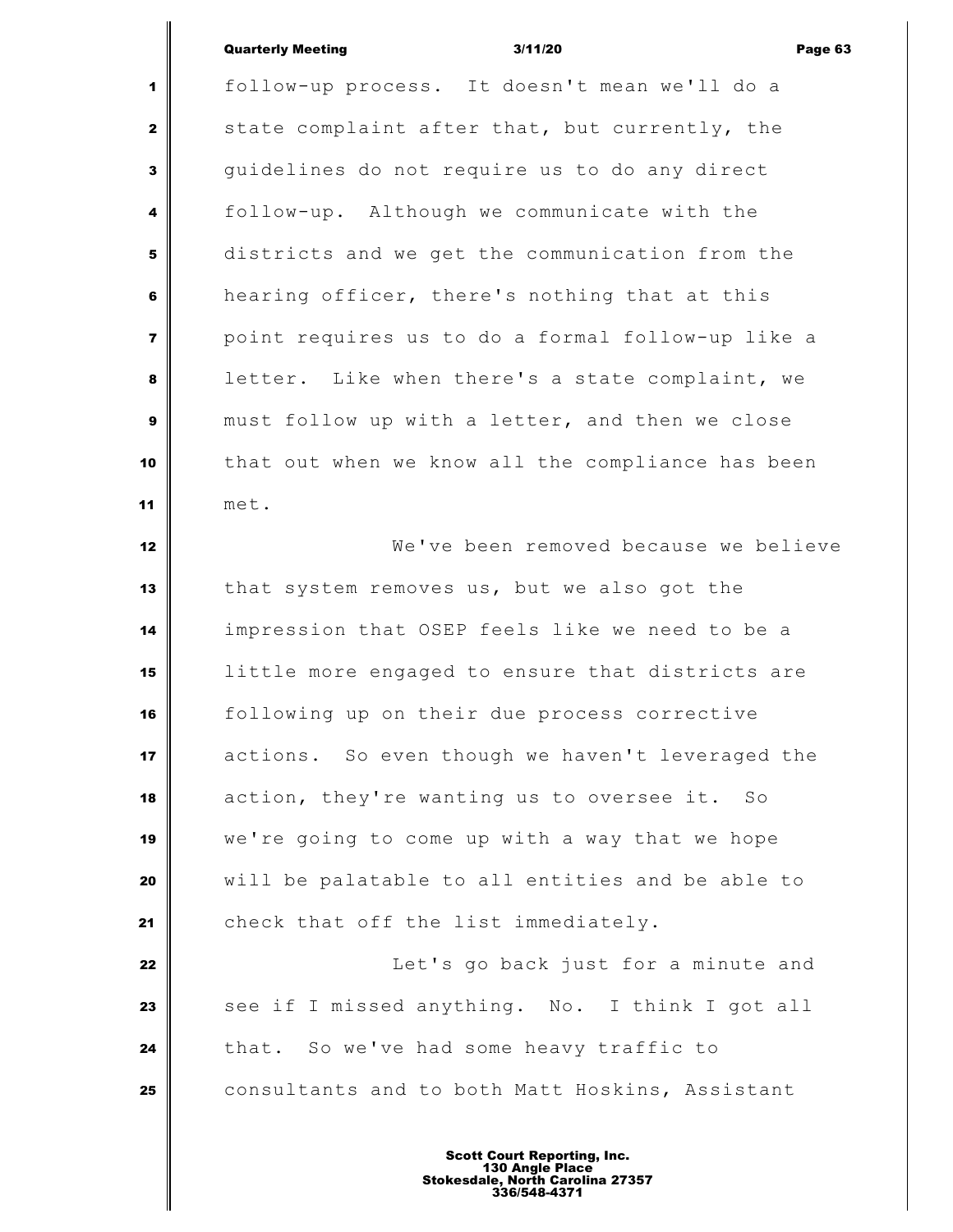|                | <b>Quarterly Meeting</b><br>3/11/20<br>Page 64     |
|----------------|----------------------------------------------------|
| 1              | Director of the Division, and me around the Read   |
| $\mathbf{2}$   | to Achieve requirements and, in particular,        |
| 3              | ensuring that all students with a disability are   |
| 4              | participating.                                     |
| 5              | There had been some previous guidance              |
| 6              | that removed students on our Extended Content      |
| $\overline{7}$ | Standards from that requirement which did not come |
| 8              | from our division and did not come from            |
| $\mathbf{9}$   | Accountability. You know, sometimes things get     |
| 10             | started, and it becomes reality rather than a      |
| 11             | theory or belief, and I believe that's what        |
| 12             | happened to this.                                  |
| 13             | We sent out a memo around guidance                 |
| 14             | for this January the 29th. So just in a nutshell,  |
| 15             | all students with disabilities shall participate   |
| 16             | in Istation. If that's not appropriate, then the   |
| 17             | team should look at an assessment from the         |
| 18             | alternate list that's been approved by the State   |
| 19             | Board. If that's not appropriate -- and, in        |
| 20             | particular, students on the Extended Content       |
| 21             | Standards -- then the IEP team needs to determine  |
| 22             | an appropriate measure to look at literacy growth  |
| 23             | and progress for students on the Extended Content  |
| 24             | Standards.                                         |
| 25             | It doesn't have to be necessarily a                |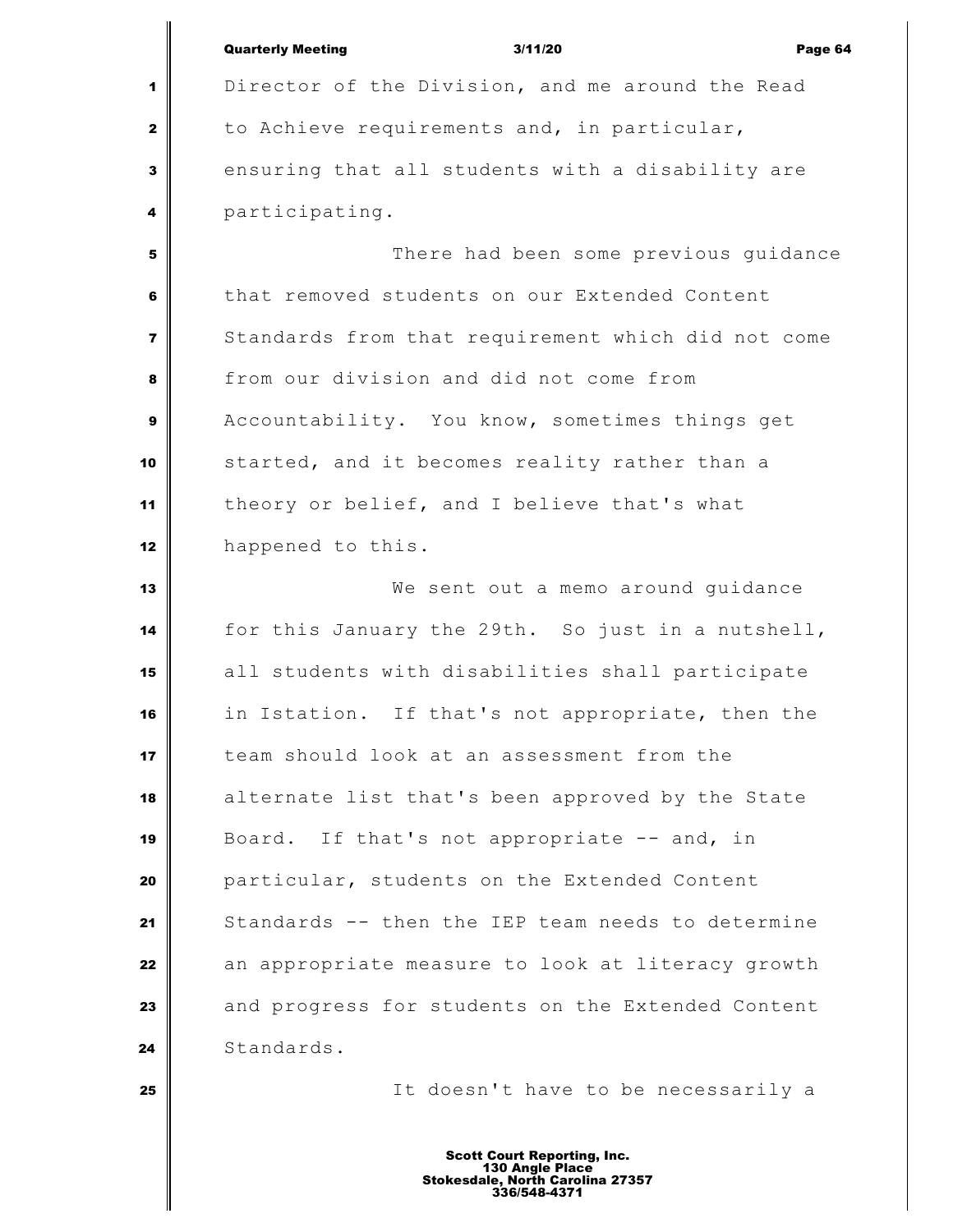# Quarterly Meeting 3/11/20 Page 65

 formal measure. It has to be some type of progress monitoring that they should be doing anyway to measure the growth on the IEP goals. So we don't feel like we're asking folks to do something that is different. It's not a set assessment for the Extended Content Standards. And for some of the students, there may be items on that alternate list that's been approved that would be appropriate. There's a paper-pencil option there, for example, that some of the students might be able to respond to. The goal is to get data through a progress monitoring process to ensure that we are monitoring growth on IEP goals and looking to see how that student is increasing their literacy skills even on the Extended Content Standards. So we did a lot of guidance around that. I'm still clarifying that question for people because there is not an appropriate or approved alternate list for Extended Content Standards students for this assessment. That really has to be an IEP team decision. Some districts are using a curriculum with these students that has a built-in progress monitoring. That's great. Others are doing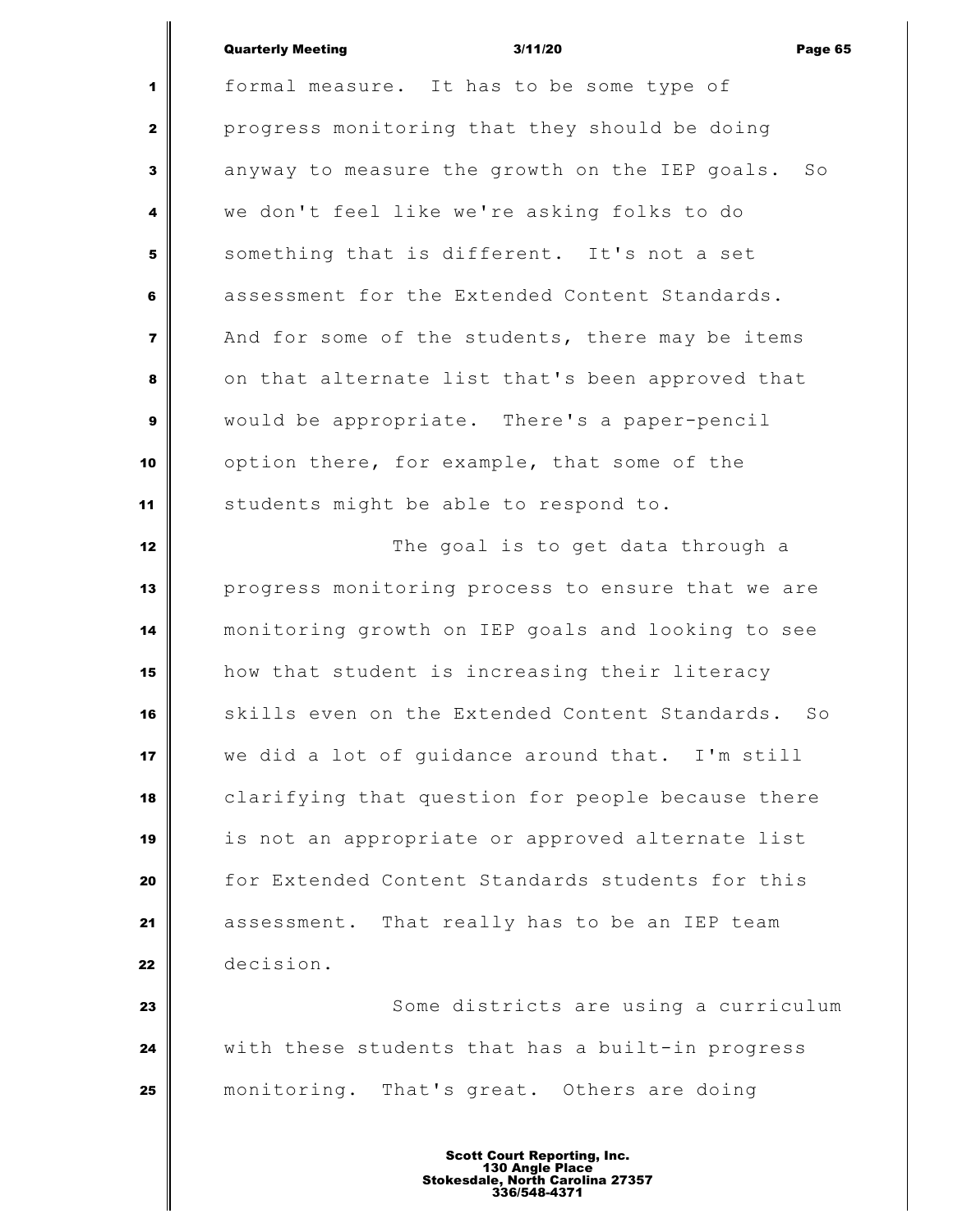|                | <b>Quarterly Meeting</b><br>Page 66<br>3/11/20     |
|----------------|----------------------------------------------------|
| 1              | informal -- informal progress monitoring. My goal  |
| $\mathbf{2}$   | is they're looking at that IEP goal around         |
| 3              | literacy and measuring that goal, and that, in     |
| 4              | essence, is going to show us if the student is     |
| 5              | making growth.                                     |
| 6              | Reading Camps. There's a lot of                    |
| $\overline{7}$ | discussion about Reading Camps right now and just  |
| 8              | some clarifications I put forth with the directors |
| $\mathbf{9}$   | last week. That third-grade students who meet the  |
| 10             | good cause exemption will become a low priority    |
| 11             | for Reading Camp because the goal of Reading Camp  |
| 12             | is to increase that student's knowledge so they    |
| 13             | can meet that target and not be retained. That's   |
| 14             | the purpose of the Reading Camp. It's not          |
| 15             | Extended School Year. It can't be used as          |
| 16             | Extended School Year.                              |
| 17             | And so it doesn't mean that a student              |
| 18             | who has met a good cause exemption for the         |
| 19             | retention part -- because that's all the exemption |
| 20             | is good for. It's not about testing. It's about    |
| 21             | whether or not they must be retained in third      |
| 22             | grade, but if they meet the qualifiers and good    |
| 23             | cause exemptions, they are going to be moved to    |
| 24             | the low priority list for Reading Camp because     |
| 25             | that has to be accessible to those students who    |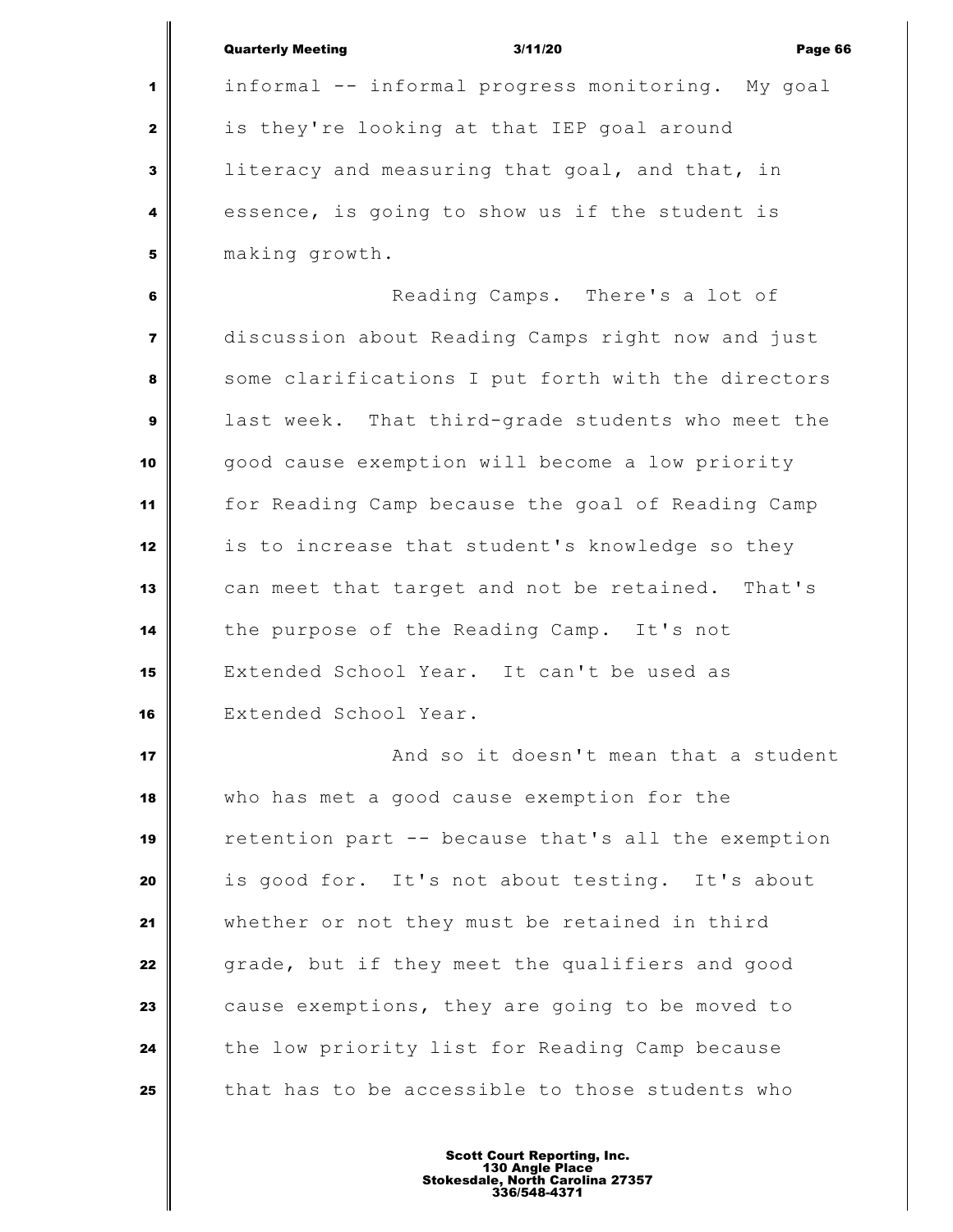|                         | <b>Quarterly Meeting</b><br>3/11/20<br>Page 67     |
|-------------------------|----------------------------------------------------|
| 1                       | have not met those exemptions and still haven't    |
| $\mathbf{2}$            | passed the requirements based on the legislation.  |
| $\mathbf{3}$            | We are also trying to give guidance                |
| 4                       | around the appropriateness of a student on the     |
| ${\bf 5}$               | Extended Content Standards and going to Reading    |
| $\bf 6$                 | Camp. It doesn't again mean that they can't be     |
| $\overline{\mathbf{z}}$ | invited. They are going to be low priority         |
| 8                       | because they've already met those exemption        |
| $\boldsymbol{9}$        | criteria through good cause exemptions.            |
| 10                      | This is becoming apparently a factor               |
| 11                      | apparently in thinking about first- and second-    |
| 12                      | graders who are on the Extended Content Standards, |
| 13                      | but again, they are going to be low priority       |
| 14                      | because they are already on an extended track, not |
| 15                      | on a diploma track, not following that guideline   |
| 16                      | or hitting those requirements for retention. And,  |
| 17                      | again, it can't be ESY for those students as well. |
| 18                      | State budget. We didn't get one this               |
| 19                      | year. What we have is a continuation of last       |
| 20                      | year's budget. So everything that we are allotted  |
| 21                      | from a state level has been at the amounts that    |
| 22                      | was in the '18-19 fiscal year budget. So there     |
| 23                      | was no increase in anything. It was maintaining    |
| 24                      | that same budget, and that includes our state aid  |
| 25                      | for students with disabilities that goes out       |
|                         |                                                    |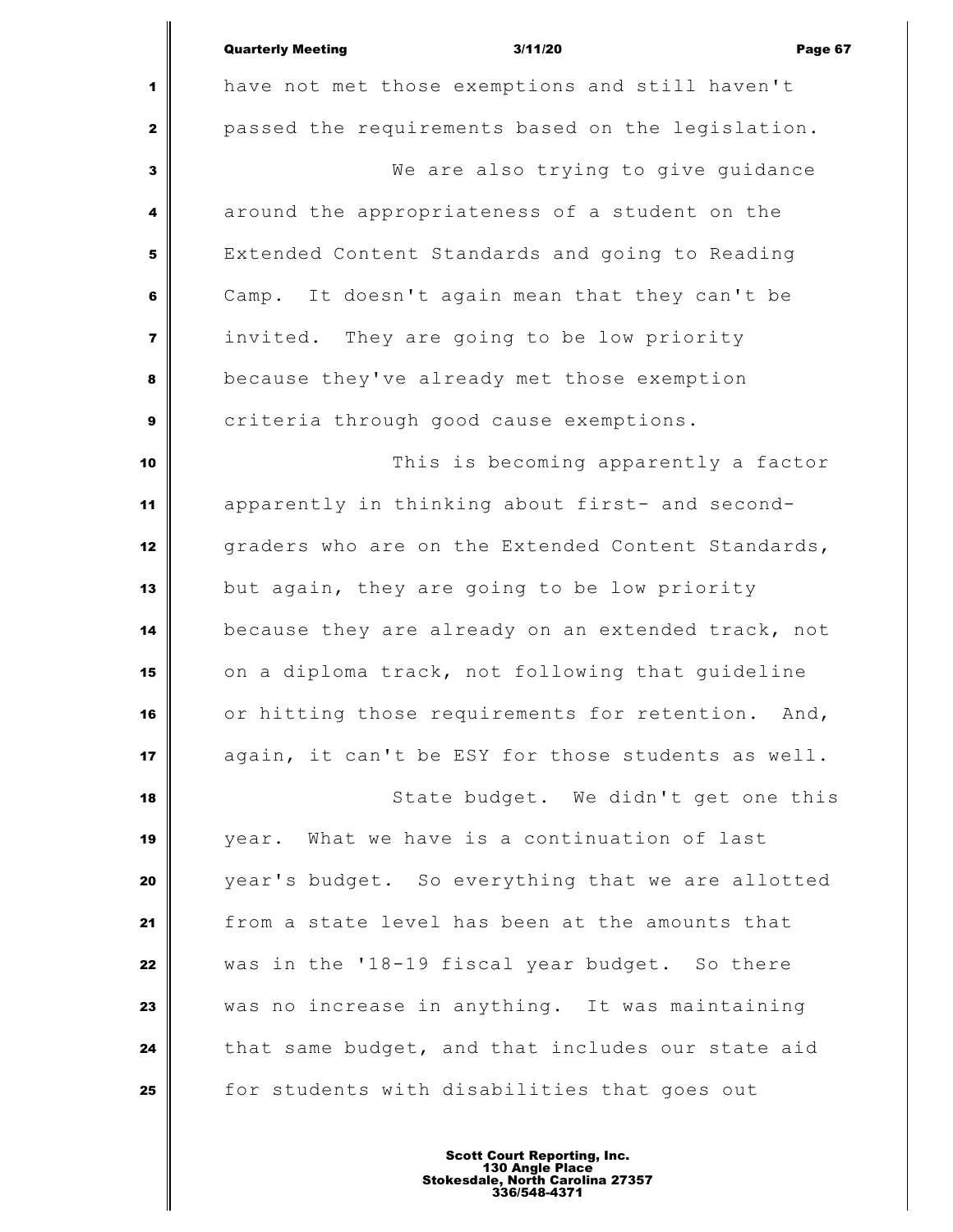|           | <b>Quarterly Meeting</b>                        | 3/11/20 |                                      | Page 68 |
|-----------|-------------------------------------------------|---------|--------------------------------------|---------|
| 1         | through one of our PRC codes. Federal state aid |         |                                      |         |
| 2         | has been allotted. Our IDEA funds are being     |         |                                      |         |
| 3         | allotted or have been allotted, so folks should |         |                                      |         |
| 4         | have funds now.                                 |         |                                      |         |
| 5         |                                                 |         | Now good news. Some folks don't like |         |
| $\bullet$ | $\frac{1}{2}$                                   |         |                                      |         |

Ш

 Some downer news. We have been talking about this for about a year and a half, but we finally got a contract approved to work with the Council for Exceptional Children's national office to develop a supporting new teachers in special education program, and this is to support those first year teachers of exceptional children, not lateral entry at this time, but certified teachers with a first year in the classroom experience.

 And it will pay for them to be a member of the Council for Exceptional Children. It will **provide access to some ongoing professional**  development. We will be creating cohorts regionally across our state that will have resources. They'll get some books. They'll get journals. They will have online resources. They will get some virtual mentorship that may be in the role from DC, that may be from our North Carolina CEC, that may be from North Carolina Council for Administrators of Special Ed, which is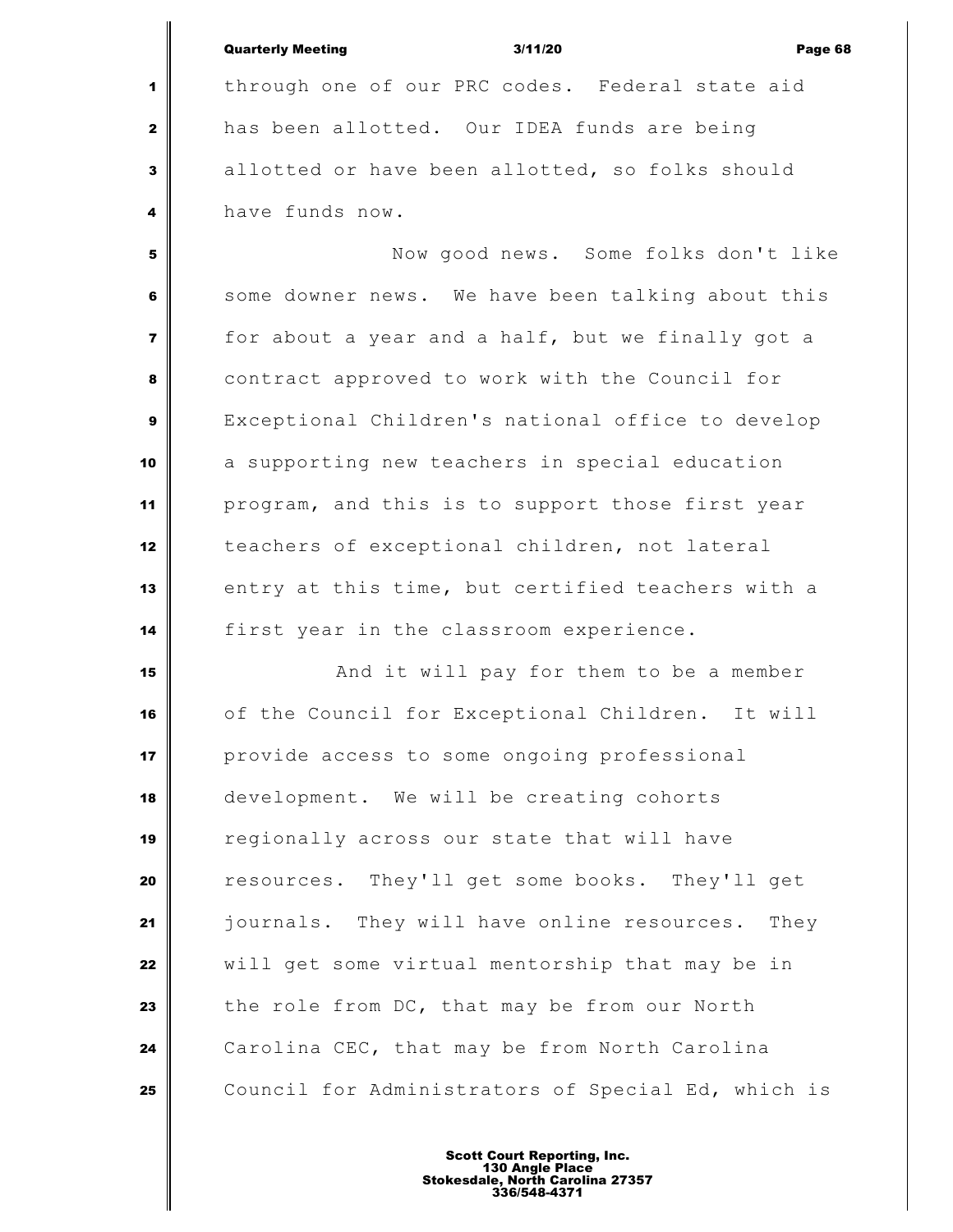|                         | <b>Quarterly Meeting</b><br>3/11/20<br>Page 69    |  |  |  |
|-------------------------|---------------------------------------------------|--|--|--|
| 1                       | CASE, which is the administrators organization as |  |  |  |
| $\mathbf{2}$            | an arm of the Council for Exceptional Children.   |  |  |  |
| 3                       | So they'll get a full membership to               |  |  |  |
| 4                       | CEC, they'll get the publications that come out,  |  |  |  |
| 5                       | "Teaching Exceptional Children" and "Exceptional  |  |  |  |
| 6                       | Children," which is more of a research-based      |  |  |  |
| $\overline{\mathbf{z}}$ | periodical that comes out. They will get those    |  |  |  |
| 8                       | webinars, as I talked about, with peer support.   |  |  |  |
| $\mathbf{9}$            | They'll get a weekly email that gives updates on  |  |  |  |
| 10                      | special education today, news, projects,          |  |  |  |
| 11                      | legislation. It's just a wealth of information,   |  |  |  |
| 12                      | and they'll be connected again to that national   |  |  |  |
| 13                      | mentoring program with CEC. So that's year one.   |  |  |  |
| 14                      | In year two, they will get all those              |  |  |  |
| 15                      | things again plus have free access to two CEC     |  |  |  |
| 16                      | webinars and High Level Practices -- Leverage     |  |  |  |
| 17                      | Practices in Special Ed, which is an online book. |  |  |  |
| 18                      | We're also trying to work out a strand that they  |  |  |  |
| 19                      | would be able to participate in at our conference |  |  |  |
| 20                      | in November, so probably not this coming          |  |  |  |
| 21                      | conference but the following conference in 2021.  |  |  |  |
| 22                      | And every year we will plan to start a cohort.    |  |  |  |
| 23                      | So we're going to be getting these                |  |  |  |
| 24                      | teachers that are year one teachers right now     |  |  |  |
| 25                      | started. Those will be the ones getting a little  |  |  |  |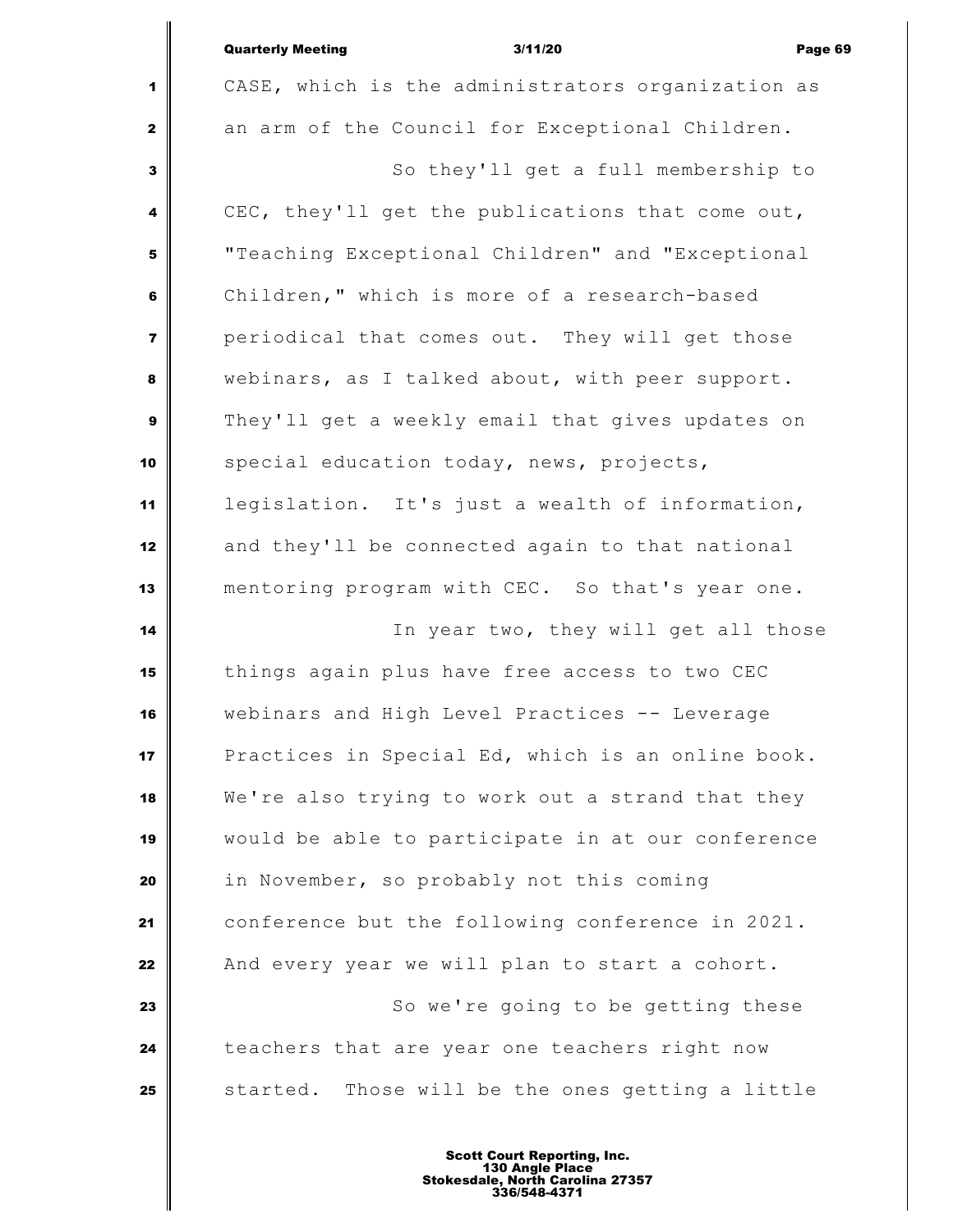|                | <b>Quarterly Meeting</b><br>3/11/20<br>Page 70    |
|----------------|---------------------------------------------------|
| 1              | shortchanged, but we'll still make sure they get  |
| $\mathbf{2}$   | everything that was in that year one, and then    |
| 3              | they will roll into year two, and we'll start a   |
| 4              | new cohort next fall with year one. So we'll have |
| 5              | two cohorts running at the same time.             |
| 6              | They have to commit to doing all                  |
| $\overline{7}$ | those things like attending the webinars and      |
| 8              | participating in cohort collaboratives, virtual   |
| 9              | meetings, things like that, and each EC director  |
| 10             | will also sign off on that just as an assurance   |
| 11             | that we all know they're getting that support.    |
| 12             | But we're doing this as part of our recruitment   |
| 13             | and retention, and the directors were really      |
| 14             | excited about it last week. They felt like this   |
| 15             | would make a difference just to get them to the   |
| 16             | forefront to realize there are a lot of people    |
| 17             | here to support them.                             |
| 18             | Because what we find is a lot of our              |
| 19             | districts may have nothing but EC teachers or a   |

 districts may have nothing but EC teachers or a new EC teacher and two lateral entry teachers, and 21 | so they don't have anybody to reach out to in 22 their own district -- and I'm saying "district" meaning charter school or traditional school -- **traditional districts -- to ensure that they've** got that collegial support. So we are hoping this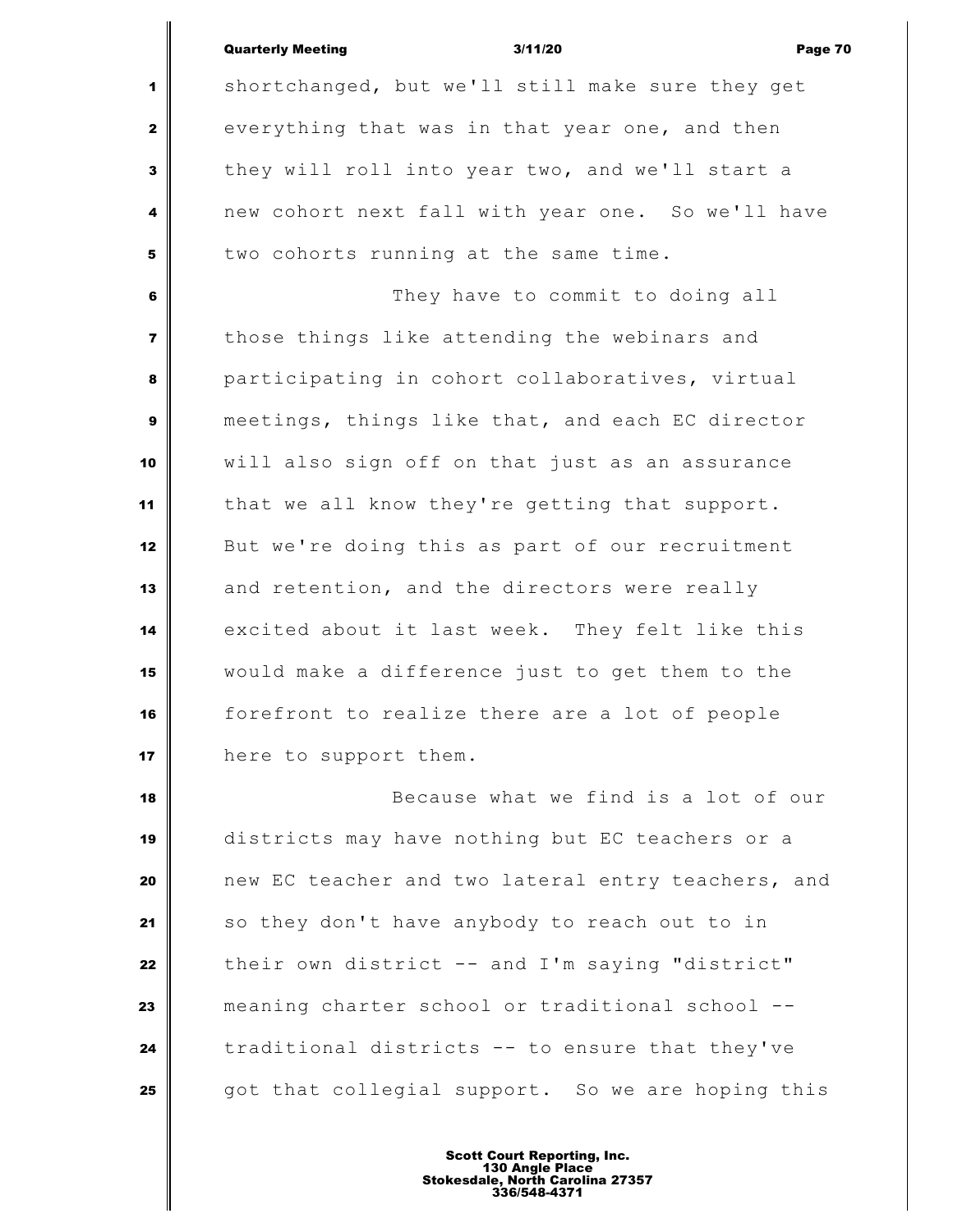|                | <b>Quarterly Meeting</b><br>3/11/20<br>Page 71     |  |  |
|----------------|----------------------------------------------------|--|--|
| 1              | will make a difference. Virginia has done this, a  |  |  |
| $\mathbf{z}$   | couple of others states have done this program,    |  |  |
| 3              | and it's been very effective. And so we've kind    |  |  |
| 4              | of taken what they did and built on it a little    |  |  |
| 5              | more because we built in that mentoring piece as   |  |  |
| 6              | well.                                              |  |  |
| $\overline{7}$ | My goal is that we'll be able to                   |  |  |
| 8              | expand this because my next approach is going to   |  |  |
| 9              | be looking at those high-needs teachers in our     |  |  |
| 10             | low-incidence populations, but that are critically |  |  |
| 11             | diverse in their skill set and greatly needed like |  |  |
| 12             | teachers of the hearing-impaired, teachers of the  |  |  |
| 13             | visually-impaired, and even autism in some of its  |  |  |
| 14             | phases, and moving towards some of that regional   |  |  |
| 15             | support we've been talking about.                  |  |  |
| 16             | So that's kind next on the list, and               |  |  |
| 17             | then with that our related service providers       |  |  |
| 18             | because we don't have enough school psychologists, |  |  |
| 19             | we don't have enough speech pathologists in some   |  |  |
| 20             | places or occupational therapists or physical      |  |  |
| 21             | therapists or audiologists. So we've got some      |  |  |
| 22             | work to do, but that's a real focus for me and for |  |  |
| 23             | our team.                                          |  |  |
| 24             | The last good news is that we are                  |  |  |
| 25             | moving to a brand-new grant system where the       |  |  |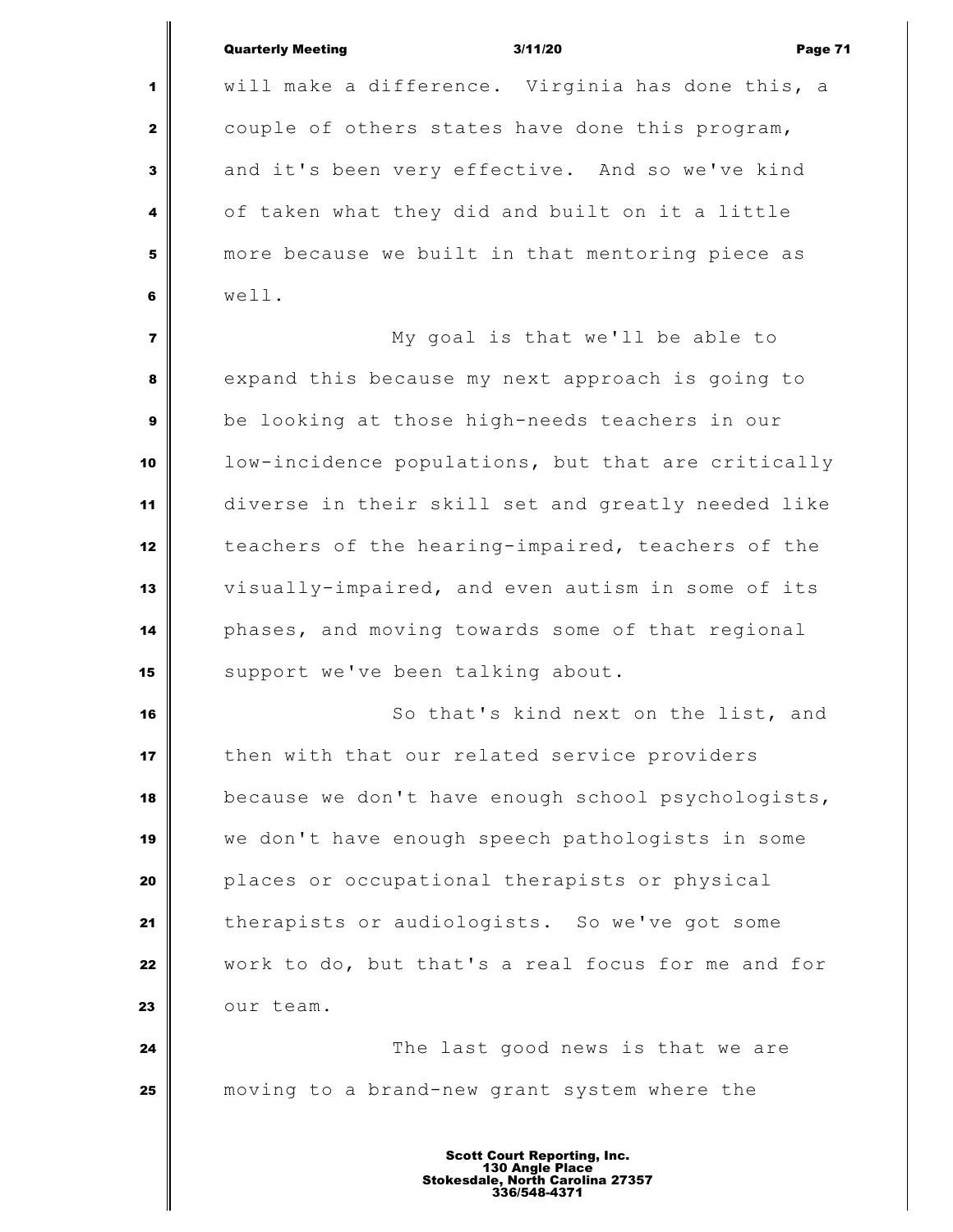| <b>Quarterly Meeting</b> | 3/11/20 | Page 72 |
|--------------------------|---------|---------|

 districts apply for that subrecipient IDEA grant, or our federal funding, but included in that now, we will have merged the preschool grant with the K through 12 grant, and so they're going to complete one grant with both components in place which will save time for our directors, I believe. They're not having to repeat information, and it will be very connected and, we hope, very fluid. But also all of our special programs grants. So when we do risk pool or developmental day or special state reserve, those grants have been, up to this point -- up until this year, they have been paper and pencil. This year we moved them into an electronic format. Starting next year, they will be in the grant system so that a director would not have to input again every bit of information in these grants individually, but it will pull from that grant platform they've already opened up, saving them time, saving them a lot of resources, and saving us a whole lot of paper and expense of mailing those pieces in. **Because now we have a statewide**  Student data system that we can pull information where before we could because the whole state wasn't on the same platform. So we don't need IEP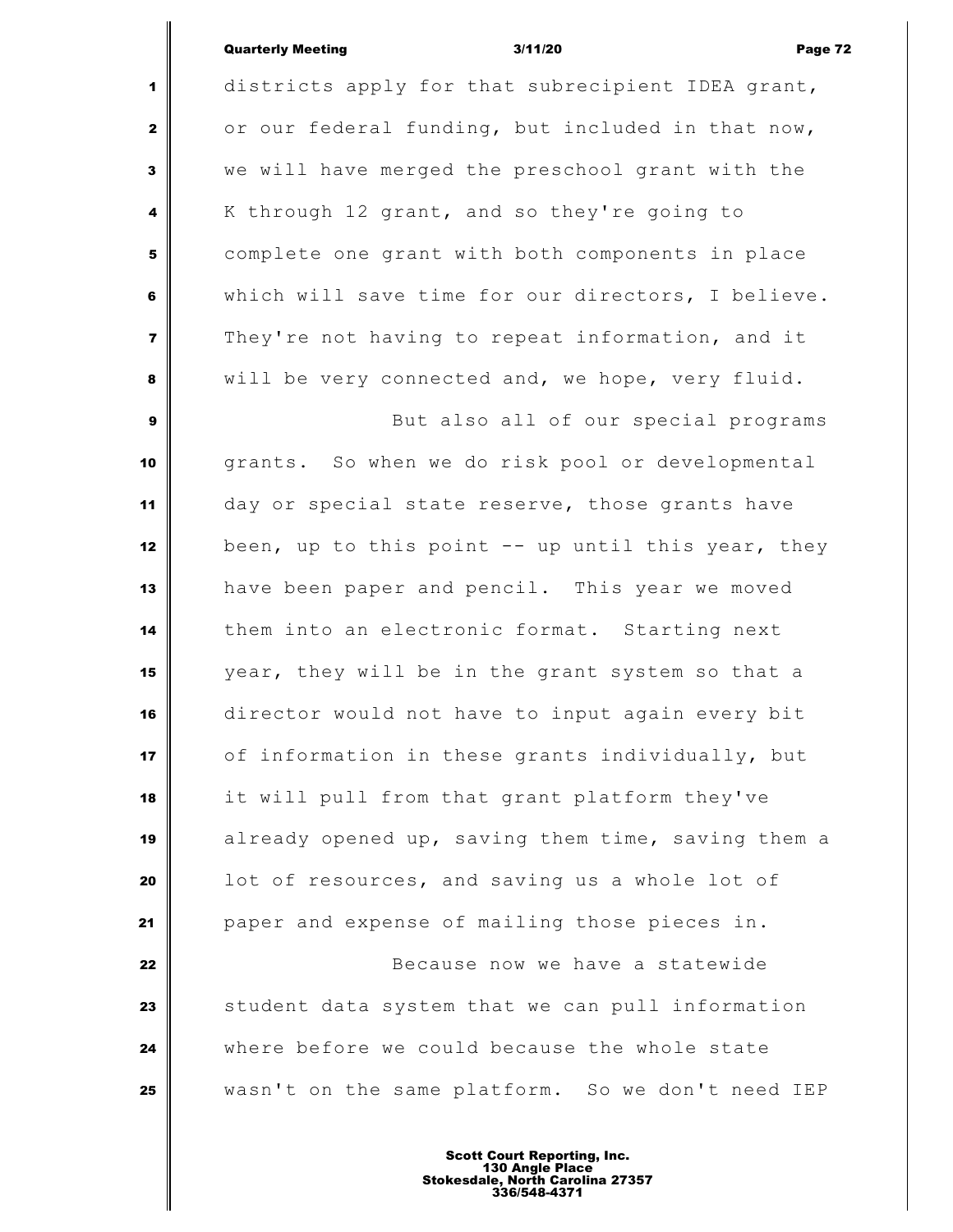|                         | <b>Quarterly Meeting</b><br>3/11/20<br>Page 73     |
|-------------------------|----------------------------------------------------|
| 1                       | copies to show that there are goals addressing     |
| $\mathbf{2}$            | that behavior support if they're applying for risk |
| 3                       | pool. We'll be able to pull that up                |
| 4                       | electronically. We are getting into the age of     |
| 5                       | virtual work, which is pretty exciting.            |
| 6                       | So I have a couple -- one last update              |
| $\overline{\mathbf{z}}$ | and it's around our SLD policy, our specific       |
| 8                       | learning disability policy, and I think Matt       |
| $\mathbf{9}$            | shared some of this with you back in December when |
| 10                      | you met. If you'll excuse me, I'm going to         |
| 11                      | apologize. I need to grab my water. I'm losing     |
| 12                      | my voice. I do not have coronavirus. I have        |
| 13                      | asthma. I feel like I need to wear a tag around    |
| 14                      | my neck.                                           |
| 15                      | So the rationale, initially when we                |
| 16                      | did this policy back in 2016, is that we need to   |
| 17                      | shift so that our policy doesn't prohibit -- so    |
| 18                      | that our policy prohibits the use of just          |
| 19                      | cognitive discrepancy. There is no longer          |
| 20                      | research out in the field. This was a very old     |
| 21                      | practice that we hung onto for a very long time.   |
| 22                      | It doesn't mean that the cognitive -- IQ score     |
| 23                      | isn't important, but we based solely on that, and  |
| 24                      | we need to be looking at how that student responds |
| 25                      | to instruction, where they have their gaps, where  |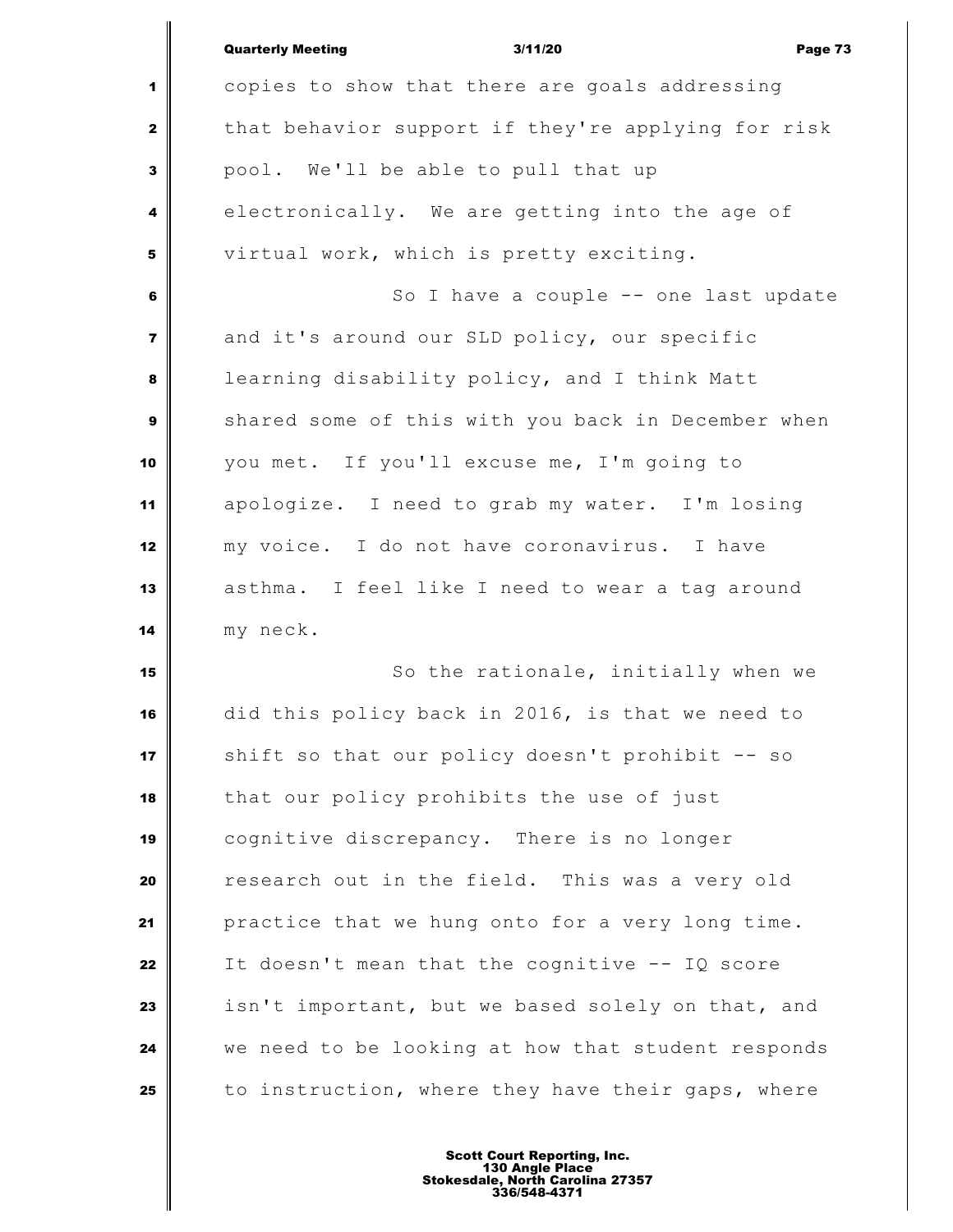|                         | <b>Quarterly Meeting</b><br>3/11/20<br>Page 74     |
|-------------------------|----------------------------------------------------|
| 1                       | they are getting really good instruction that      |
| $\mathbf{2}$            | we're tracking and yet it's not making a           |
| $\mathbf{3}$            | difference and we need to do something different.  |
| 4                       | So the reasons are up there of why                 |
| 5                       | this cognitive discrepancy is not the best model   |
| $\bf 6$                 | to use because we've waited for them to fail       |
| $\overline{\mathbf{z}}$ | dramatically, and by that, I mean, if we did an    |
| 8                       | evaluation and the student only had a 12-point     |
| $\boldsymbol{9}$        | discrepancy between their IQ and their academic    |
| 10                      | performance, they didn't qualify. We had to wait   |
| 11                      | till that gap got so big that it hit that 15-point |
| 12                      | discrepancy mark, which was what our state had     |
| 13                      | adopted.                                           |
| 14                      | So those psychometric reasons -- it                |
| 15                      | really was not identifying students with SLD using |
| 16                      | that model until really typically after third      |
| 17                      | grade because that's how long it took for that gap |
| 18                      | to get wide enough. There's a lot of research      |
| 19                      | that's been done on this, but there is no          |
| 20                      | empirical evidence that that cognitive assessment  |
| 21                      | alone informs the instruction or the need for      |
| 22                      | services.                                          |
| 23                      | So we have a policy that was approved              |
| 24                      | in 2016 by the State Board -- February of 2016 --  |
| 25                      | that goes into effect July 1 of 2020, and there's  |
|                         |                                                    |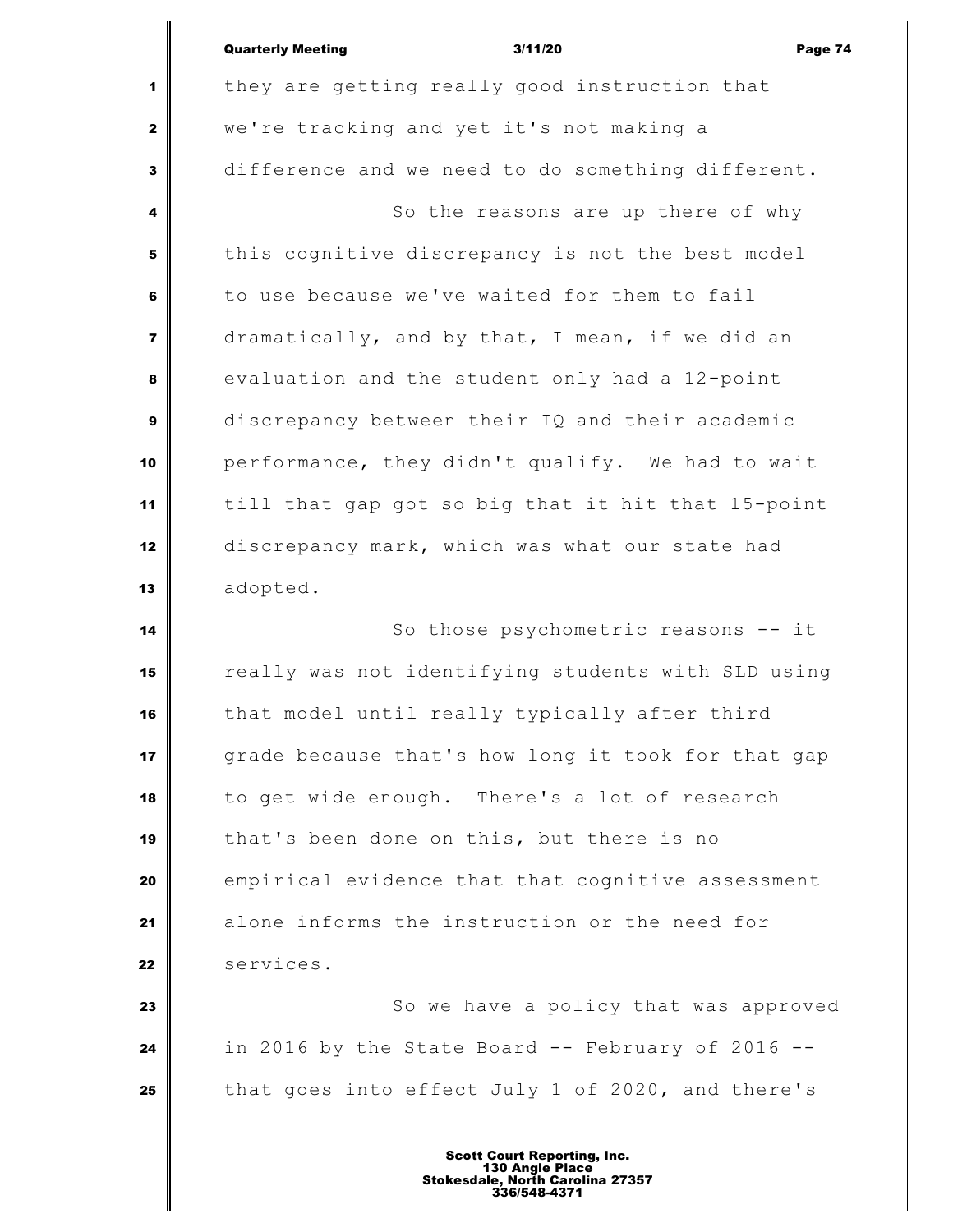apparently a buzzword out in the field that's LD 2020, and we didn't put that on it, the field apparently has. And someone in our agency was asked about LD 2020, and they didn't know what they were talking about. So if you hear that, it's about the SLD policy that goes into effect in 2020.

 But in December, we pulled again -- because we had multiple stakeholders over the last probably -- probably going back into 2014 where we started pulling stakeholders together to do this work to look at changing our policy. We pulled another stakeholder group together with statewide representatives, but we also had some national representatives there from LDA and some other groups that had a different lens for us because we were getting still comments, concerns, letters to OSEP, letters to us about some of the language that was in the proposed -- or not proposed -- the adopted policy that was to take effect July 1. We had in place an opportunity, if districts felt like they were ready to go ahead and move forward with that policy July 1, 2020, they could, and so we had two LEAs who did submit that intent to implement, meaning they are now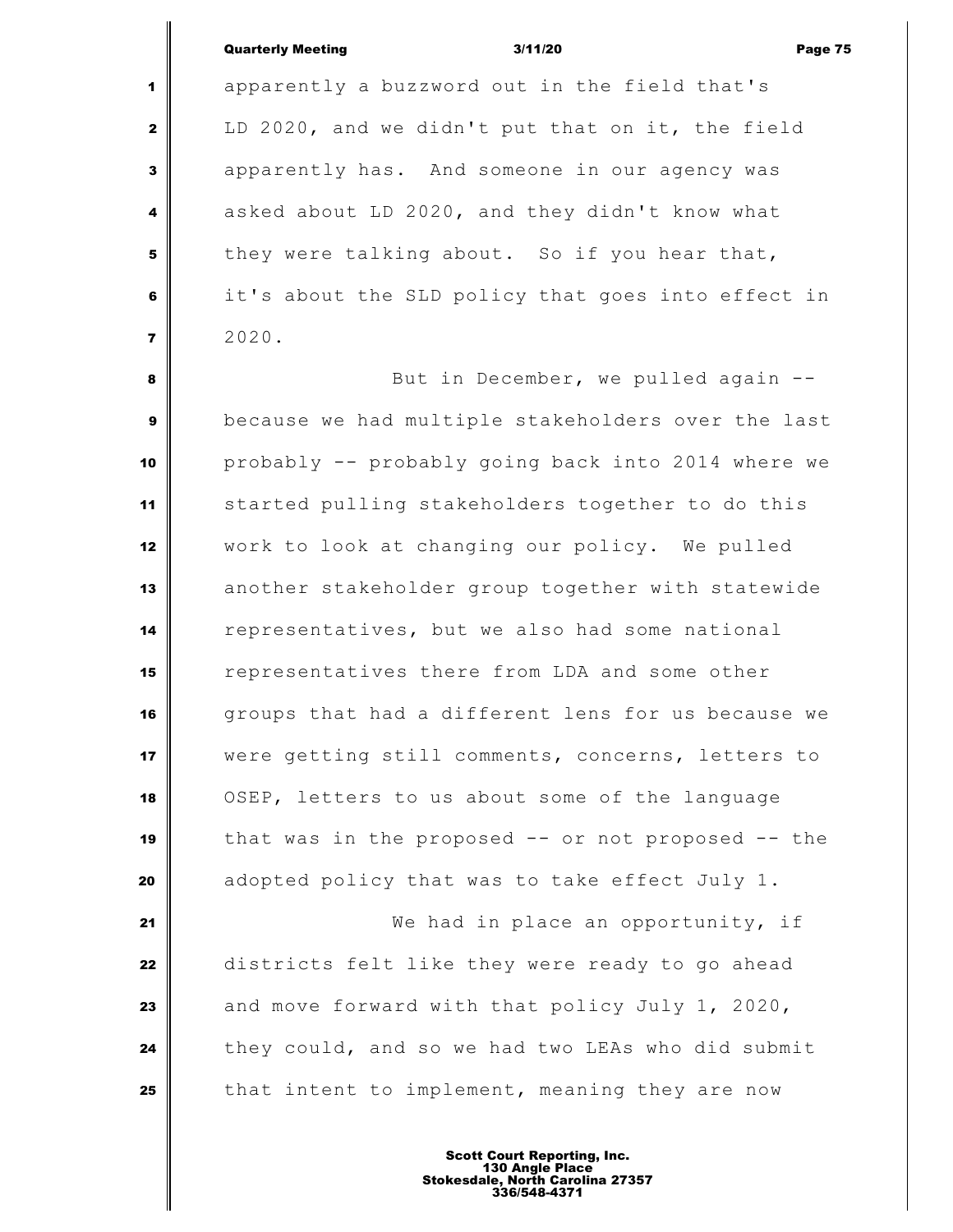|                         | <b>Quarterly Meeting</b><br>3/11/20<br>Page 76     |
|-------------------------|----------------------------------------------------|
| 1                       | using the new adopted policy, and that was         |
| 2                       | allowable. They could adopt that policy prior to   |
| 3                       | July 1, and it's Rutherford County and Alexander   |
| 4                       | County.                                            |
| 5                       | So we pulled the stakeholder group                 |
| 6                       | together in -- I don't know -- it was November or  |
| $\overline{\mathbf{z}}$ | December -- actually, I think it was December, but |
| 8                       | we pulled this group together. We had an internal  |
| 9                       | meeting in November and then pulled this group     |
| 10                      | together to start looking at the language that was |
| 11                      | problematic and see what we could do to make that  |
| 12                      | more palatable to get that additional feedback on  |
| 13                      | and not change again the intent of what we are     |
| 14                      | doing with the policy that takes effect on July 1, |
| 15                      | but that it doesn't create problems or barriers    |
| 16                      | that were unintentional.                           |
| 17                      | So the things that came out of that                |
| 18                      | stakeholder group was basically three acts: to     |
| 19                      | define research intervention or evidence-based     |
| 20                      | research intervention, to put that in the          |
| 21                      | definition so that we are all working from the     |
| 22                      | same place on that definition, to remove the       |
| 23                      | language that was related to group comparisons     |
| 24                      | among culturally and linguistically similar peers, |
| 25                      | and that's really the one that gave people the     |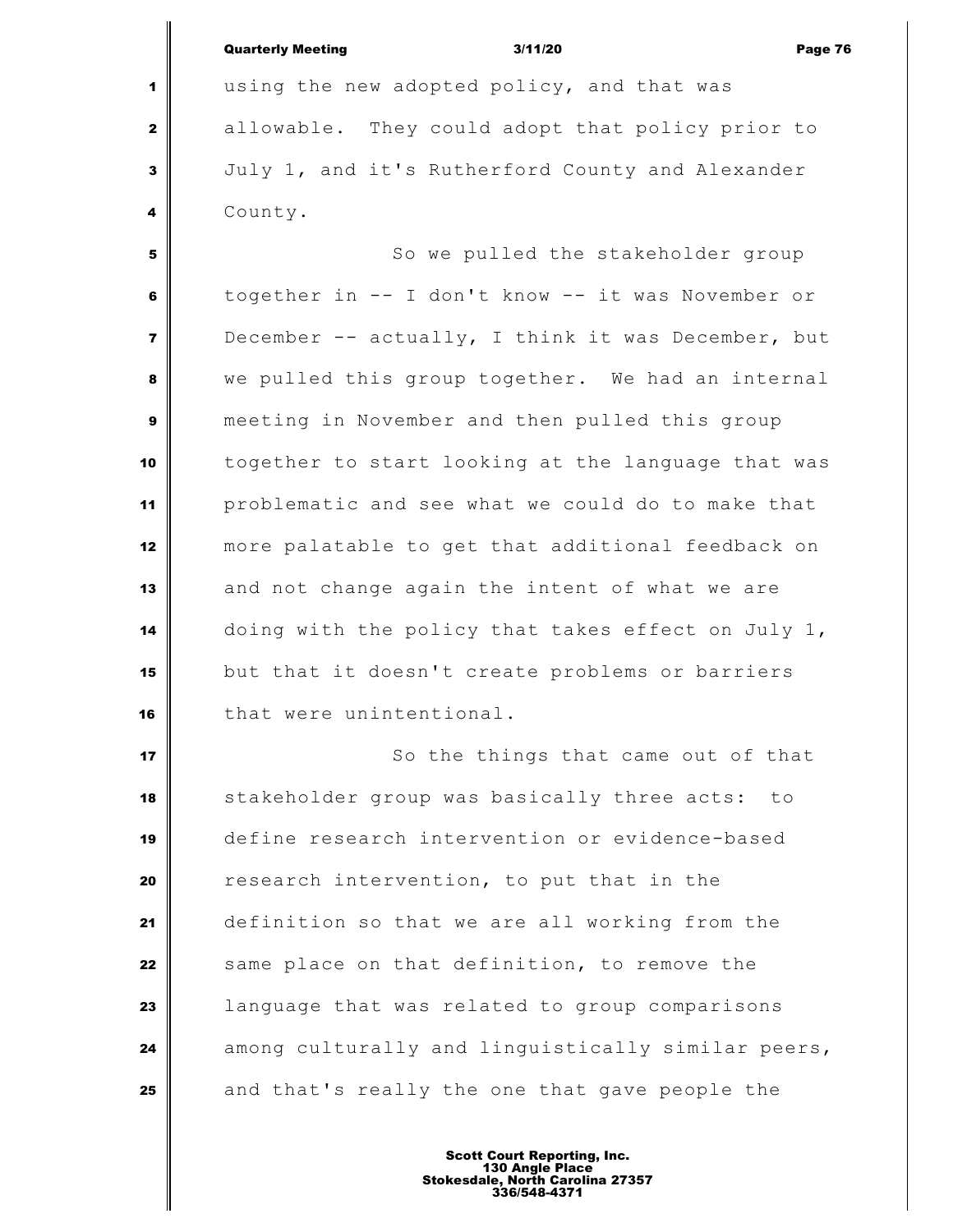|                | <b>Quarterly Meeting</b>                           | 3/11/20                               | Page 77 |
|----------------|----------------------------------------------------|---------------------------------------|---------|
| 1              | biggest heartburn, and it wasn't worth keeping if  |                                       |         |
| $\mathbf{z}$   | people feel that that was going to impair students |                                       |         |
| 3              | being identified who need to be identified. And    |                                       |         |
| 4              | then lastly, defining SLD as a disorder because I  |                                       |         |
| 5              | think we could use the word "disability," but IDEA |                                       |         |
| 6              | hasn't been reauthorized since 2004, and it still  |                                       |         |
| $\overline{ }$ | uses the word "disability."                        |                                       |         |
| 8              |                                                    | What you see here, if you can see     |         |
| $\mathbf{9}$   | this -- and if not, you will have this slide if    |                                       |         |
| 10             | you're online and just on the phone---             |                                       |         |
| 11             |                                                    | MS. UTZ: It's been sent out.          |         |
| 12             |                                                    | MS. THOMAS: It's been sent out.       |         |
| 13             | Okay. Great. ---is the changes that we made.       |                                       | SO      |
| 14             | we defined scientific research-based               |                                       |         |
| 15             | interventions, which we were also calling          |                                       |         |
| 16             | evidence-based because those two terms have become |                                       |         |
| 17             | rather interchangeable out in the field, and so    |                                       |         |
| 18             | we're trying not to isolate one or the other.      |                                       |         |
| 19             | We're kind of pulling it all together. I'm not     |                                       |         |
| 20             | going to read this definition to you, but we feel  |                                       |         |
| 21             | like this is a very strong but yet clear defining  |                                       |         |
| 22             | terminology to help people understand what         |                                       |         |
| 23             | scientific research-based intervention or          |                                       |         |
| 24             | evidence-based research means.                     |                                       |         |
| 25             |                                                    | So, in other words, using flash cards |         |
|                |                                                    |                                       |         |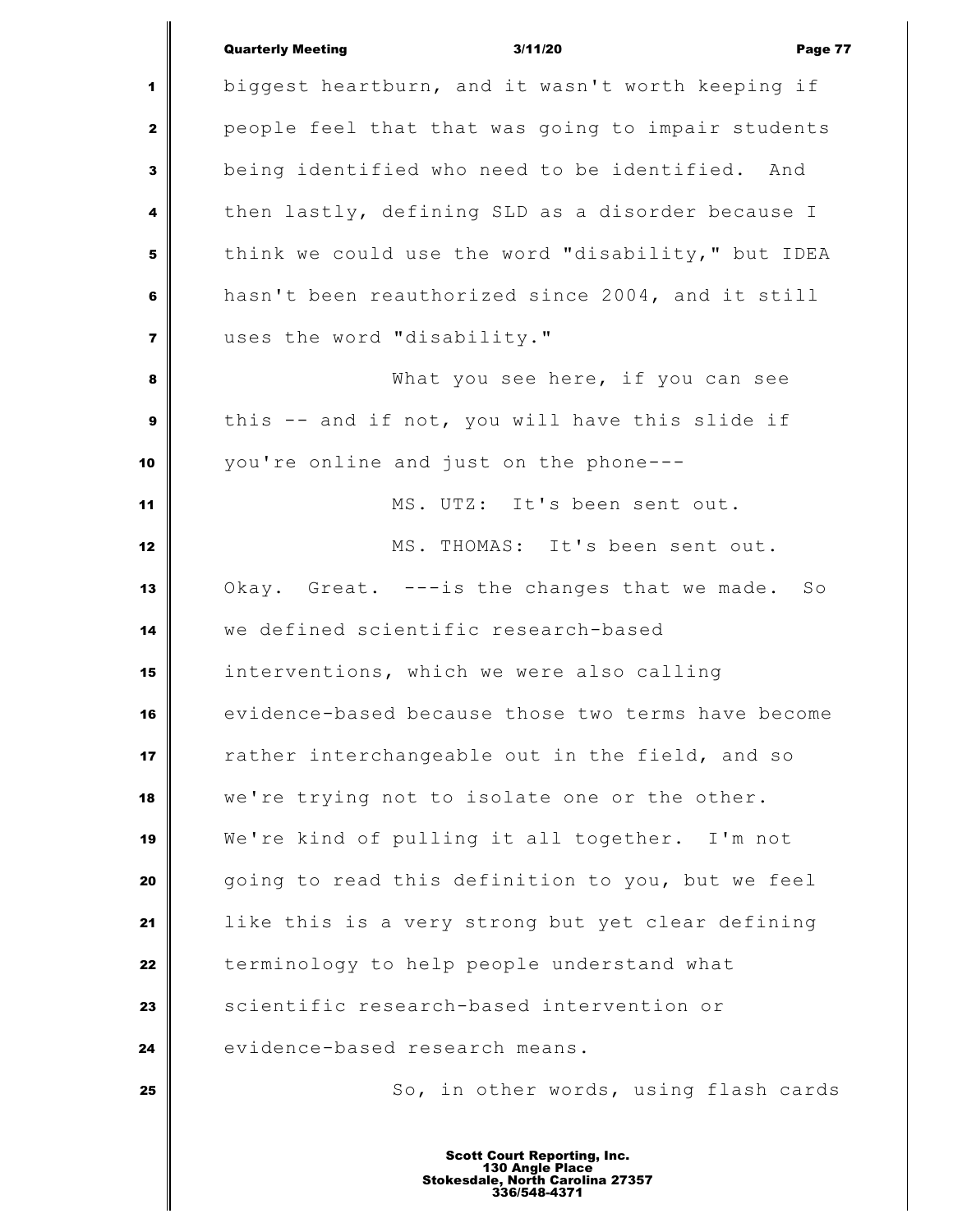working with a student who may have a visual processing difficulty would not really be evidence-based research practice. That's a gross example, but that's where we're going. We tried to define this so that we make sure that the interventions align with the identified needs of the student.

 This was the language that was in the current policy that's online that was to go in effect July 1 or will go in effect July 1, and this is where we struck the language that folks asked us to change. And here is where we have replaced disorder with disability and again cleaned up some of that language and, hopefully, met the needs and the concerns of the field. **I One place we had a lot of discussion**  is under that (ii), disability is not included because it says, near the end, "or of environmental, cultural, or economic disadvantage," but that is language directly from IDEA. So while that cultural piece was concerning, we felt we had to align back with IDEA as closely as we could, and so that's what we've done.

So our process with this is that it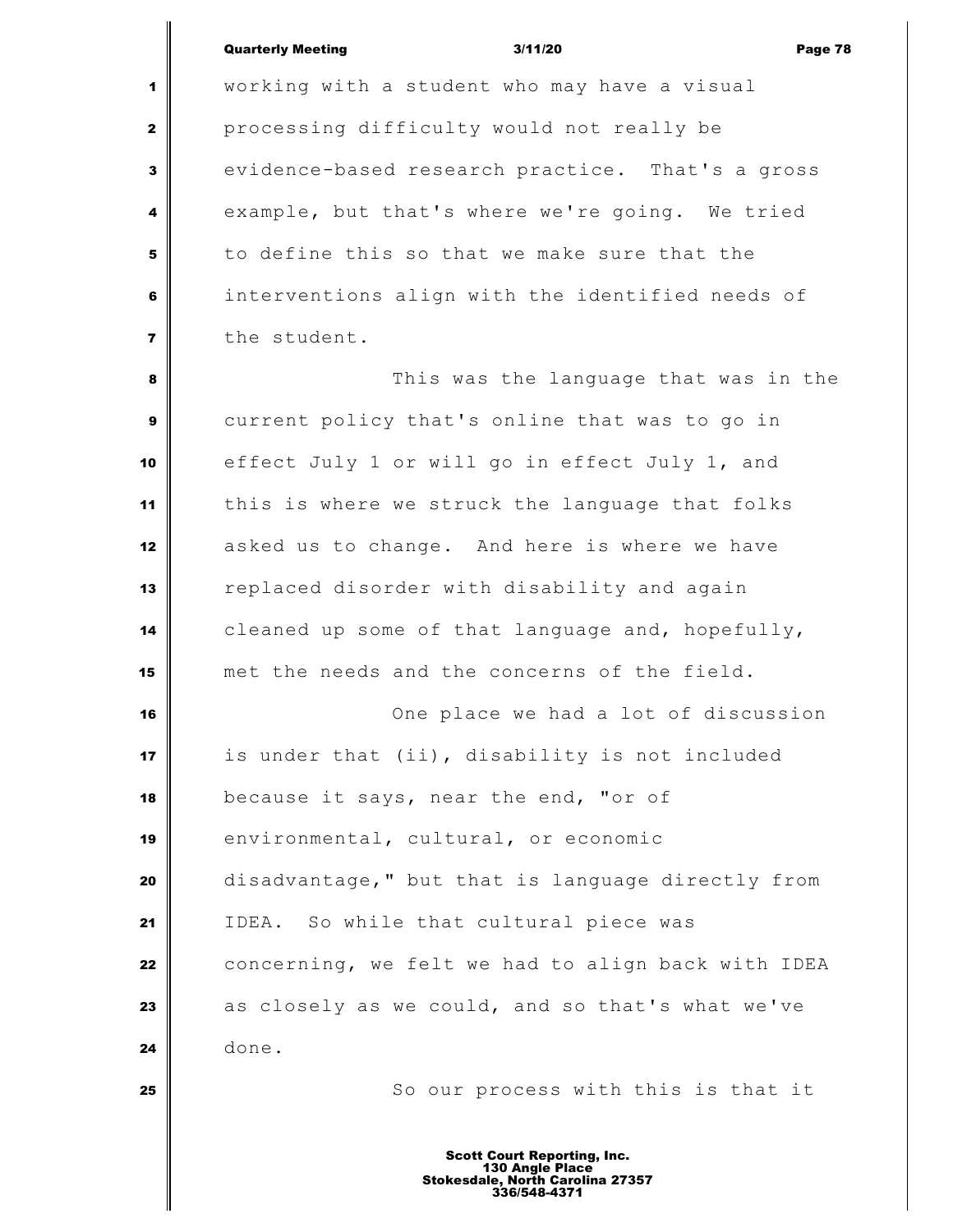will go to the State Board to our rules committee. Anything that is a policy change has to go through rules to make sure that it aligns with all policies by the Board prior to it going to the Board for approval. We are probably putting that then back out in April. I don't -- I don't foresee any hiccups or holdups from the rules committee that would prevent us from doing it. We'll have another 30-day public comment period on the changes, and then our plan is to go back to the Board with this language change in May and in June. We're trying to be totally transparent. There's some question as to whether what we're doing is really technical changes or if it's really changing the policy because what we're doing is really fixing the language, but to be totally transparent to the field, we're going to go back out with public comment. **And then the goal is to have that** approved by the State Board at the June board

 meeting, and it will become effective July 1, | 2020. So it's really the same policy; we've just removed the language so that the cognitive -- the cognitive assessment requirement will still be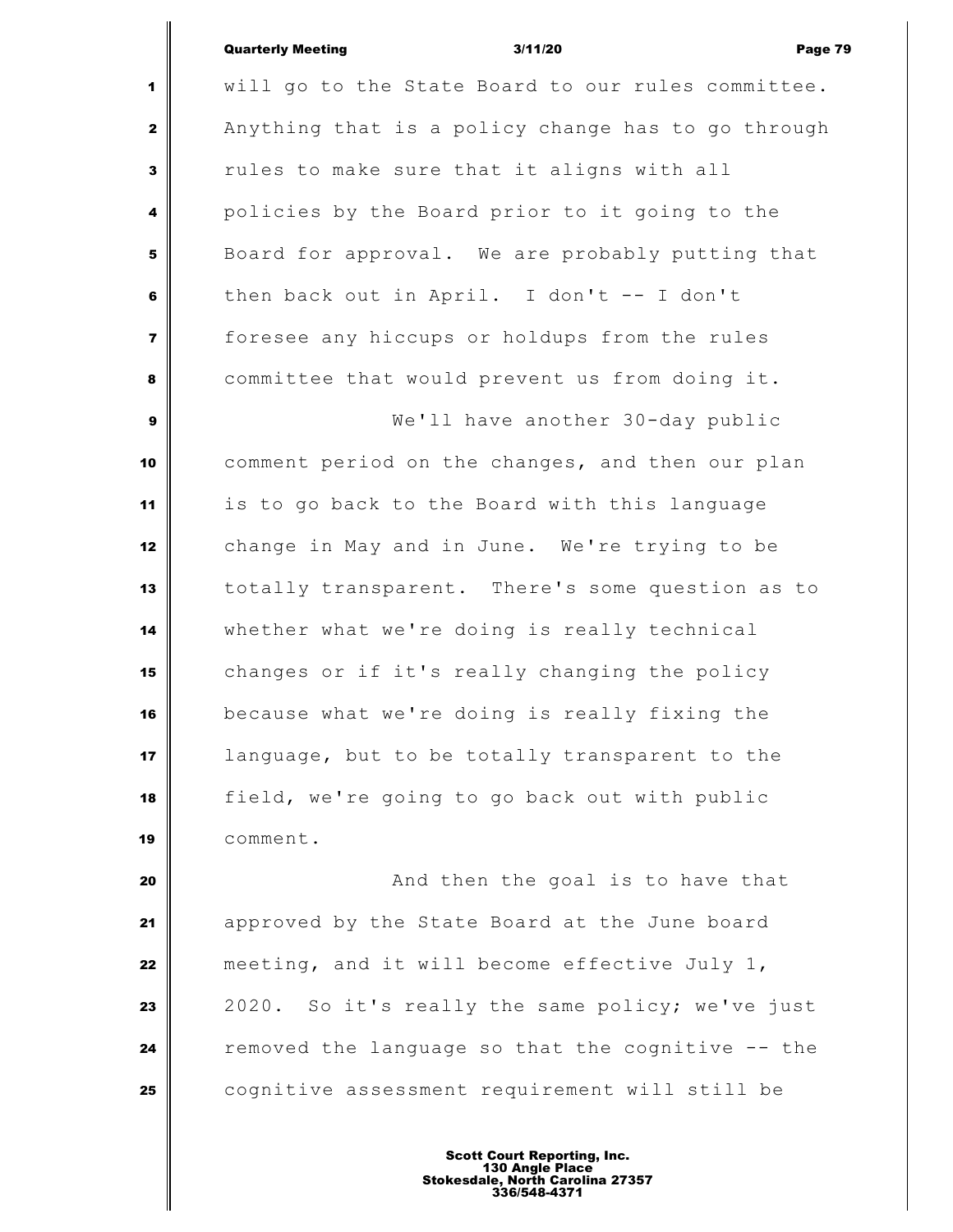|                | <b>Quarterly Meeting</b><br>3/11/20<br>Page 80     |
|----------------|----------------------------------------------------|
| 1              | gone, but it doesn't mean that can't be a part of  |
| $\mathbf{z}$   | the comprehensive evaluation, and we have to keep  |
| 3              | saying that. We have never said that there can't   |
| 4              | be a cognitive assessment. It just can't be the    |
| 5              | only piece of information that's used to make that |
| 6              | determination.                                     |
| $\overline{7}$ | Do you have any questions about any                |
| 8              | of that information?                               |
| 9              | THE CHAIRPERSON: Thank you.                        |
| 10             | MS. THOMAS: I told you more than you               |
| 11             | wanted to know probably, but I hope it was         |
| 12             | helpful. Are there questions online?               |
| 13             | MS. UTZ: Not yet. None are popping                 |
| 14             | up.                                                |
| 15             | MS. THOMAS: If there are questions                 |
| 16             | later on, I'm happy to take those. If they'll      |
| 17             | just email them to me, I'm happy to do that and    |
| 18             | give a response to Alexis to send that back out to |
| 19             | everyone. Thank you.                               |
| 20             | And thank you all for what you do and              |
| 21             | for being available even virtually. I think we're  |
| 22             | in a new era right now where we're going to have   |
| 23             | to do a whole lot of listening rather than visual  |
| 24             | communication, but at least we have the technology |
| 25             | to do that. Thank you all.                         |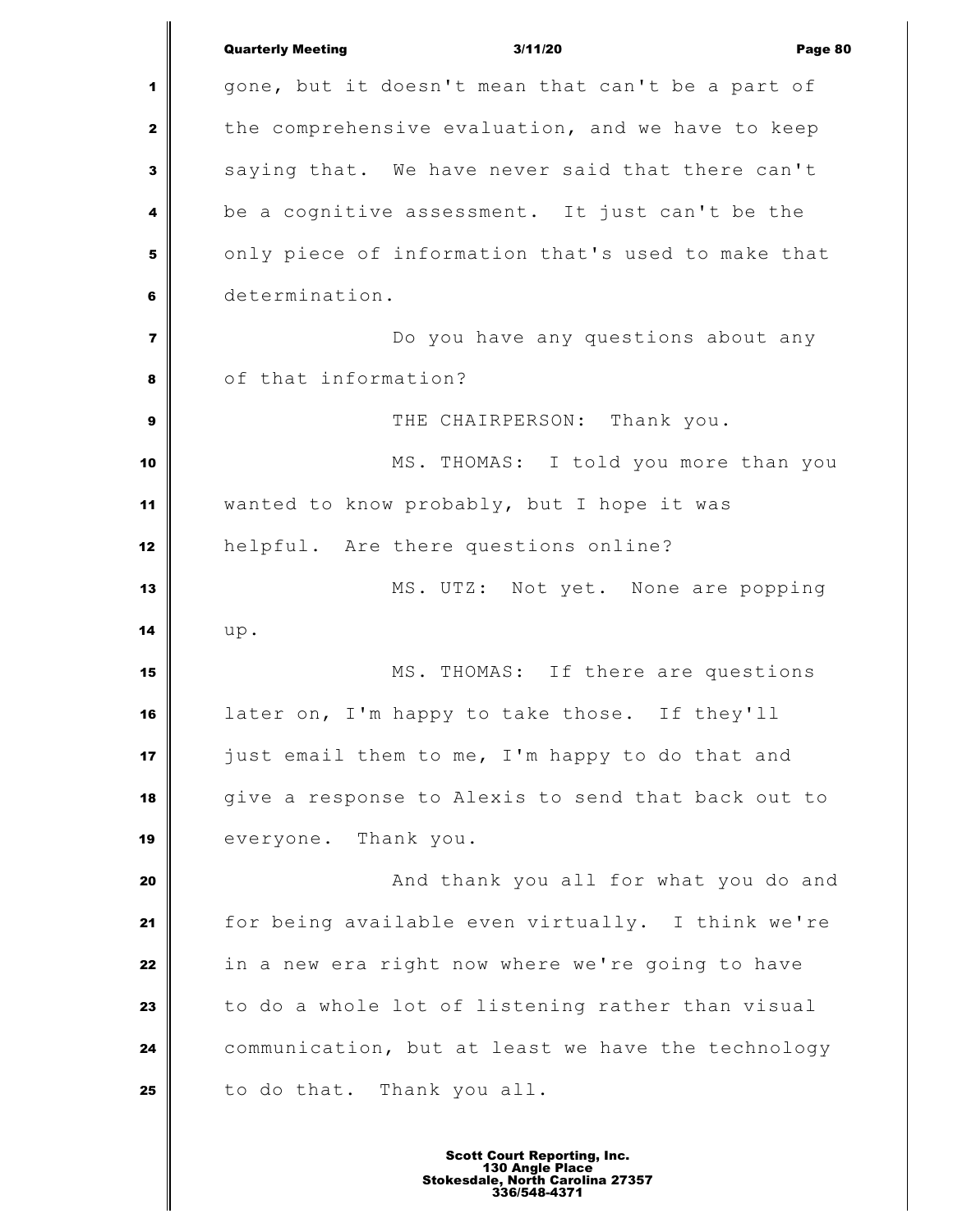Quarterly Meeting 3/11/20 Page 81 THE CHAIRPERSON: So I can have a copy of the annual report  $--$  the 2018-2019  $--$  out to Council by the end of this week for them to review. So we won't be finalizing the 2018-19 annual report. We've done public comments, and we decided that committee work would not be appropriate in this kind of venue, that we will move that to our June meeting. MS. HUDGENS: May I make a recommendation? We do have lunch here for our council members that are participating in person, and because we have a public comment period that is open until 12:30, meaning those individuals wishing to address the Council should sign in by that time, I would suggest that we take a lunch break. **And at 12:30 if those of our members**  that are participating virtually can log back in or attend to the screen at 12:30, we'll provide an update regarding whether or not anyone else has signed up for public comment, and then at that time, I'll defer to the Chair and the Co-chair about whether it would be appropriate to adjourn the meeting at that time, providing no one else has signed up. Is that agreeable?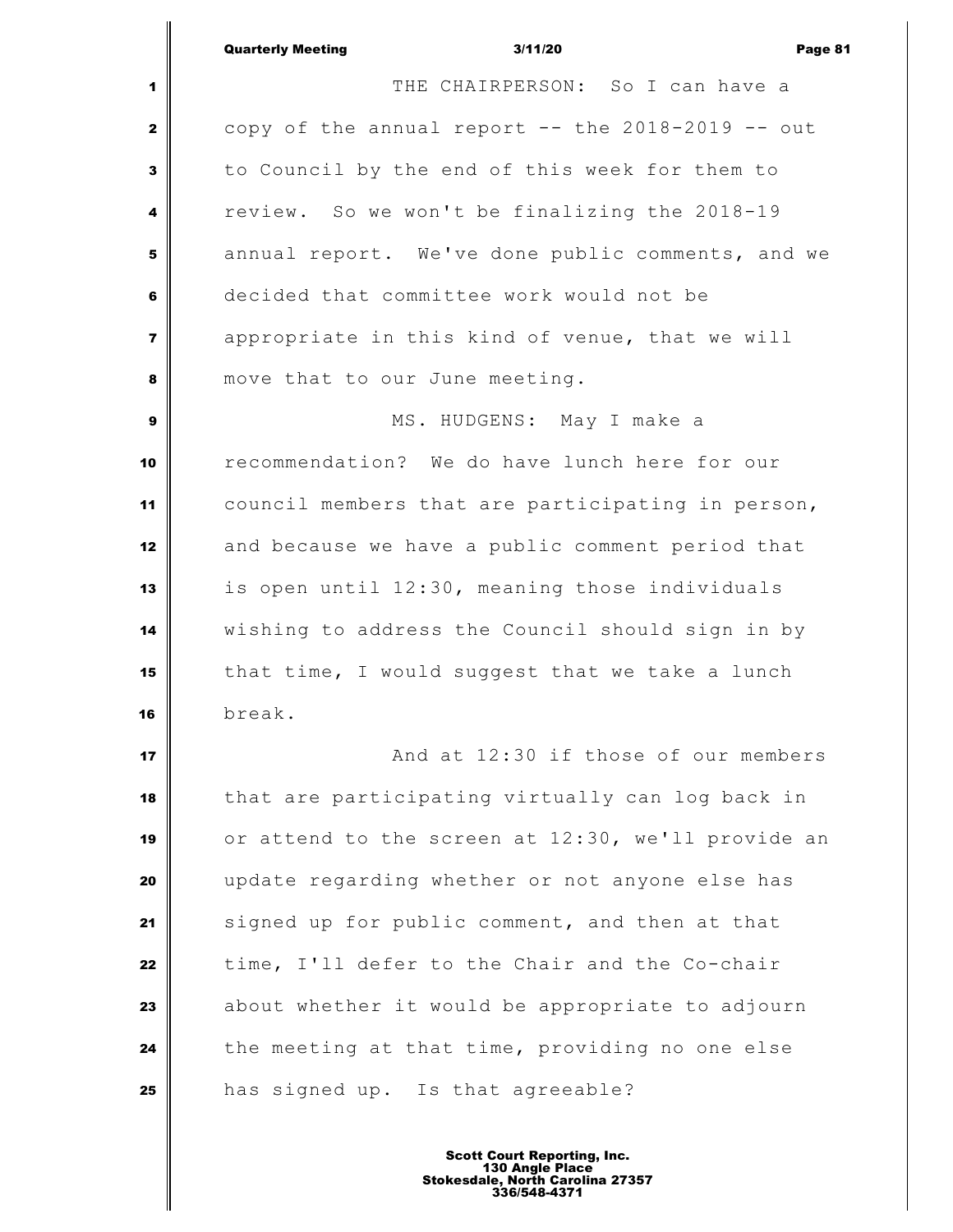|                | 3/11/20<br><b>Quarterly Meeting</b><br>Page 82      |
|----------------|-----------------------------------------------------|
| 1              | THE CHAIRPERSON: That's agreeable.                  |
| $\mathbf{2}$   | MS. HUTCHINSON: I just wanted to                    |
| $\mathbf{3}$   | [inaudible]. Do we want to look at the June,        |
| 4              | September, and December 9th dates just to           |
| 5              | double-check [inaudible]? When do we do our new     |
| 6              | members? Is that June? Maybe I'm asking a bad       |
| $\overline{7}$ | question.                                           |
| 8              | MS. HUDGENS: I just had to think a                  |
| $\mathbf{9}$   | moment because I think the new term begins July 1,  |
| 10             | but technically, I think we do our orientation in   |
| 11             | September.                                          |
| 12             | MS. HUTCHINSON: Okay. Okay. So we                   |
| 13             | can probably [inaudible]. I just was thinking       |
| 14             | with new members on, look at those dates real       |
| 15             | quick to make sure that that works for the vast     |
| 16             | majority of folks.                                  |
| 17             | THE CHAIRPERSON: In the September                   |
| 18             | meetings, we usually do a 30-minute, before the     |
| 19             | meeting, new member orientation.                    |
| 20             | MS. HUTCHINSON: So maybe in June                    |
| 21             | with the items that we talk about or prior to June  |
| 22             | [inaudible].                                        |
| 23             | MS. HUDGENS: So I can add a little                  |
| 24             | bit of detail to that, and for those of you that    |
| 25             | are participating remotely, I'll just repeat.<br>We |
|                |                                                     |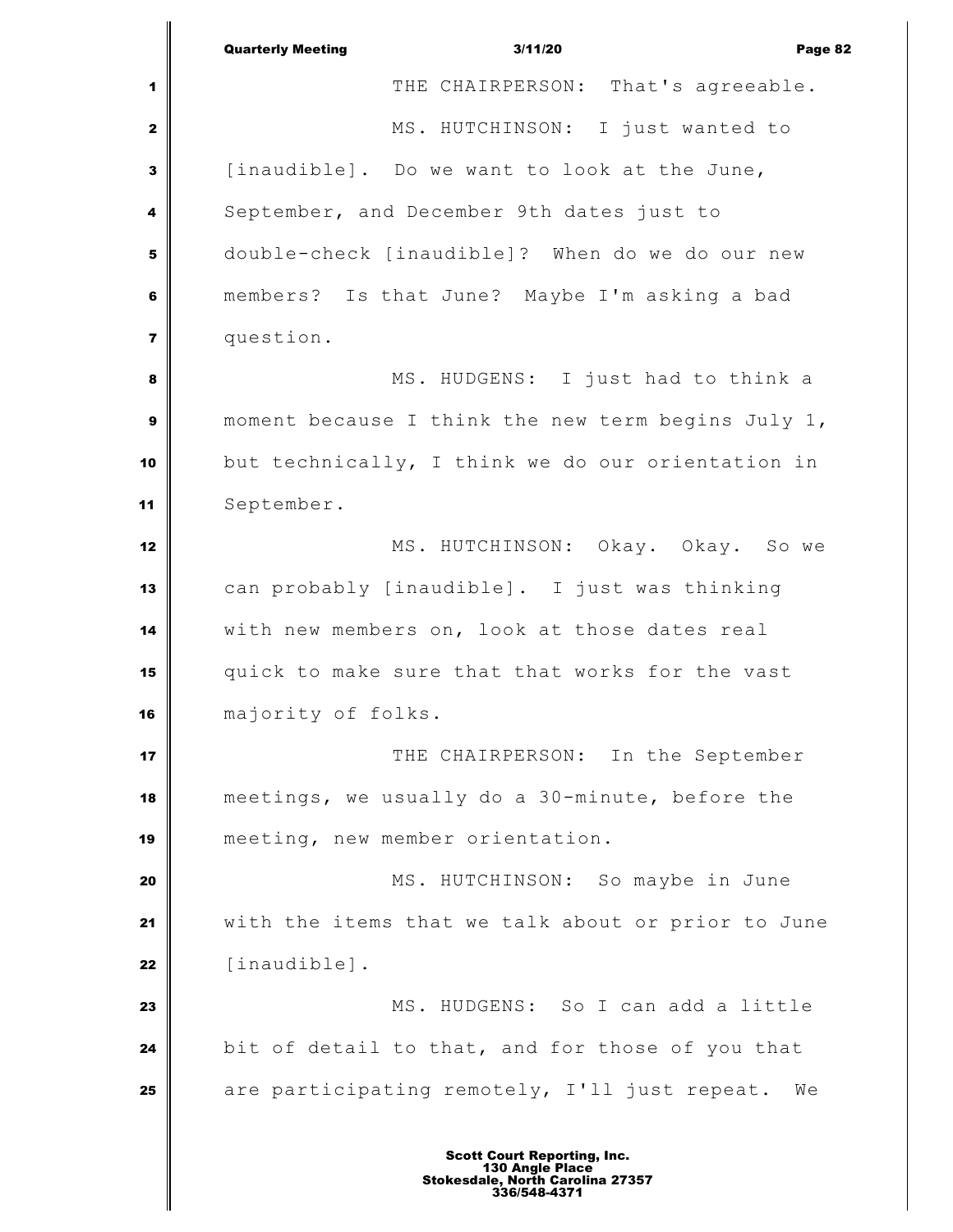had a question on the table about current membership, to make sure that we have all of the required participants in all the roles still. We will send out an updated membership list. Had you been here today in person, you would have had a hard copy of that, and we're realizing, as we're going through the agenda, that we need to make sure electronic copies are available at every meeting. Regardless, in looking forward, we want to make sure that we have all of the vacancies filled, and the priority in filling those vacancies are parents or individuals with disabilities. We want to make sure that those are

 the majority. What I can share with you is that the State Board of Education is the entity that appoints those individuals, and I do know that at the last two State Board meetings, if I'm not mistaken, that Sherry has requested or provided a **c** reminder that we have some vacancies that they need to appoint.

 **And we have identified some of the**  regional areas in which we don't have **representation.** Out west comes to mind as an area that potentially needs to have someone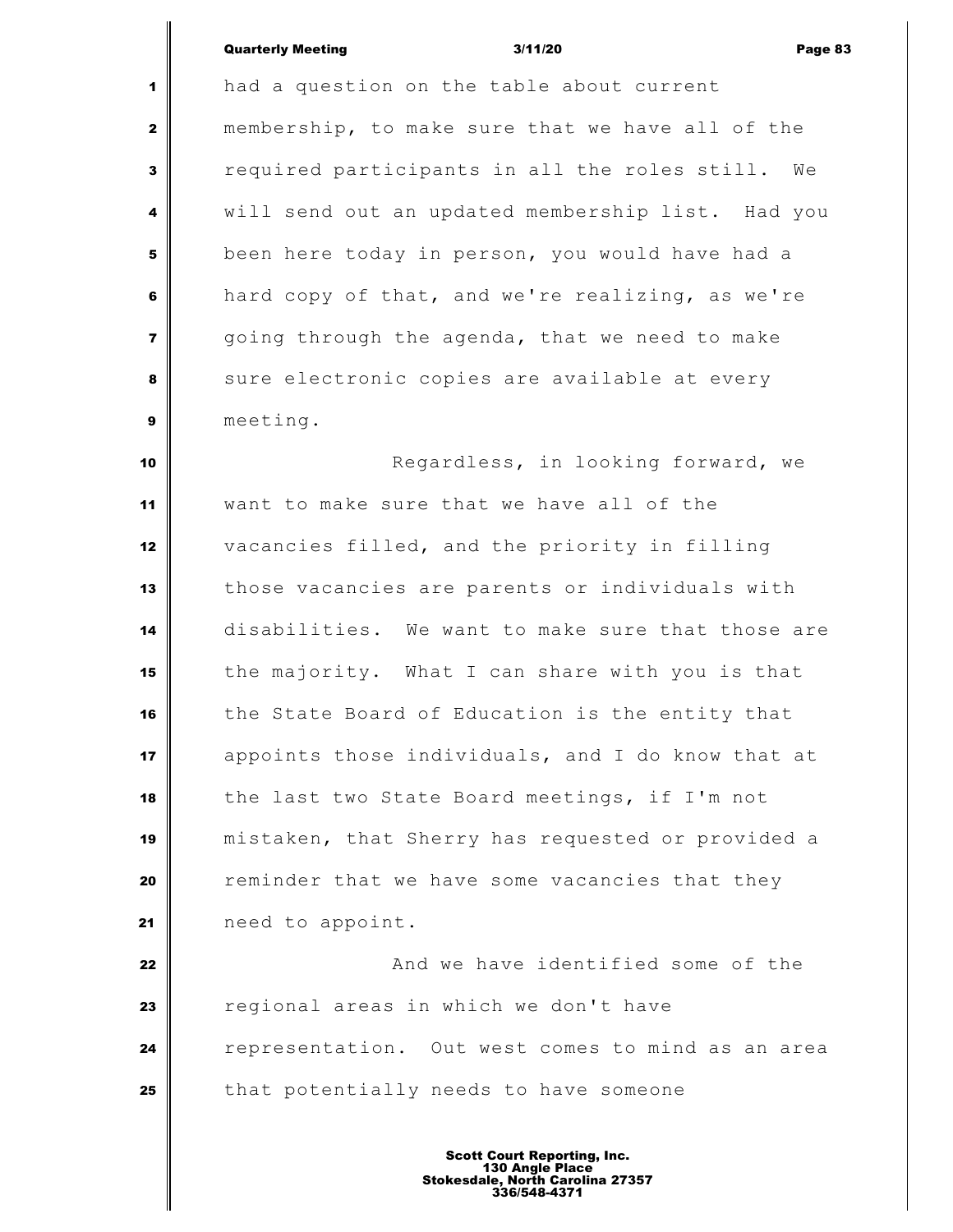|                         | <b>Quarterly Meeting</b><br>3/11/20<br>Page 84     |
|-------------------------|----------------------------------------------------|
| 1                       | recommended. Now from time to time, the State      |
| 2                       | Board will ask us if we have any interested        |
| 3                       | individuals that have contacted us that would      |
| 4                       | otherwise meet the criteria. They have not asked   |
| 5                       | us for that information at this time, and so we    |
|                         | are just continuing to put it before them that we  |
| 6                       |                                                    |
| $\overline{\mathbf{r}}$ | need replacements for those vacancies that we have |
| 8                       | identified now, and we are planning to get ahead   |
| 9                       | of those terms that are expiring.                  |
| 10                      | With regard to the legislative                     |
| 11                      | appointments, Sherry has been working with the     |
| 12                      | appropriate agency liaison on both sides of the    |
| 13                      | table to encourage them to either fill that        |
| 14                      | position or renew a term. I'm sorry, Christy.      |
| 15                      | You had a question?                                |
| 16                      | MS. HUTCHINSON: Nope. You answered                 |
| 17                      | it.                                                |
| 18                      | MS. HUDGENS: Okay. And so we are                   |
| 19                      | attending to that. I'm not certain that there's    |
| 20                      | any specific action that the Council would need to |
| 21                      | take other than if you are aware of someone who    |
| 22                      | would meet the criteria for membership on the      |
| 23                      | Council and would potentially ensure that we have  |
| 24                      | adequate representation across the state, I would  |
| 25                      | encourage them to contact the state board member   |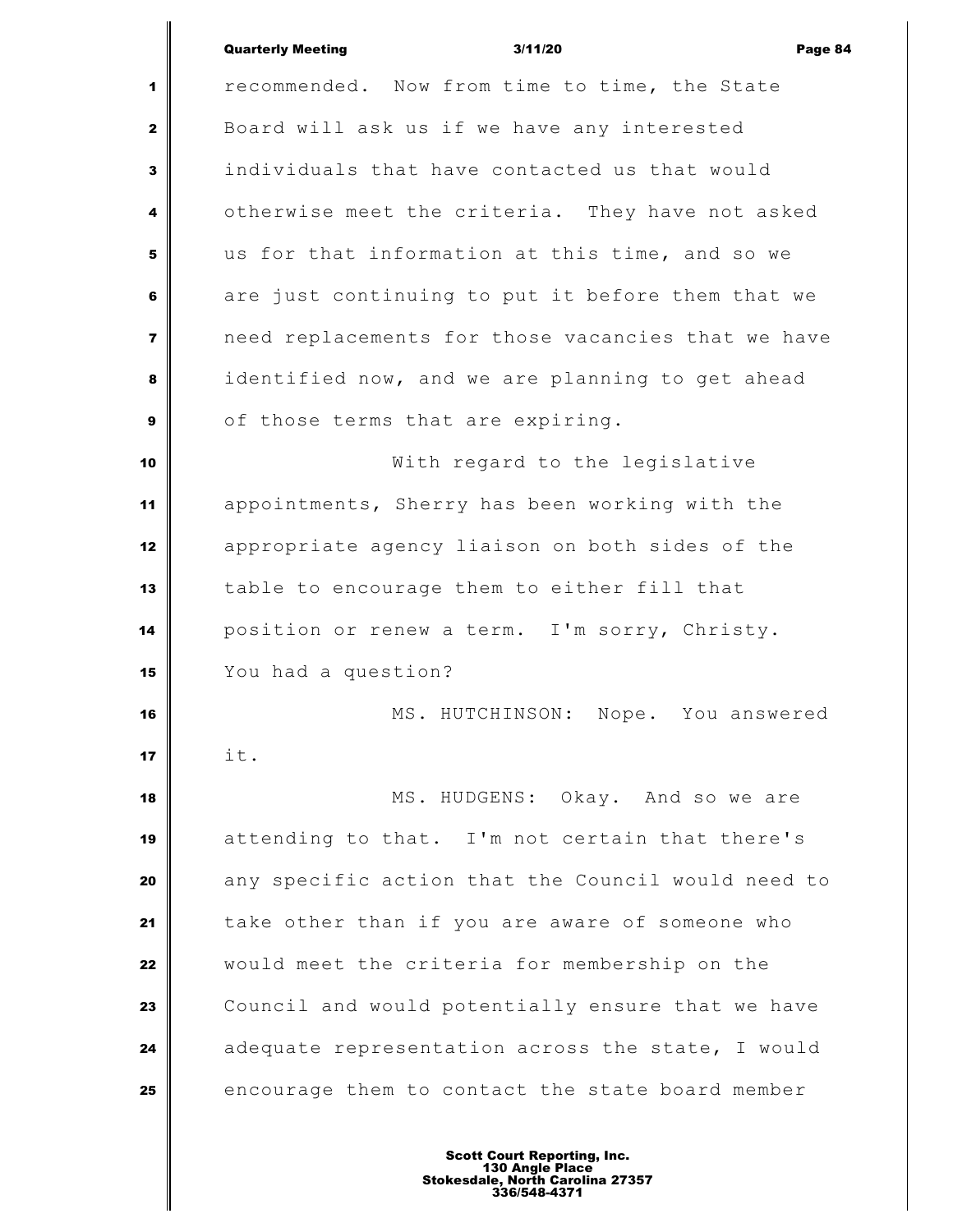|                         | <b>Quarterly Meeting</b><br>3/11/20<br>Page 85     |
|-------------------------|----------------------------------------------------|
| 1                       | that represents their area and explain their       |
| $\mathbf{2}$            | interest in serving on the Council.                |
| 3                       | And, typically, what is asked of them              |
| 4                       | is that they provide a resume and cover letter     |
| 5                       | explaining why they would like to participate on   |
| 6                       | the Council and how they meet the criteria for     |
| $\overline{\mathbf{z}}$ | meeting the membership, and I know that's a lot of |
| 8                       | details to remember. You can connect those         |
| 9                       | individuals with myself, Alexis, or Danyelle, and  |
| 10                      | we can walk through all those particulars, if you  |
| 11                      | can just identify someone that might be willing to |
| 12                      | serve.                                             |
| 13                      | MS. HUTCHINSON: And the areas you                  |
| 14                      | mentioned are currently the west?                  |
| 15                      | MS. HUDGENS: I see the west. If you                |
| 16                      | look in the parentheses by those numbers, those    |
| 17                      | are the old -- by their names, that's the old      |
| 18                      | district numbers. We don't have anyone in          |
| 19                      | District 8, which I believe is the western, and    |
| 20                      | then 2, we don't have a representative, and that's |
| 21                      | [inaudible].                                       |
| 22                      | And so that just comes to mind right               |
| 23                      | away where we don't have an individual             |
| 24                      | represented, and again, the first and foremost     |
| 25                      | criteria that we're looking for is a parent or an  |
|                         |                                                    |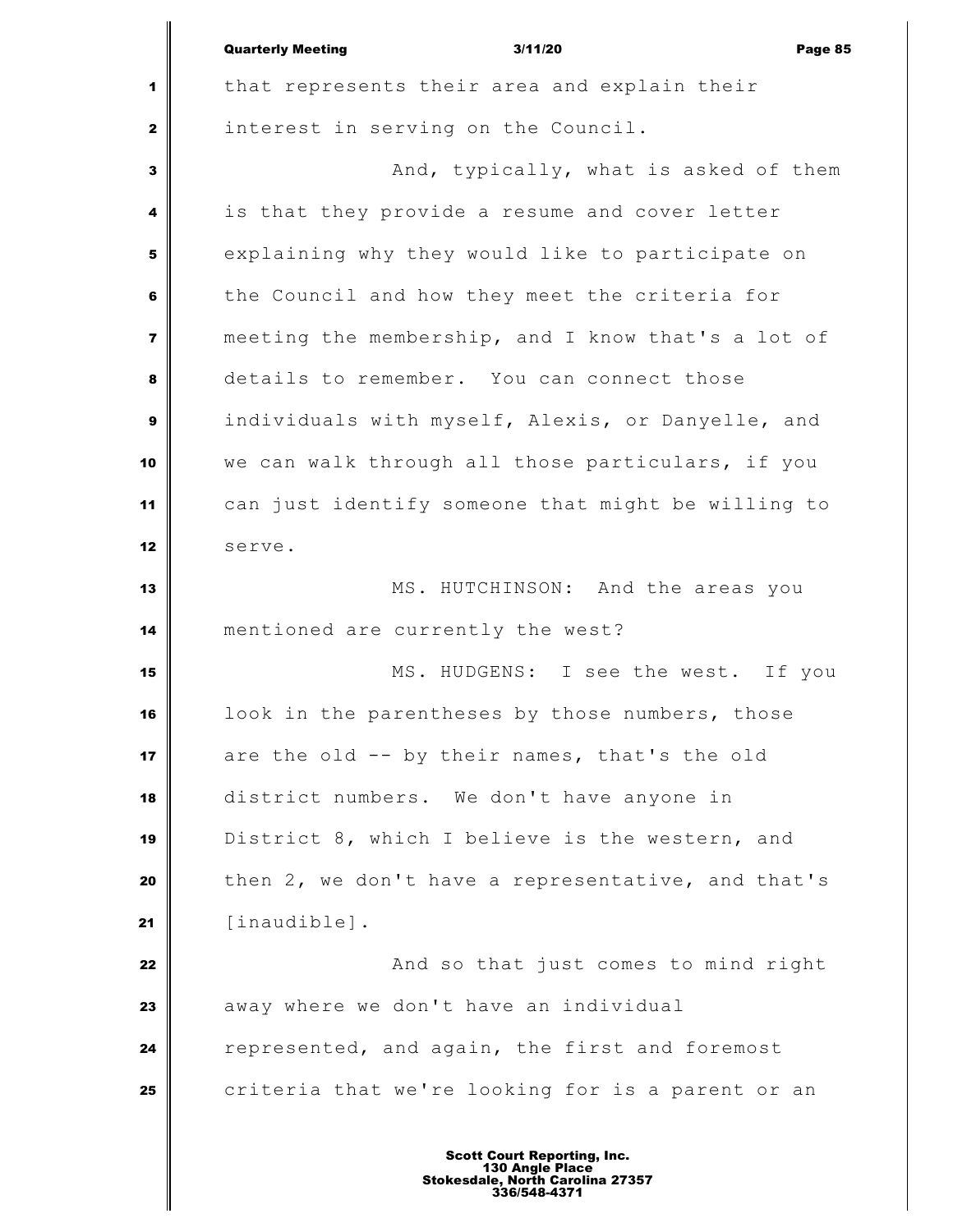|                         | <b>Quarterly Meeting</b><br>3/11/20<br>Page 86     |
|-------------------------|----------------------------------------------------|
| 1                       | individual with a disability to serve in those     |
| $\mathbf{z}$            | roles. That would be the primary characteristic.   |
| $\mathbf{3}$            | THE CHAIRPERSON: So Diane Coffey and               |
| 4                       | I had a conversation, and we thought that Alexis   |
| 5                       | would be a good person -- a point person to talk   |
| 6                       | with the various special education advisory        |
| $\overline{\mathbf{z}}$ | committees in the areas that we don't have         |
| 8                       | representation.                                    |
| 9                       | MS. HUDGENS: Okay.                                 |
| 10                      | THE CHAIRPERSON: Diane, if you're                  |
| 11                      | $on---$                                            |
| 12                      | MS. COFFEY: Yes, I'm still here.                   |
| 13                      | MS. HUDGENS: Thank you, Diane. Go                  |
| 14                      | ahead.                                             |
| 15                      | MS. COFFEY: Yeah. I was just going                 |
| 16                      | to say what she said. Definitely, I think we need  |
| 17                      | to make sure we're covering areas that we don't    |
| 18                      | have representation in. I know I'm the             |
| 19                      | northwestern part, but you know, there's a lot of  |
| 20                      | rural areas besides my area that I feel like we    |
| 21                      | don't have as much representation. So we can       |
| 22                      | definitely be looking and talking to maybe some of |
| 23                      | the parent councils -- advisory councils in those  |
| 24                      | LEAs would be great, I think, to look for some     |
| 25                      | people that would be possible potential parents to |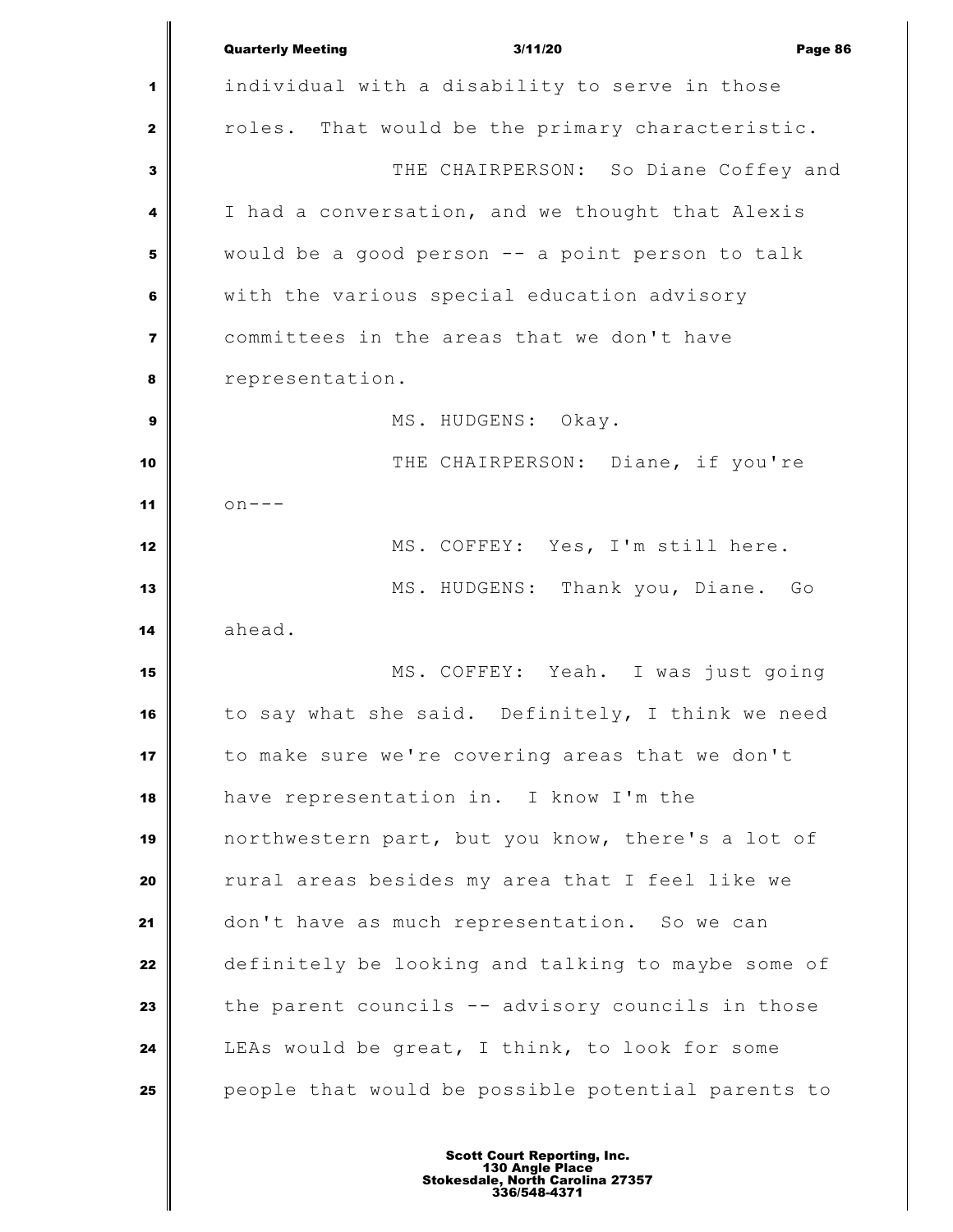|                         | <b>Quarterly Meeting</b><br>3/11/20<br>Page 87     |
|-------------------------|----------------------------------------------------|
| 1                       | come on.                                           |
| 2                       | MS. HUDGENS: So we'll be happy to                  |
| 3                       | work towards that end through Alexis's role.       |
| 4                       | She's reinstating the parent cohort, the           |
| 5                       | collaborative piece [inaudible] communication      |
| 6                       | opportunity. Additionally, we're happy to provide  |
| $\overline{\mathbf{z}}$ | something through the parent listserv. I think we  |
| 8                       | discussed that before. The only limitation there   |
| 9                       | is if we don't have individuals that have signed   |
| 10                      | up for the listserv, that communication is going   |
| 11                      | to be somewhat limited, but that's certainly an    |
| 12                      | avenue we can explore. And then we can talk to     |
| 13                      | our partners and have [inaudible].                 |
| 14                      | MS. HUTCHINSON: And I don't know                   |
| 15                      | about everybody, but I know that we -- I put out   |
| 16                      | like a director's message in our weekly            |
| 17                      | communication, and if you're able to reach out to  |
| 18                      | like Mike or somebody up in that Region 8 -- I     |
| 19                      | think he's Region 8 -- they might have a directors |
| 20                      | advisory council that they have [inaudible].       |
| 21                      | MS. HUDGENS: We're happy to explore                |
| 22                      | any opportunity available to us, and also, I think |
| 23                      | that it might be helpful if we perhaps did a       |
| 24                      | little one-pager and maybe provided it to the      |
| 25                      | council membership now so that if you're in a      |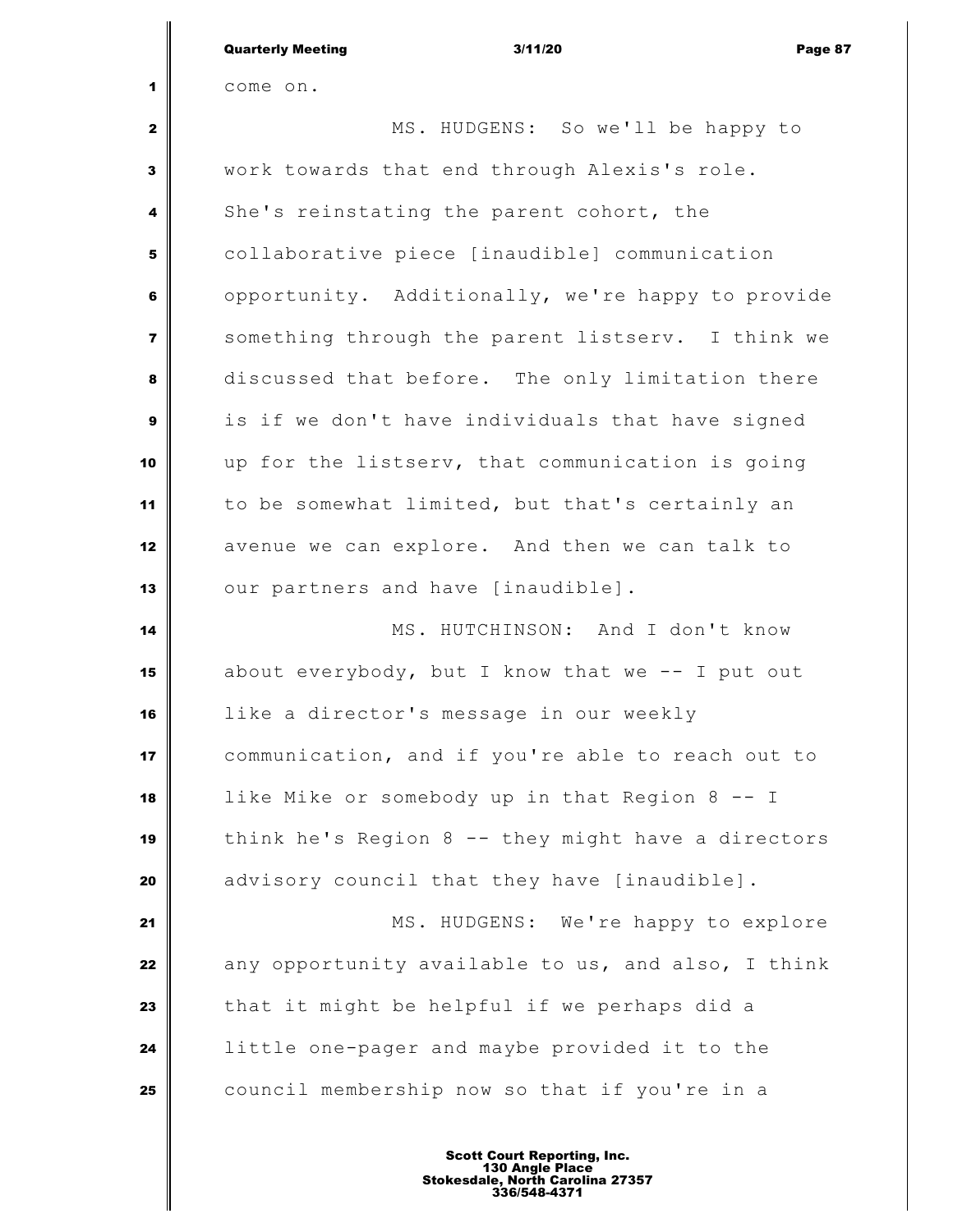|                         | <b>Quarterly Meeting</b><br>3/11/20<br>Page 88     |
|-------------------------|----------------------------------------------------|
| 1                       | conversation with someone, you'd have a one-pager  |
| $\mathbf{2}$            | that you could provide through your contacts. So   |
| 3                       | if that sounds like something you'd like to        |
| 4                       | pursue, just give us a little bit of time to get   |
| 5                       | that together, and we would distribute that to     |
| 6                       | you-all as well.                                   |
| $\overline{\mathbf{z}}$ | THE CHAIRPERSON: Yes, we'd certainly               |
| 8                       | like that.                                         |
| 9                       | MS. HUDGENS: Okay. And so I have                   |
| 10                      | 11:47. So for the group that is participating      |
| 11                      | virtually, if you can feel comfortable taking a    |
| 12                      | break and then logging right back on or turning    |
| 13                      | your speakers back on at 12:30, we want to make    |
| 14                      | sure that we end our meeting within the protocol   |
| 15                      | and that we have observed our requirements to make |
| 16                      | public comment available should anyone sign in     |
| 17                      | between now and 12:30. So thank you for your       |
| 18                      | participation. We'll be unmuting the mikes again   |
| 19                      | at 12:30.                                          |
| 20                      | (A lunch recess was taken from 11:47               |
| 21                      | a.m. to 12:31 p.m.)                                |
| 22                      | MS. HUDGENS: All right. Good                       |
| 23                      | afternoon, Council Members. It's 12:31 and we are  |
| 24                      | coming back together just to determine if we have  |
| 25                      | anything else that we need to discuss and to be    |
|                         |                                                    |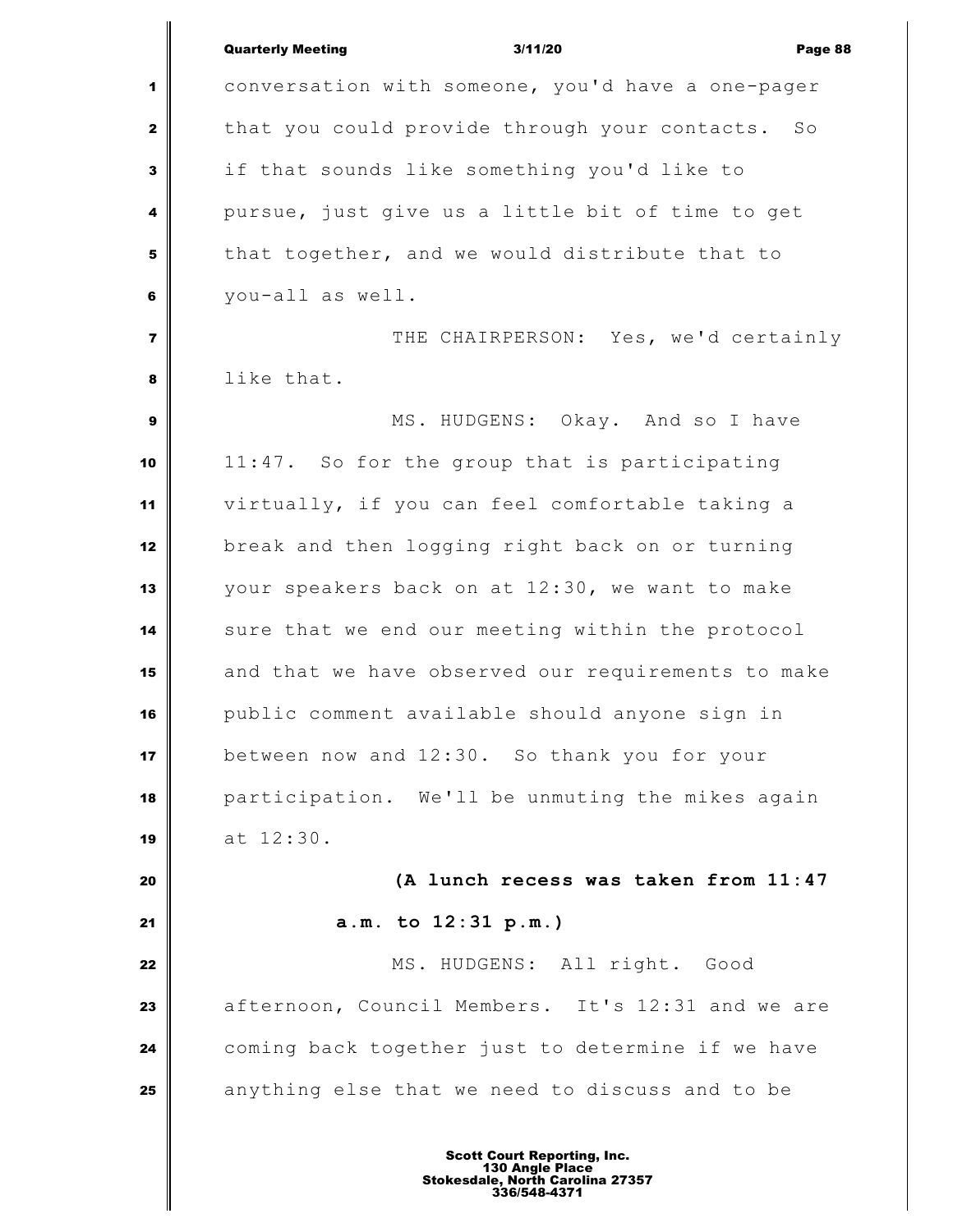Quarterly Meeting 3/11/20 Page 89 certain that we have concluded the Council's business today. So there have been no additional individuals signing in requesting the opportunity to deliver public comment, and so I'm going to give it back to our chair Cynthia Daniels-Hall and look to her guidance for how she would like to continue this meeting.  $\parallel$  THE CHAIRPERSON: So I'd like to know if any council members have anything else they want to talk about or add before we close out the meeting or any questions? **(Pause.)** MS. HUDGENS: I think all of these responses are up-to-date. **MS.** UTZ: Yeah, they are. **I** THE CHAIRPERSON: So if there's nothing else on the council agenda, I ask that we take a motion to close the meeting. MS. HUDGENS: Okay. Do we have a motion to adjourn? **MS. HUTCHINSON:** I'll motion to **adjourn. MS.** HUDGENS: We have a motion from Christy to adjourn. Do we have a second? Christy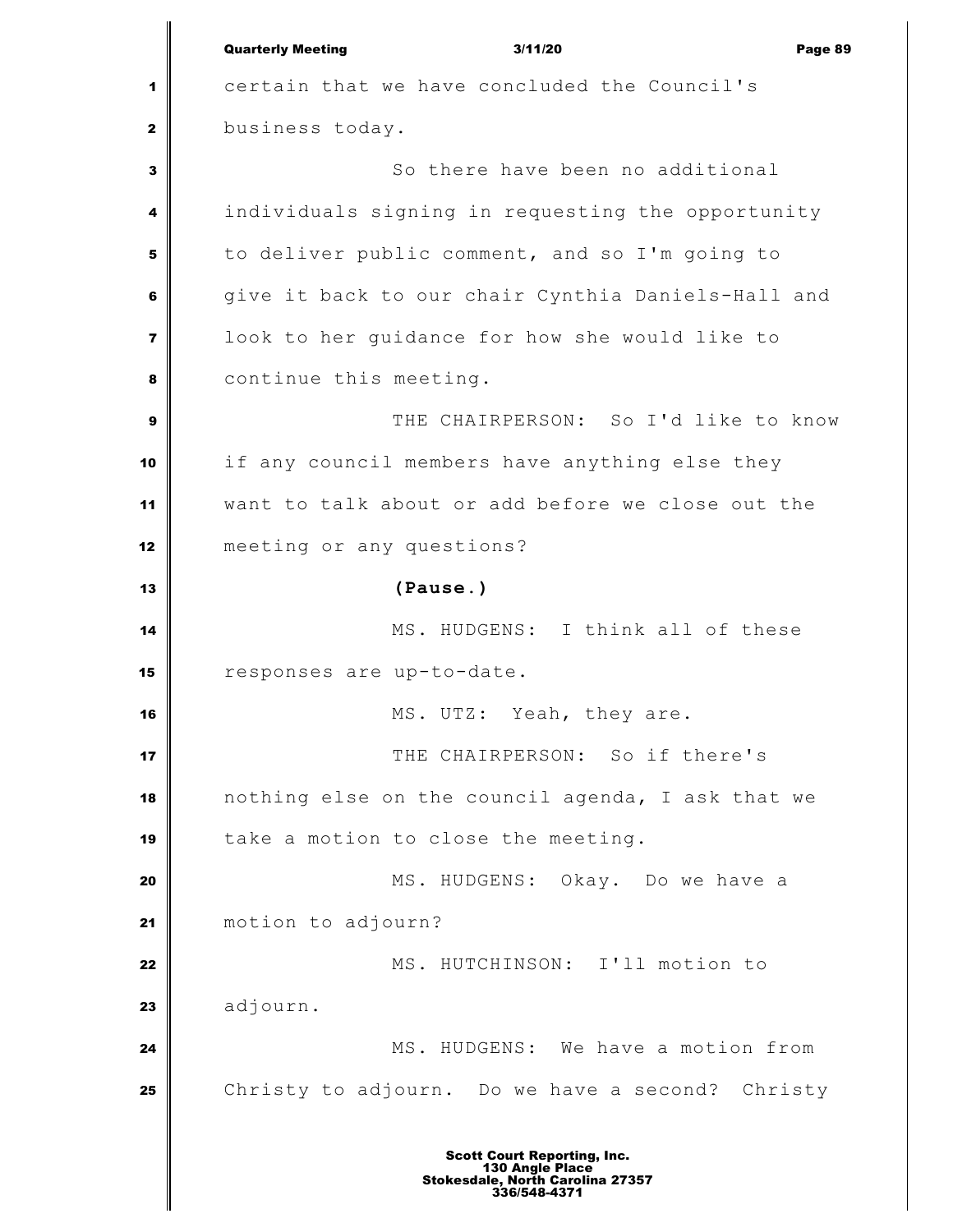Quarterly Meeting 3/11/20 Page 90 1 Grant is providing the second. Okay. So it looks like we are in agreement that we can adjourn the meeting.  $\parallel$  THE CHAIRPERSON: Yes, we are. MS. HUDGENS: Okay. THE CHAIRPERSON: Thank you. MS. HUTCHINSON: Thank you. MS. HUDGENS: Thanks, everyone. **(At 12:33 p.m., the quarterly meeting adjourned.)**  $\parallel$  Scott Court Reporting, Inc. 130 Angle Place Stokesdale, North Carolina 27357 336/548-4371